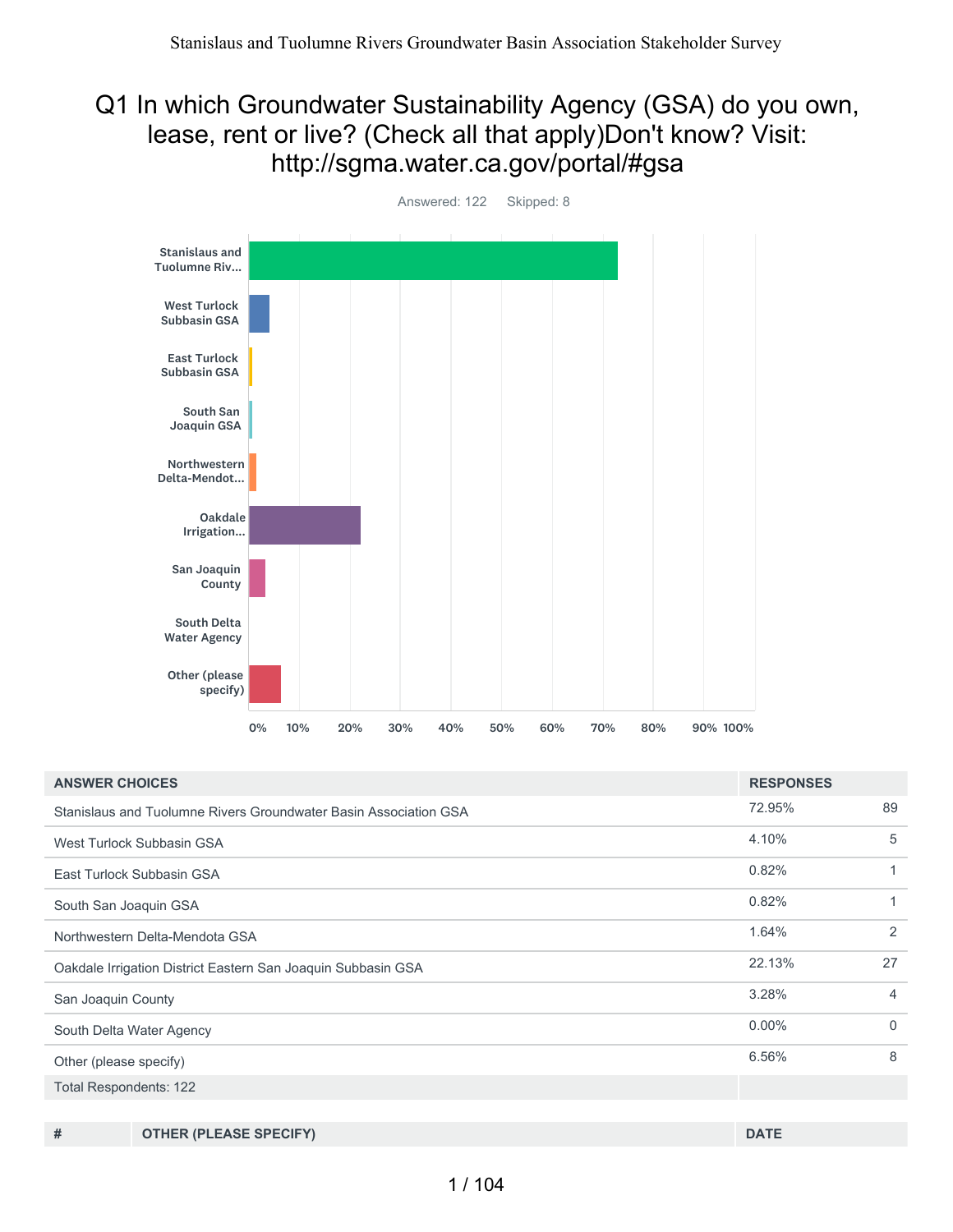|               | South West Modesto                                 | 7/30/2019 8:22 AM |
|---------------|----------------------------------------------------|-------------------|
| $\mathcal{P}$ | <b>MID</b>                                         | 7/21/2019 2:20 PM |
| 3             | <b>MID</b>                                         | 7/21/2019 9:31 AM |
|               | Waterford                                          | 7/19/2019 1:19 PM |
| 5             | city of waterford                                  | 7/18/2019 6:21 AM |
| 6             | Stanislaus County - Eastern San Joaquin/Calaveras  | 6/5/2019 7:43 AM  |
|               | None - Developing GSP(s) in Delta-Mendota subbasin | 5/20/2019 7:45 AM |
| 8             | Eastern San Joaquin - Stanislaus County            | 5/9/2019 7:22 AM  |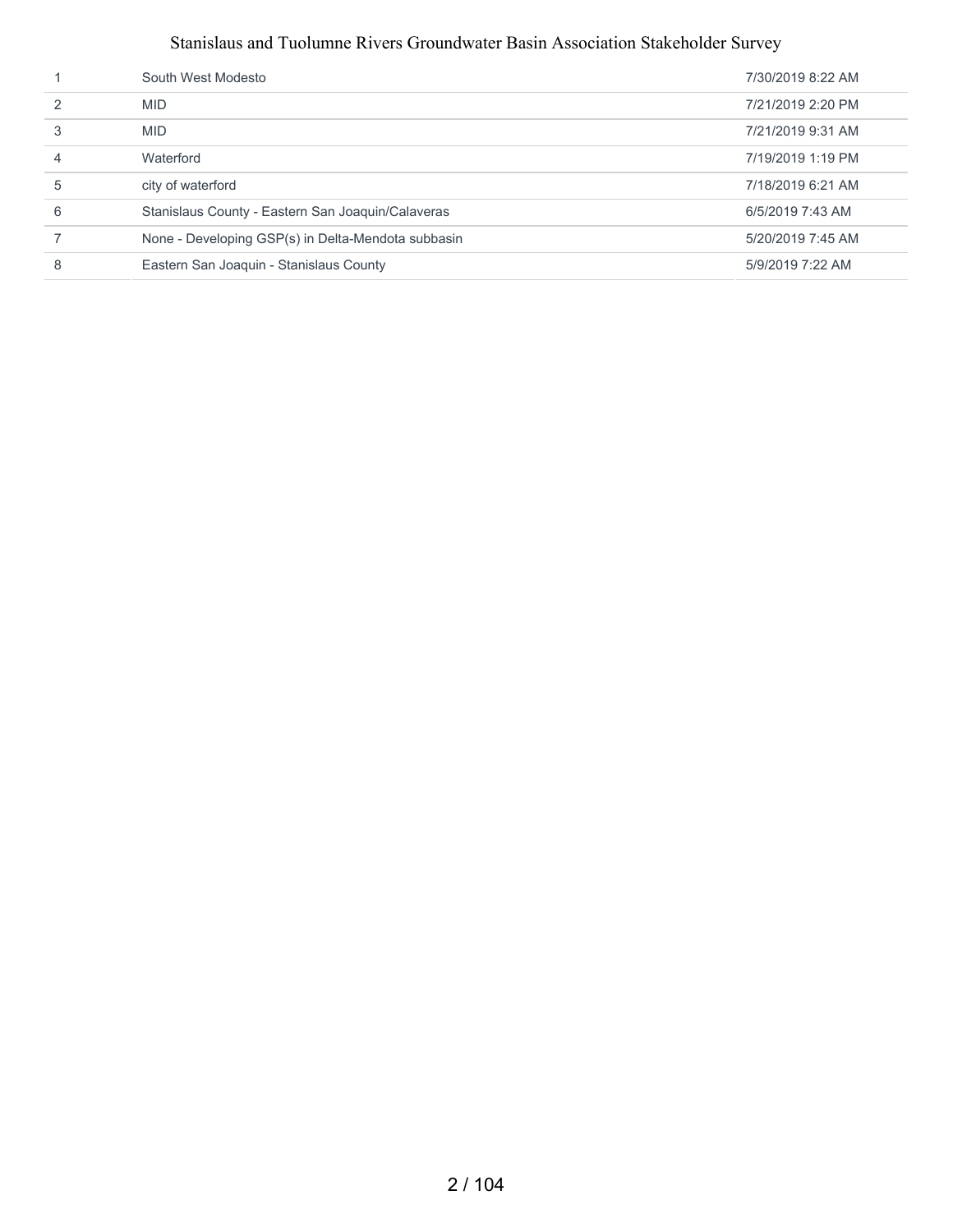#### Q2 Please rank in priority what you see as the best use of water in this area.



|                                               |              | $\overline{2}$ | 3            | 4            | <b>TOTAL</b> | <b>SCORE</b> |
|-----------------------------------------------|--------------|----------------|--------------|--------------|--------------|--------------|
| Health and human safety (safe drinking water) | 58.54%<br>72 | 17.07%<br>21   | 16.26%<br>20 | 8.13%<br>10  | 123          | 3.26         |
| Preserving the economy                        | 5.88%        | 22.69%<br>27   | 26.89%<br>32 | 44.54%<br>53 | 119          | 1.90         |
| Growing food                                  | 28.81%<br>34 | 36.44%<br>43   | 27.12%<br>32 | 7.63%<br>9   | 118          | 2.86         |
| Preserving the environment                    | 6.61%<br>8   | 23.14%<br>28   | 28.93%<br>35 | 41.32%<br>50 | 121          | 1.95         |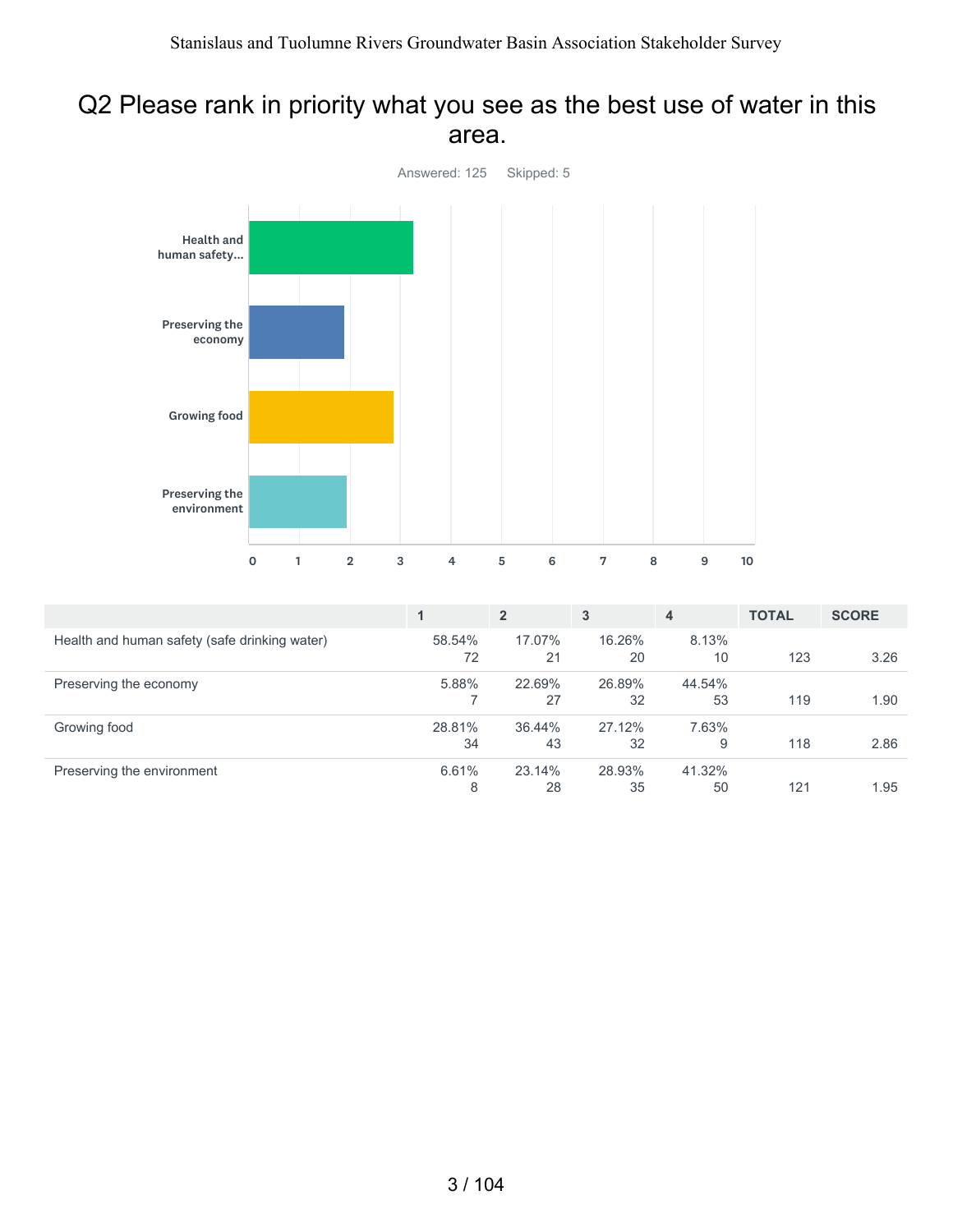# Q3 How would you rate your understanding of the Sustainable Groundwater Management Act (SGMA)?



| <b>ANSWER CHOICES</b>         |                     | <b>AVERAGE NUMBER</b> |    | <b>TOTAL NUMBER</b> |       | <b>RESPONSES</b>    |     |
|-------------------------------|---------------------|-----------------------|----|---------------------|-------|---------------------|-----|
|                               |                     |                       | 48 |                     | 5,891 |                     | 123 |
| <b>Total Respondents: 123</b> |                     |                       |    |                     |       |                     |     |
|                               |                     |                       |    |                     |       |                     |     |
| #                             |                     |                       |    |                     |       | <b>DATE</b>         |     |
| 1                             | 69                  |                       |    |                     |       | 10/24/2019 9:13 AM  |     |
| $\overline{2}$                | 73                  |                       |    |                     |       | 10/23/2019 2:45 PM  |     |
| 3                             | 50                  |                       |    |                     |       | 10/22/2019 10:38 AM |     |
| $\overline{4}$                | 46                  |                       |    |                     |       | 10/21/2019 8:16 PM  |     |
| 5                             | $\mathsf{O}\xspace$ |                       |    |                     |       | 9/30/2019 1:33 PM   |     |
| 6                             | 54                  |                       |    |                     |       | 9/22/2019 5:54 PM   |     |
| $\overline{7}$                | 49                  |                       |    |                     |       | 9/1/2019 1:17 PM    |     |
| 8                             | 49                  |                       |    |                     |       | 8/19/2019 6:41 PM   |     |
| $\boldsymbol{9}$              | 63                  |                       |    |                     |       | 8/15/2019 7:48 PM   |     |
| 10                            | 29                  |                       |    |                     |       | 8/15/2019 11:27 AM  |     |
| 11                            | 86                  |                       |    |                     |       | 8/14/2019 6:36 AM   |     |
| 12                            | 51                  |                       |    |                     |       | 8/13/2019 2:27 PM   |     |
| 13                            | 22                  |                       |    |                     |       | 8/11/2019 2:04 PM   |     |
| 14                            | 74                  |                       |    |                     |       | 8/9/2019 1:12 PM    |     |
| 15                            | 46                  |                       |    |                     |       | 8/5/2019 8:12 PM    |     |
| 16                            | 27                  |                       |    |                     |       | 8/3/2019 3:39 PM    |     |
| 17                            | 43                  |                       |    |                     |       | 8/2/2019 1:25 PM    |     |
| 18                            | 17                  |                       |    |                     |       | 8/2/2019 10:38 AM   |     |
| 19                            | 53                  |                       |    |                     |       | 8/1/2019 12:21 PM   |     |
| 20                            | 100                 |                       |    |                     |       | 7/30/2019 1:36 PM   |     |
| 21                            | 16                  |                       |    |                     |       | 7/30/2019 9:40 AM   |     |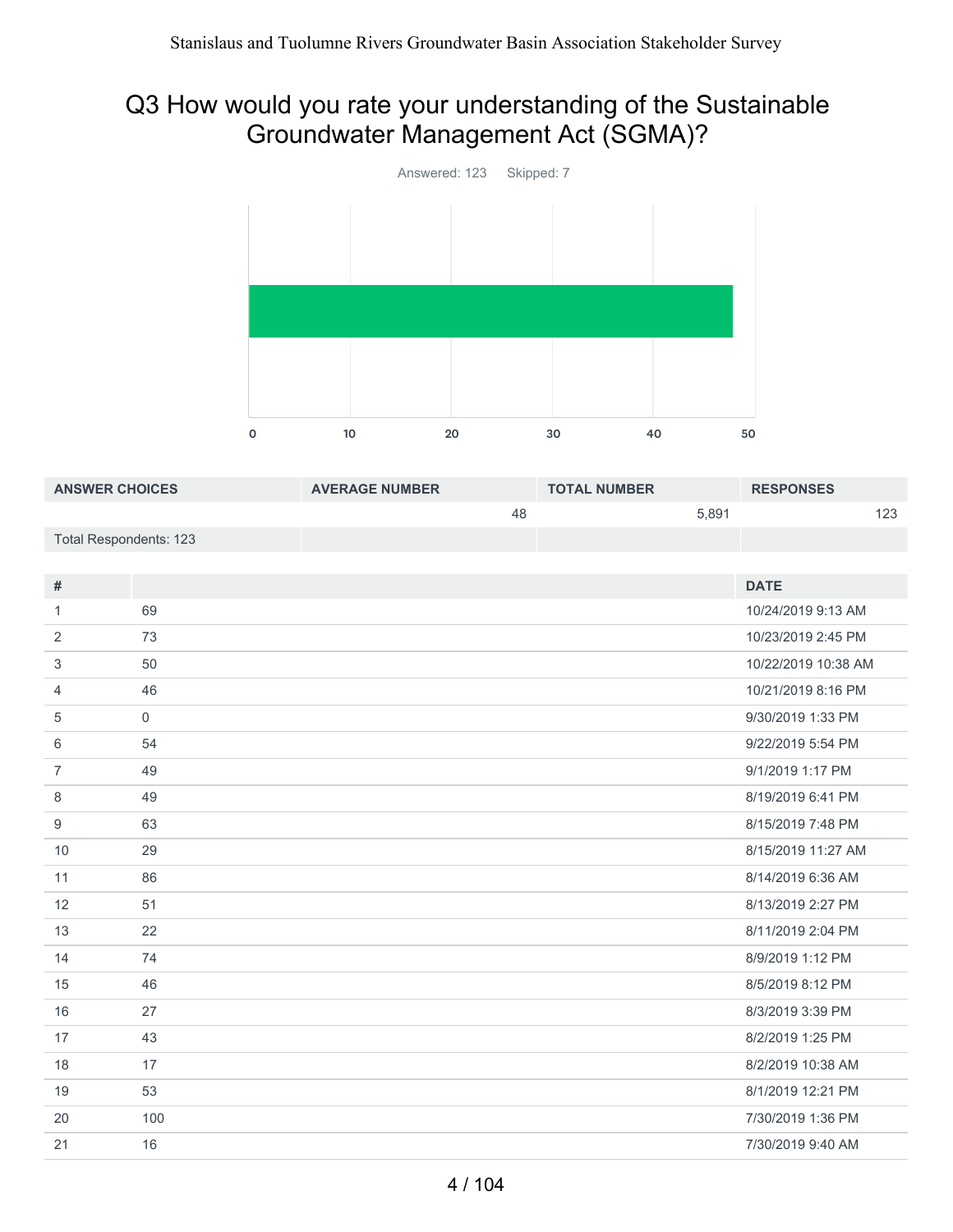| 22 | 50                  | 7/30/2019 8:22 AM  |
|----|---------------------|--------------------|
| 23 | 56                  | 7/29/2019 3:47 PM  |
| 24 | $\mathbf 0$         | 7/26/2019 12:03 PM |
| 25 | 100                 | 7/26/2019 11:54 AM |
| 26 | 64                  | 7/23/2019 9:02 PM  |
| 27 | 50                  | 7/23/2019 11:13 AM |
| 28 | 51                  | 7/23/2019 5:10 AM  |
| 29 | 33                  | 7/22/2019 10:56 AM |
| 30 | 75                  | 7/22/2019 10:05 AM |
| 31 | 76                  | 7/21/2019 8:48 PM  |
| 32 | $\mathbf 0$         | 7/21/2019 2:20 PM  |
| 33 | 44                  | 7/21/2019 9:31 AM  |
| 34 | 46                  | 7/21/2019 8:10 AM  |
| 35 | 45                  | 7/20/2019 3:44 PM  |
| 36 | $\mathbf 0$         | 7/20/2019 3:15 PM  |
| 37 | 49                  | 7/20/2019 10:14 AM |
| 38 | 47                  | 7/20/2019 8:48 AM  |
| 39 | $\mathbf 0$         | 7/19/2019 5:40 PM  |
| 40 | 75                  | 7/19/2019 1:19 PM  |
| 41 | $\mathsf{O}\xspace$ | 7/18/2019 10:17 AM |
| 42 | $\mathsf{O}$        | 7/18/2019 6:21 AM  |
| 43 | 55                  | 7/17/2019 10:17 AM |
| 44 | 23                  | 7/16/2019 10:14 PM |
| 45 | $\mathbf 0$         | 7/13/2019 7:36 PM  |
| 46 | 36                  | 7/13/2019 7:11 PM  |
| 47 | $\mathbf 0$         | 7/13/2019 2:09 PM  |
| 48 | 91                  | 7/13/2019 10:00 AM |
| 49 | 35                  | 7/13/2019 7:50 AM  |
| 50 | $\mathsf{O}\xspace$ | 7/12/2019 5:03 PM  |
| 51 | 60                  | 7/12/2019 1:31 PM  |
| 52 | 73                  | 7/12/2019 8:46 AM  |
| 53 | 79                  | 7/12/2019 8:45 AM  |
| 54 | $\mathsf{O}\xspace$ | 7/11/2019 7:50 PM  |
| 55 | $\mathsf{O}$        | 7/5/2019 2:48 PM   |
| 56 | 50                  | 7/2/2019 6:09 PM   |
| 57 | 47                  | 6/30/2019 4:49 PM  |
| 58 | 92                  | 6/24/2019 4:17 PM  |
| 59 | 44                  | 6/19/2019 1:32 PM  |
| 60 | 49                  | 6/19/2019 9:54 AM  |
| 61 | 51                  | 6/18/2019 1:47 PM  |
| 62 | 51                  | 6/17/2019 12:04 PM |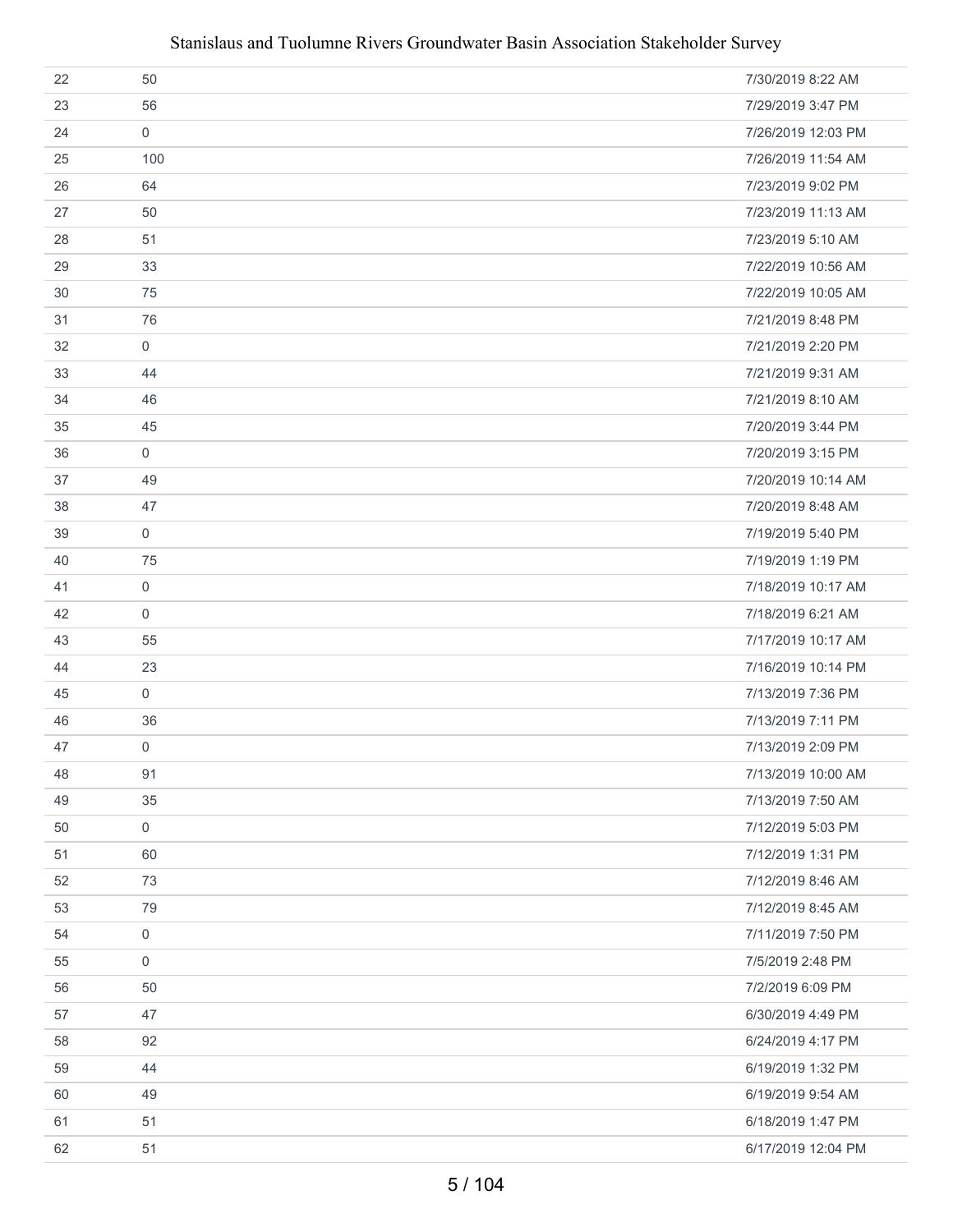| 63  | 63           | 6/14/2019 2:12 PM  |
|-----|--------------|--------------------|
| 64  | 9            | 6/14/2019 1:29 PM  |
| 65  | 18           | 6/14/2019 12:54 PM |
| 66  | 65           | 6/13/2019 10:26 AM |
| 67  | 44           | 6/12/2019 4:50 PM  |
| 68  | 49           | 6/12/2019 12:57 PM |
| 69  | 48           | 6/12/2019 8:59 AM  |
| 70  | 79           | 6/12/2019 8:09 AM  |
| 71  | 25           | 6/11/2019 2:28 PM  |
| 72  | 56           | 6/10/2019 6:03 AM  |
| 73  | $\mathbf 0$  | 6/8/2019 5:10 PM   |
| 74  | 46           | 6/8/2019 4:31 PM   |
| 75  | 50           | 6/7/2019 4:17 PM   |
| 76  | 52           | 6/7/2019 2:29 PM   |
| 77  | 29           | 6/7/2019 8:58 AM   |
| 78  | 46           | 6/6/2019 1:46 PM   |
| 79  | 50           | 6/6/2019 9:36 AM   |
| 80  | 49           | 6/5/2019 8:40 PM   |
| 81  | 49           | 6/5/2019 5:33 PM   |
| 82  | 70           | 6/5/2019 4:58 PM   |
| 83  | 49           | 6/5/2019 4:06 PM   |
| 84  | $\mathbf{1}$ | 6/5/2019 2:03 PM   |
| 85  | $\mathbf{1}$ | 6/5/2019 1:55 PM   |
| 86  | 22           | 6/5/2019 11:57 AM  |
| 87  | 39           | 6/5/2019 10:07 AM  |
| 88  | 95           | 6/5/2019 9:54 AM   |
| 89  | 82           | 6/5/2019 9:42 AM   |
| 90  | 100          | 6/5/2019 8:17 AM   |
| 91  | 99           | 6/5/2019 7:43 AM   |
| 92  | 49           | 6/5/2019 7:13 AM   |
| 93  | 48           | 6/5/2019 6:16 AM   |
| 94  | 78           | 6/3/2019 11:33 AM  |
| 95  | 100          | 5/20/2019 7:45 AM  |
| 96  | 40           | 5/19/2019 8:34 AM  |
| 97  | 60           | 5/17/2019 8:56 AM  |
| 98  | 85           | 5/14/2019 4:25 PM  |
| 99  | 44           | 5/10/2019 9:05 AM  |
| 100 | 73           | 5/10/2019 8:41 AM  |
| 101 | 81           | 5/10/2019 8:06 AM  |
| 102 | 50           | 5/10/2019 7:24 AM  |
| 103 | 87           | 5/9/2019 1:02 PM   |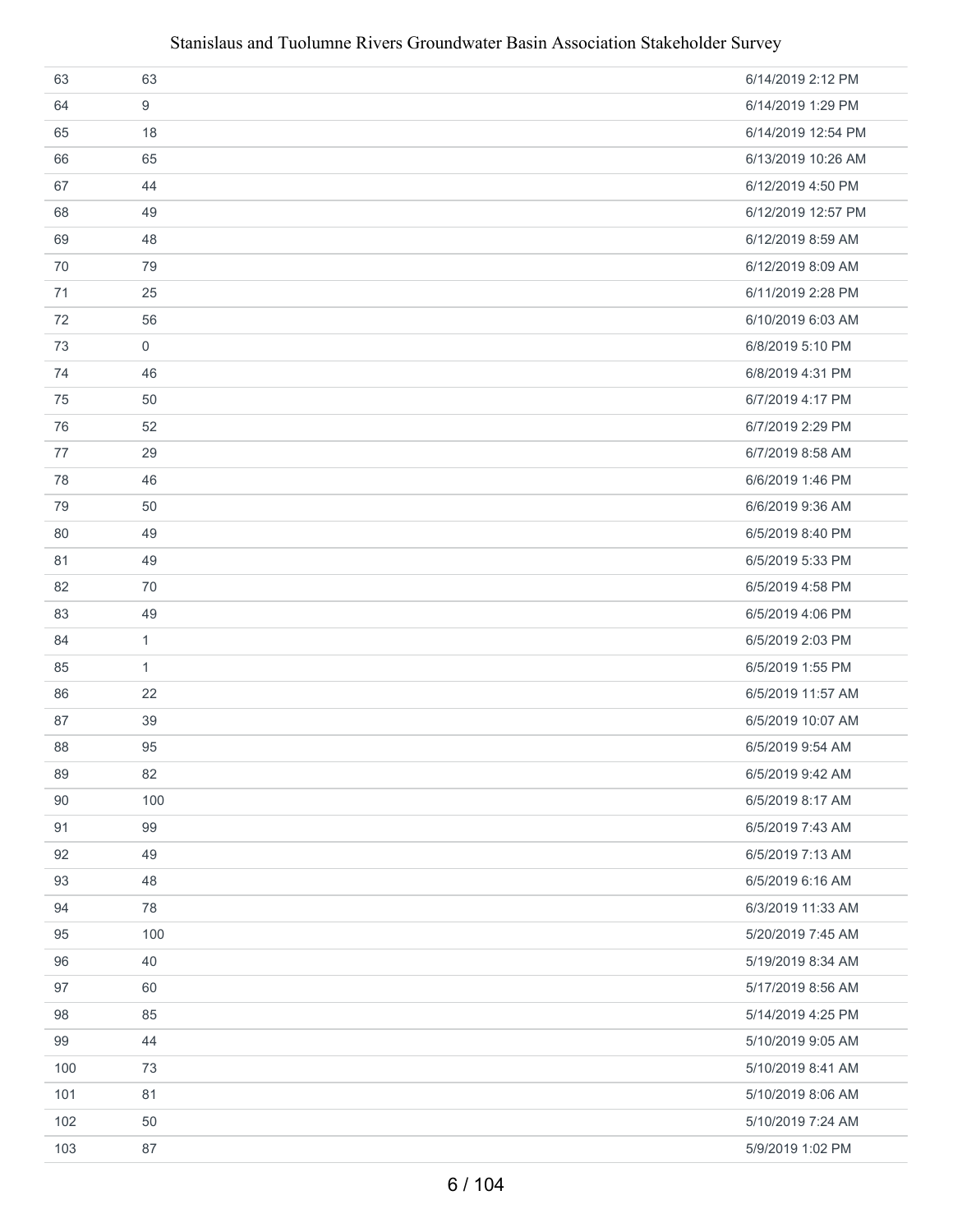| 104 | $\mathbf 0$    | 5/9/2019 9:41 AM  |
|-----|----------------|-------------------|
| 105 | 99             | 5/9/2019 7:22 AM  |
| 106 | 49             | 5/9/2019 6:58 AM  |
| 107 | 87             | 5/8/2019 8:18 PM  |
| 108 | 51             | 5/8/2019 8:08 PM  |
| 109 | 62             | 5/8/2019 6:45 PM  |
| 110 | 61             | 5/8/2019 5:51 PM  |
| 111 | 97             | 5/8/2019 5:09 PM  |
| 112 | 55             | 5/8/2019 4:58 PM  |
| 113 | 98             | 5/8/2019 3:26 PM  |
| 114 | 100            | 5/8/2019 3:25 PM  |
| 115 | $\mathbf 0$    | 5/8/2019 8:02 AM  |
| 116 | 51             | 5/6/2019 10:03 AM |
| 117 | $\overline{2}$ | 5/6/2019 8:40 AM  |
| 118 | 9              | 5/5/2019 4:21 PM  |
| 119 | 35             | 4/30/2019 2:48 PM |
| 120 | 17             | 4/24/2019 6:19 AM |
| 121 | $\overline{2}$ | 4/18/2019 8:45 PM |
| 122 | 36             | 2/28/2019 8:34 AM |
| 123 | 86             | 2/26/2019 2:24 PM |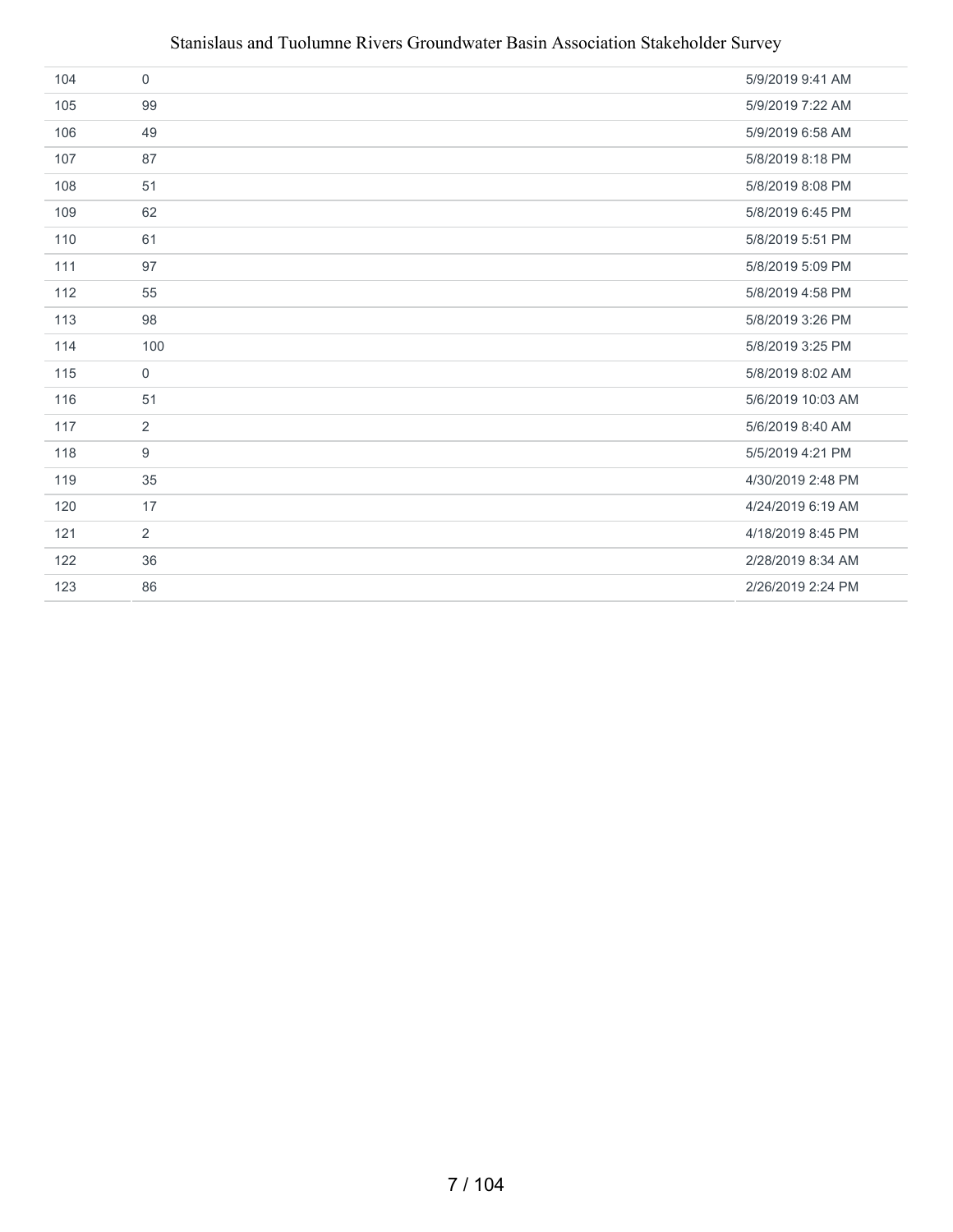### Q4 How would you rate your level of concern over the region's water supply?



| <b>ANSWER CHOICES</b>  | <b>AVERAGE NUMBER</b> | <b>TOTAL NUMBER</b> | <b>RESPONSES</b> |
|------------------------|-----------------------|---------------------|------------------|
|                        | 81                    | 10,339              | 127              |
| Total Respondents: 127 |                       |                     |                  |

| $\#$           |     | <b>DATE</b>         |
|----------------|-----|---------------------|
| 1              | 70  | 10/24/2019 9:13 AM  |
| 2              | 55  | 10/23/2019 2:45 PM  |
| 3              | 70  | 10/22/2019 9:34 PM  |
| 4              | 100 | 10/22/2019 10:38 AM |
| 5              | 48  | 10/21/2019 8:16 PM  |
| 6              | 86  | 9/30/2019 1:33 PM   |
| $\overline{7}$ | 83  | 9/22/2019 5:54 PM   |
| 8              | 76  | 9/1/2019 1:17 PM    |
| 9              | 50  | 8/19/2019 6:41 PM   |
| 10             | 66  | 8/15/2019 7:48 PM   |
| 11             | 97  | 8/15/2019 11:27 AM  |
| 12             | 100 | 8/14/2019 6:36 AM   |
| 13             | 95  | 8/13/2019 2:27 PM   |
| 14             | 100 | 8/11/2019 2:04 PM   |
| 15             | 87  | 8/9/2019 1:12 PM    |
| 16             | 49  | 8/5/2019 8:12 PM    |
| 17             | 34  | 8/3/2019 3:39 PM    |
| 18             | 72  | 8/2/2019 1:25 PM    |
| 19             | 91  | 8/2/2019 10:38 AM   |
| 20             | 82  | 8/1/2019 12:21 PM   |
| 21             | 98  | 8/1/2019 11:24 AM   |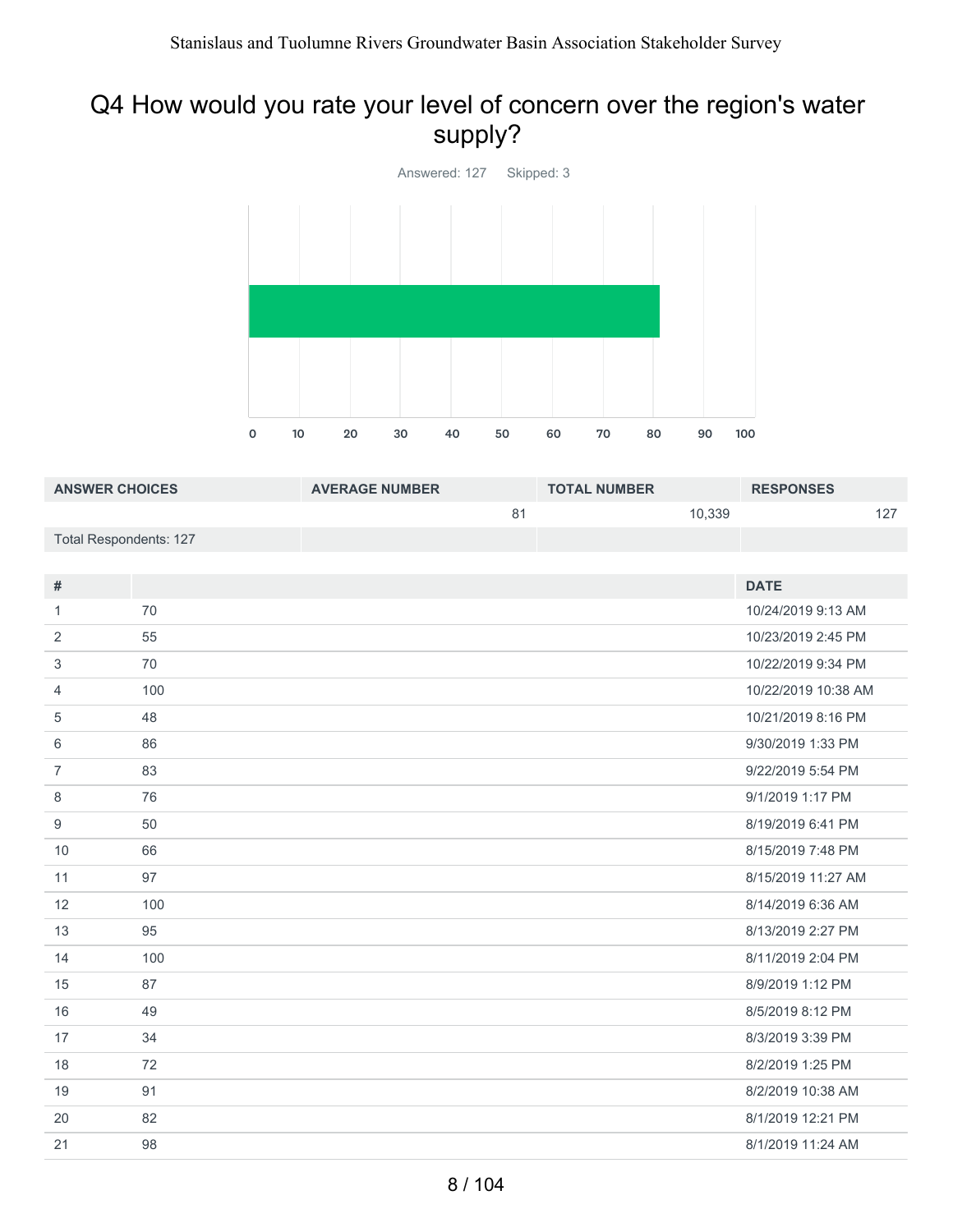| 22 | 52  | 7/30/2019 1:36 PM  |
|----|-----|--------------------|
| 23 | 59  | 7/30/2019 9:40 AM  |
| 24 | 95  | 7/30/2019 8:22 AM  |
| 25 | 67  | 7/29/2019 3:47 PM  |
| 26 | 100 | 7/26/2019 12:03 PM |
| 27 | 91  | 7/26/2019 11:54 AM |
| 28 | 100 | 7/23/2019 9:02 PM  |
| 29 | 75  | 7/23/2019 11:13 AM |
| 30 | 99  | 7/23/2019 5:10 AM  |
| 31 | 85  | 7/22/2019 10:56 AM |
| 32 | 88  | 7/22/2019 10:05 AM |
| 33 | 80  | 7/21/2019 8:48 PM  |
| 34 | 96  | 7/21/2019 2:20 PM  |
| 35 | 99  | 7/21/2019 9:31 AM  |
| 36 | 100 | 7/21/2019 8:10 AM  |
| 37 | 93  | 7/20/2019 3:44 PM  |
| 38 | 91  | 7/20/2019 3:15 PM  |
| 39 | 71  | 7/20/2019 10:14 AM |
| 40 | 79  | 7/20/2019 8:48 AM  |
| 41 | 47  | 7/19/2019 5:40 PM  |
| 42 | 83  | 7/19/2019 1:19 PM  |
| 43 | 47  | 7/18/2019 10:17 AM |
| 44 | 79  | 7/18/2019 6:21 AM  |
| 45 | 100 | 7/17/2019 3:25 PM  |
| 46 | 100 | 7/17/2019 10:17 AM |
| 47 | 77  | 7/16/2019 10:14 PM |
| 48 | 100 | 7/14/2019 9:42 PM  |
| 49 | 51  | 7/13/2019 7:36 PM  |
| 50 | 50  | 7/13/2019 7:11 PM  |
| 51 | 100 | 7/13/2019 2:09 PM  |
| 52 | 99  | 7/13/2019 10:00 AM |
| 53 | 94  | 7/13/2019 7:50 AM  |
| 54 | 48  | 7/12/2019 5:03 PM  |
| 55 | 71  | 7/12/2019 1:31 PM  |
| 56 | 74  | 7/12/2019 8:46 AM  |
| 57 | 100 | 7/12/2019 8:45 AM  |
| 58 | 100 | 7/11/2019 7:50 PM  |
| 59 | 88  | 7/5/2019 2:48 PM   |
| 60 | 68  | 7/2/2019 6:09 PM   |
| 61 | 75  | 6/30/2019 4:49 PM  |
| 62 | 54  | 6/24/2019 4:17 PM  |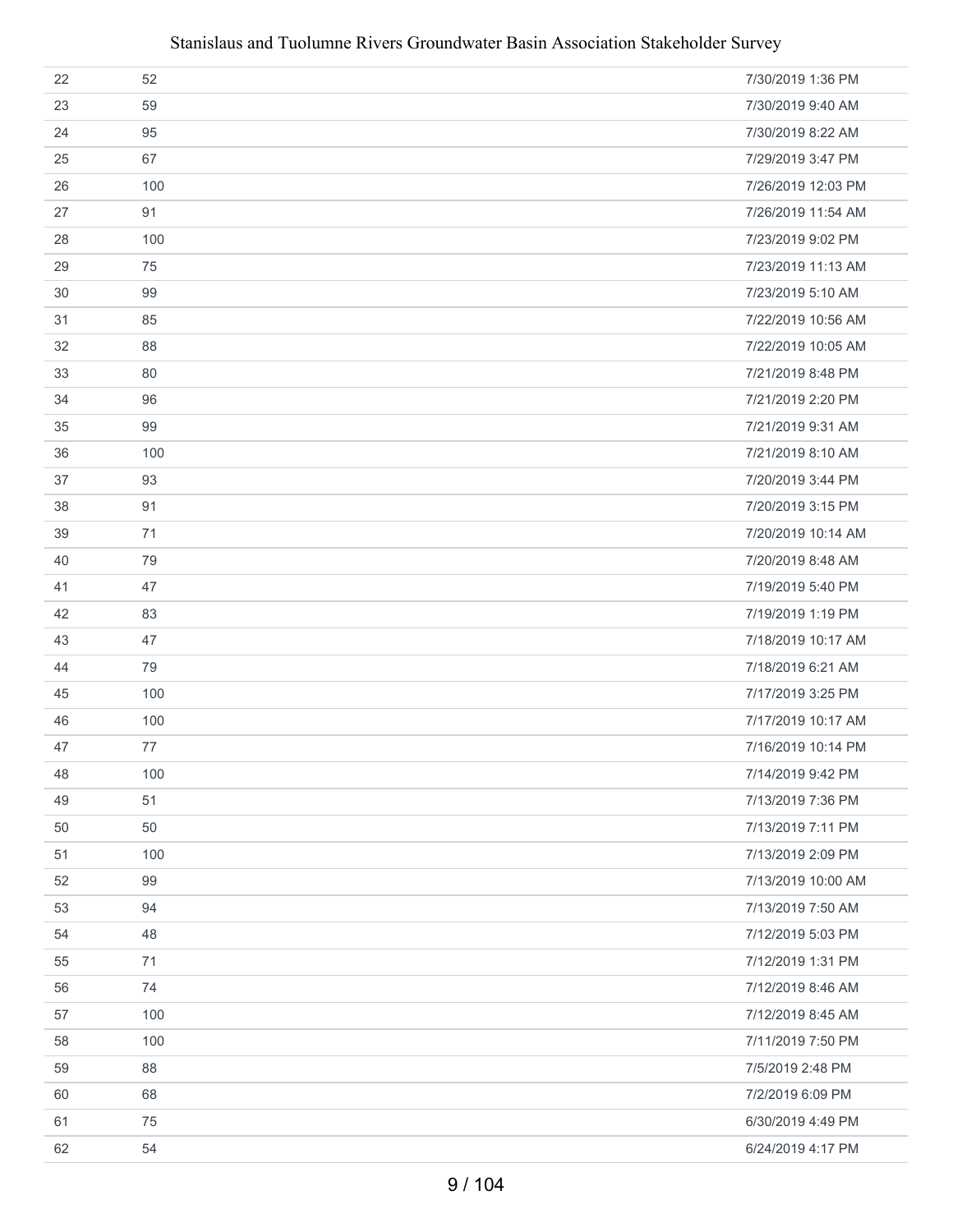| 63  | 59  | 6/19/2019 1:32 PM  |
|-----|-----|--------------------|
| 64  | 93  | 6/19/2019 9:54 AM  |
| 65  | 72  | 6/18/2019 1:47 PM  |
| 66  | 93  | 6/17/2019 12:04 PM |
| 67  | 52  | 6/14/2019 2:12 PM  |
| 68  | 90  | 6/14/2019 1:29 PM  |
| 69  | 100 | 6/14/2019 12:54 PM |
| 70  | 98  | 6/13/2019 10:26 AM |
| 71  | 96  | 6/12/2019 4:50 PM  |
| 72  | 79  | 6/12/2019 12:57 PM |
| 73  | 98  | 6/12/2019 8:59 AM  |
| 74  | 51  | 6/12/2019 8:09 AM  |
| 75  | 81  | 6/11/2019 2:28 PM  |
| 76  | 46  | 6/10/2019 6:03 AM  |
| 77  | 99  | 6/8/2019 5:10 PM   |
| 78  | 64  | 6/8/2019 4:31 PM   |
| 79  | 99  | 6/7/2019 4:17 PM   |
| 80  | 97  | 6/7/2019 2:29 PM   |
| 81  | 68  | 6/7/2019 8:58 AM   |
| 82  | 86  | 6/6/2019 1:46 PM   |
| 83  | 100 | 6/6/2019 9:36 AM   |
| 84  | 91  | 6/5/2019 8:40 PM   |
| 85  | 91  | 6/5/2019 5:33 PM   |
| 86  | 69  | 6/5/2019 4:58 PM   |
| 87  | 92  | 6/5/2019 4:06 PM   |
| 88  | 87  | 6/5/2019 2:03 PM   |
| 89  | 92  | 6/5/2019 1:55 PM   |
| 90  | 70  | 6/5/2019 11:57 AM  |
| 91  | 73  | 6/5/2019 10:07 AM  |
| 92  | 91  | 6/5/2019 9:54 AM   |
| 93  | 100 | 6/5/2019 9:42 AM   |
| 94  | 50  | 6/5/2019 8:17 AM   |
| 95  | 70  | 6/5/2019 7:43 AM   |
| 96  | 100 | 6/5/2019 7:13 AM   |
| 97  | 47  | 6/5/2019 6:16 AM   |
| 98  | 99  | 6/3/2019 11:33 AM  |
| 99  | 76  | 5/20/2019 7:45 AM  |
| 100 | 100 | 5/19/2019 8:34 AM  |
| 101 | 99  | 5/17/2019 8:56 AM  |
| 102 | 85  | 5/14/2019 4:25 PM  |
| 103 | 91  | 5/10/2019 9:05 AM  |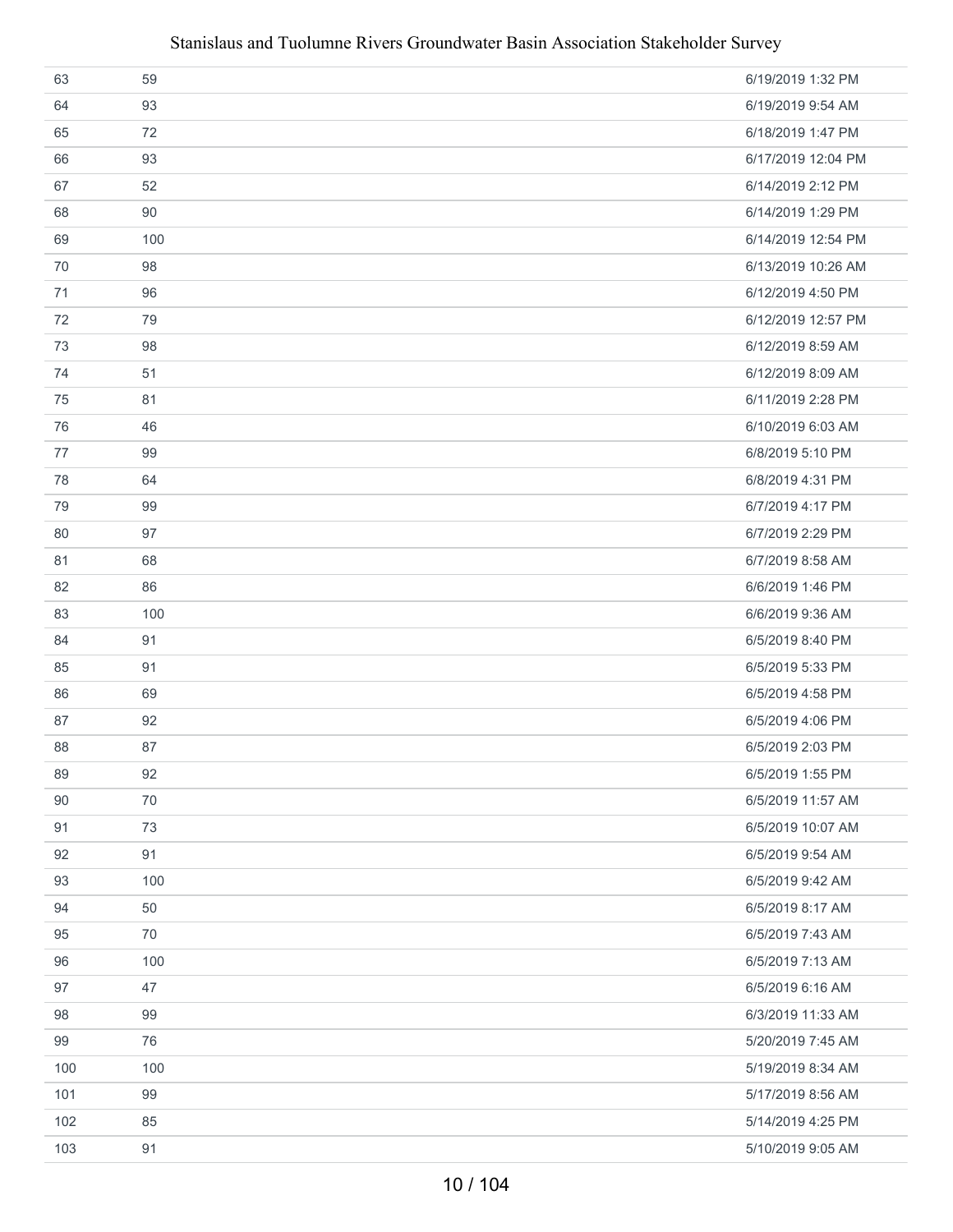| 104 | 96  | 5/10/2019 8:41 AM |
|-----|-----|-------------------|
| 105 | 92  | 5/10/2019 8:06 AM |
| 106 | 90  | 5/10/2019 7:24 AM |
| 107 | 89  | 5/9/2019 1:02 PM  |
| 108 | 73  | 5/9/2019 9:41 AM  |
| 109 | 68  | 5/9/2019 7:22 AM  |
| 110 | 69  | 5/9/2019 6:58 AM  |
| 111 | 100 | 5/8/2019 8:18 PM  |
| 112 | 91  | 5/8/2019 8:08 PM  |
| 113 | 100 | 5/8/2019 6:45 PM  |
| 114 | 100 | 5/8/2019 5:51 PM  |
| 115 | 99  | 5/8/2019 5:09 PM  |
| 116 | 65  | 5/8/2019 4:58 PM  |
| 117 | 98  | 5/8/2019 3:26 PM  |
| 118 | 49  | 5/8/2019 3:25 PM  |
| 119 | 82  | 5/8/2019 8:02 AM  |
| 120 | 87  | 5/6/2019 10:03 AM |
| 121 | 100 | 5/6/2019 8:40 AM  |
| 122 | 71  | 5/5/2019 4:21 PM  |
| 123 | 63  | 4/30/2019 2:48 PM |
| 124 | 100 | 4/24/2019 6:19 AM |
| 125 | 76  | 4/18/2019 8:45 PM |
| 126 | 71  | 2/28/2019 8:34 AM |
| 127 | 82  | 2/26/2019 2:24 PM |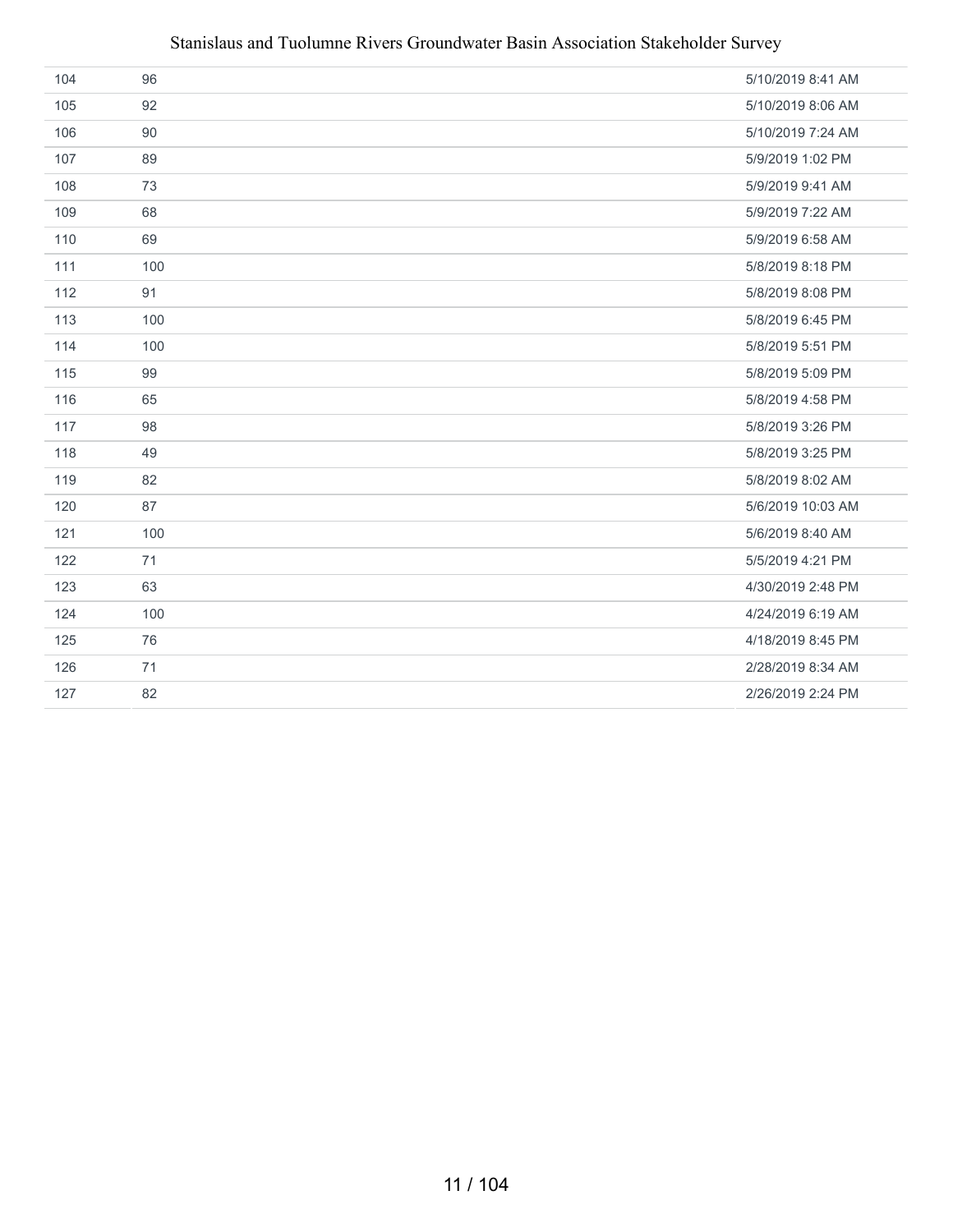### Q5 Please identify what you think the top three water supply challenges are facing this region.



| <b>ANSWER CHOICES</b>                     | <b>RESPONSES</b> |    |
|-------------------------------------------|------------------|----|
| Groundwater contamination, pollution      | 33.86%           | 43 |
| Lack of surface water supplies            | 15.75%           | 20 |
| Water wasting, lack of water conservation | 19.69%           | 25 |
| Equitable access for low-income residents | 6.30%            | 8  |
| Climate change                            | 20.47%           | 26 |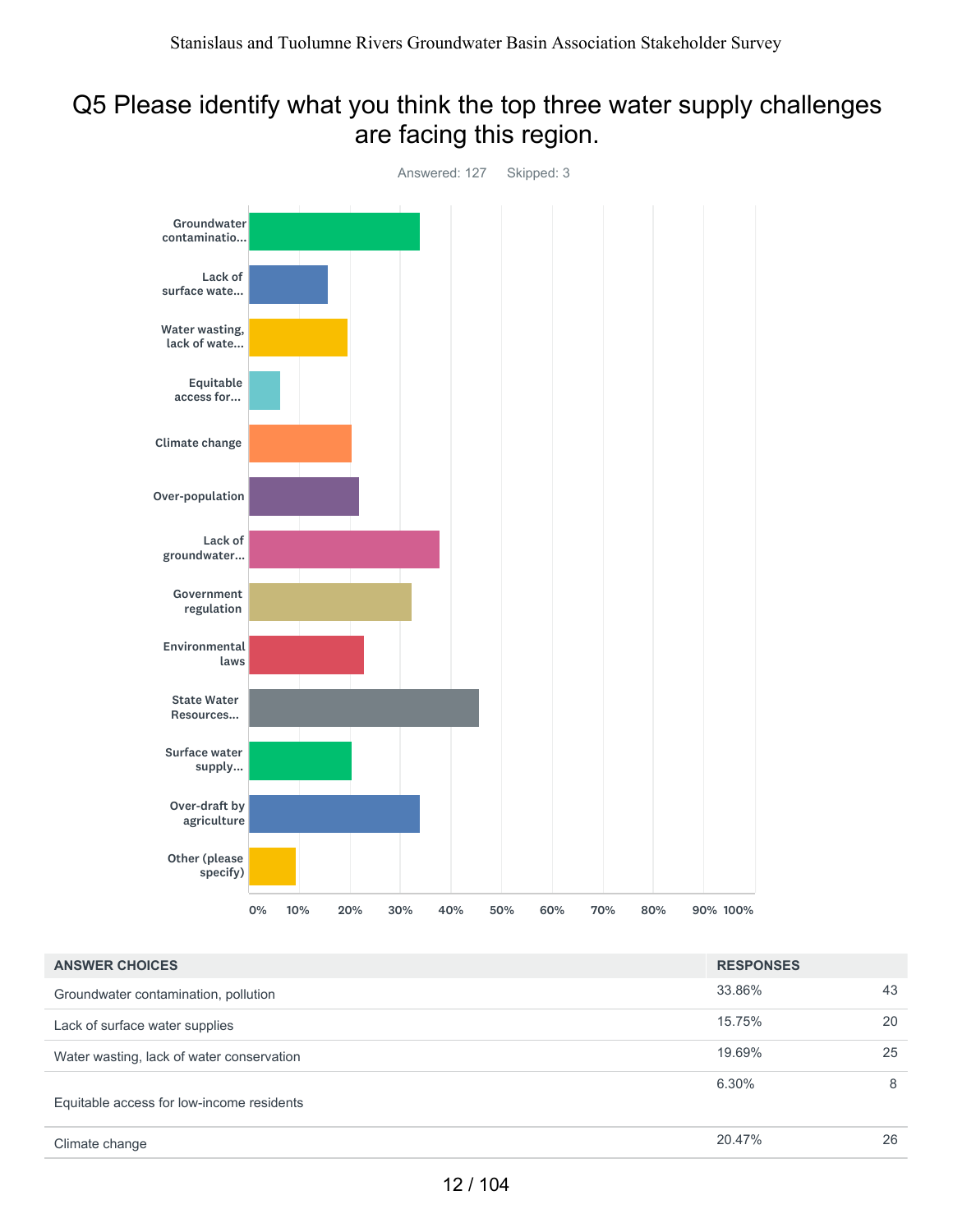| Over-population                                      | 22.05% | 28 |
|------------------------------------------------------|--------|----|
| Lack of groundwater recharge projects                | 37.80% | 48 |
| Government regulation                                | 32.28% | 41 |
| Environmental laws                                   | 22.83% | 29 |
| State Water Resources Control Board's Bay-Delta Plan | 45.67% | 58 |
| Surface water supply uncertainty                     | 20.47% | 26 |
| Over-draft by agriculture                            | 33.86% | 43 |
| Other (please specify)                               | 9.45%  | 12 |
| <b>Total Respondents: 127</b>                        |        |    |

| #  | <b>OTHER (PLEASE SPECIFY)</b>                                                           | <b>DATE</b>        |
|----|-----------------------------------------------------------------------------------------|--------------------|
|    | <b>BAN FRACKING</b>                                                                     | 8/19/2019 6:41 PM  |
|    | Southern California steeling our water.                                                 | 8/2/2019 10:38 AM  |
| 3  | Lack of government incentives to support and encourage better agriculture water use     | 7/30/2019 9:40 AM  |
| 4  | Chlorine water hard and undrinkable                                                     | 7/30/2019 8:22 AM  |
| 5  | State Water Resources Control Board's Unimpaired Flows proposal currently in the courts | 7/26/2019 11:54 AM |
| 6  | drought. is that not like, duh?                                                         | 7/23/2019 9:02 PM  |
|    | Over-draft by water districts, MID/TID                                                  | 7/19/2019 1:19 PM  |
| 8  | sales of surface water and then pumping out of deep well to supply costumers            | 7/18/2019 6:21 AM  |
| 9  | Balancing the needs of the environment with the needs of the population                 | 7/13/2019 7:11 PM  |
| 10 | Water being sent to Southern California and the Bay Area                                | 7/12/2019 8:45 AM  |
| 11 | taking our water and selling it to someone else. charging us for our own water          | 6/14/2019 1:29 PM  |
| 12 | Lack of Irritation Improvement Districts for Ag Surface Water Conveyance                | 5/8/2019 5:51 PM   |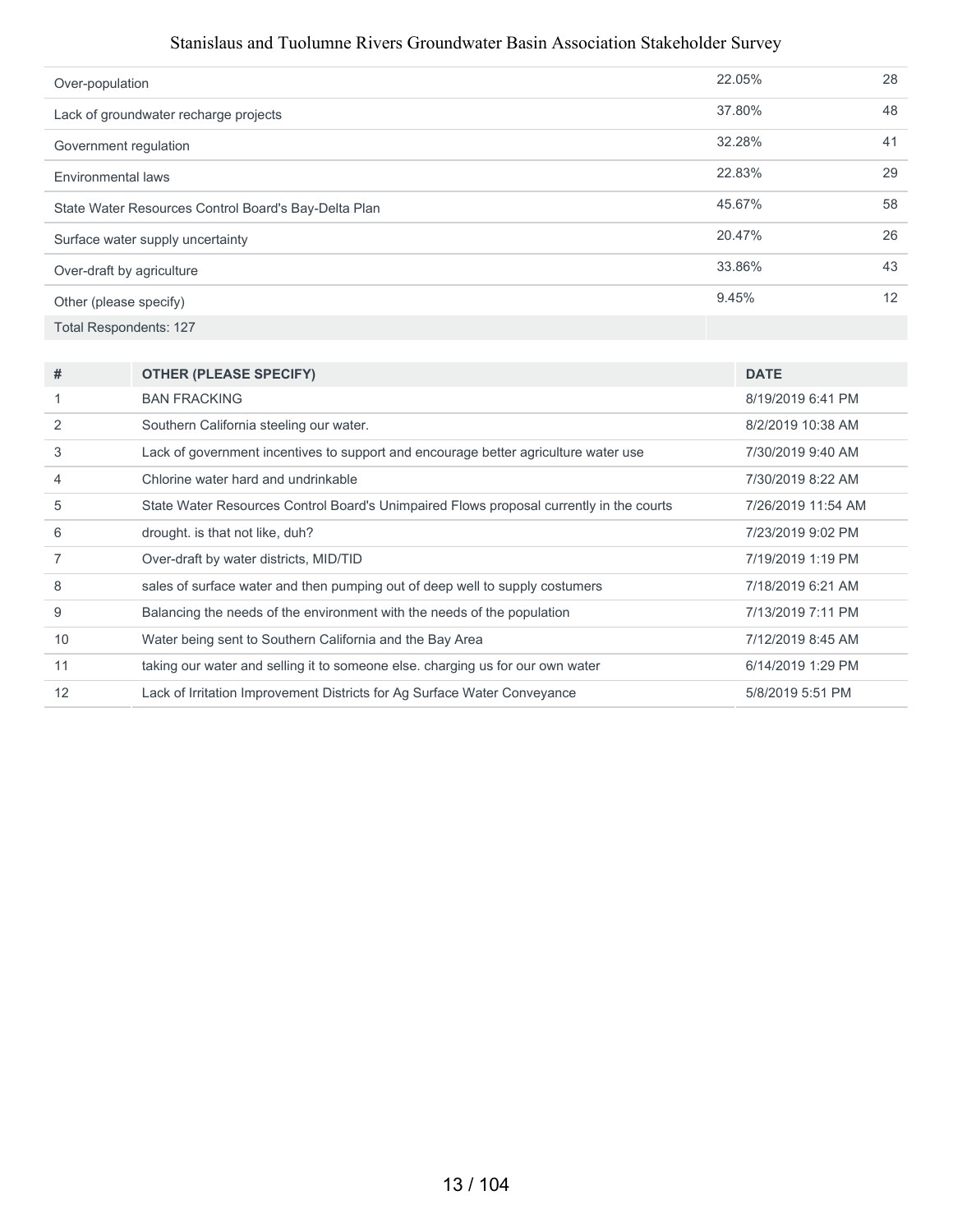#### Q6 Which of these sources do you trust for reliable information about your water supply? (Check all that apply)



| <b>ANSWER CHOICES</b>        | <b>RESPONSES</b> |                |
|------------------------------|------------------|----------------|
| My water provider            | 54.33%           | 69             |
| Industry associations        | 29.13%           | 37             |
| Water quality reports        | 54.33%           | 69             |
| Local newspaper              | 27.56%           | 35             |
| Social media, other websites | 10.24%           | 13             |
| Local civic clubs            | 3.15%            | $\overline{4}$ |
| Non-profit organizations     | 32.28%           | 41             |
| Family                       | 10.24%           | 13             |
| Neighbors                    | 9.45%            | 12             |
| Other (please specify)       | 15.75%           | 20             |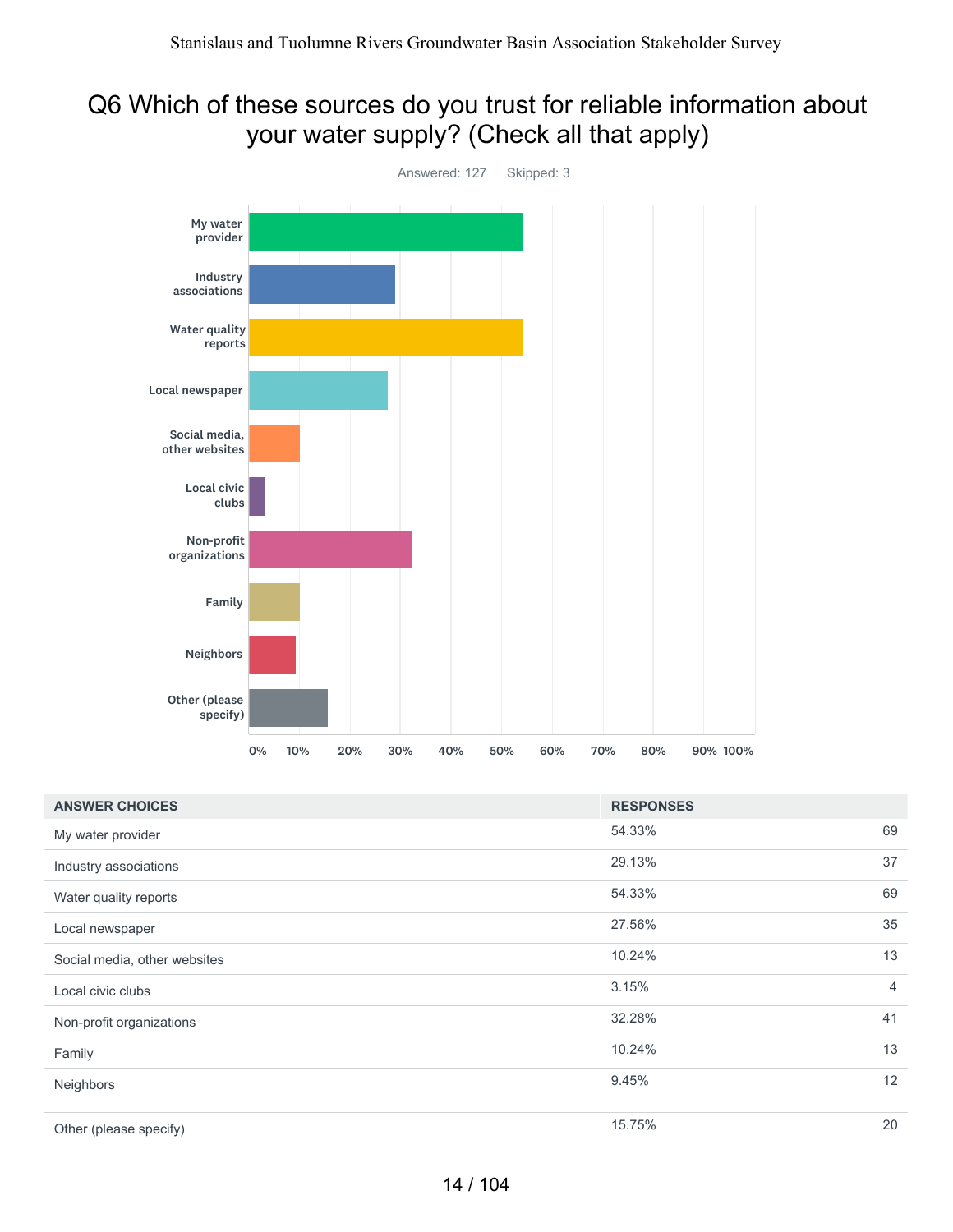Total Respondents: 127

| #  | <b>OTHER (PLEASE SPECIFY)</b>                                                                                                                                        | <b>DATE</b>        |
|----|----------------------------------------------------------------------------------------------------------------------------------------------------------------------|--------------------|
| 1  | Reliable websites NOT social media                                                                                                                                   | 10/23/2019 2:45 PM |
| 2  | non commercial radio / podcast                                                                                                                                       | 9/22/2019 5:54 PM  |
| 3  | My friends who work to bring sustainable water solutions to the Modesto Area                                                                                         | 8/14/2019 6:36 AM  |
| 4  | <b>OID</b>                                                                                                                                                           | 8/2/2019 10:38 AM  |
| 5  | Government                                                                                                                                                           | 7/30/2019 1:36 PM  |
| 6  | Water provider questionable                                                                                                                                          | 7/30/2019 8:22 AM  |
| 7  | State water departments, irrigation district minutes and water groups, but I still take these with a<br>grain of salt because data and statistics can be manipulated | 7/26/2019 11:54 AM |
| 8  | news on the net                                                                                                                                                      | 7/20/2019 10:14 AM |
| 9  | Geological reports I receive at work.                                                                                                                                | 7/13/2019 10:00 AM |
| 10 | none                                                                                                                                                                 | 6/14/2019 1:29 PM  |
| 11 | not sure                                                                                                                                                             | 6/14/2019 12:54 PM |
| 12 | Farmers                                                                                                                                                              | 6/5/2019 5:33 PM   |
| 13 | <b>County Environmental Resources</b>                                                                                                                                | 6/5/2019 4:58 PM   |
| 14 | Farmers                                                                                                                                                              | 6/5/2019 4:06 PM   |
| 15 | <b>OID</b>                                                                                                                                                           | 6/5/2019 2:03 PM   |
| 16 | Very difficult to trust people/groups. Everyone has their own agenda.                                                                                                | 6/5/2019 9:54 AM   |
| 17 | No single source. Only the three independent sources of information that all agree.                                                                                  | 6/5/2019 9:42 AM   |
| 18 | you read about water users being lied to about the quality of their water. Why?                                                                                      | 5/8/2019 8:08 PM   |
| 19 | State and local government agencies, irrigation districts, groundwater associations                                                                                  | 5/8/2019 3:26 PM   |
| 20 | CalEnviroScreen                                                                                                                                                      | 5/6/2019 8:40 AM   |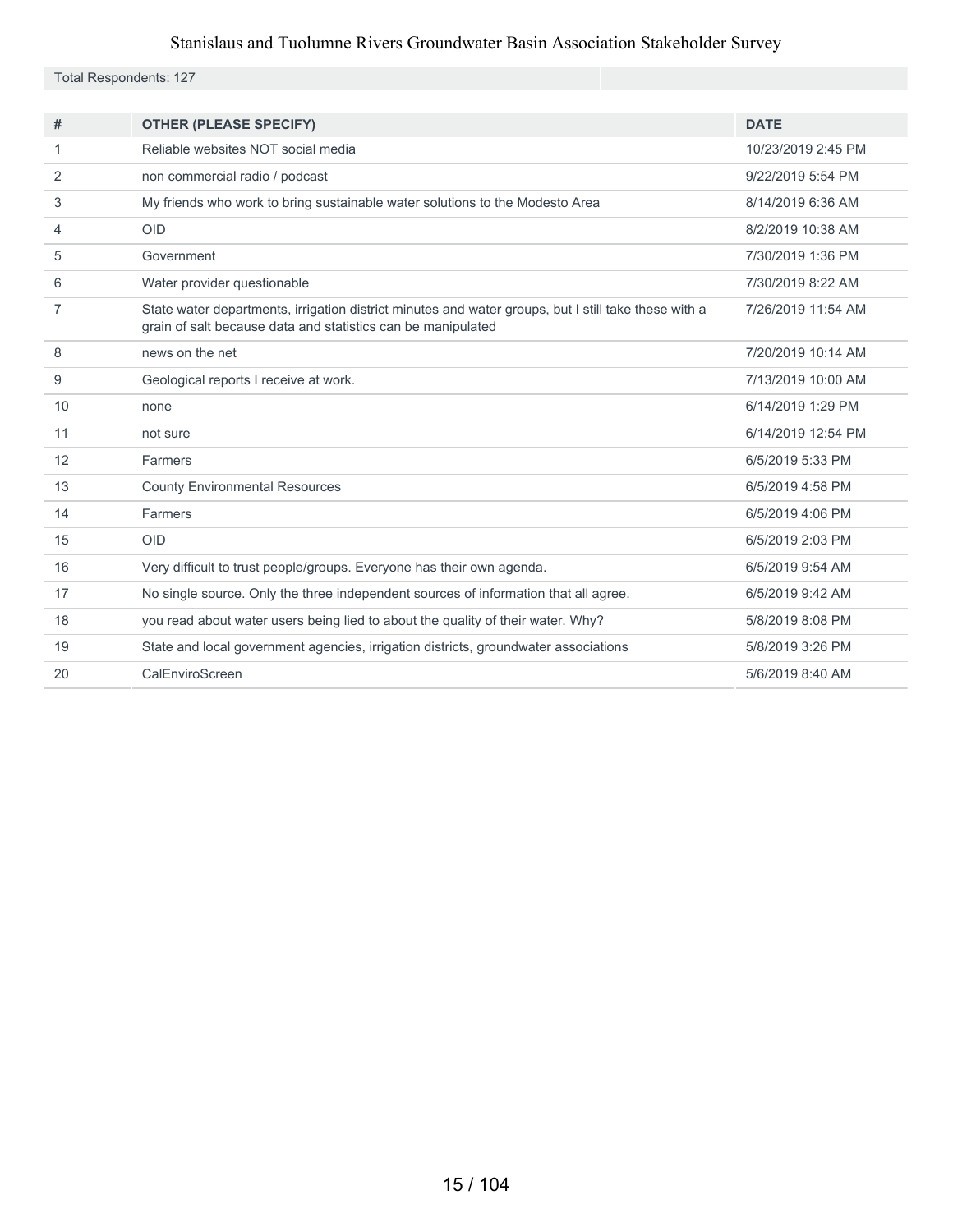#### Q7 If it is found that our region is pumping more water from the ground than nature can replenish on its own, which activities do you think should be considered to restore sustainability? (Check all that apply)



| <b>ANSWER CHOICES</b>                       | <b>RESPONSES</b> |     |
|---------------------------------------------|------------------|-----|
| On-farm water conservation programs         | 45.67%           | 58  |
| Expand water recycling programs             | 55.91%           | 71  |
| Build groundwater recharge projects         | 78.74%           | 100 |
| Build/expand surface water storage projects | 74.02%           | 94  |
| Establish groundwater exchange markets      | 19.69%           | 25  |
| Retire farmland                             | 13.39%           | 17  |
| Other (please specify)                      | 25.98%           | 33  |
| <b>Total Respondents: 127</b>               |                  |     |

| # | <b>OTHER (PLEASE SPECIFY)</b>                                                                                                                                                                    | <b>DATE</b>        |
|---|--------------------------------------------------------------------------------------------------------------------------------------------------------------------------------------------------|--------------------|
|   | Regulations to control what landscape can be used to minimize outdoor water use for non-food<br>production purposes. Limiting flood irrigation will reduce ground water recharge.                | 10/23/2019 2:45 PM |
|   | tax ground water pimps                                                                                                                                                                           | 9/22/2019 5:54 PM  |
|   | BAN FRACKING! Limit water sucking crops like almonds. Farmers waste water by using flooding.<br>Many city sprinklers flood the streets. More incentives for landscape water conservation.        | 8/19/2019 6:41 PM  |
| 4 | During the rainy season, we should put a dry well at every location that water puddles and is a<br>hazard to the roadway. That would get the rain that normally evaporates into the ground water | 8/15/2019 11:27 AM |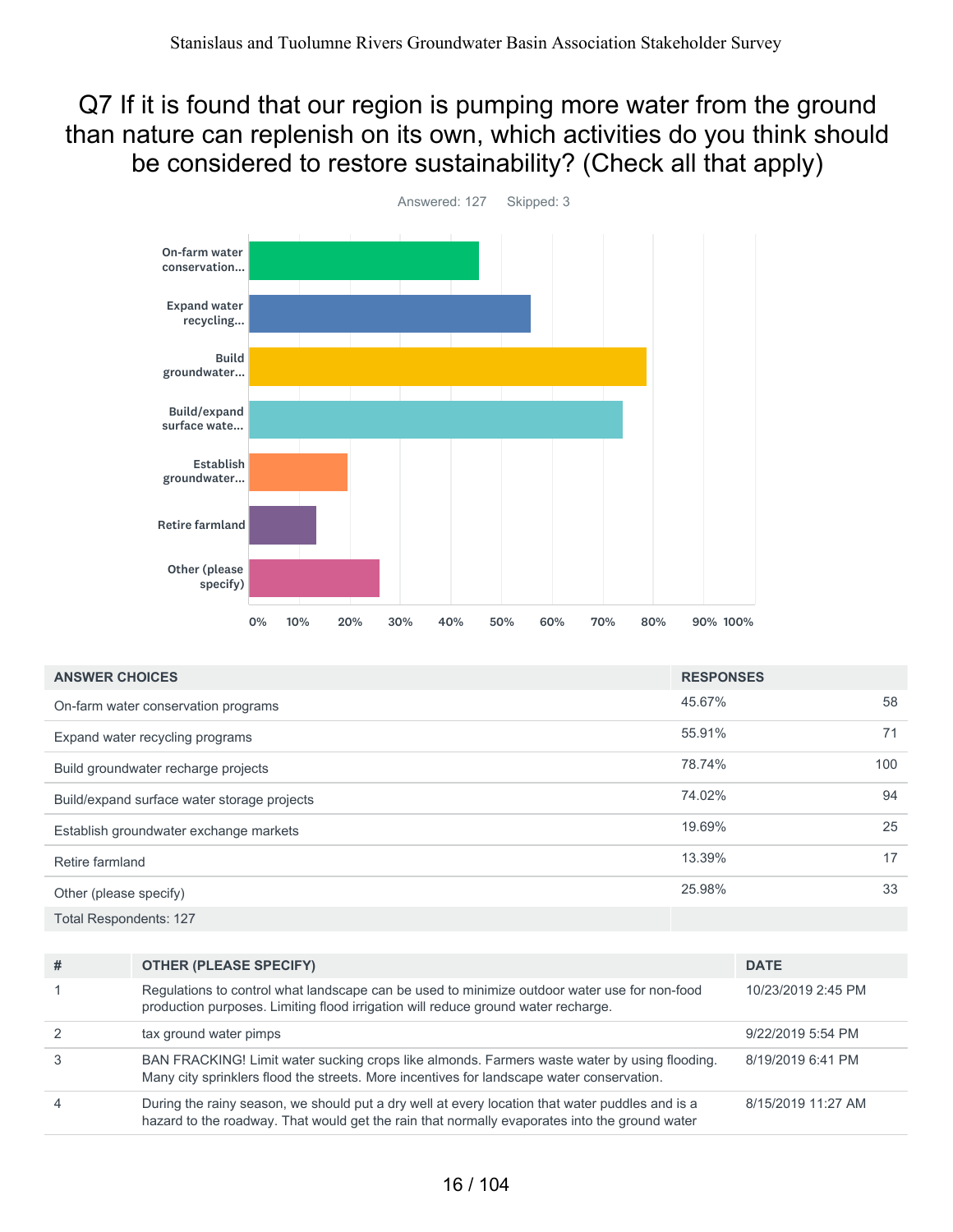| 5  | Force farmers to use available ground water from irrigation districts instead of pumps that deplete<br>our aquafir!                                                                                                                                                                                                                 | 8/11/2019 2:04 PM  |
|----|-------------------------------------------------------------------------------------------------------------------------------------------------------------------------------------------------------------------------------------------------------------------------------------------------------------------------------------|--------------------|
| 6  | Limit the farming of 'luxury' and water hungry crops such as almonds and walnuts since no one<br>need those to survive but are grown here with our resources and exported out of the country for<br>monetary benefit only                                                                                                           | 8/9/2019 1:12 PM   |
| 7  | Keep the California State government out of it, as much as possible.                                                                                                                                                                                                                                                                | 8/2/2019 10:38 AM  |
| 8  | Encourage farmers to water earlier the day                                                                                                                                                                                                                                                                                          | 7/30/2019 9:40 AM  |
| 9  | Why farms- they replenish the ground water                                                                                                                                                                                                                                                                                          | 7/30/2019 8:22 AM  |
| 10 | Urban conservation projects, using treated wastewater to irrigate parkland, golf courses, etc., like<br>they do in the Bay Area. They have their purple piped systems in cities, such as San Ramon                                                                                                                                  | 7/26/2019 11:54 AM |
| 11 | provide tax incentives to property owners that capture rainwater for home reuse and/or plant<br>xeriscape                                                                                                                                                                                                                           | 7/23/2019 9:02 PM  |
| 12 | WE DO NOT WANT OUR WATER BILL TO INCREASE. IN OTHER WORDS, IF ANY BUILDING<br>OF PROJECTS DECIDED, THEN WE DO NOT WANT OUR BILL TO INCREASE.                                                                                                                                                                                        | 7/23/2019 5:10 AM  |
| 13 | get rid of excessive, false, ridiculous, environmental agencies and regulations. build, expand all<br>resevoirs                                                                                                                                                                                                                     | 7/21/2019 8:48 PM  |
| 14 | Require coastal communities to build desalinization plants                                                                                                                                                                                                                                                                          | 7/20/2019 3:44 PM  |
| 15 | Build more housing, more taxes to the region                                                                                                                                                                                                                                                                                        | 7/20/2019 3:15 PM  |
| 16 | Stop the issuing of permits for high capacity ag pumping and stop the pumpming of ground water<br>by water districts into canals.                                                                                                                                                                                                   | 7/19/2019 1:19 PM  |
| 17 | More Dams!                                                                                                                                                                                                                                                                                                                          | 7/16/2019 10:14 PM |
| 18 | State wide desalination infrastructure                                                                                                                                                                                                                                                                                              | 7/13/2019 7:36 PM  |
| 19 | Regulate ground water usage on a wider scale perspective                                                                                                                                                                                                                                                                            | 7/13/2019 2:09 PM  |
| 20 | Utilizing current irrigation infrastructure to increase groundwater recharge (i.e. run irrigation canals<br>backwards with rainwater in their off season to recharge at local ag lands).                                                                                                                                            | 7/13/2019 10:00 AM |
| 21 | Stop sending water to other parts of the state!                                                                                                                                                                                                                                                                                     | 7/12/2019 8:45 AM  |
| 22 | Reduce the amount of water allowed for use by big ag, as they are the ones draining the aquifers;<br>do not allow farmland to be used for more ag projects (both animal and plant) and instead, come<br>up with sustainable plans for land use - or leave as is; allow small family farmers to remain (e.g.,<br>less than 50 acres) | 6/19/2019 9:54 AM  |
| 23 | stop taking our water and selling to someone else                                                                                                                                                                                                                                                                                   | 6/14/2019 1:29 PM  |
| 24 | conversion of rangeland to cropland that requires irrigation by pumping from the aquifer should be<br>prohibited.                                                                                                                                                                                                                   | 6/13/2019 10:26 AM |
| 25 | Stop allowing orchards to pump ground water to irrigate.                                                                                                                                                                                                                                                                            | 6/7/2019 4:17 PM   |
| 26 | New development &/or crop land should provide plans for sustainable sources of water (as<br>opposed to past practice of simply drilling deeper wells!). If the cost of long term sustainable water<br>is too high, then the project is inherently economically not viable.                                                          | 6/7/2019 2:29 PM   |
| 27 | <b>Bild dams</b>                                                                                                                                                                                                                                                                                                                    | 6/5/2019 4:06 PM   |
| 28 | Meter the use of all groundwater                                                                                                                                                                                                                                                                                                    | 6/5/2019 9:42 AM   |
| 29 |                                                                                                                                                                                                                                                                                                                                     | 6/5/2019 7:13 AM   |
| 30 | All groundwater pumping should be metered and regulated.                                                                                                                                                                                                                                                                            | 5/10/2019 9:05 AM  |
| 31 | Tax payers have already voted for more storage. But tell me if they have done anything or just<br>wasting money                                                                                                                                                                                                                     | 5/8/2019 8:08 PM   |
| 32 | Lack of Irritation Improvement Districts for Ag Surface Water Conveyance                                                                                                                                                                                                                                                            | 5/8/2019 5:51 PM   |
| 33 | Residential conservation programs with enforcement                                                                                                                                                                                                                                                                                  | 5/6/2019 8:40 AM   |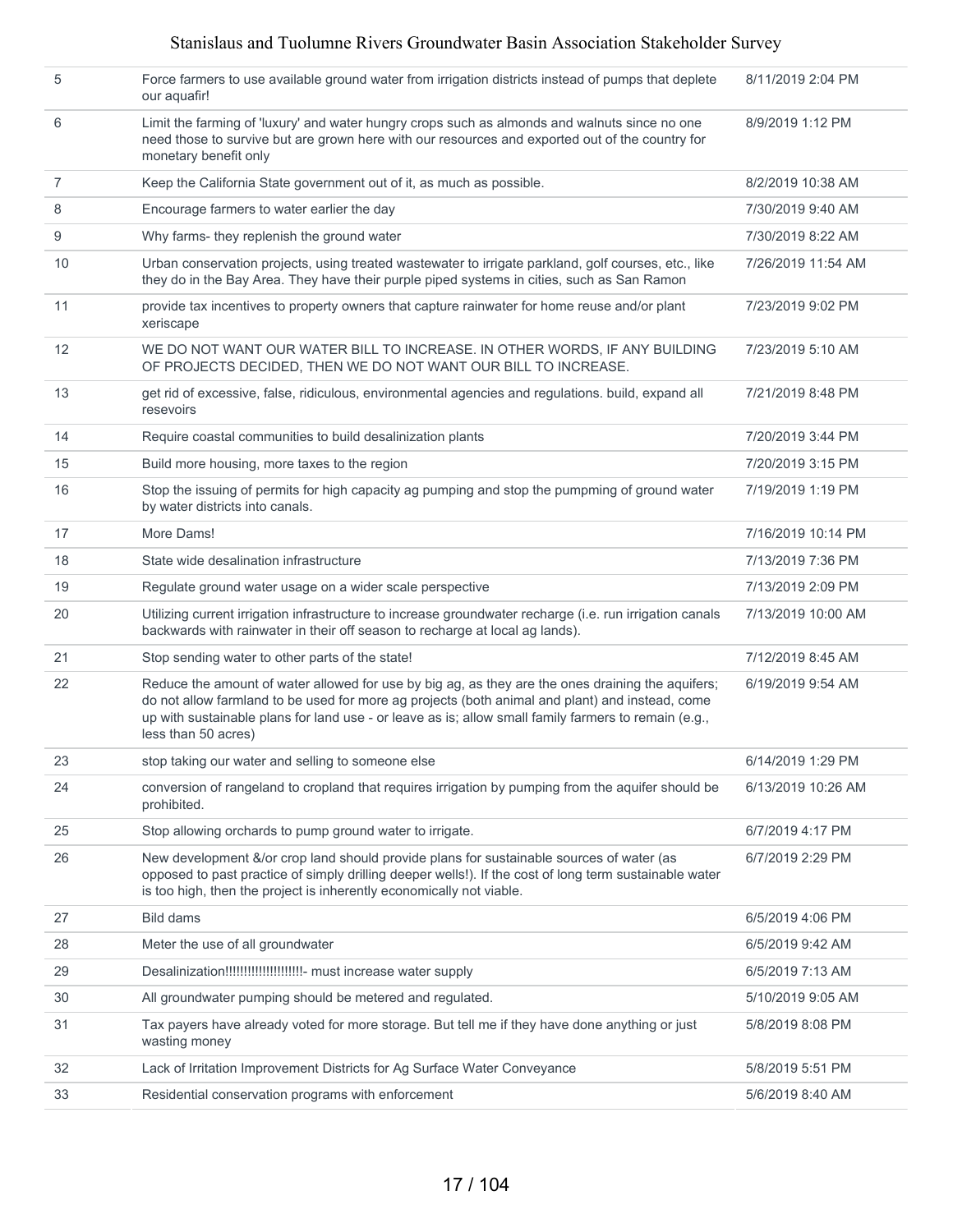#### Q8 How would these activities be paid for if established? (Check all that apply)



| <b>ANSWER CHOICES</b>         | <b>RESPONSES</b> |    |
|-------------------------------|------------------|----|
| Reduce pumping so no one pays | 12.60%           | 16 |
| Use existing fees/taxes       | 55.91%           | 71 |
| Fees on groundwater pumpers   | 44.09%           | 56 |
| Fees on all water users       | 38.58%           | 49 |
| Fees on wastewater customers  | 14.96%           | 19 |
| State/federal grants          | 60.63%           | 77 |
| Other (please specify)        | 17.32%           | 22 |
| <b>Total Respondents: 127</b> |                  |    |

| # | <b>OTHER (PLEASE SPECIFY)</b>                                                                                                                     | <b>DATE</b>        |
|---|---------------------------------------------------------------------------------------------------------------------------------------------------|--------------------|
|   | Water meters on all wells private, ag and municipal. Apply all watering day and time restrictions to<br>everyone, not just municipal customers.   | 10/23/2019 2:45 PM |
|   | This is a hard question, and I really don't know.                                                                                                 | 10/22/2019 9:34 PM |
|   | Please no more taxes, we are being taxed and taxed, taxed for everything new that comes up.<br>How about the state make a budget for this program | 10/21/2019 8:16 PM |
| 4 | new taxes on large farms and more corporate taxes                                                                                                 | 9/22/2019 5:54 PM  |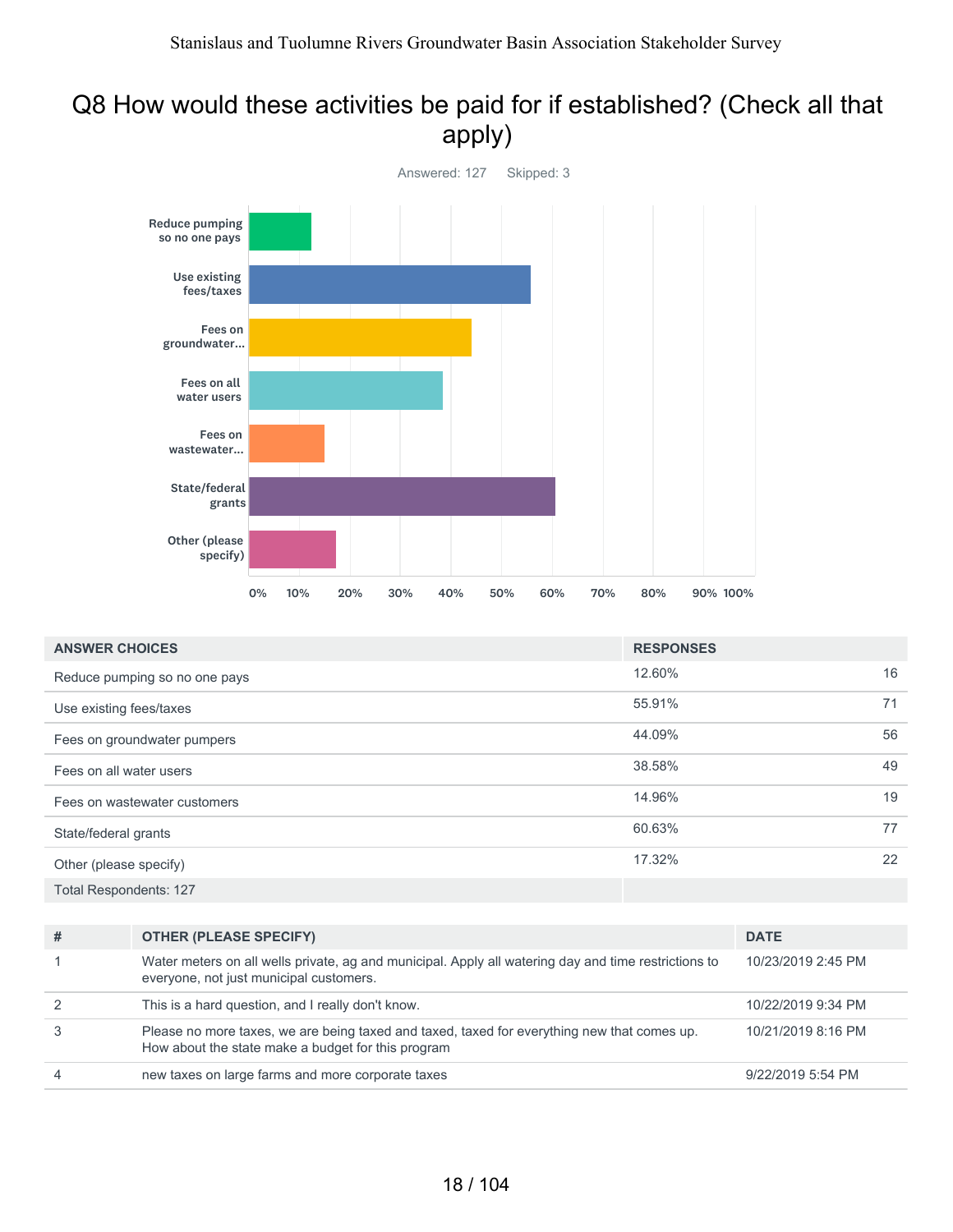| 5              | If new fees are required, strive for strong linkage between source and use of funds. Rules for<br>allowable uses of the funds should include penalties/fees to prevent/discourage confiscation or<br>"mission creep" like what has occurred with Cap & Trade funds (ex: "borrowing" w/o repayment by<br>the state general fund, disproportionate allocation to bullet train, recent allocation to drinking water<br>projects). | 9/1/2019 1:17 PM   |
|----------------|--------------------------------------------------------------------------------------------------------------------------------------------------------------------------------------------------------------------------------------------------------------------------------------------------------------------------------------------------------------------------------------------------------------------------------|--------------------|
| 6              | Farmers don't pay enough for water and they waste the most. They are all planting almond<br>orchards which use way too much water. They should not be pumping ground water either.<br>Families who rely on ground water will have their wells go dry. We already pay too much for water.                                                                                                                                       | 8/19/2019 6:41 PM  |
| $\overline{7}$ | Road tax money for what I suggested because it is a road safety issue                                                                                                                                                                                                                                                                                                                                                          | 8/15/2019 11:27 AM |
| 8              | Enough fees and taxes paid now                                                                                                                                                                                                                                                                                                                                                                                                 | 7/30/2019 8:22 AM  |
| 9              | Uncertain which type of fees would be the most viable                                                                                                                                                                                                                                                                                                                                                                          | 7/26/2019 12:03 PM |
| 10             | You collect enough county taxes as it is. With efficient money management, you should be able to<br>pay for these.                                                                                                                                                                                                                                                                                                             | 7/26/2019 11:54 AM |
| 11             | WE THE CUSTOMER DO NOT WANT OUR BILL TO INCREASE. THE STATE HAS BILLIONS.                                                                                                                                                                                                                                                                                                                                                      | 7/23/2019 5:10 AM  |
|                | LET THEM PAY.                                                                                                                                                                                                                                                                                                                                                                                                                  |                    |
| 12             | Fees on water districts                                                                                                                                                                                                                                                                                                                                                                                                        | 7/19/2019 1:19 PM  |
| 13             | The state has enough money, use what we have by allocating more appropriately                                                                                                                                                                                                                                                                                                                                                  | 7/12/2019 8:45 AM  |
| 14             | Hefty fees on big ag; don't put on residential and small family farms - they are not the problem!                                                                                                                                                                                                                                                                                                                              | 6/19/2019 9:54 AM  |
| 15             | Orchard fees/taxes                                                                                                                                                                                                                                                                                                                                                                                                             | 6/7/2019 4:17 PM   |
| 16             | Put the private sector in charge of water supply                                                                                                                                                                                                                                                                                                                                                                               | 6/5/2019 7:13 AM   |
| 17             | A base per acre fee for all landowners to cover GSA operations and GSP preparation.<br>Groundwater pumping fees proportionate to contribution to landowners' contribution to overdraft.                                                                                                                                                                                                                                        | 5/14/2019 4:25 PM  |
| 18             | quit building and adding more people                                                                                                                                                                                                                                                                                                                                                                                           | 5/8/2019 8:08 PM   |
| 19             | JPA Financing Authority, user paid, County & District Paid                                                                                                                                                                                                                                                                                                                                                                     | 5/8/2019 5:51 PM   |
| 20             | if groundwater is over drafted there should be rights established for first in last out, like Nevada                                                                                                                                                                                                                                                                                                                           | 5/8/2019 4:58 PM   |
| 21             | Fees that scale up as a given user uses more per acre of land owned (e.g., 3rd or 4th acre-foot is<br>more expensive than the 1st or 2nd)                                                                                                                                                                                                                                                                                      | 5/8/2019 3:25 PM   |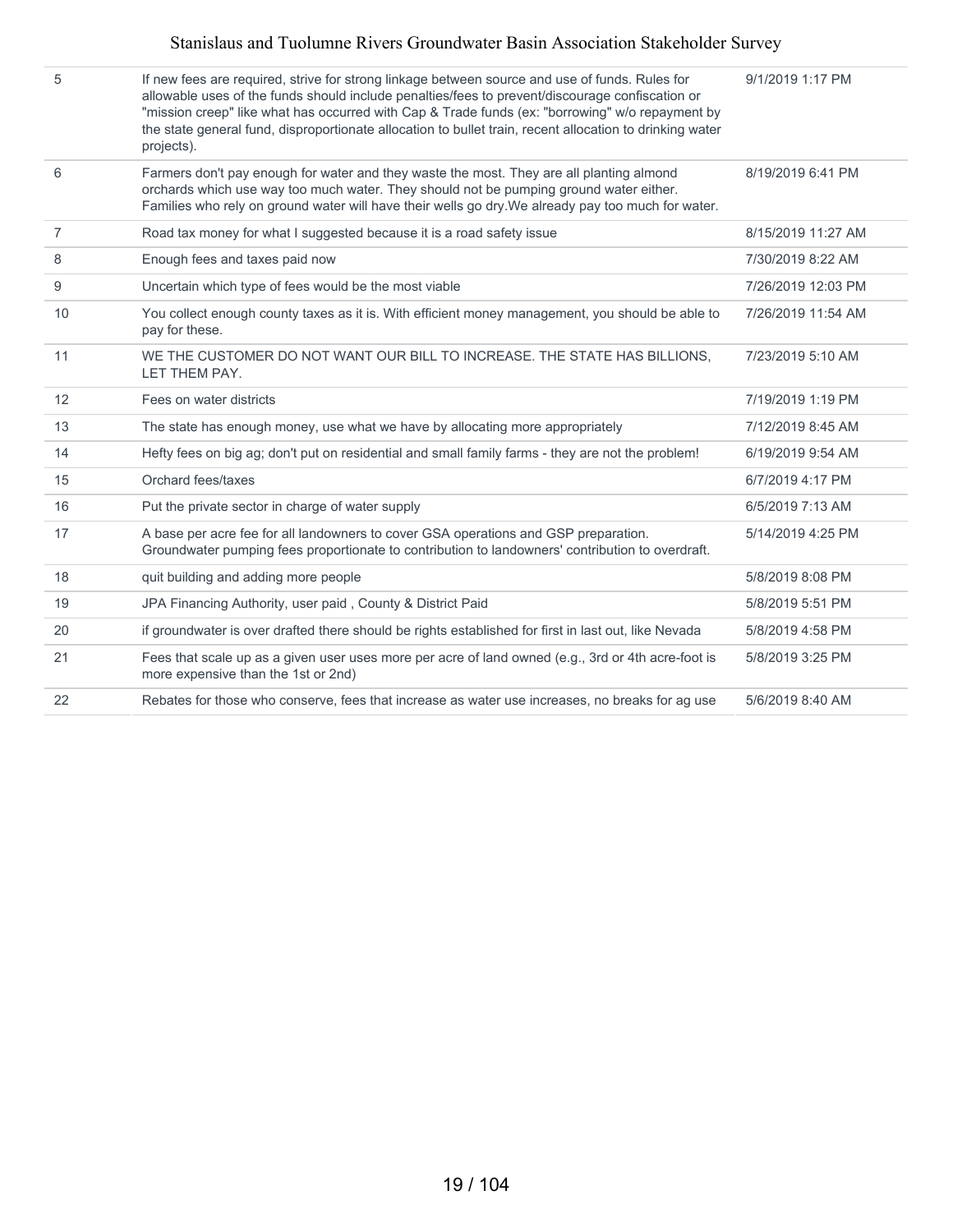#### Q9 Would you be interested in participating in any of the following GSA activities?



| <b>ANSWER CHOICES</b>                                                                     | <b>RESPONSES</b> |                |
|-------------------------------------------------------------------------------------------|------------------|----------------|
| Attend Board or Advisory Committee meetings                                               | 54.55%           | 42             |
| Serve on a committee                                                                      | 35.06%           | 27             |
| Participate in a community workgroup focused on SGMA and groundwater topics               | 45.45%           | 35             |
| Host a meeting for GSA staff to share information (e.g. service club or community groups) | 5.19%            | $\overline{4}$ |
| Participate in additional, more detailed surveys                                          | 61.04%           | 47             |
| <b>Total Respondents: 77</b>                                                              |                  |                |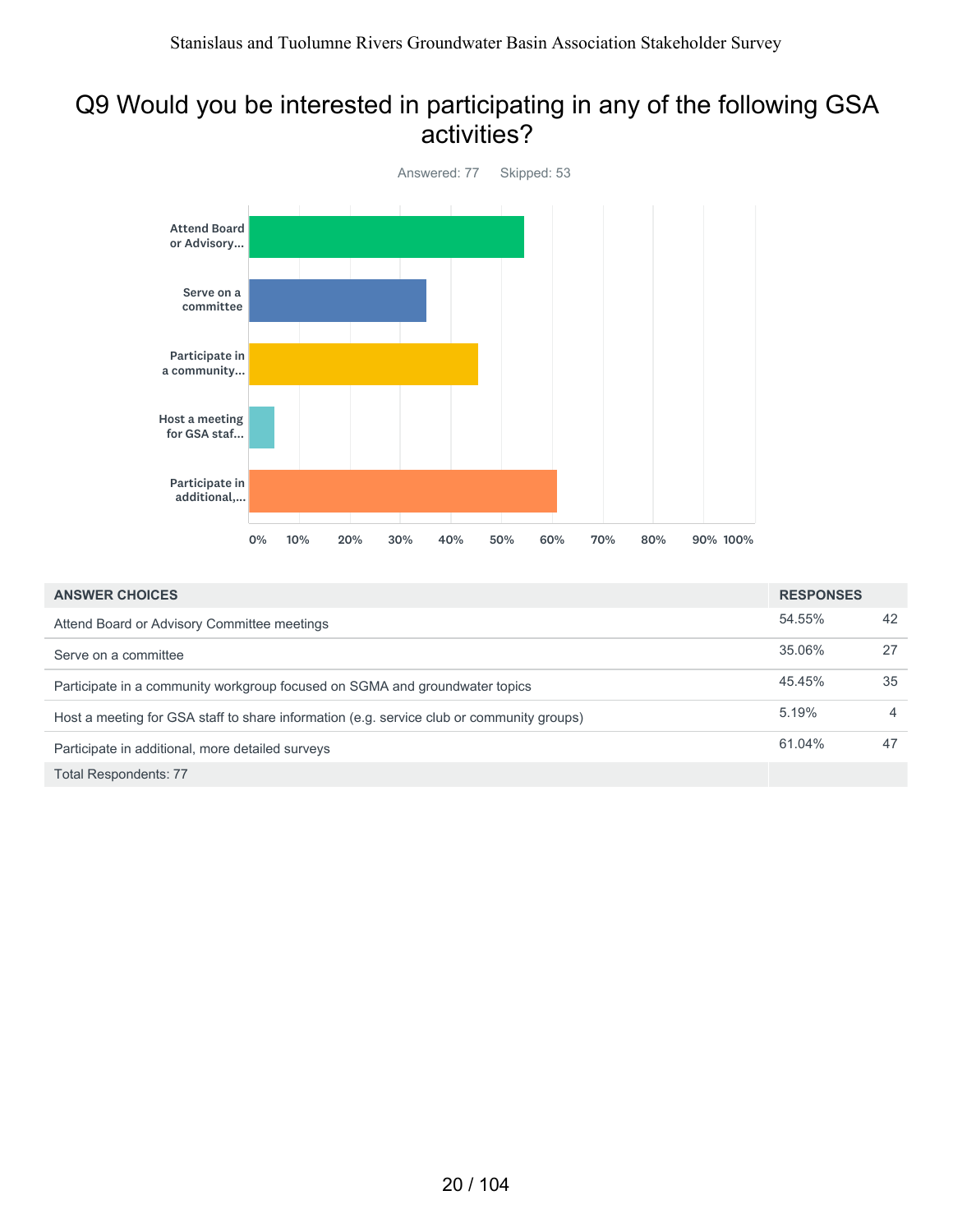#### Q10 To be added to our contact list, please enter your email address below:

Answered: 67 Skipped: 63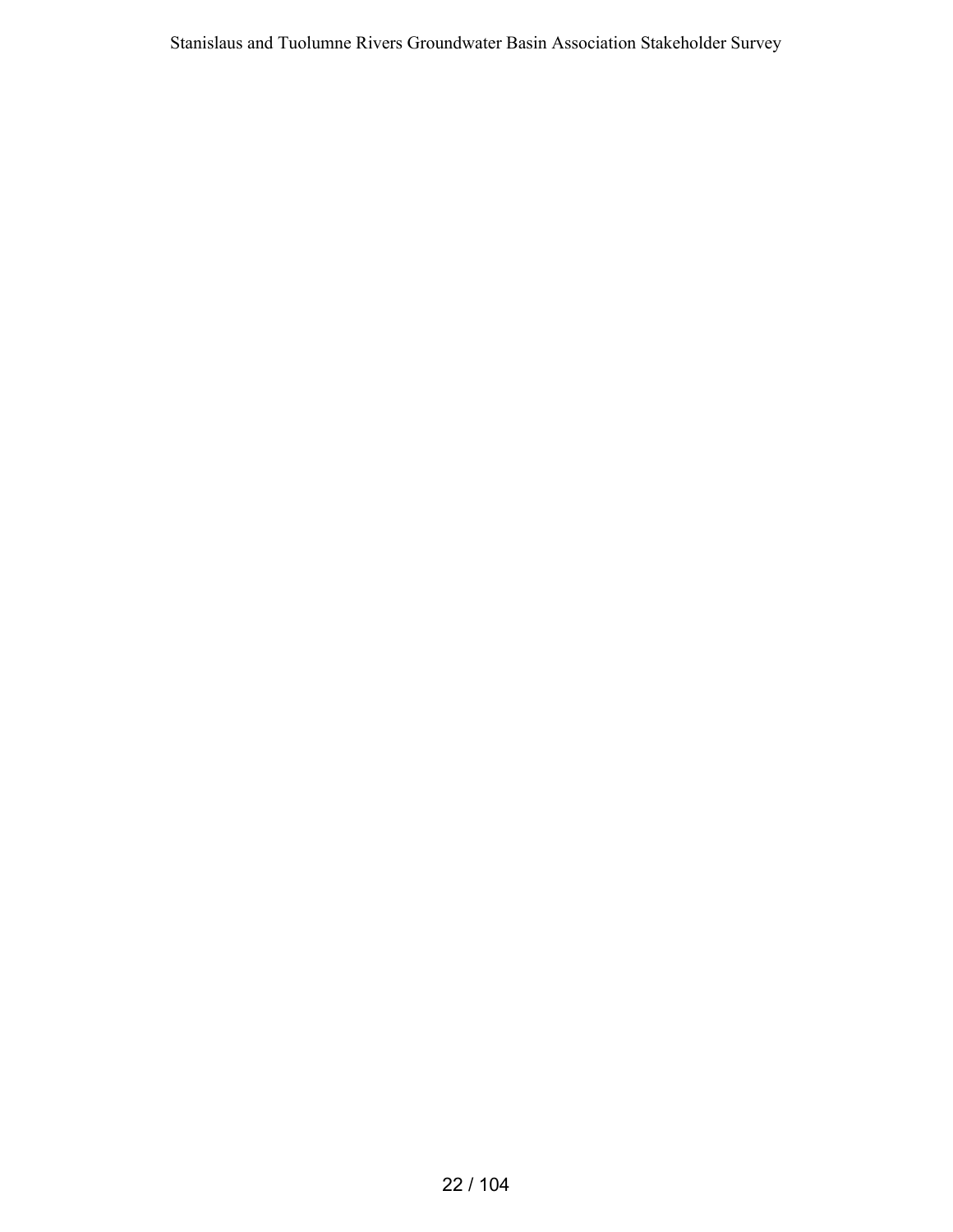### Q11 Which category below best fits you in this groundwater subbasin?



| <b>ANSWER CHOICES</b>            | <b>RESPONSES</b>         |
|----------------------------------|--------------------------|
| Farmer/rancher                   | 17.46%<br>22             |
| Municipal water customer         | 53.97%<br>68             |
| Commercial/industrial water user | $0.00\%$<br>$\mathbf{0}$ |
| Private domestic well user       | 24<br>19.05%             |
| Tribal government/organization   | $0.00\%$<br>$\mathbf{0}$ |
| Non-governmental organization    | $\overline{2}$<br>1.59%  |
| Government agency                | 3.17%<br>4               |
| Academia                         | 0.79%<br>1               |
| Other interested party           | 5<br>3.97%               |
| <b>TOTAL</b>                     | 126                      |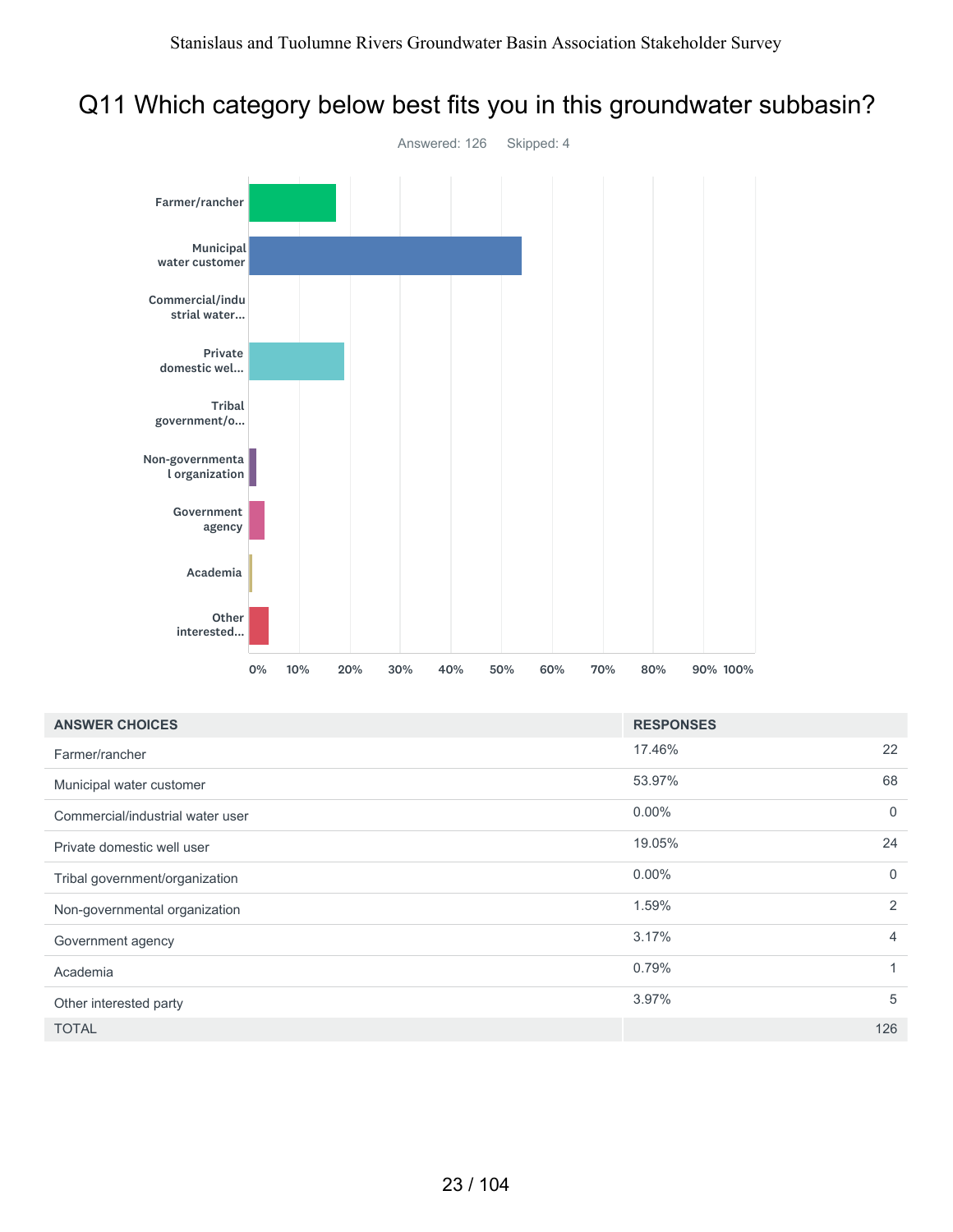# Q12 Which of the following water supplies do you have for irrigation? (Check all that apply)



| <b>ANSWER CHOICES</b>                    | <b>RESPONSES</b> |              |
|------------------------------------------|------------------|--------------|
| Modesto Irrigation District              | 40.91%           | 9            |
| Oakdale Irrigation District              | 36.36%           | 8            |
| Riparian Water Rights - Stanislaus River | $0.00\%$         | $\mathbf{0}$ |
| Riparian Water Rights - Tuolumne River   | 4.55%            | $\mathbf{1}$ |
| Ag well $(s)$                            | 63.64%           | 14           |
| Drainage well                            | 4.55%            |              |
| Other (please specify)                   | 18.18%           | 4            |
| <b>Total Respondents: 22</b>             |                  |              |

| #              | <b>OTHER (PLEASE SPECIFY)</b>                                                                 | <b>DATE</b>       |
|----------------|-----------------------------------------------------------------------------------------------|-------------------|
|                | stop all water to new almond growers                                                          | 6/14/2019 1:36 PM |
| -2             | Del Puerto Water District, Patterson Irrigation District, West Stanislaus Irrigation District | 5/10/2019 8:06 AM |
| 3              | Stored Storm Water for Irrigation purposes                                                    | 5/8/2019 6:00 PM  |
| $\overline{4}$ | In this area, only ag wells. In other parts of California, we have other sources not listed.  | 5/8/2019 3:31 PM  |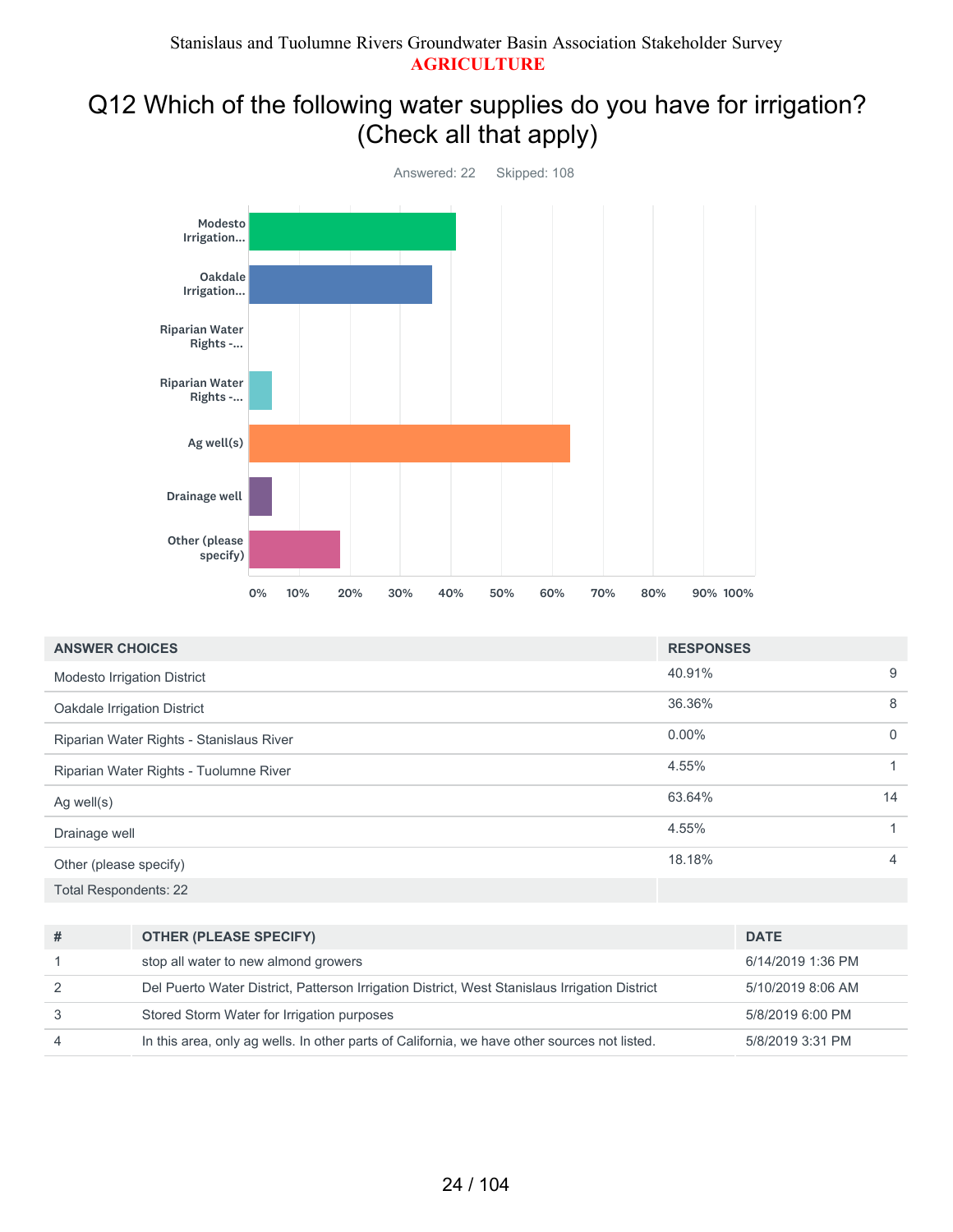# Q13 How many acres do you farm (including land in fee title and lease)?



| <b>ANSWER CHOICES</b> | <b>RESPONSES</b> |                |
|-----------------------|------------------|----------------|
| Less than 250 acres   | 55.00%           | 11             |
| 250 to 500 acres      | 10.00%           | 2              |
| 500 to 1,000 acres    | 5.00%            |                |
| 1,000 to 2,000 acres  | 10.00%           | 2              |
| More than 2,000 acres | 20.00%           | $\overline{4}$ |
| <b>TOTAL</b>          |                  | 20             |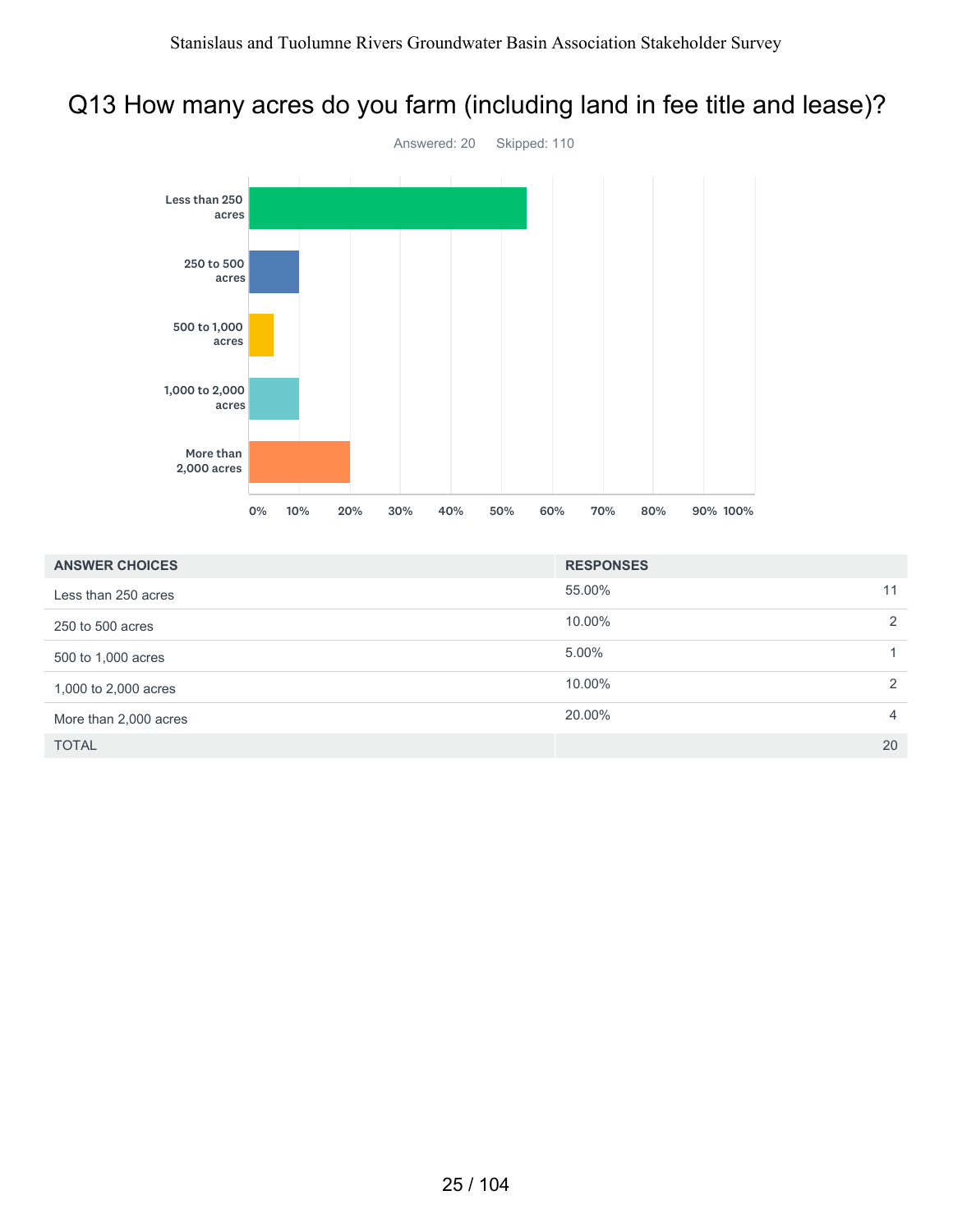#### Q14 How long have you or your family been farming and ranching in this area?



| <b>ANSWER CHOICES</b> | <b>RESPONSES</b> |               |
|-----------------------|------------------|---------------|
| 1 to 10 years         | $0.00\%$         | $\mathbf 0$   |
| 10 to 20 years        | 14.29%           | 3             |
| 20 to 30 years        | 9.52%            | $\mathcal{L}$ |
| 30+ years             | 76.19%           | 16            |
| <b>TOTAL</b>          |                  | 21            |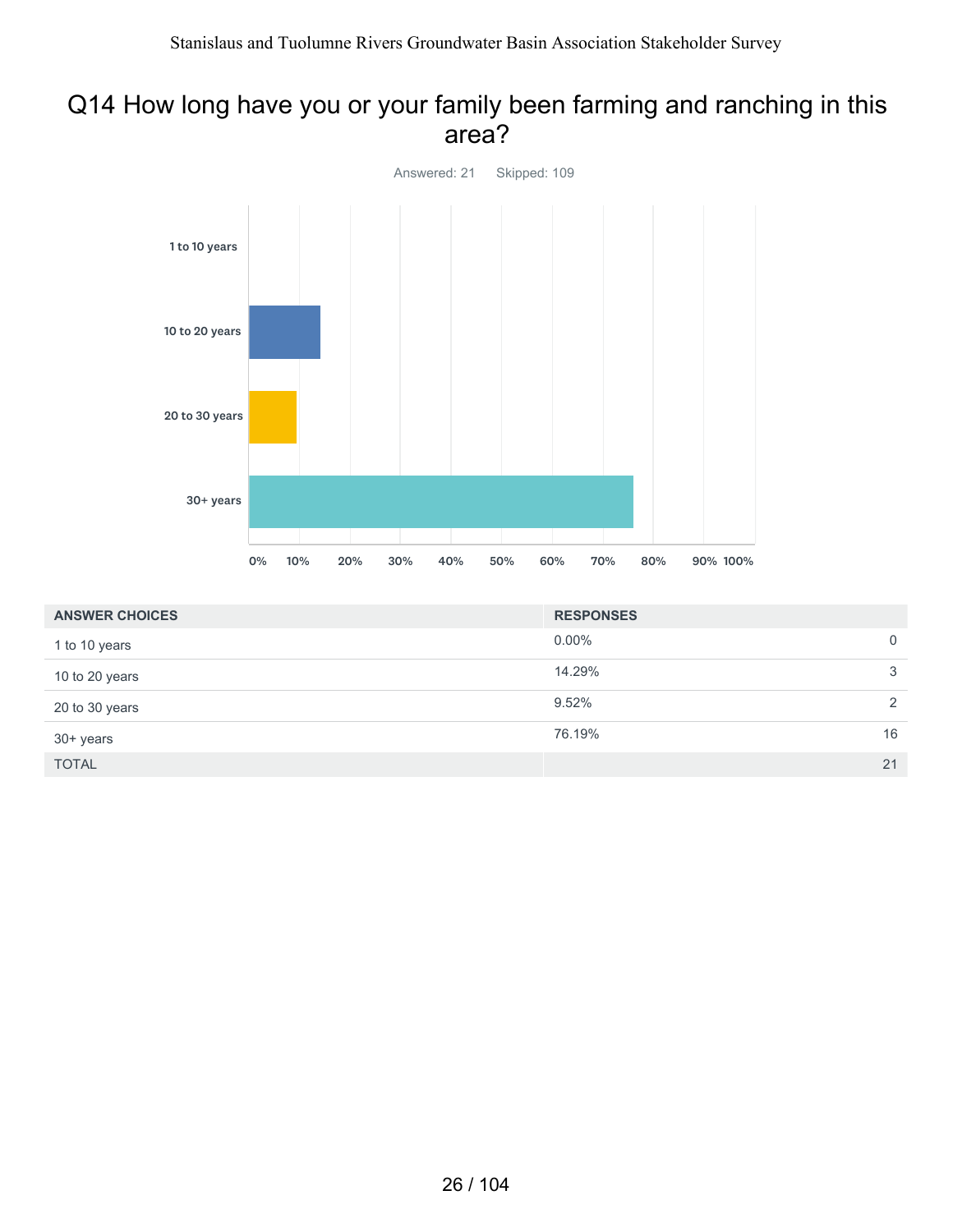# Q15 What type of farm/ranch do you manage/own? (Check all that apply)



| <b>ANSWER CHOICES</b>        | <b>RESPONSES</b> |                |
|------------------------------|------------------|----------------|
| Dairy                        | 14.29%           | 3              |
| Other livestock              | 23.81%           | 5              |
| Row crops                    | 14.29%           | 3              |
| Tree nuts                    | 80.95%           | 17             |
| Tree fruit                   | 19.05%           | $\overline{4}$ |
| Vineyard                     | 14.29%           | 3              |
| Nursery crops                | $0.00\%$         | $\mathbf 0$    |
| <b>Total Respondents: 21</b> |                  |                |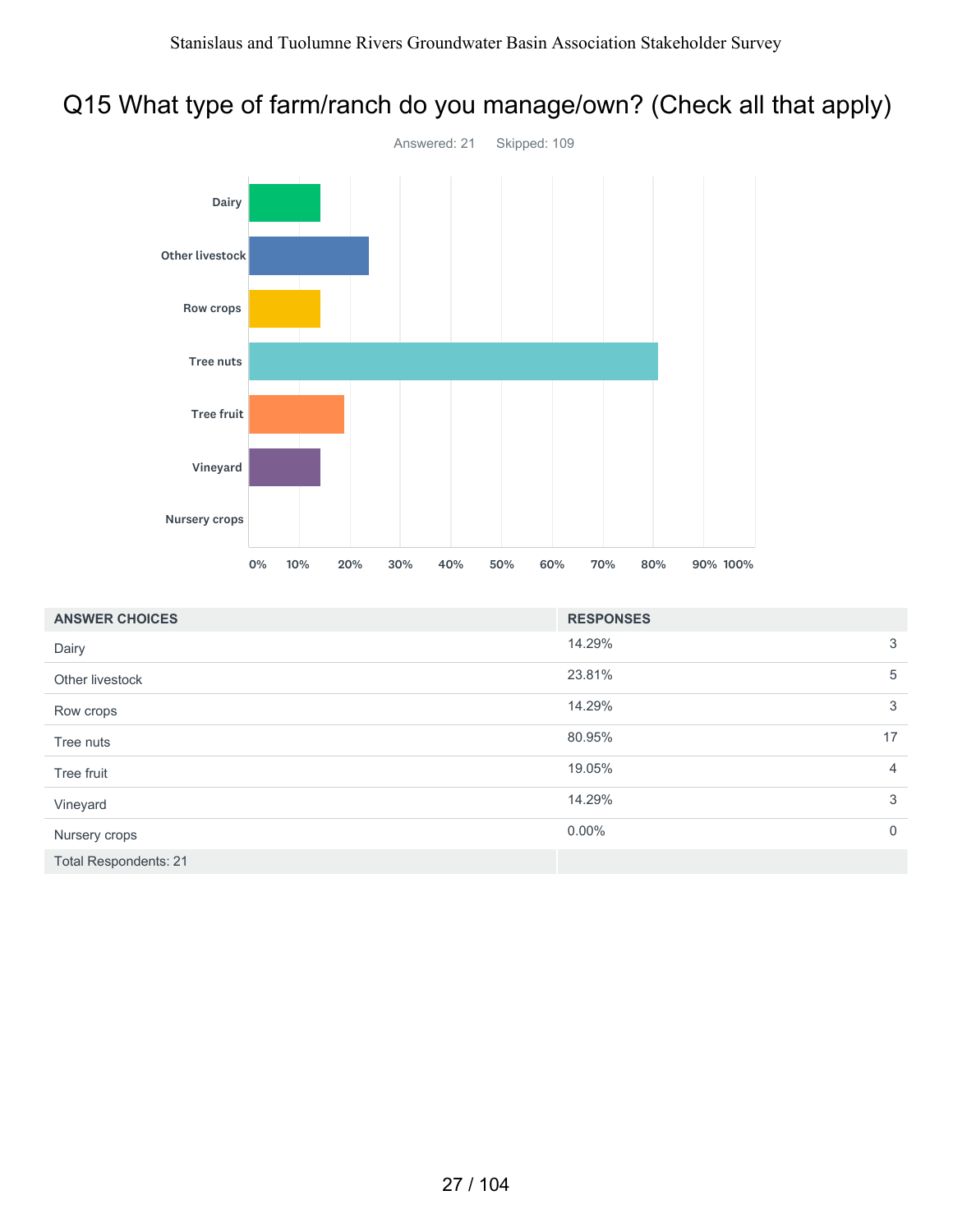# Q16 How many functioning ag wells do you operate within the GSA?



| <b>ANSWER CHOICES</b> | <b>RESPONSES</b> |                |
|-----------------------|------------------|----------------|
|                       | 47.37%           | 9              |
| $2$ to 5              | 21.05%           | $\overline{4}$ |
| More than 5           | 31.58%           | 6              |
| <b>TOTAL</b>          |                  | 19             |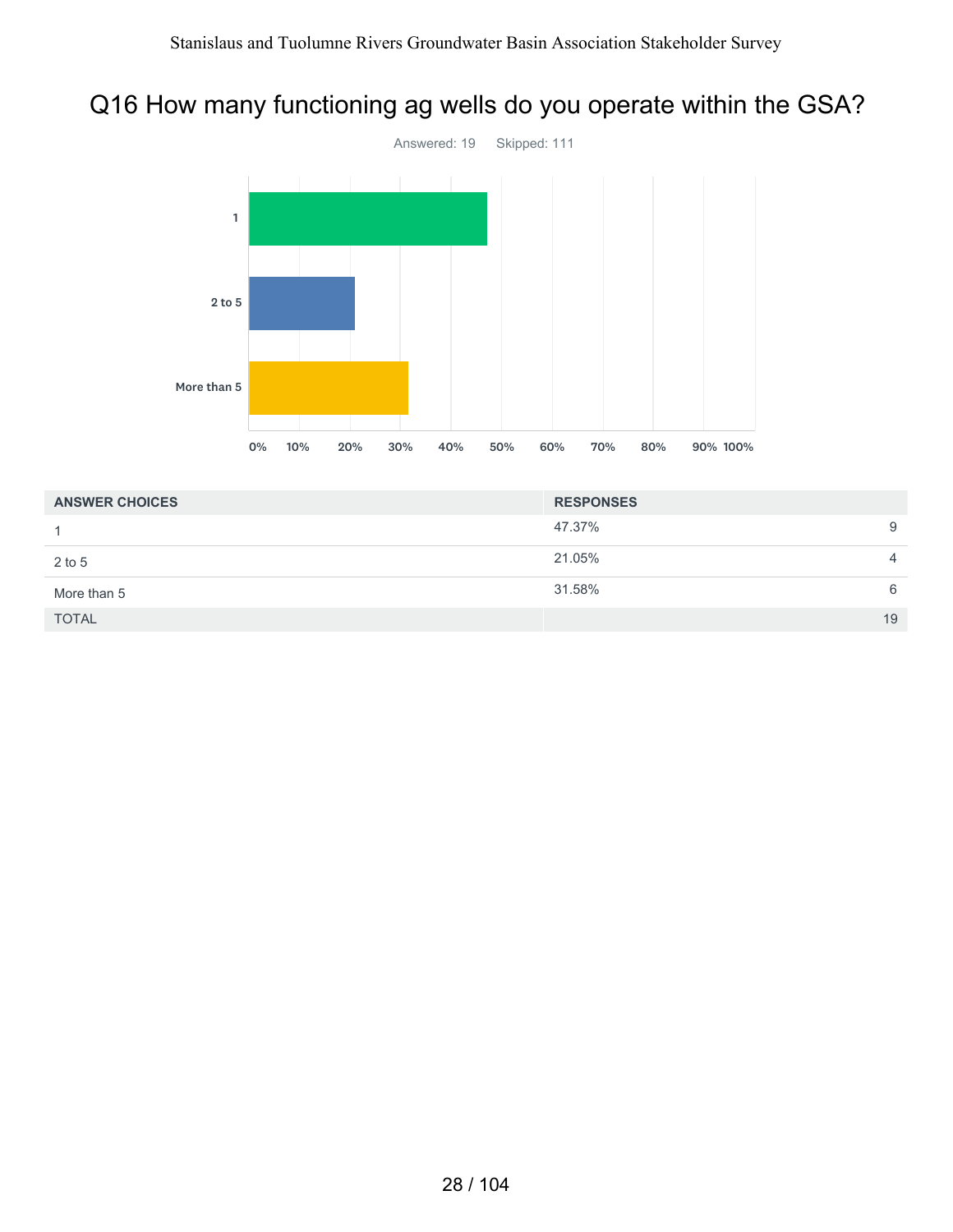# Q17 Do you have a flow meter installed on your well(s)?



| <b>ANSWER CHOICES</b> | <b>RESPONSES</b> |    |
|-----------------------|------------------|----|
| Yes                   | 47.37%           | 9  |
| <b>No</b>             | 52.63%           | 10 |
| <b>TOTAL</b>          |                  | 19 |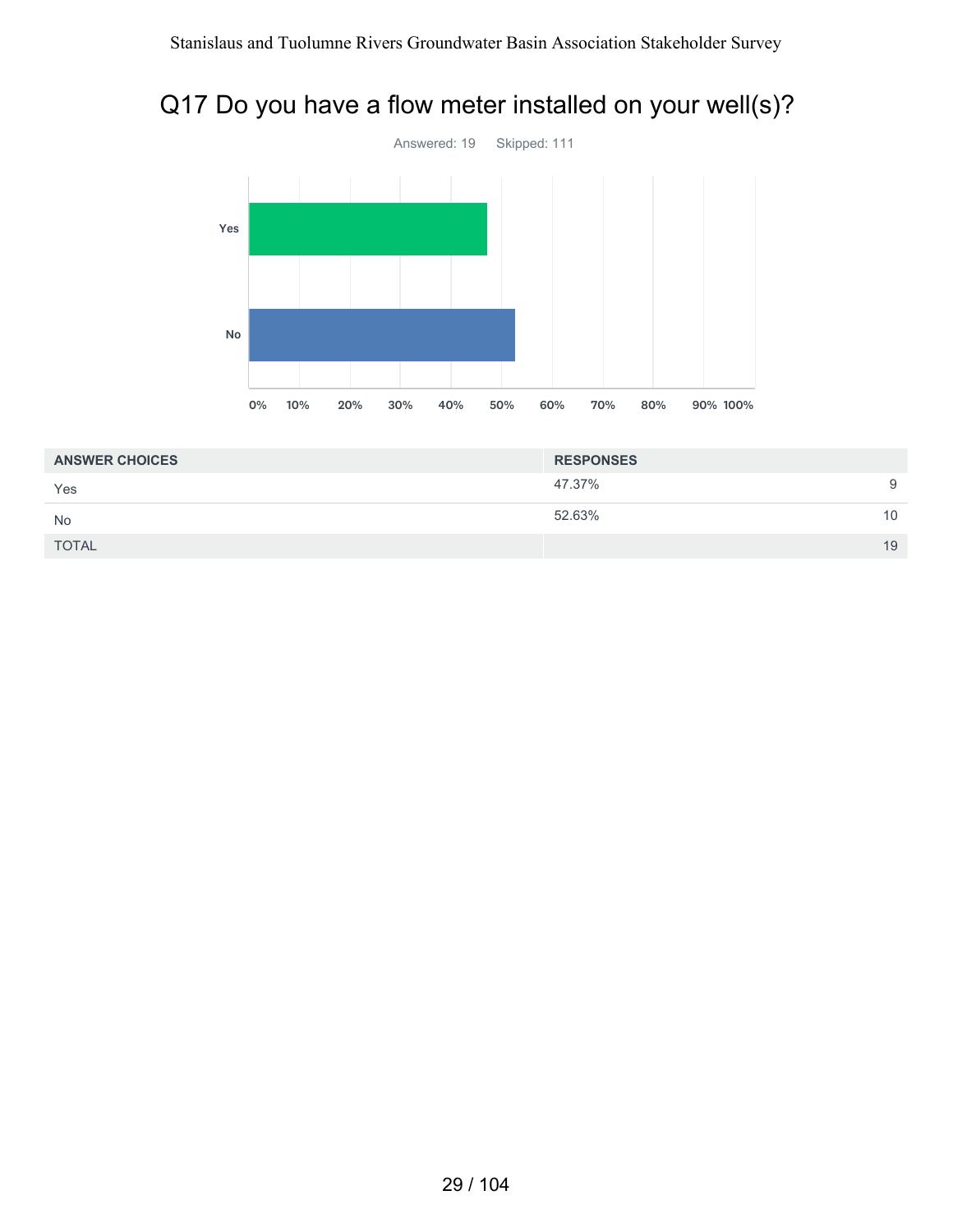# Q18 Do you perform water quality tests on your well(s)?



| <b>ANSWER CHOICES</b> | <b>RESPONSES</b> |              |
|-----------------------|------------------|--------------|
| Yes                   | 85.71%           | 18           |
| <b>No</b>             | 14.29%           | $\mathbf{3}$ |
| Don't know            | $0.00\%$         | $\mathbf{0}$ |
| <b>TOTAL</b>          |                  | 21           |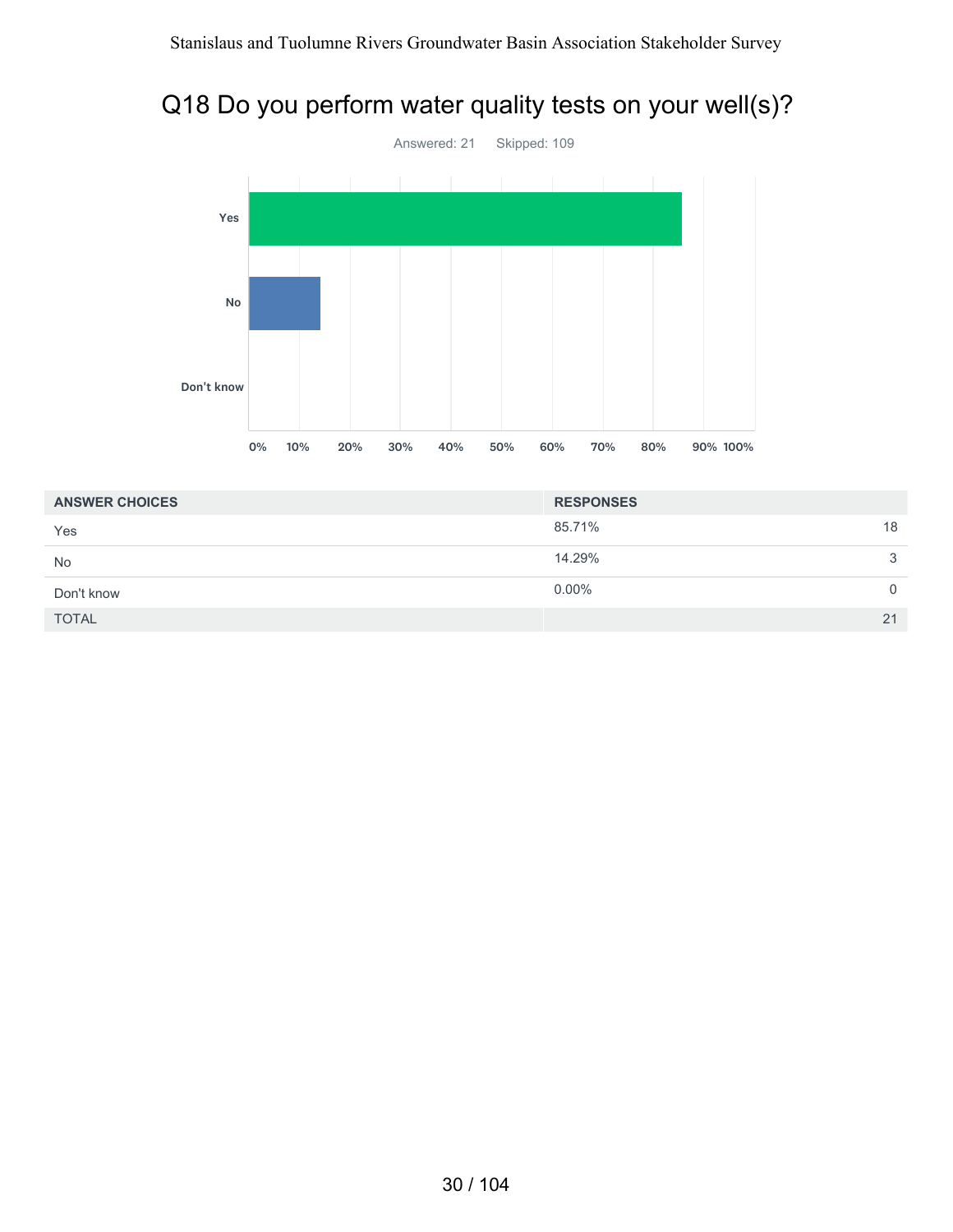Q19 When was the last time you constructed a well?



| $rac{1}{2}$         |  |  |  |
|---------------------|--|--|--|
|                     |  |  |  |
|                     |  |  |  |
|                     |  |  |  |
|                     |  |  |  |
|                     |  |  |  |
|                     |  |  |  |
| 1 to 5 years<br>ago |  |  |  |
|                     |  |  |  |
|                     |  |  |  |

| <b>ANSWER CHOICES</b>     | <b>RESPONSES</b> |    |
|---------------------------|------------------|----|
| Within the last 12 months | 14.29%           | 3  |
| 1 to 5 years ago          | 38.10%           | 8  |
| 5 to 10 years ago         | 14.29%           | 3  |
| More than 10 years ago    | 33.33%           |    |
| <b>TOTAL</b>              |                  | 21 |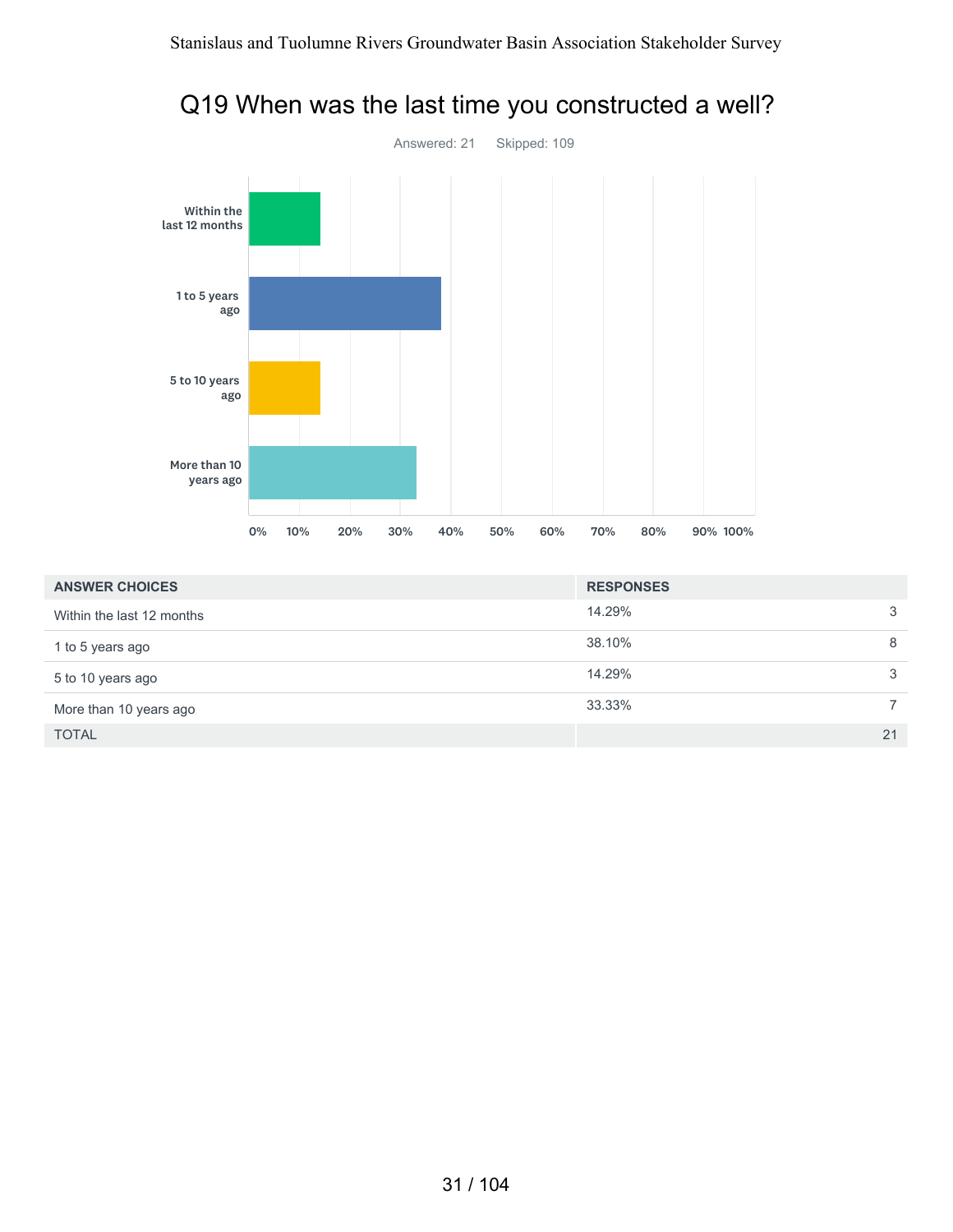# Q20 In your most recent well construction, how deep did you go?



| <b>ANSWER CHOICES</b> | <b>RESPONSES</b> |    |
|-----------------------|------------------|----|
| Under 300 feet        | 33.33%           |    |
| 300 to 500 feet       | 33.33%           |    |
| 500 to 700 feet       | 28.57%           | 6  |
| More than 700 feet    | 4.76%            |    |
| <b>TOTAL</b>          |                  | 21 |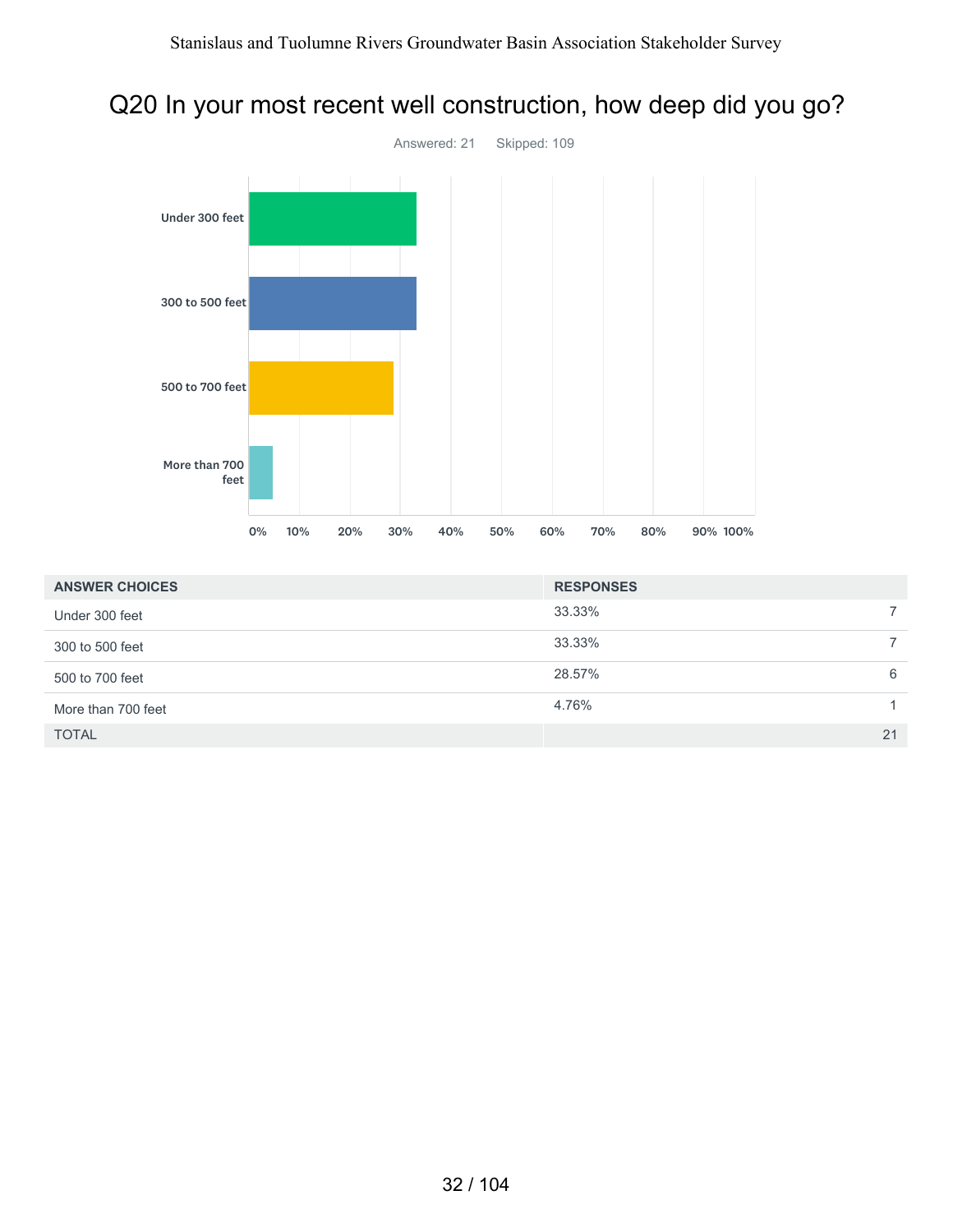#### Q21 What is the percentage of wells that you replaced in the last 10 years?



| <b>ANSWER CHOICES</b> | <b>RESPONSES</b> |             |
|-----------------------|------------------|-------------|
| None of my wells      | 66.67%           | 14          |
| Less than 25%         | 28.57%           | 6           |
| 25 to 50%             | $0.00\%$         | $\mathbf 0$ |
| 50 to 75%             | $0.00\%$         | $\mathbf 0$ |
| More than 75%         | $0.00\%$         | $\mathbf 0$ |
| All of my wells       | 4.76%            | 1           |
| <b>TOTAL</b>          |                  | 21          |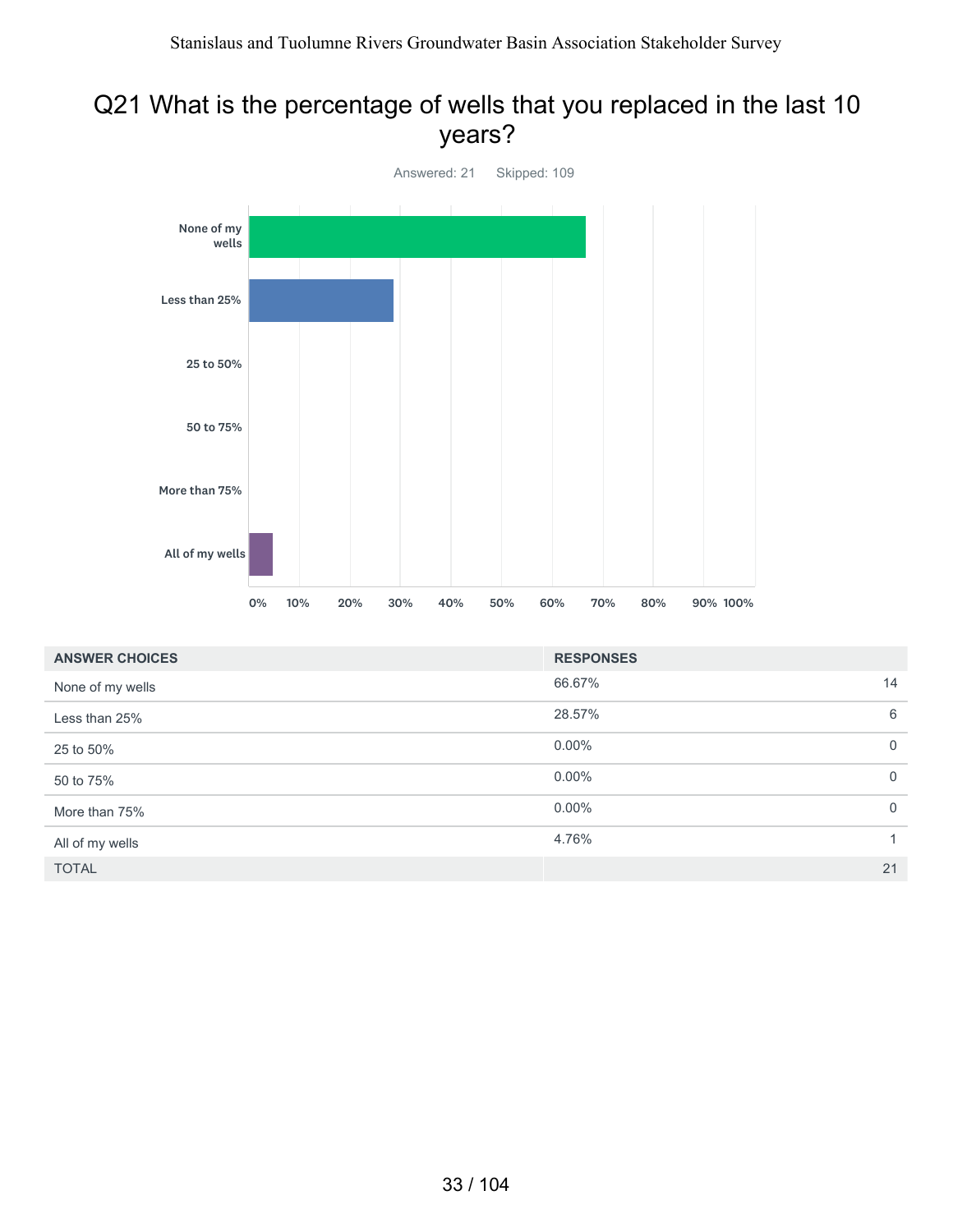#### Q22 During California's recent 2012-2016 drought, what reductions in water levels did you experience in your ag production wells on an average annual basis?



| <b>ANSWER CHOICES</b>            | <b>RESPONSES</b> |          |
|----------------------------------|------------------|----------|
| Up to 10 feet per year           | 40.00%           | 8        |
| 10 to 15 feet per year           | $0.00\%$         | $\Omega$ |
| 15 to 20 per year                | $0.00\%$         | $\Omega$ |
| More than 20 feet per year       | $0.00\%$         | $\Omega$ |
| I haven't monitored water levels | 60.00%           | 12       |
| <b>TOTAL</b>                     |                  | 20       |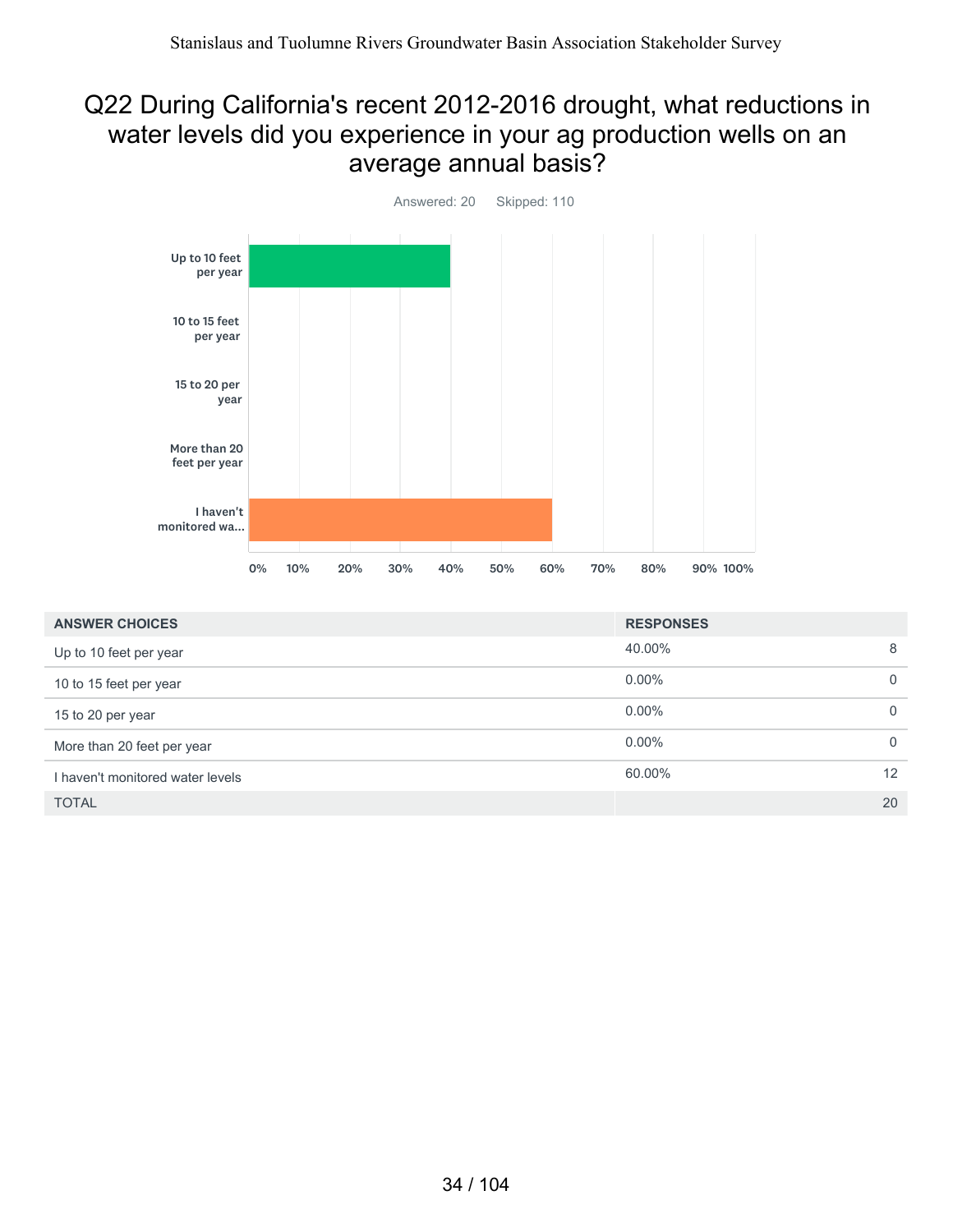### Q23 In a wet year, how many feet of water did your wells recover?



| <b>ANSWER CHOICES</b> | <b>RESPONSES</b> |             |
|-----------------------|------------------|-------------|
| I don't know          | 65.00%           | 13          |
| No recovery           | $0.00\%$         | $\mathbf 0$ |
| About 5 feet          | 15.00%           | 3           |
| About 10 feet         | 10.00%           | 2           |
| About 15 feet         | 5.00%            | 1           |
| About 20 feet         | $0.00\%$         | $\mathbf 0$ |
| More than 20 feet     | 5.00%            | 1           |
| <b>TOTAL</b>          |                  | 20          |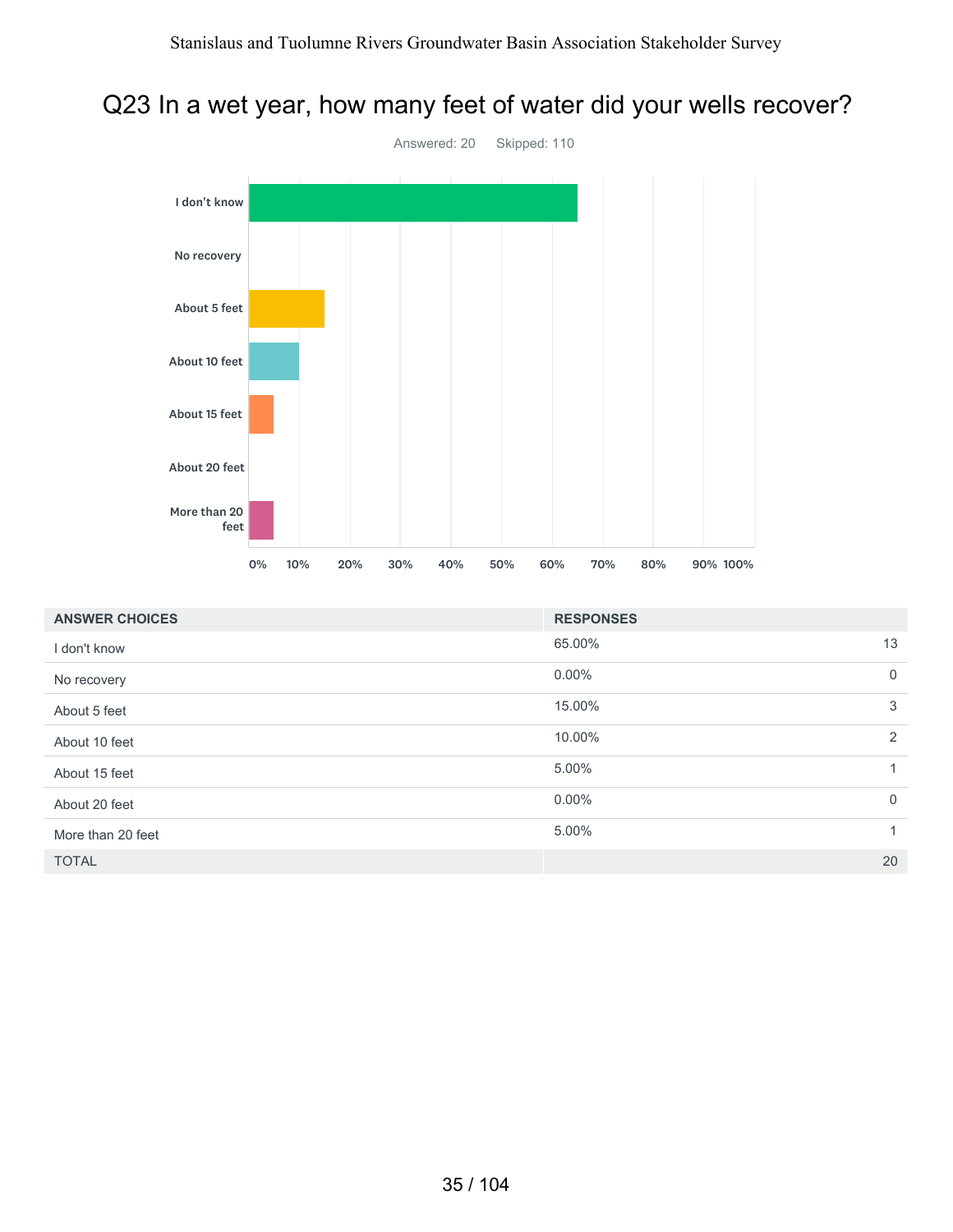### Q24 Did you experience operational issues or well problems during the drought of 2012-2016?



| <b>ANSWER CHOICES</b>        |                                                       | <b>RESPONSES</b>  |             |
|------------------------------|-------------------------------------------------------|-------------------|-------------|
|                              | Water levels fells below the pump/well went dry       | 5.00%             |             |
|                              | Casing collapse/other well failure                    | $0.00\%$          | $\mathbf 0$ |
| Water quality changes        |                                                       | 10.00%            | 2           |
|                              | didn't experience operational issues or well problems | 80.00%            | 16          |
| Other (please specify)       |                                                       | 10.00%            | 2           |
| <b>Total Respondents: 20</b> |                                                       |                   |             |
|                              |                                                       |                   |             |
| #                            | <b>OTHER (PLEASE SPECIFY)</b>                         | <b>DATE</b>       |             |
|                              | put in new pipe in well                               | 6/14/2019 1:36 PM |             |
| 2                            | Did not own property during 2012-2016                 | 5/8/2019 3:31 PM  |             |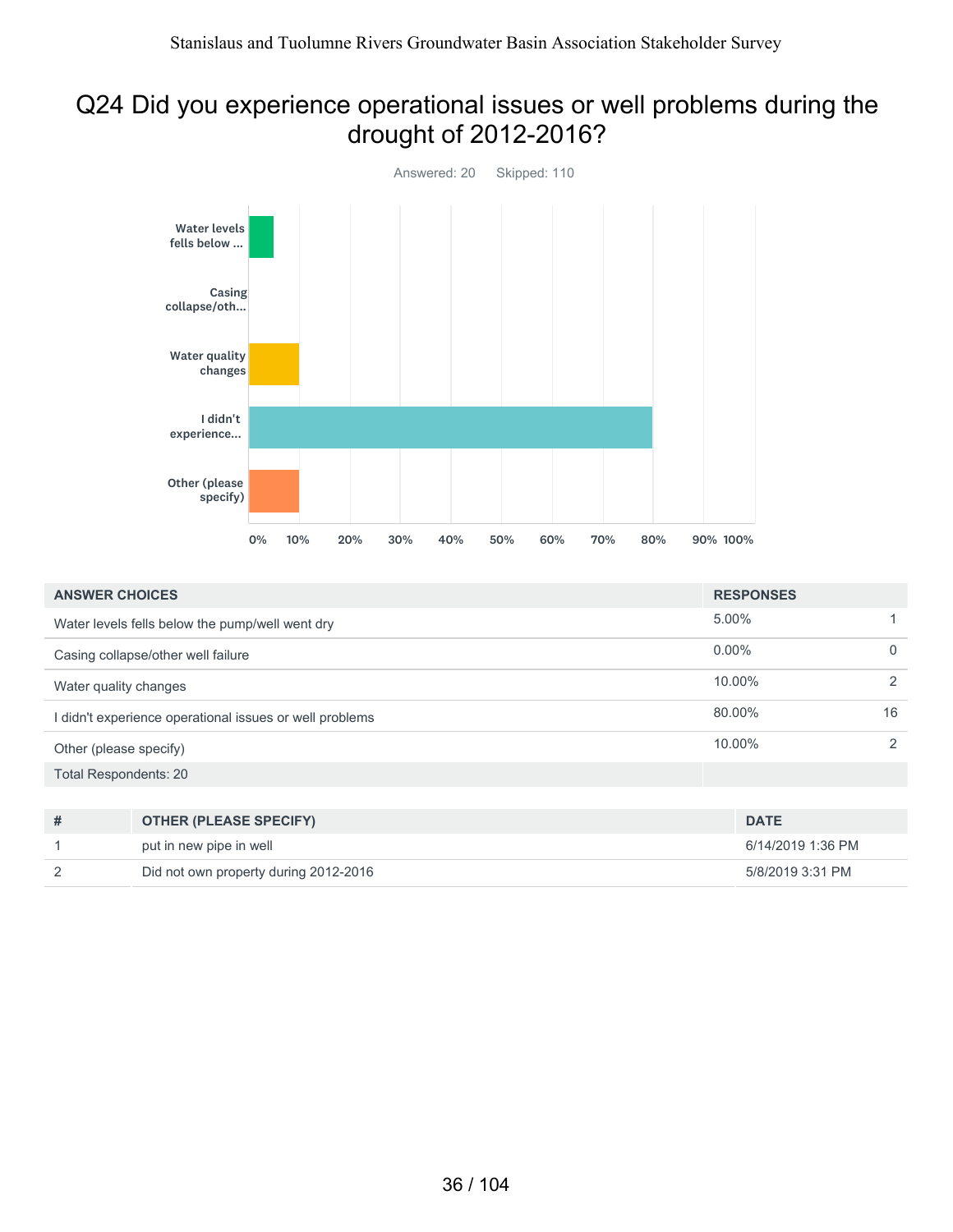#### Q25 Which of the below activities would you consider for your farming/ranching operations IF they became groundwater sustainability plan options for this subbasin? (Check all that apply)



Answered: 19 Skipped: 111

| <b>ANSWER CHOICES</b>                                                   | <b>RESPONSES</b>                                                     |                   |                |  |  |
|-------------------------------------------------------------------------|----------------------------------------------------------------------|-------------------|----------------|--|--|
| Spread water on my cropland during the winter for groundwater recharge  |                                                                      |                   | 9              |  |  |
|                                                                         | Construct permanent groundwater recharge basin on my property        | 47.37%            | 9              |  |  |
|                                                                         | Fund construction of groundwater recharge basin elsewhere            | 21.05%            | $\overline{4}$ |  |  |
|                                                                         | Sell groundwater pumping rights                                      | 15.79%            | 3              |  |  |
| Buy groundwater pumping rights                                          |                                                                      | 36.84%            | $\overline{7}$ |  |  |
| Retire my land from ag production                                       |                                                                      | $0.00\%$          | $\mathbf{0}$   |  |  |
| Purchase surface water to supplement ag production wells                |                                                                      | 63.16%            | 12             |  |  |
| Other (please specify)                                                  |                                                                      | 15.79%            | 3              |  |  |
| <b>Total Respondents: 19</b>                                            |                                                                      |                   |                |  |  |
|                                                                         |                                                                      |                   |                |  |  |
| #                                                                       | <b>DATE</b>                                                          |                   |                |  |  |
| 1                                                                       | you just leave the water alone                                       | 6/14/2019 1:36 PM |                |  |  |
| $\overline{2}$<br>Use more flood irrigation in my water management plan |                                                                      | 6/5/2019 7:54 AM  |                |  |  |
| 3                                                                       | Build Ag Surface Water Improvement Districts for Irrigation purposes | 5/8/2019 6:00 PM  |                |  |  |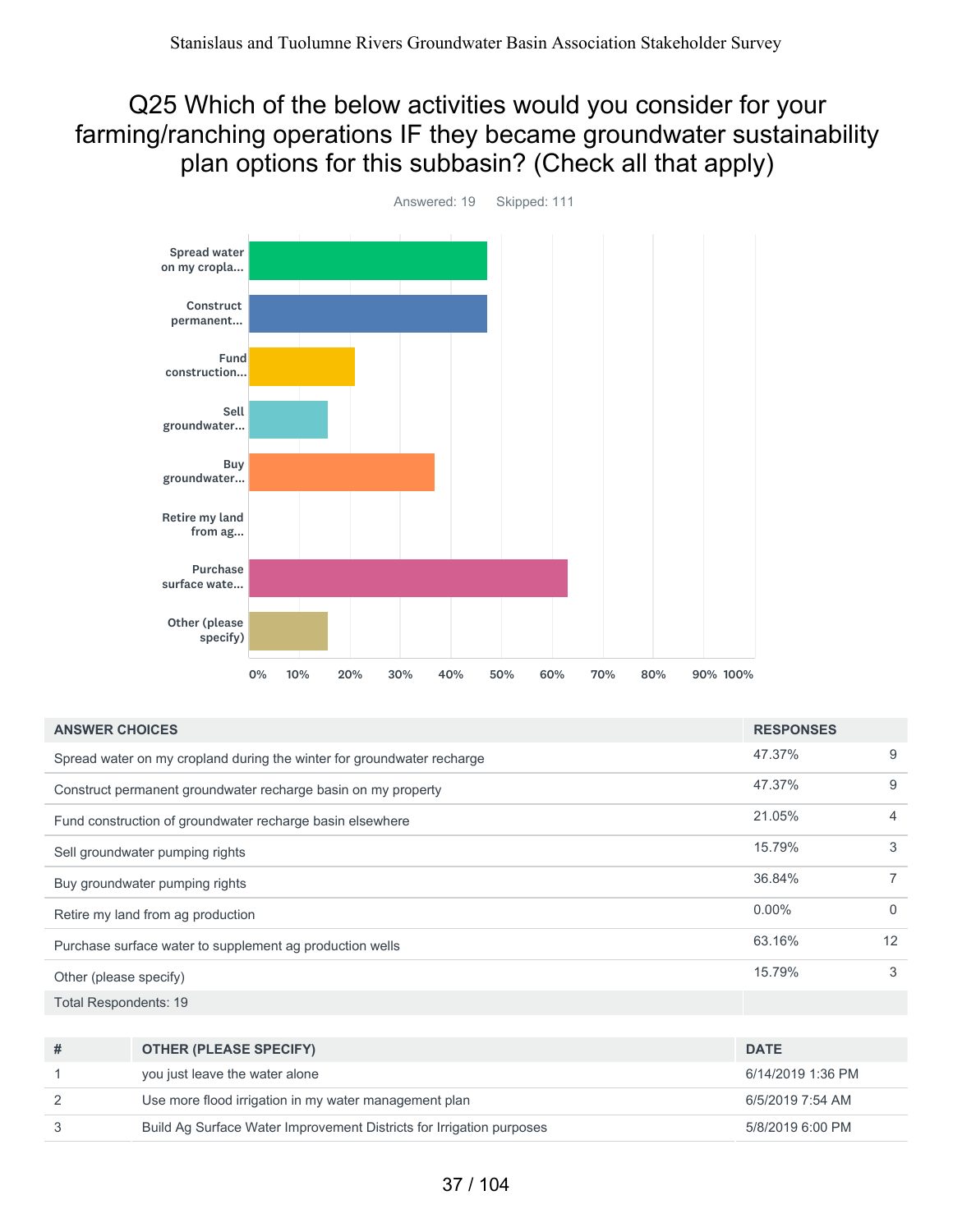#### Q26 What are your ideas or suggestions we should consider for our region's groundwater sustainability plan?

Answered: 12 Skipped: 118

| #              | <b>RESPONSES</b>                                                                                                                                                                                                                                                                                                                                                                                                                           | <b>DATE</b>        |
|----------------|--------------------------------------------------------------------------------------------------------------------------------------------------------------------------------------------------------------------------------------------------------------------------------------------------------------------------------------------------------------------------------------------------------------------------------------------|--------------------|
|                | Offer funding for irrigation districts to install pressurized distribution systems delivering surface<br>water efficiently to farmer drip and sprinkler systems. Also offer surface water basins. Increase<br>river flows to a healthy level, no stagnant water                                                                                                                                                                            | 8/15/2019 7:56 PM  |
| 2              | get as much rain water run off into recharge ponds or dry wells to help recharge our groundwater                                                                                                                                                                                                                                                                                                                                           | 8/15/2019 11:33 AM |
| 3              | Build more storage for surface water!!                                                                                                                                                                                                                                                                                                                                                                                                     | 8/1/2019 12:25 PM  |
| 4              | Limit pumping by most recent developments first.                                                                                                                                                                                                                                                                                                                                                                                           | 6/18/2019 1:55 PM  |
| 5              | you just leave the water alone                                                                                                                                                                                                                                                                                                                                                                                                             | 6/14/2019 1:36 PM  |
| 6              | Use of stormwater (if and when available) for winter crop flooding.                                                                                                                                                                                                                                                                                                                                                                        | 6/5/2019 7:54 AM   |
| $\overline{7}$ | Expand Surface Water Storage and recharge systems                                                                                                                                                                                                                                                                                                                                                                                          | 5/10/2019 8:49 AM  |
| 8              | Wells are used only for insurance during a drought, with reliable surface water allocations we<br>rarely use our wells                                                                                                                                                                                                                                                                                                                     | 5/10/2019 8:06 AM  |
| 9              | Require Irrigation Districts to offer water sales to local buyers at reasonable prices. Develop<br>ground water recharge                                                                                                                                                                                                                                                                                                                   | 5/10/2019 7:29 AM  |
| 10             | Build Ag Surface Water Improvement Districts for Irrigation purposes                                                                                                                                                                                                                                                                                                                                                                       | 5/8/2019 6:00 PM   |
| 11             | establish a water ground water right based on the year the well was drilled and put into service                                                                                                                                                                                                                                                                                                                                           | 5/8/2019 5:02 PM   |
| 12             | Introduce market-based systems for water to flow to the highest and best use. So buy/sell pumping<br>rights and marginal tax on incrementally more & more pumping (4th AF more than 1st AF) feel<br>right. Outright restrictions on pumping would not be market based. Let users feel the true cost of<br>implementing SGMA, then let them decide whether they want to bear that cost or sell pumping<br>rights and retire land willingly. | 5/8/2019 3:31 PM   |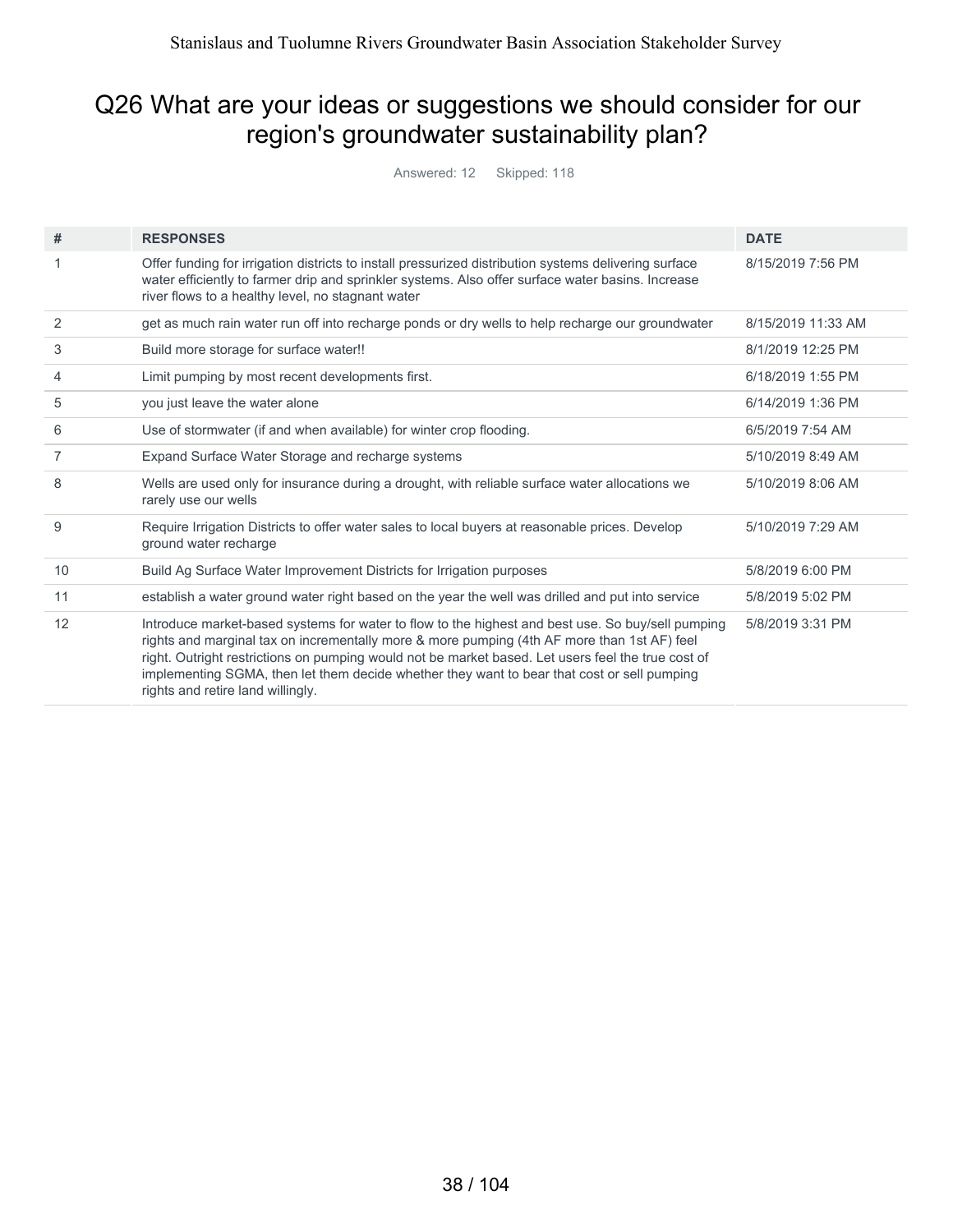#### Q27 Who else should we listen to?

Answered: 6 Skipped: 124

| # | <b>RESPONSES</b>                                                                                             | <b>DATE</b>       |
|---|--------------------------------------------------------------------------------------------------------------|-------------------|
|   | Industrial commercial businesses, irrigation districts and Tuolumne river preservation agencies              | 8/15/2019 7:56 PM |
|   | Groundwater scientists.                                                                                      | 6/18/2019 1:55 PM |
|   | you just leave the water alone just leave the small person alone                                             | 6/14/2019 1:36 PM |
|   | Ag Groups who have lived in these areas for multiple generations                                             | 5/10/2019 8:49 AM |
| 5 | Irrigation Districts, water users and well drillers, there is a lot of historical knowledge between<br>them. | 5/10/2019 8:06 AM |
|   | N/a                                                                                                          | 5/8/2019 3:31 PM  |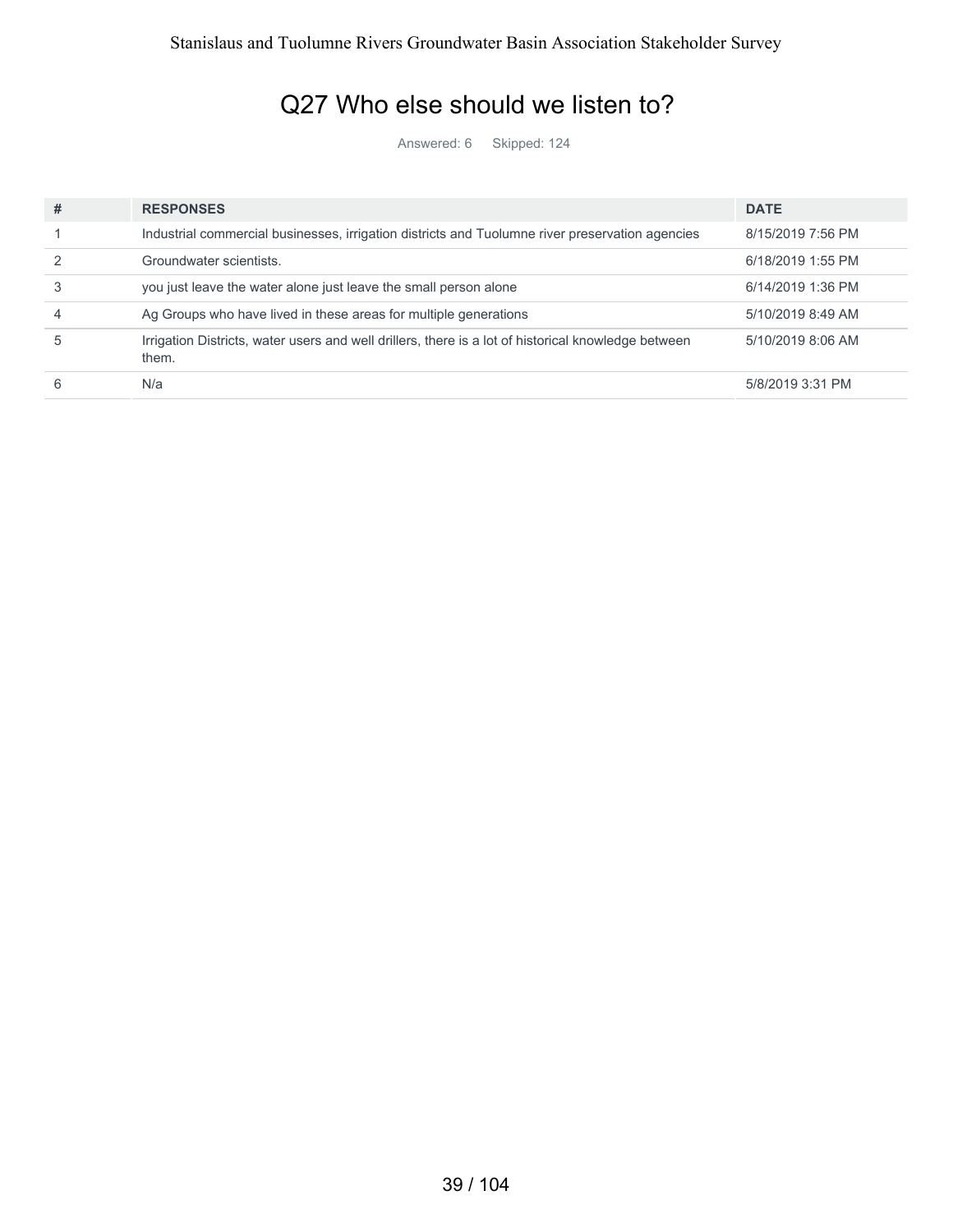#### Q28 Thank you for completing our survey! If you fit any of the below categories within this subbasin, please select and provide your responses in that category, or simply click "I'm Done!"



| <b>ANSWER CHOICES</b>                        | <b>RESPONSES</b> |               |
|----------------------------------------------|------------------|---------------|
| I am a municipal water customer              | $0.00\%$         | $\Omega$      |
| I operate one or more private domestic wells | 19.05%           | 4             |
| I am a commercial/industrial water use       | 9.52%            | $\mathcal{P}$ |
| I'm Done!                                    | 71.43%           | 15            |
| <b>TOTAL</b>                                 |                  | 21            |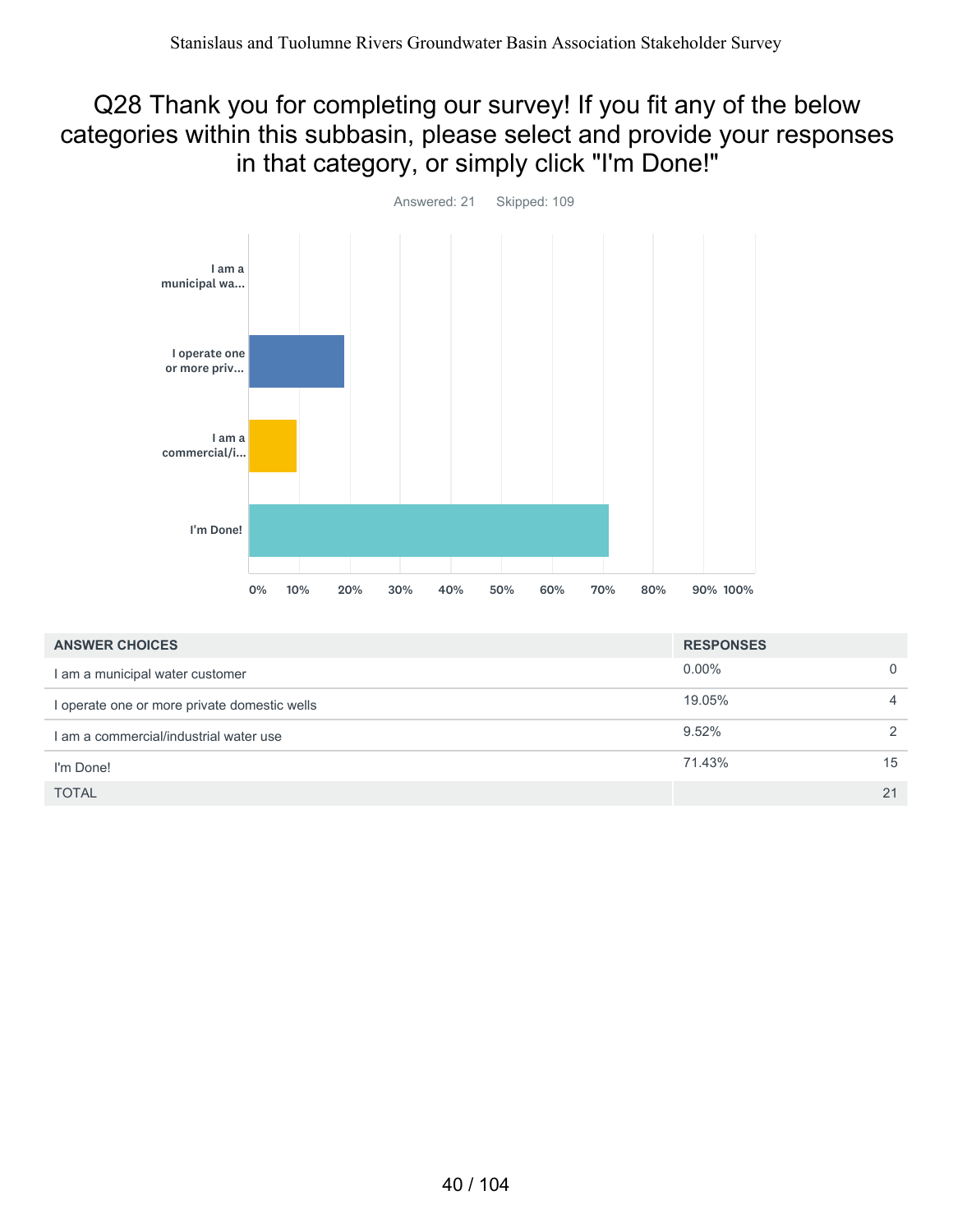#### Stanislaus and Tuolumne Rivers Groundwater Basin Association Stakeholder Survey **MUNICIPAL WATER CUSTOMER**



## Q29 Where is your primary residency?

| <b>ANSWER CHOICES</b>  | <b>RESPONSES</b>        |
|------------------------|-------------------------|
| Modesto                | 42<br>59.15%            |
| Oakdale                | 7.04%<br>5              |
| Riverbank              | 15.49%<br>11            |
| Waterford              | 5<br>7.04%              |
| Del Rio                | $0.00\%$<br>$\mathbf 0$ |
| Empire                 | $\mathbf 0$<br>$0.00\%$ |
| Salida                 | 5.63%<br>$\overline{4}$ |
| La Grange              | $0.00\%$<br>$\mathbf 0$ |
| Knights Ferry          | $\mathbf 0$<br>$0.00\%$ |
| Other (please specify) | 5.63%<br>$\overline{4}$ |
| <b>TOTAL</b>           | 71                      |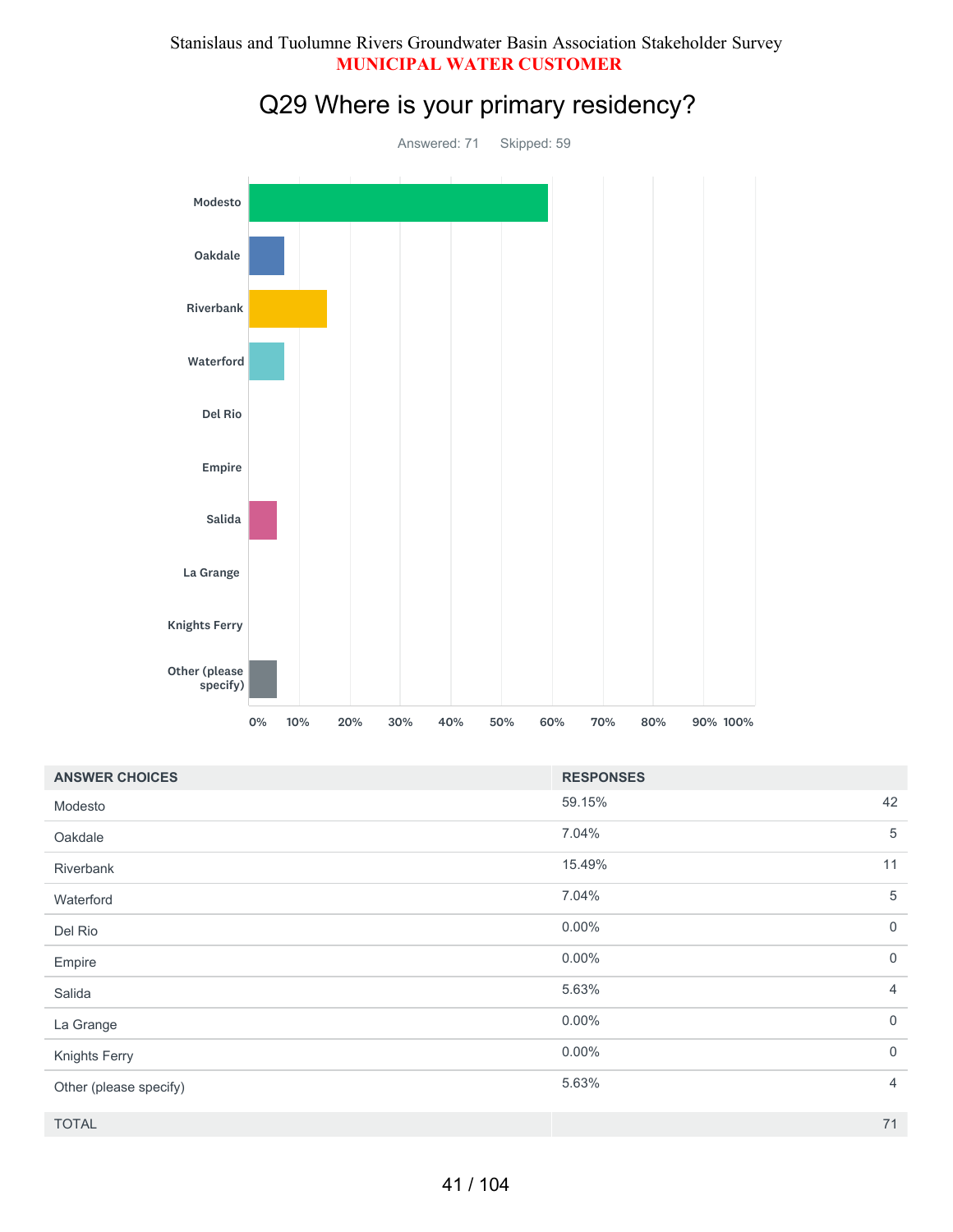#### Stanislaus and Tuolumne Rivers Groundwater Basin Association Stakeholder Survey

| # | <b>OTHER (PLEASE SPECIFY)</b> | <b>DATE</b>        |
|---|-------------------------------|--------------------|
|   | Ceres                         | 10/23/2019 2:52 PM |
| 2 | Stockton                      | 6/24/2019 4:21 PM  |
| 3 | Hughson                       | 5/14/2019 4:30 PM  |
|   | Ceres                         | 5/8/2019 8:11 PM   |
|   |                               |                    |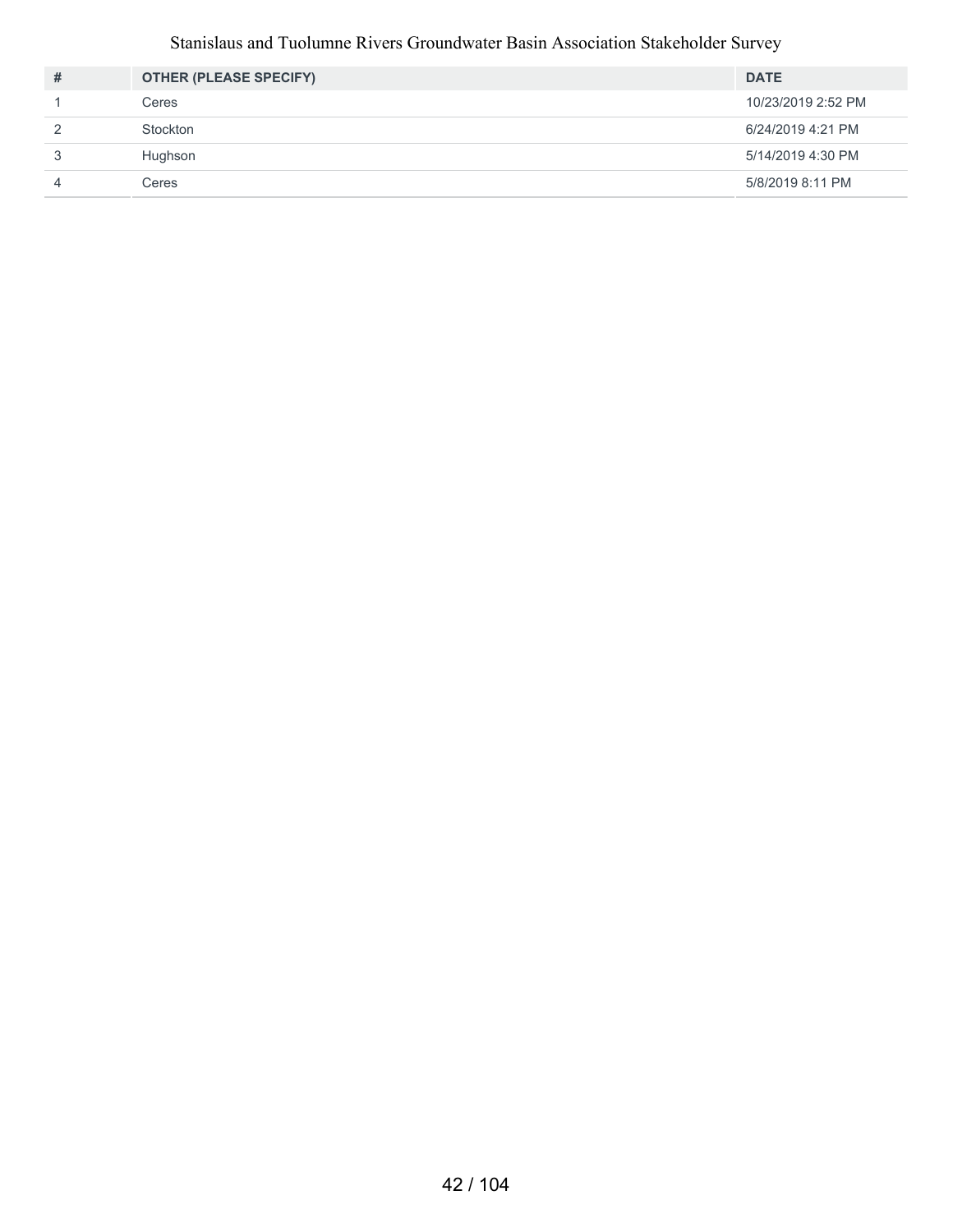

### Q30 How long have you lived in the area?

| <b>ANSWER CHOICES</b> | <b>RESPONSES</b> |    |
|-----------------------|------------------|----|
| Less than 10 years    | 18.31%           | 13 |
| 10 to 20 years        | 16.90%           | 12 |
| 20 to 30 years        | 16.90%           | 12 |
| More than 30 years    | 47.89%           | 34 |
| <b>TOTAL</b>          |                  | 71 |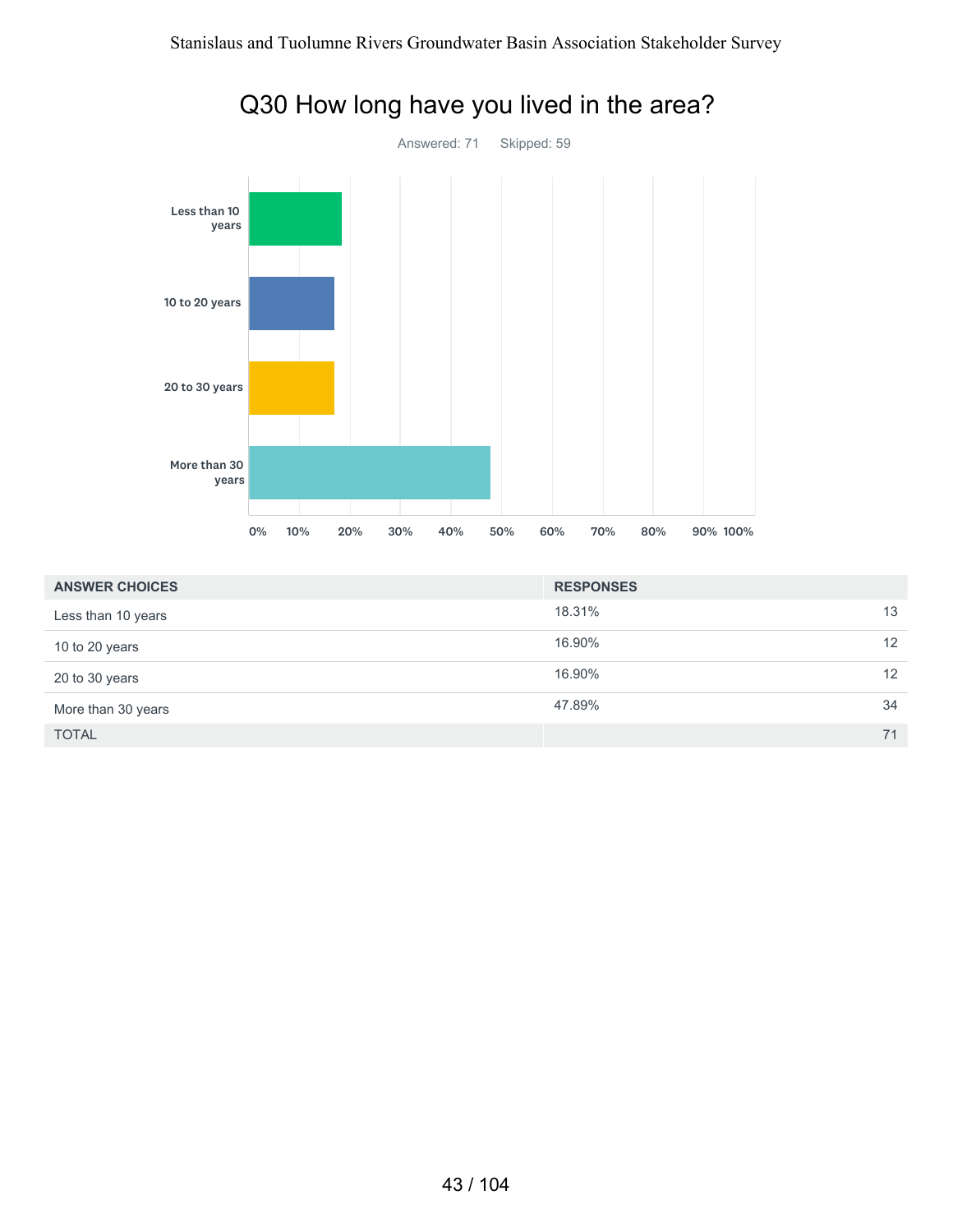

#### Q31 How many people live in your household?

| <b>ANSWER CHOICES</b> | <b>RESPONSES</b> |    |
|-----------------------|------------------|----|
| 1                     | 18.31%           | 13 |
| $2$ to 4              | 71.83%           | 51 |
| 5 or more             | 9.86%            | ⇁  |
| <b>TOTAL</b>          |                  | 71 |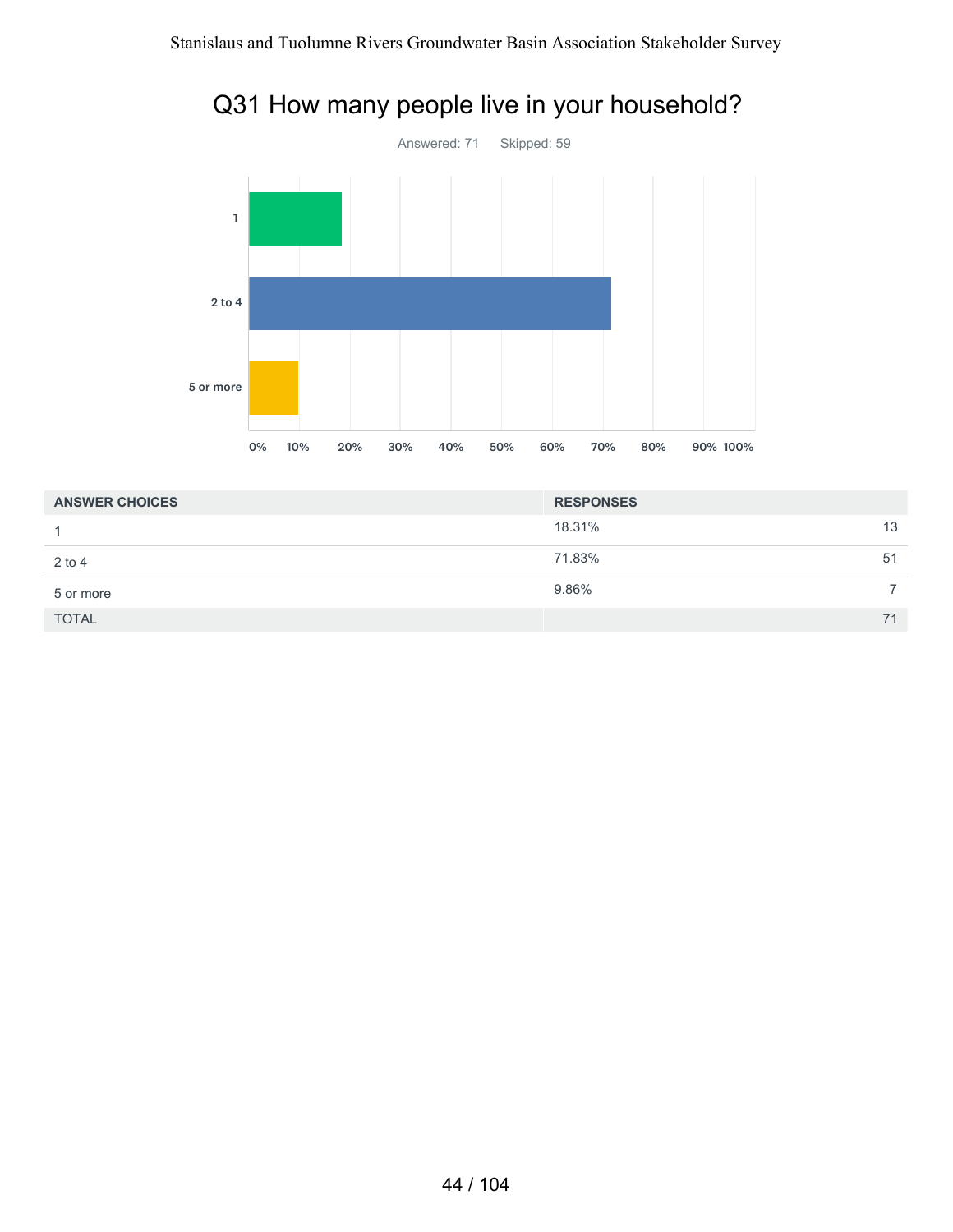### Q32 What are the primary uses of your water? (Check all that apply)



| <b>ANSWER CHOICES</b>        | <b>RESPONSES</b> |                   |
|------------------------------|------------------|-------------------|
| Household                    | 98.59%           | 70                |
| Landscape irrigation         | 69.01%           | 49                |
| Gardening                    | 47.89%           | 34                |
| Pool/spa                     | 16.90%           | $12 \overline{ }$ |
| <b>Total Respondents: 71</b> |                  |                   |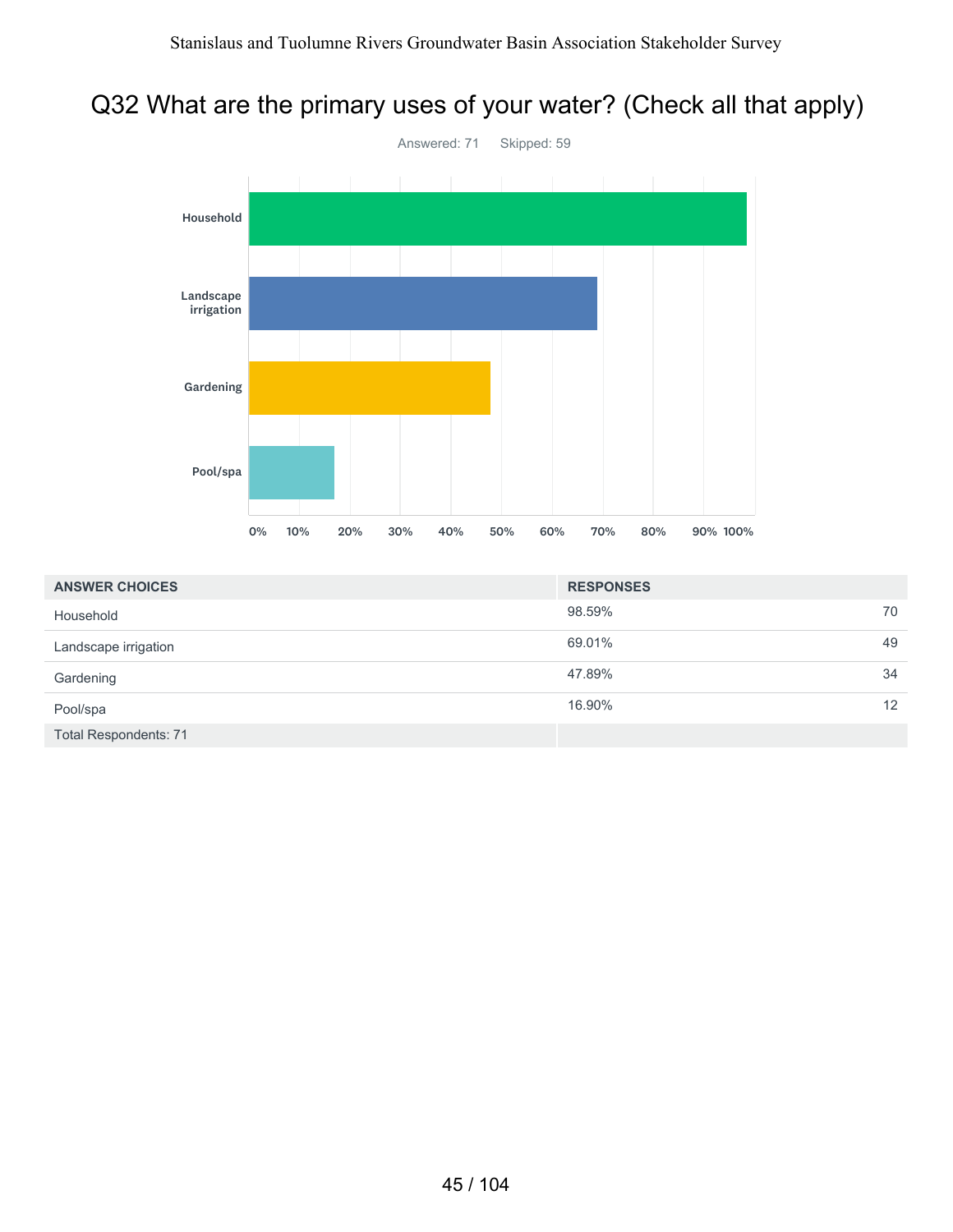

#### Q33 Where does your water come from?

| <b>ANSWER CHOICES</b>         | <b>RESPONSES</b> |    |
|-------------------------------|------------------|----|
| Groundwater only              | 25.71%           | 18 |
| Surface water only            | 5.71%            | 4  |
| Groundwater and surface water | 52.86%           | 37 |
| I don't know                  | 15.71%           | 11 |
| <b>TOTAL</b>                  |                  | 70 |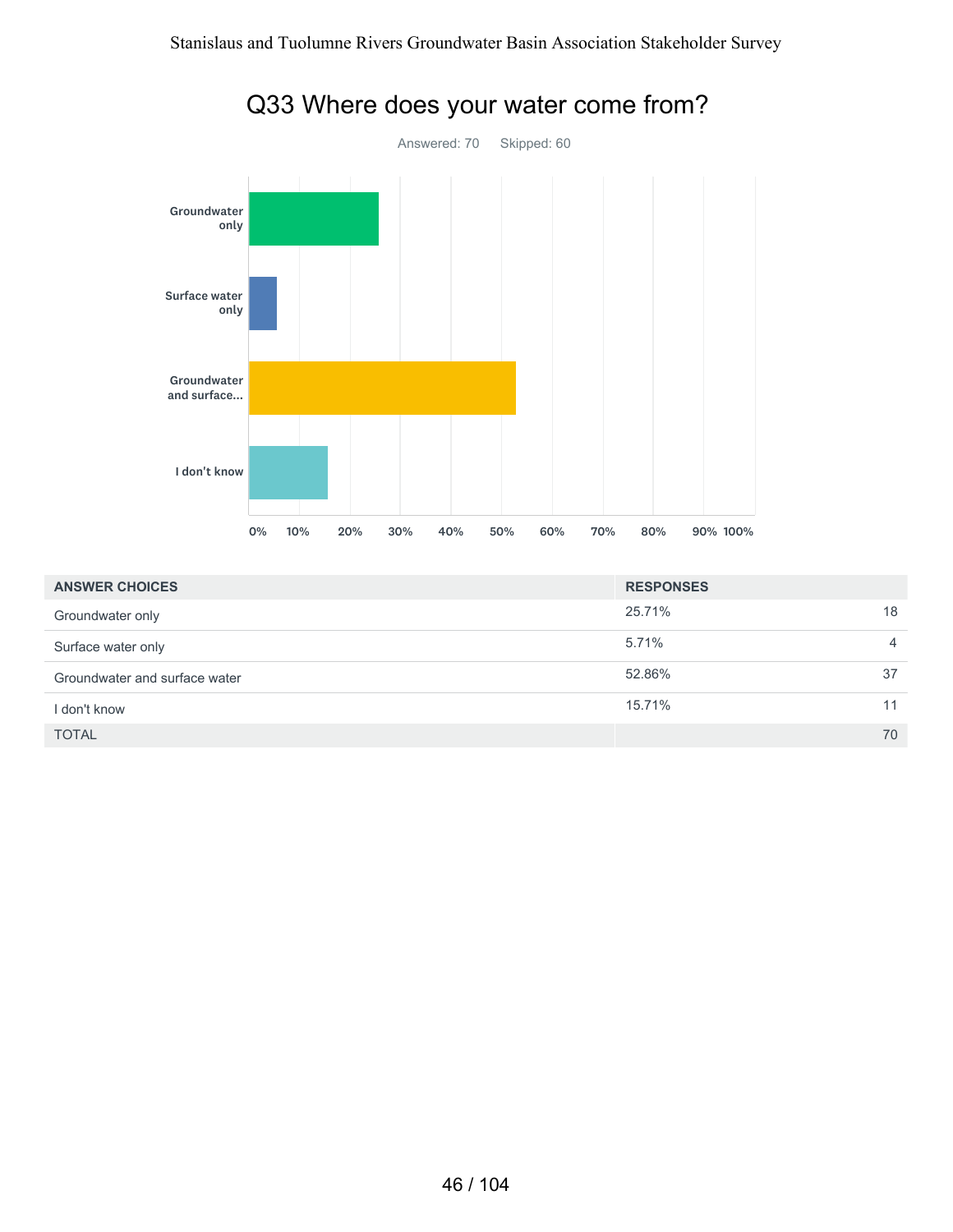### Q34 How would you rate the quality of your drinking water?



| <b>ANSWER CHOICES</b>        |    | <b>AVERAGE NUMBER</b> |    | <b>TOTAL NUMBER</b> |       | <b>RESPONSES</b>   |    |
|------------------------------|----|-----------------------|----|---------------------|-------|--------------------|----|
|                              |    |                       | 55 |                     | 3,759 |                    | 68 |
| <b>Total Respondents: 68</b> |    |                       |    |                     |       |                    |    |
|                              |    |                       |    |                     |       |                    |    |
| $\#$                         |    |                       |    |                     |       | <b>DATE</b>        |    |
| $\mathbf{1}$                 | 51 |                       |    |                     |       | 10/24/2019 9:24 AM |    |
| 2                            | 19 |                       |    |                     |       | 10/23/2019 2:52 PM |    |
| 3                            | 62 |                       |    |                     |       | 10/22/2019 9:40 PM |    |
| $\overline{4}$               | 58 |                       |    |                     |       | 9/30/2019 1:36 PM  |    |
| 5                            | 37 |                       |    |                     |       | 9/22/2019 5:58 PM  |    |
| 6                            | 22 |                       |    |                     |       | 9/1/2019 1:46 PM   |    |
| $\overline{7}$               | 44 |                       |    |                     |       | 8/19/2019 6:44 PM  |    |
| 8                            | 82 |                       |    |                     |       | 8/13/2019 2:32 PM  |    |
| $\boldsymbol{9}$             | 70 |                       |    |                     |       | 8/5/2019 8:15 PM   |    |
| 10                           | 9  |                       |    |                     |       | 8/3/2019 3:43 PM   |    |
| 11                           | 63 |                       |    |                     |       | 8/2/2019 1:26 PM   |    |
| 12                           | 73 |                       |    |                     |       | 7/30/2019 1:38 PM  |    |
| 13                           | 30 |                       |    |                     |       | 7/30/2019 9:43 AM  |    |
| 14                           | 47 |                       |    |                     |       | 7/29/2019 3:49 PM  |    |
| 15                           | 62 |                       |    |                     |       | 7/26/2019 12:05 PM |    |
| 16                           | 40 |                       |    |                     |       | 7/26/2019 11:59 AM |    |
| 17                           | 91 |                       |    |                     |       | 7/23/2019 9:14 PM  |    |
| 18                           | 73 |                       |    |                     |       | 7/23/2019 11:14 AM |    |
| 19                           | 14 |                       |    |                     |       | 7/23/2019 5:11 AM  |    |
| 20                           | 84 |                       |    |                     |       | 7/22/2019 11:00 AM |    |
| 21                           | 27 |                       |    |                     |       | 7/22/2019 10:08 AM |    |
| 22                           | 45 |                       |    |                     |       | 7/21/2019 8:54 PM  |    |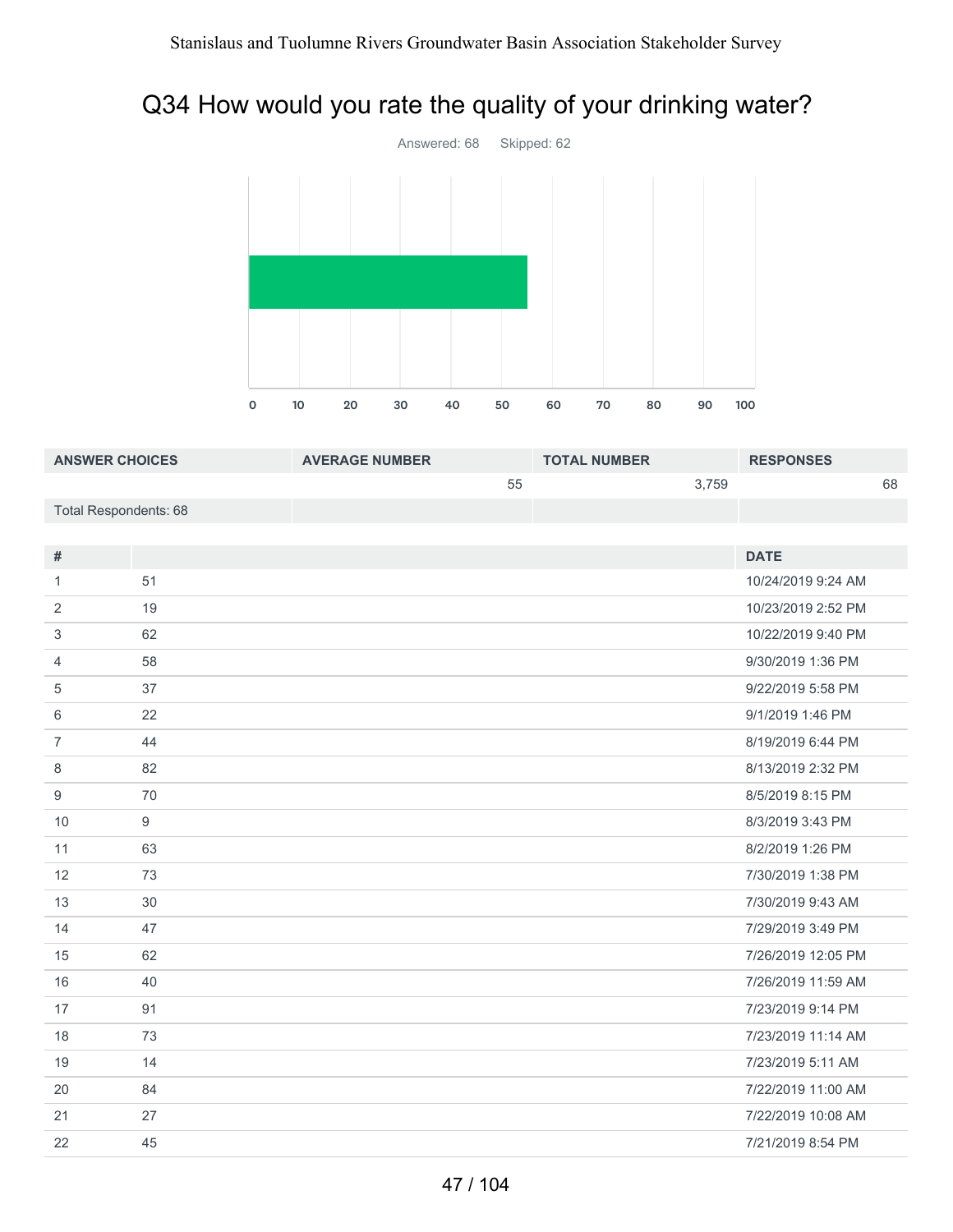#### Stanislaus and Tuolumne Rivers Groundwater Basin Association Stakeholder Survey

| 23 | 45           | 7/21/2019 2:22 PM  |
|----|--------------|--------------------|
| 24 | 89           | 7/21/2019 9:33 AM  |
| 25 | 70           | 7/21/2019 8:13 AM  |
| 26 | 73           | 7/20/2019 3:50 PM  |
| 27 | $\mathsf{O}$ | 7/20/2019 3:35 PM  |
| 28 | 45           | 7/20/2019 8:50 AM  |
| 29 | $\mathbf{1}$ | 7/19/2019 5:41 PM  |
| 30 | 40           | 7/19/2019 1:24 PM  |
| 31 | 51           | 7/18/2019 10:17 AM |
| 32 | 30           | 7/18/2019 6:23 AM  |
| 33 | 34           | 7/17/2019 3:26 PM  |
| 34 | 81           | 7/16/2019 10:19 PM |
| 35 | 99           | 7/14/2019 9:44 PM  |
| 36 | 73           | 7/13/2019 7:41 PM  |
| 37 | 87           | 7/13/2019 7:13 PM  |
| 38 | 81           | 7/13/2019 2:12 PM  |
| 39 | 70           | 7/13/2019 10:02 AM |
| 40 | 43           | 7/13/2019 7:53 AM  |
| 41 | 50           | 7/12/2019 5:04 PM  |
| 42 | 70           | 7/12/2019 1:33 PM  |
| 43 | 34           | 7/12/2019 8:48 AM  |
| 44 | 27           | 7/12/2019 8:48 AM  |
| 45 | 58           | 7/11/2019 7:52 PM  |
| 46 | 100          | 7/5/2019 2:55 PM   |
| 47 | 79           | 7/2/2019 6:09 PM   |
| 48 | 84           | 6/24/2019 4:21 PM  |
| 49 | 62           | 6/19/2019 9:57 AM  |
| 50 | 50           | 6/12/2019 12:58 PM |
| 51 | 5            | 6/12/2019 9:00 AM  |
| 52 | 99           | 6/8/2019 5:13 PM   |
| 53 | 98           | 6/7/2019 2:48 PM   |
| 54 | 100          | 6/5/2019 2:01 PM   |
| 55 | 86           | 6/3/2019 11:34 AM  |
| 56 | 26           | 5/17/2019 8:58 AM  |
| 57 | 39           | 5/14/2019 4:30 PM  |
| 58 | 43           | 5/10/2019 9:14 AM  |
| 59 | $\mathbf{3}$ | 5/9/2019 9:43 AM   |
| 60 | 44           | 5/8/2019 8:11 PM   |
| 61 | 26           | 5/8/2019 3:27 PM   |
| 62 | 95           | 5/8/2019 8:03 AM   |
| 63 | 50           | 5/6/2019 10:04 AM  |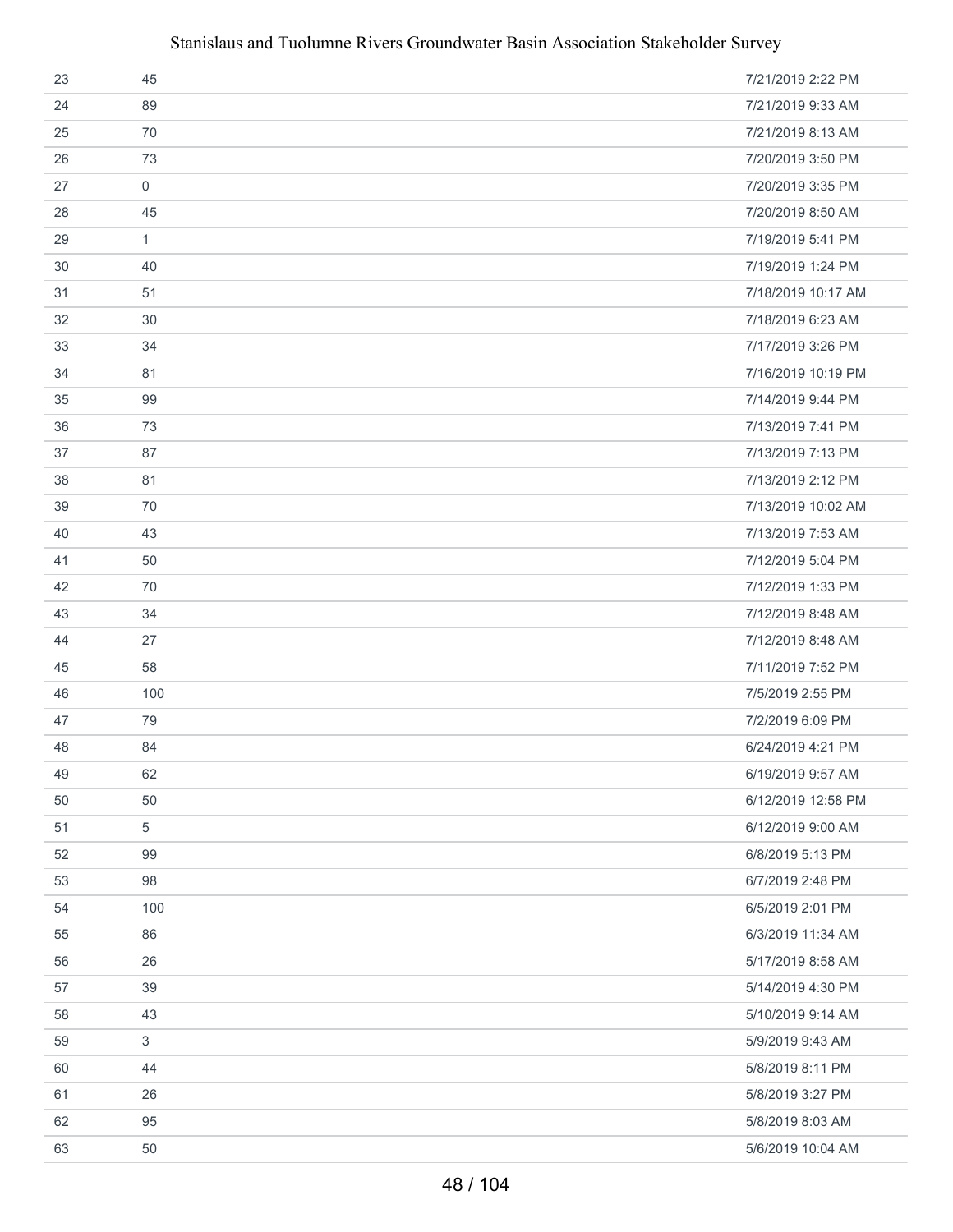#### Stanislaus and Tuolumne Rivers Groundwater Basin Association Stakeholder Survey

| 64 | 48 | 5/6/2019 8:47 AM  |
|----|----|-------------------|
| 65 | 48 | 5/5/2019 4:22 PM  |
| 66 | 74 | 4/18/2019 8:46 PM |
| 67 | 51 | 2/28/2019 8:36 AM |
| 68 | 95 | 2/26/2019 2:26 PM |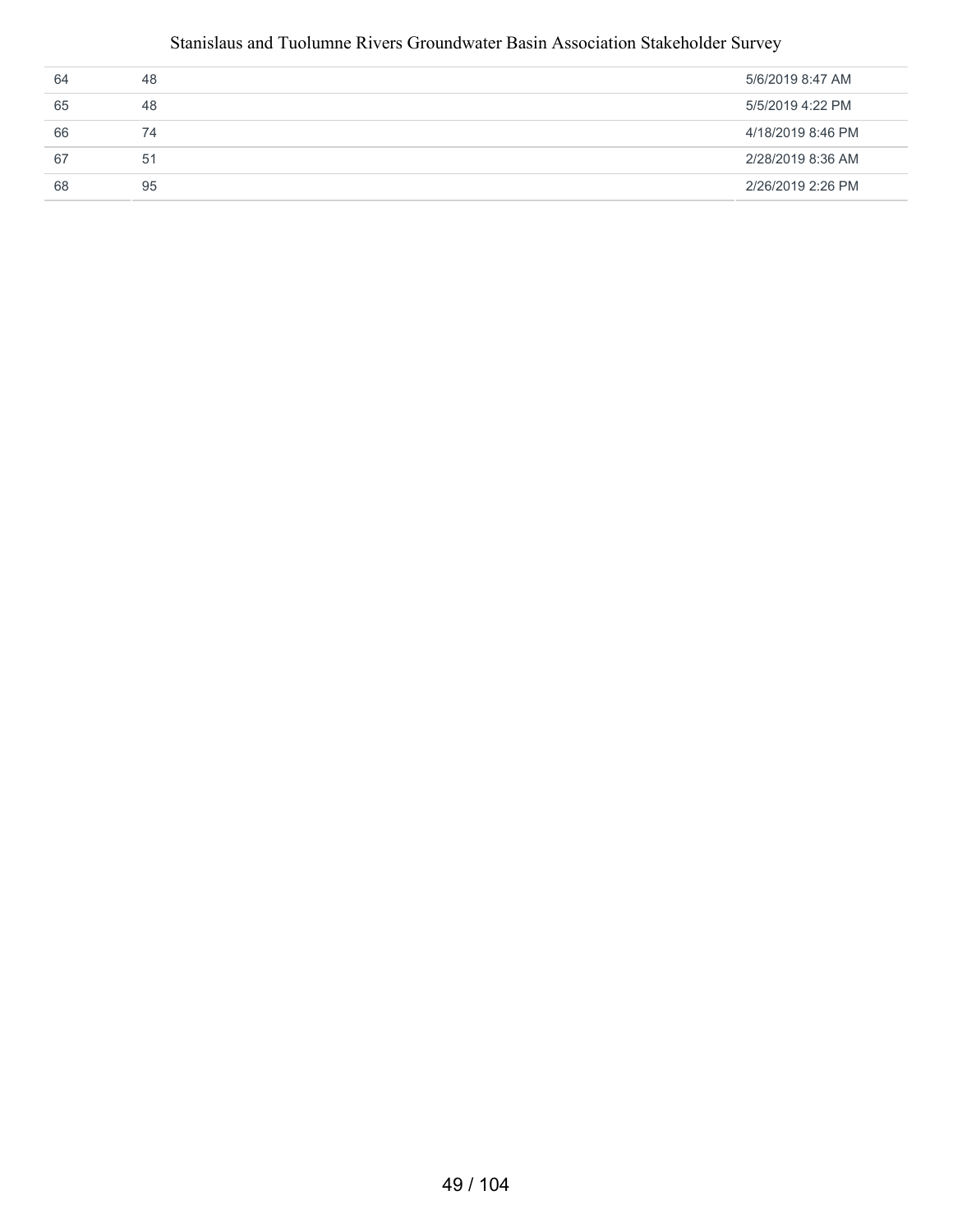#### Q35 If you rated the quality of your drinking water as "poor," what are the reasons you gave your water quality a poor ranking? (Check all that apply)



| <b>ANSWER CHOICES</b>                                                                  | <b>RESPONSES</b> |    |
|----------------------------------------------------------------------------------------|------------------|----|
| Taste, chlorine                                                                        | 59.38%           | 19 |
| Taste, "hard" water, too many minerals                                                 | 43.75%           | 14 |
| Odor                                                                                   | 25.00%           | 8  |
| Appearance or color                                                                    | 3.13%            | 1  |
| Concern over information contained in the water quality reports from my water provider | 43.75%           | 14 |
| A trusted source has told me it's not safe to drink                                    | 12.50%           | 4  |
| I've assumed it's not safe to drink, but don't have proof                              | 9.38%            | 3  |
| <b>Total Respondents: 32</b>                                                           |                  |    |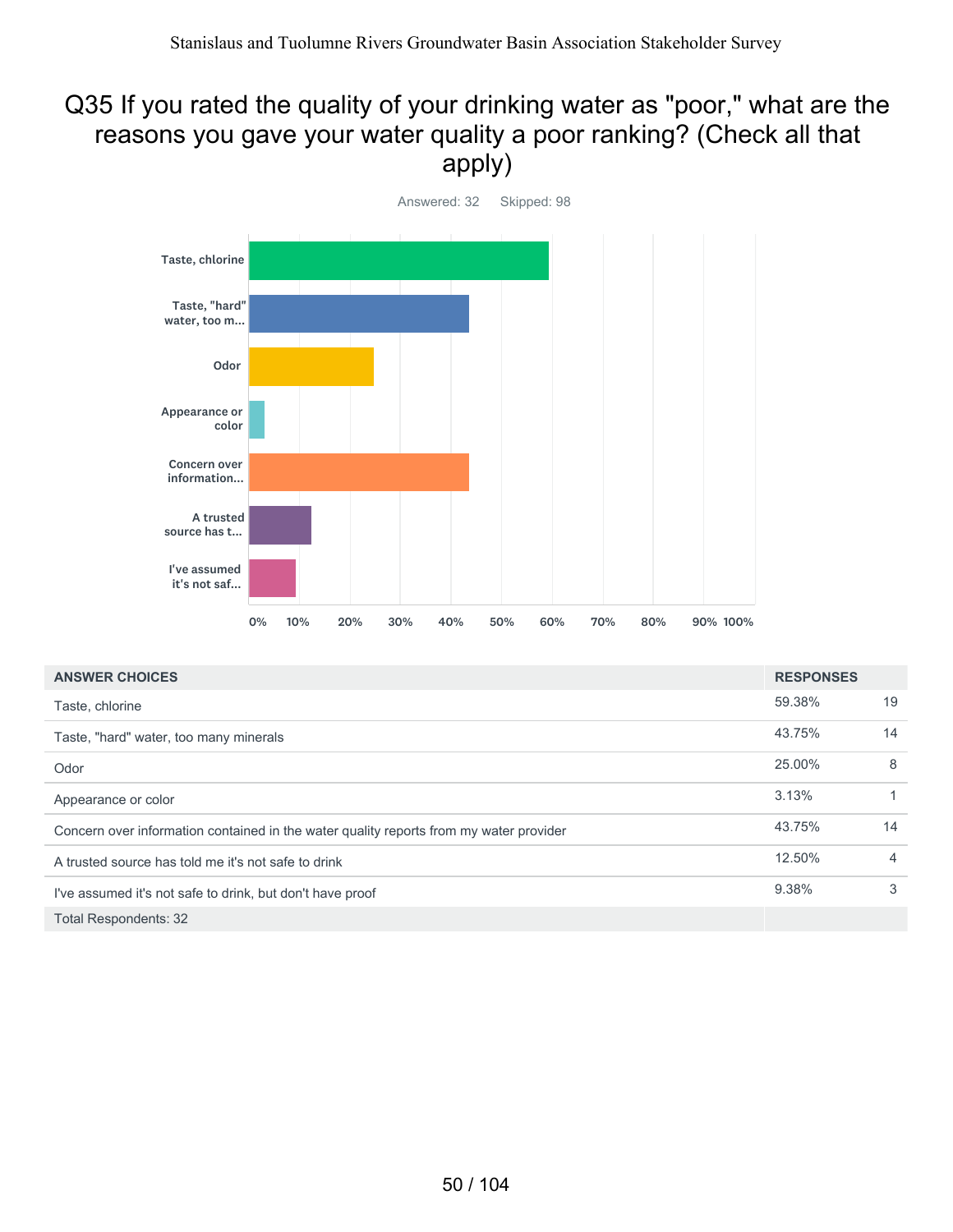



| <b>ANSWER CHOICES</b> | <b>RESPONSES</b> |    |
|-----------------------|------------------|----|
| Yes                   | 1.41%            |    |
| <b>No</b>             | 98.59%           | 70 |
| <b>TOTAL</b>          |                  | 71 |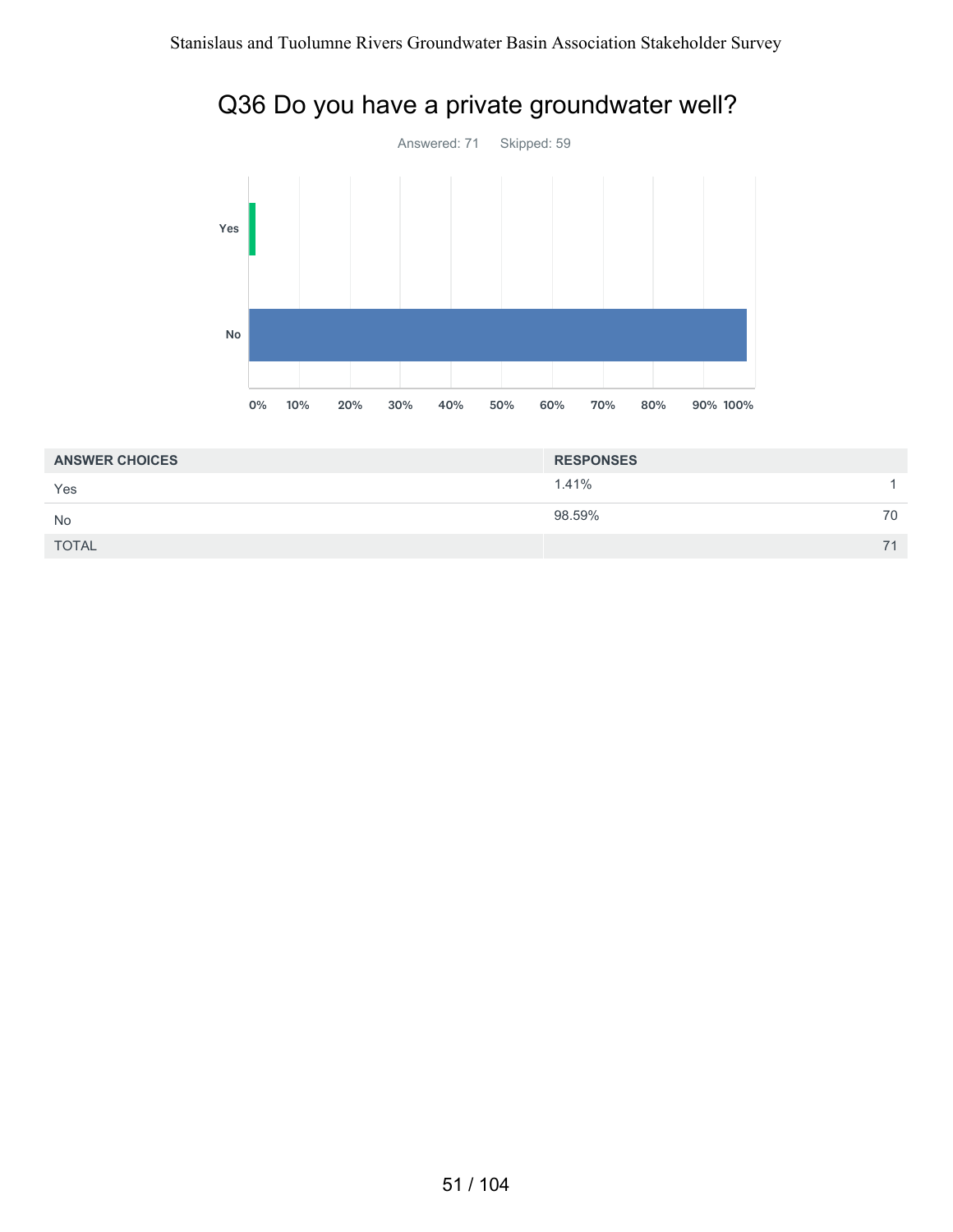

#### Q37 If yes, what do you use it for?

| <b>ANSWER CHOICES</b>  |                               | <b>RESPONSES</b> |             |          |
|------------------------|-------------------------------|------------------|-------------|----------|
| Supplemental supply    |                               | 100.00%          |             | っ        |
| Outdoor irrigation     |                               | $0.00\%$         |             | 0        |
| Other (please specify) |                               | $0.00\%$         |             | $\Omega$ |
| <b>TOTAL</b>           |                               |                  |             | 2        |
|                        |                               |                  |             |          |
| #                      | <b>OTHER (PLEASE SPECIFY)</b> |                  | <b>DATE</b> |          |

There are no responses.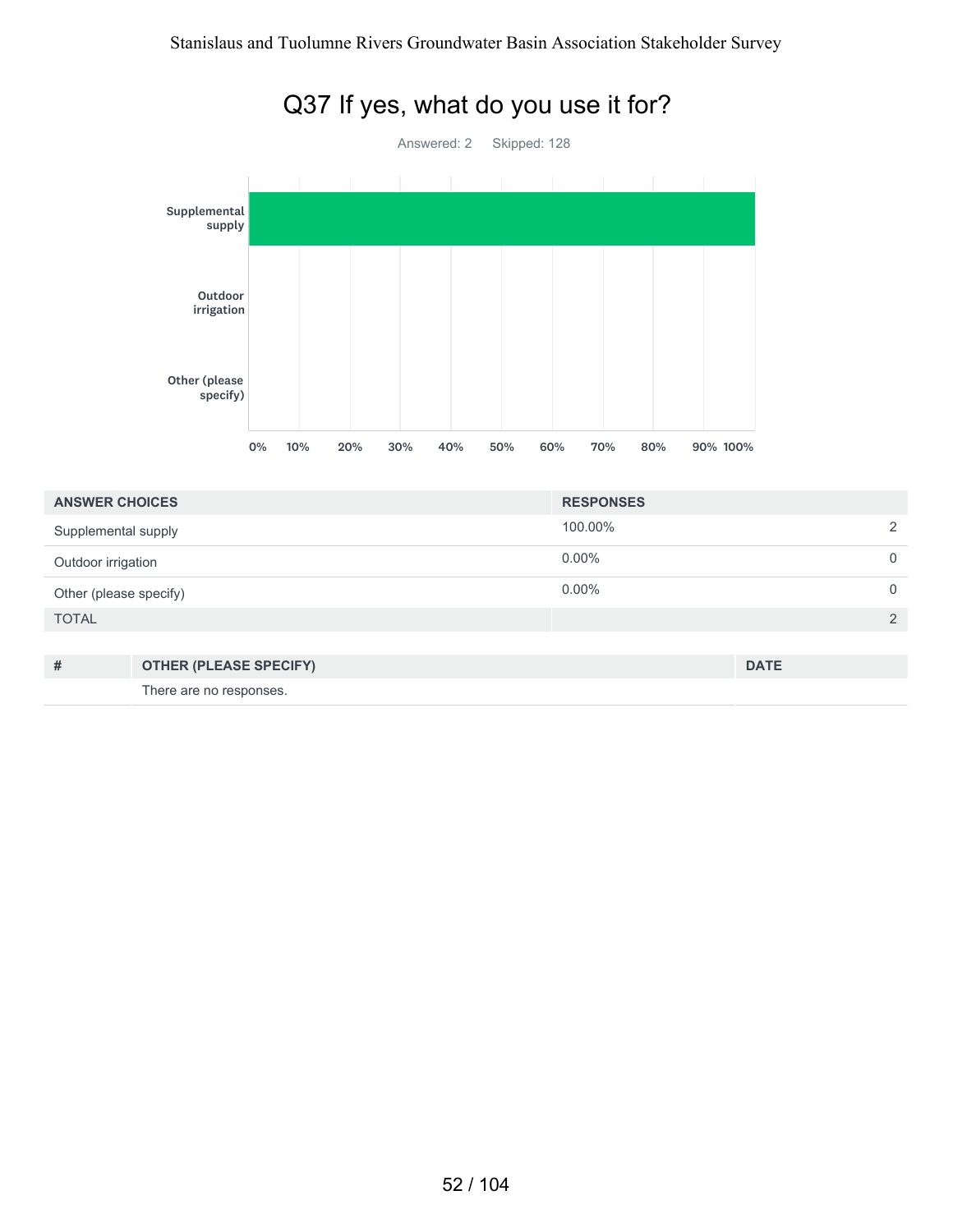#### Q38 If you own a well, did you have operational issues or well problems during the drought of 2012-2016?

Answered: 0 Skipped: 130

#### A No matching responses.

| <b>ANSWER CHOICES</b>                          | <b>RESPONSES</b> |          |
|------------------------------------------------|------------------|----------|
| Water levels fell below the pump/well went dry | $0.00\%$         | $\Omega$ |
| Casing collapse/other well failure             | $0.00\%$         | $\Omega$ |
| Water quality changes                          | $0.00\%$         | $\Omega$ |
| Other (please specify)                         | $0.00\%$         | $\Omega$ |
| <b>TOTAL</b>                                   |                  | $\Omega$ |
|                                                |                  |          |
| #<br><b>OTHER (PLEASE SPECIFY)</b>             | <b>DATE</b>      |          |

There are no responses.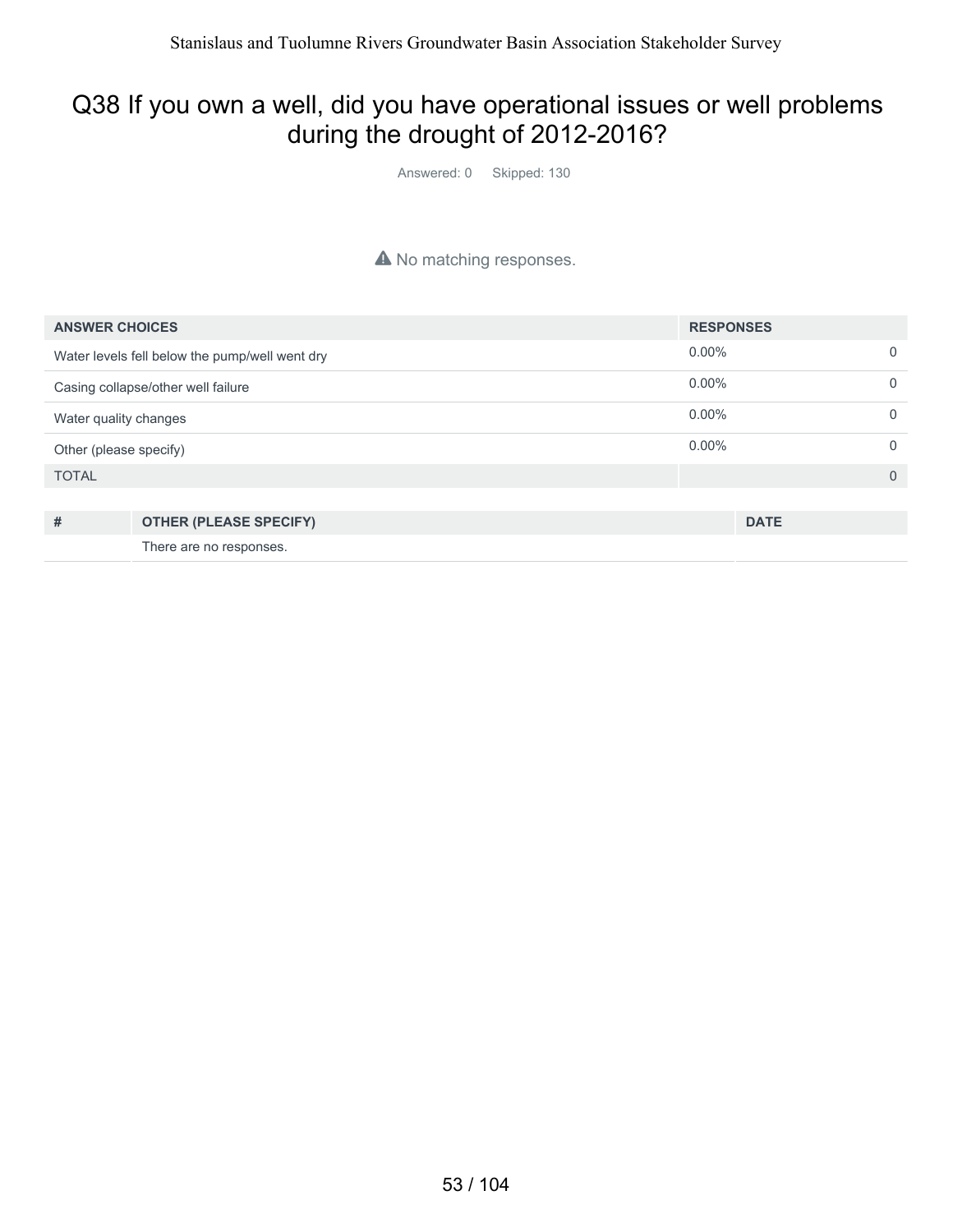#### Q39 What are your ideas or suggestions we should consider for our region's groundwater sustainability plan?

Answered: 37 Skipped: 93

| #              | <b>RESPONSES</b>                                                                                                                                                                                                                                                                                                                                                                                                                                                                                                                                                                                                                                                                                                                                                                                                                                                                        | <b>DATE</b>        |
|----------------|-----------------------------------------------------------------------------------------------------------------------------------------------------------------------------------------------------------------------------------------------------------------------------------------------------------------------------------------------------------------------------------------------------------------------------------------------------------------------------------------------------------------------------------------------------------------------------------------------------------------------------------------------------------------------------------------------------------------------------------------------------------------------------------------------------------------------------------------------------------------------------------------|--------------------|
| 1              | Build more infrastructure to collect more surface water, Limit urban growth in Southern California<br>to reduce demands on water supplies in central and northern California.                                                                                                                                                                                                                                                                                                                                                                                                                                                                                                                                                                                                                                                                                                           | 10/24/2019 9:24 AM |
| 2              | Given that 40 % of recharge is from rivers, place monitoring wells near waterways to better<br>understand the gage level where aquifer recharge is occurring to optimize river gage for recharge<br>whenever possible. Given that agricultural flood irrigation accounts for more than 40% of the<br>recharge, institute programs during wet years to reward farmers for applying more than their 42"<br>per acre allotment to aid in recharge. Public Information Campaign to educate the public on this.                                                                                                                                                                                                                                                                                                                                                                              | 10/23/2019 2:52 PM |
| 3              | More public education. Perhaps hold public forum discussions at the library and the Gallo center.<br>The MID "To the last drop" campaign is effective at catching attention, but what does it really<br>mean? We also need people to realize that water use (ground and surface water) has to do with<br>*everyone*, not just "the town people", not just "the farmers", nor just "the environmentalists", but<br>"all of US". Especially in this state, it is very hard to get a detailed, engaging, thorough, *unbiased*<br>account on water usage, because water is the root of all California power and politics.                                                                                                                                                                                                                                                                   | 10/22/2019 9:40 PM |
| 4              | Not an expert, but just utilizing best practices methods for keeping our groundwater to the best<br>level possible. Modesto used to have some of the greatest tasting water around.                                                                                                                                                                                                                                                                                                                                                                                                                                                                                                                                                                                                                                                                                                     | 9/30/2019 1:36 PM  |
| 5              | farms should not extract more water then the yearly recharge rate. Farm land that is pimping water<br>should pay full taxes (no Williamson act) on the land and water used.                                                                                                                                                                                                                                                                                                                                                                                                                                                                                                                                                                                                                                                                                                             | 9/22/2019 5:58 PM  |
| 6              | I wish you success with addressing the difficult issues such as: uncertainty of surface water<br>availability (ex: state water grab), groundwater "ownership" (what's under my land is mine),<br>groundwater "banking" (re-charge water I paid for this year is mine to use in the future),<br>groundwater "market" (ex: being paid to fallow land vs fallowing due to water unavailability) and the<br>one with the deepest well and/or is willing to pay the most for the water "wins".                                                                                                                                                                                                                                                                                                                                                                                               | 9/1/2019 1:46 PM   |
| $\overline{7}$ | Most importantly, BAN ALL FRACKING!!! It uses a SUBSTANTIAL amount of water and<br>permanently pollutes it, not to mention causing earthquakes and methane emissions that are the<br>major cause of global warming. They then use it to irrigate our food and poison us. We need to<br>stop this horrible practice forever. Farmers pay very little for water and find no need to conserve<br>water. They plant water hungry plants like almond trees, and then flood irrigate which wastes too<br>much water. We need to start by restricting the number of water hungry crops, but also work on<br>recharging the ground water, and encouraging more people to remove their lawns and put in drip<br>via financial incentives and make it easier to do (the time limit and plant restrictions have kept me<br>from taking the leap, although I did remove my back lawn for gardening. | 8/19/2019 6:44 PM  |
| 8              | Better water recycling on impervious surfaces such as parking lots and garages. Properly use and<br>store water from rainfall and other sources very carefully so when needed water is easily<br>accessible.                                                                                                                                                                                                                                                                                                                                                                                                                                                                                                                                                                                                                                                                            | 8/13/2019 2:32 PM  |
| 9              | lift water restrctions                                                                                                                                                                                                                                                                                                                                                                                                                                                                                                                                                                                                                                                                                                                                                                                                                                                                  | 8/3/2019 3:43 PM   |
| 10             | Reduce pumping, more drip irrigation, more incentives for farmers, encourage our cities to develop<br>more dense housing with smaller or no yards. Government agencies should stop working bubbles,<br>city zoning and development affects our water, water agencies should participate in those<br>planning efforts.                                                                                                                                                                                                                                                                                                                                                                                                                                                                                                                                                                   | 7/30/2019 9:43 AM  |
| 11             | Encourage people to use water basins for watering. the water will still go in the ground but it gets<br>used once first                                                                                                                                                                                                                                                                                                                                                                                                                                                                                                                                                                                                                                                                                                                                                                 | 7/26/2019 12:05 PM |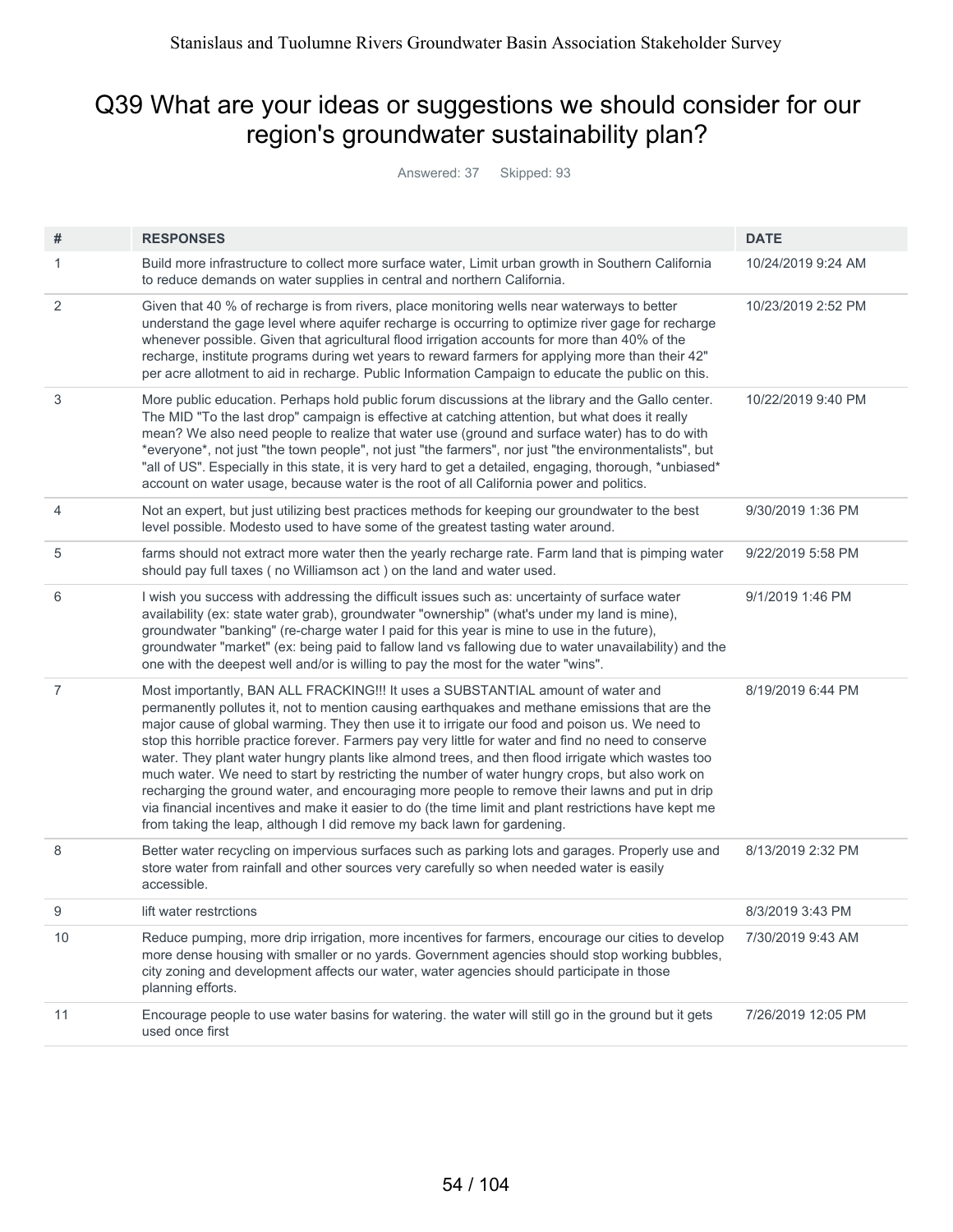#### Stanislaus and Tuolumne Rivers Groundwater Basin Association Stakeholder Survey

| 12 | Write it in normal English, not bureaucrat speak or engineering talk, so the general public can<br>understand it. Keep it simple, if possible, while providing the necessary information. Use the E.<br>San Joaquin Subbasin draft GSP as an example of how NOT to write a plan. I had to call the<br>county's senior soils engineer to have explanations of some of the proposals, and I'm involved with<br>water. Use real-world data. Don't assume ag uses 80% of the water. First, ag does NOT use 80%<br>of the water and not even 80% of the developed water. Look at how urban water users can reduce<br>use, like not watering streets, reduce sprinklers that water half the street in front of a school, etc. | 7/26/2019 11:59 AM |
|----|-------------------------------------------------------------------------------------------------------------------------------------------------------------------------------------------------------------------------------------------------------------------------------------------------------------------------------------------------------------------------------------------------------------------------------------------------------------------------------------------------------------------------------------------------------------------------------------------------------------------------------------------------------------------------------------------------------------------------|--------------------|
| 13 | I notice there are a lot of farmers using drip irrigation and this should be encouraged if it is<br>possible. Same for home use. There is no need to flood the streets to keep your lawn green.<br>Encourage urban forestry, rain capture and exact use (i.e. drip irrigation) discourage golf courses,<br>green lawns (accept public parksdrip irrigated or course), anything that is water intensive and<br>does not provide food. we need to come to terms with the fact that the population will continue to<br>grow and we need to consider clean water as well as food supplies.                                                                                                                                  | 7/23/2019 9:14 PM  |
| 14 | Access to drinking water and sanitation Low income/other marginalized demographic access to<br>drinking and sanitation water, particularly schools, health facilities.                                                                                                                                                                                                                                                                                                                                                                                                                                                                                                                                                  | 7/22/2019 11:00 AM |
| 15 | Limit the number of tree growers. Keep some land for raising live stock.                                                                                                                                                                                                                                                                                                                                                                                                                                                                                                                                                                                                                                                | 7/22/2019 10:08 AM |
| 16 | expand all water storage areas, build new ones to collect sufficient water in the years we get good<br>rain                                                                                                                                                                                                                                                                                                                                                                                                                                                                                                                                                                                                             | 7/21/2019 8:54 PM  |
| 17 | Can NOT continue to hook up NEW water connections without NEW water.                                                                                                                                                                                                                                                                                                                                                                                                                                                                                                                                                                                                                                                    | 7/21/2019 2:22 PM  |
| 18 | More dams                                                                                                                                                                                                                                                                                                                                                                                                                                                                                                                                                                                                                                                                                                               | 7/21/2019 9:33 AM  |
| 19 | BUILD DAMS!,,,,,,                                                                                                                                                                                                                                                                                                                                                                                                                                                                                                                                                                                                                                                                                                       | 7/21/2019 8:13 AM  |
| 20 | We should have rates that are high enough to build and maintain the infrastructure needed to<br>deliver water. We should stop allowing private individuals to monetize public water by reselling<br>outside of the water basin.                                                                                                                                                                                                                                                                                                                                                                                                                                                                                         | 7/20/2019 3:50 PM  |
| 21 | Water pure and clean, with a pleasant taste. Fewer farms, build more housing, beautify, clean up<br>to bring more people from Bay Area. Build more retirement homes for active adults, gated<br>communities. Even the grocery stores have no sense of pride, Save Mart floors all need replaced.<br>Some corporate signs faded, neighborhoods need tree trimming on a regular basis, etc. Let's get<br>our neighborhoods clean again. Encourage higher paying employment jobs, technology jobs, etc.<br>Lets work to make Modesto a better, cleaner place to live. Less gangs, thief, etc. Let's make<br>Modesto a safe place to live and enjoy, with a sense of pride. I don't feel that here in Modesto.              | 7/20/2019 3:35 PM  |
| 22 | Stop "pumping for profit". Place moratorium on permits for large cap ag pumps.                                                                                                                                                                                                                                                                                                                                                                                                                                                                                                                                                                                                                                          | 7/19/2019 1:24 PM  |
| 23 | Give credits to people who flood irrigate. That recharges ground water.                                                                                                                                                                                                                                                                                                                                                                                                                                                                                                                                                                                                                                                 | 7/16/2019 10:19 PM |
| 24 | Build more dams, raise the existing dams                                                                                                                                                                                                                                                                                                                                                                                                                                                                                                                                                                                                                                                                                | 7/14/2019 9:44 PM  |
| 25 | Regulate pumping based upon the idea that groundwater is not always a local issue. Groundwater<br>should not just be regulated by how big and deep you can dig a well                                                                                                                                                                                                                                                                                                                                                                                                                                                                                                                                                   | 7/13/2019 2:12 PM  |
| 26 | personal/commercial and agricultural conservation practices                                                                                                                                                                                                                                                                                                                                                                                                                                                                                                                                                                                                                                                             | 7/13/2019 7:53 AM  |
| 27 | Again, stop sending our water to other parts of the state                                                                                                                                                                                                                                                                                                                                                                                                                                                                                                                                                                                                                                                               | 7/12/2019 8:48 AM  |
| 28 | better ways to recycle water better use of" gray" water in new home construction credit for water<br>conservation not higher water prices                                                                                                                                                                                                                                                                                                                                                                                                                                                                                                                                                                               | 7/5/2019 2:55 PM   |
| 29 | Keep website current forever                                                                                                                                                                                                                                                                                                                                                                                                                                                                                                                                                                                                                                                                                            | 6/24/2019 4:21 PM  |
| 30 | Bring in other types of businesses to the area that don't depend on water (i.e., big ag), so large<br>commercial growers can be reduced; promote small family farms and personal growth of food; we<br>have food in excess, but it's always about making money so large ag says "without water we can't<br>feed the world." That's a lie.                                                                                                                                                                                                                                                                                                                                                                               | 6/19/2019 9:57 AM  |
| 31 | Recharging ground water aquifers during high capacity reservoir years                                                                                                                                                                                                                                                                                                                                                                                                                                                                                                                                                                                                                                                   | 6/8/2019 5:13 PM   |
| 32 | You need to change the perception that this is just a problem for farmers! It has taken the better<br>part of a century for us to get into this mess, and it will take the cooperation of everyone and years<br>to fix. Don't make the mistake of coming up with a "plan" first and then trying to convince municipal<br>users and environmental groups to support it. These are complicated issues and the solutions are<br>not obvious, hence the importance of consensus in developing a plan.                                                                                                                                                                                                                       | 6/7/2019 2:48 PM   |
| 33 | Ground water recharging efforts are important. Become part of Hetch Hetchy Water District.                                                                                                                                                                                                                                                                                                                                                                                                                                                                                                                                                                                                                              | 5/19/2019 8:36 AM  |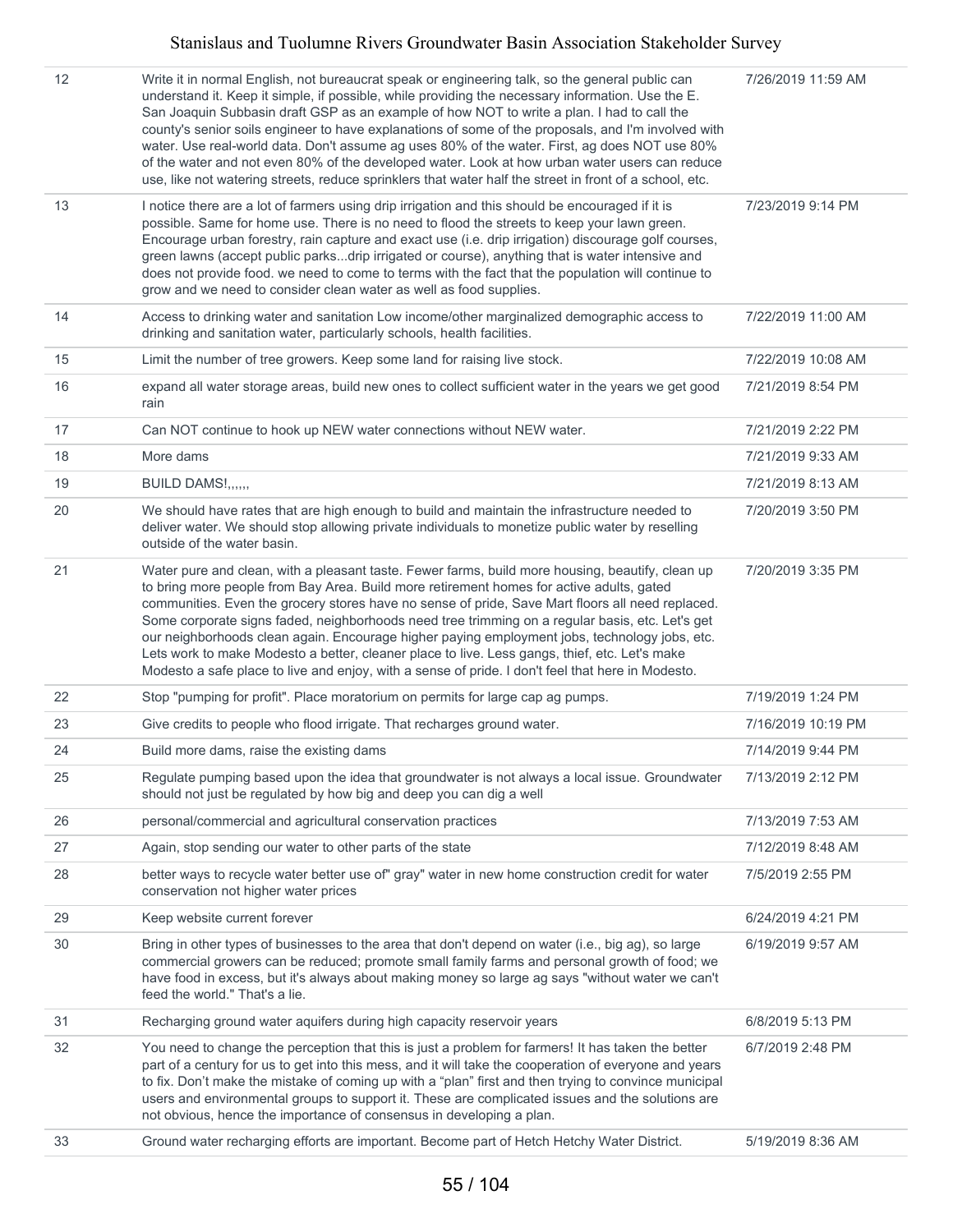#### Stanislaus and Tuolumne Rivers Groundwater Basin Association Stakeholder Survey

| 34 | Focus on how to pay for implementation. SGMA is an underfunded mandate. In-lieu Recharge<br>potential is huge in this area both within cities and on-farm.                                 | 5/14/2019 4:30 PM |
|----|--------------------------------------------------------------------------------------------------------------------------------------------------------------------------------------------|-------------------|
| 35 | Meter and regulate all groundwater pumping -- especially large farms, corporate farms and<br>industries. My water use is metered; why not everyone's?                                      | $5/10/2019914$ AM |
| 36 | Limiting new wells, monitoring ground water use and restricting or increasing fees based on usage.<br>Consider other water sources. Reduce our eliminate sources of groundwater pollution. | 5/6/2019 8:47 AM  |
| 37 | 1. WE SHOULD NOT RELEASE SO MUCH WATER FOR THE FISH, 2. WE NEED TO KEEP THE<br>SALT WATER FROM COMMING UNDER THE GROUND AND TAKING OVER WE EMPY<br>UNDER GROUND WATER.                     | 4/24/2019 6:23 AM |
|    |                                                                                                                                                                                            |                   |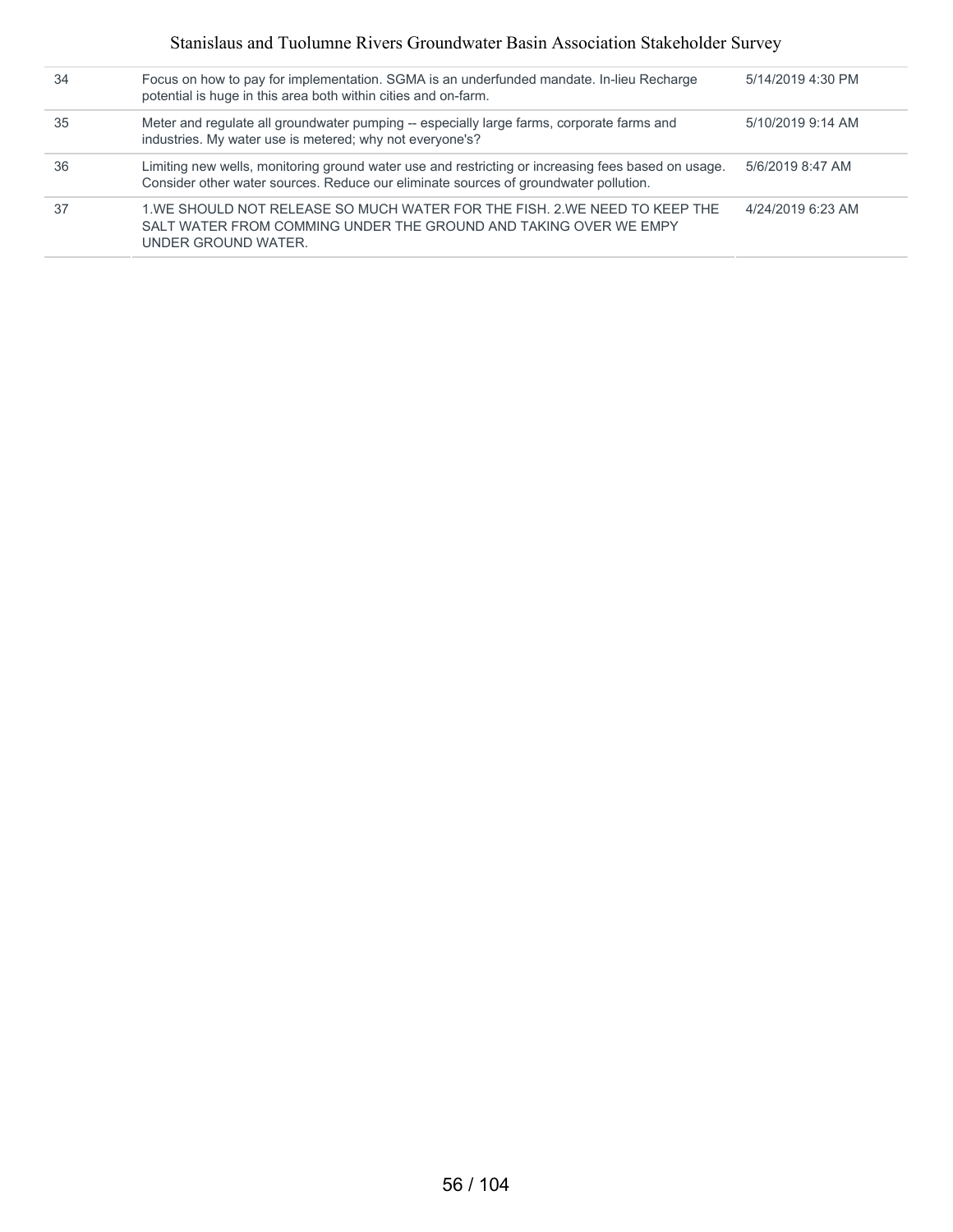#### Q40 Who else should we listen to?

Answered: 23 Skipped: 107

| #              | <b>RESPONSES</b>                                                                                                                                                                                                                                                   | <b>DATE</b>        |
|----------------|--------------------------------------------------------------------------------------------------------------------------------------------------------------------------------------------------------------------------------------------------------------------|--------------------|
| 1              | Programs currently located in adjudicated water basins that are working. Mimic what works and<br>what doesn't and adopt their approach is applicable.                                                                                                              | 10/23/2019 2:52 PM |
| 2              | Don't know                                                                                                                                                                                                                                                         | 9/30/2019 1:36 PM  |
| 3              | the river trust TRT                                                                                                                                                                                                                                                | 9/22/2019 5:58 PM  |
| 4              | Find ways that commercial and industrial can conserve water too.                                                                                                                                                                                                   | 8/19/2019 6:44 PM  |
| 5              | I'm still learning myself                                                                                                                                                                                                                                          | 7/26/2019 12:05 PM |
| 6              | Unfortunately, most of the people who comment on these types of plans have vested interests or<br>they're retirees who have nothing better to do and really don't understand the proposal. You can't<br>not exclude them because this is an all-inclusive process. | 7/26/2019 11:59 AM |
| $\overline{7}$ | scientists, people that spend their lives studying the subject to better understand the world.                                                                                                                                                                     | 7/23/2019 9:14 PM  |
| 8              | God                                                                                                                                                                                                                                                                | 7/21/2019 8:54 PM  |
| 9              | BUILD DAMS!                                                                                                                                                                                                                                                        | 7/21/2019 8:13 AM  |
| 10             | Your customers, local, state and federal government.                                                                                                                                                                                                               | 7/20/2019 3:35 PM  |
| 11             | Farmers                                                                                                                                                                                                                                                            | 7/20/2019 8:50 AM  |
| 12             | Beside concerned citizens, Mother nature, and God.                                                                                                                                                                                                                 | 7/19/2019 1:24 PM  |
| 13             | Industrial users - often times they have advanced water conservation techniques that could be<br>applied large scale.                                                                                                                                              | 7/13/2019 10:02 AM |
| 14             | everyone--all ideas may contribute                                                                                                                                                                                                                                 | 7/13/2019 7:53 AM  |
| 15             | Listen to only people who live and work in Stanislaus County.                                                                                                                                                                                                      | 7/12/2019 8:48 AM  |
| 16             | Experts and those experienced from similar Subbasins                                                                                                                                                                                                               | 6/24/2019 4:21 PM  |
| 17             | Non-profits and academia that do research on groundwater; not people who have profits at risk.                                                                                                                                                                     | 6/19/2019 9:57 AM  |
| 18             | Everyone. They may not be interested now, but if you develop a plan they don't like you will hear<br>from them later!                                                                                                                                              | 6/7/2019 2:48 PM   |
| 19             | Stakeholders before consultants, then consultants.                                                                                                                                                                                                                 | 5/14/2019 4:30 PM  |
| 20             | Well, perhaps you should not be acting on behalf of corporate interests with huge conflicts of<br>interest. Stop listening to parties working for huge private profits over public interest.                                                                       | 5/10/2019 9:14 AM  |
| 21             | I wish I knew more. I've just begun noticing the horrid smell from our tap water and have become<br>concerned; concerned enough to consider relocating.                                                                                                            | 5/9/2019 9:43 AM   |
| 22             | Climate scientists, environmental scientists, water specialists free from ties to large ag<br>businesses.                                                                                                                                                          | 5/6/2019 8:47 AM   |
| 23             | <b>MID</b>                                                                                                                                                                                                                                                         | 2/26/2019 2:26 PM  |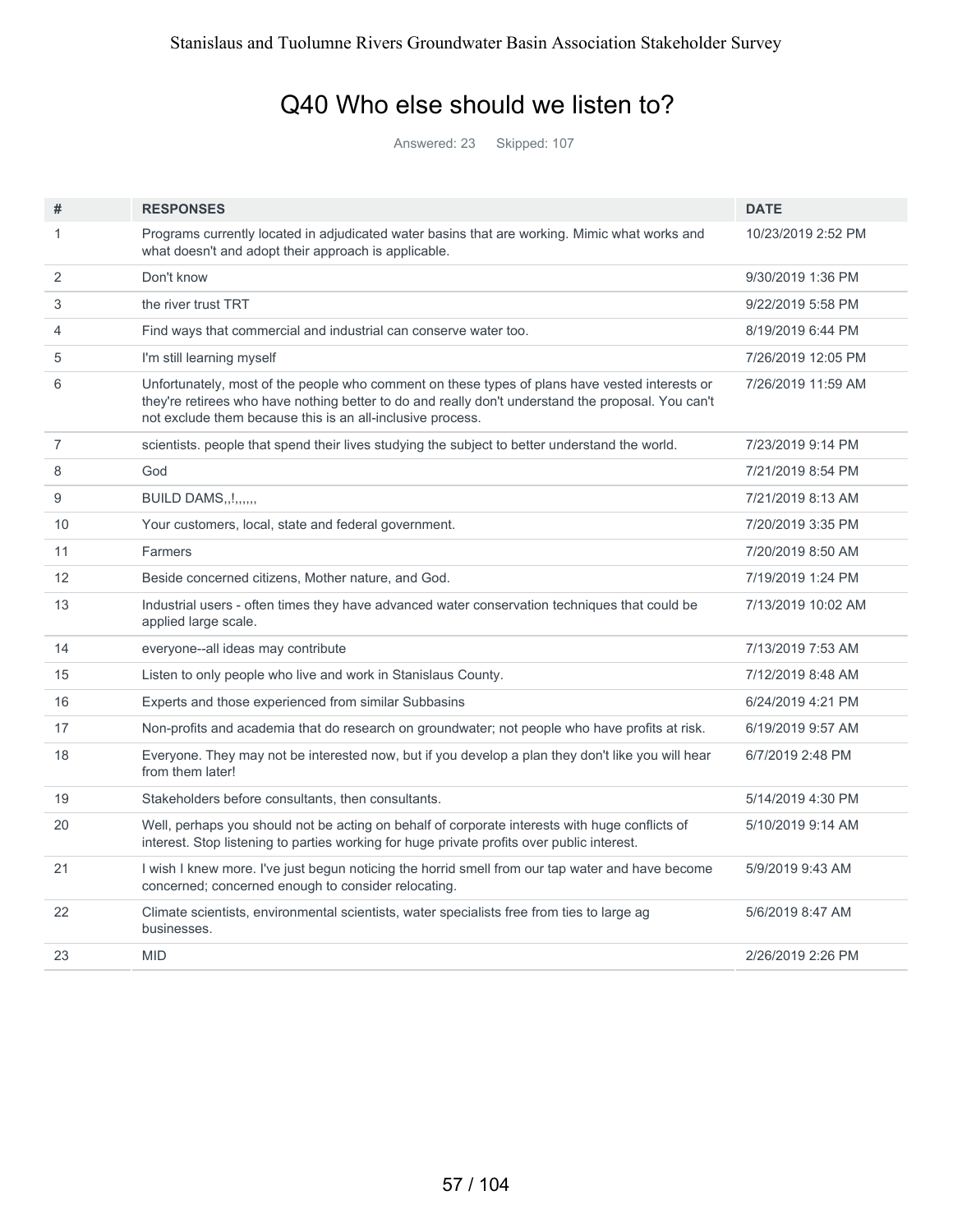#### Q41 Thank you for completing our survey! If you fit any of the below categories within this subbasin, please select and provide your responses in that category, or simply click "I'm Done!"



| <b>ANSWER CHOICES</b>                        | <b>RESPONSES</b> |    |
|----------------------------------------------|------------------|----|
| I operate one or more ag production wells    | $0.00\%$         | 0  |
| l operate one or more private domestic wells | 1.47%            |    |
| I am a commercial/industrial water user      | 1.47%            |    |
| I'm Done!                                    | 97.06%           | 66 |
| <b>TOTAL</b>                                 |                  | 68 |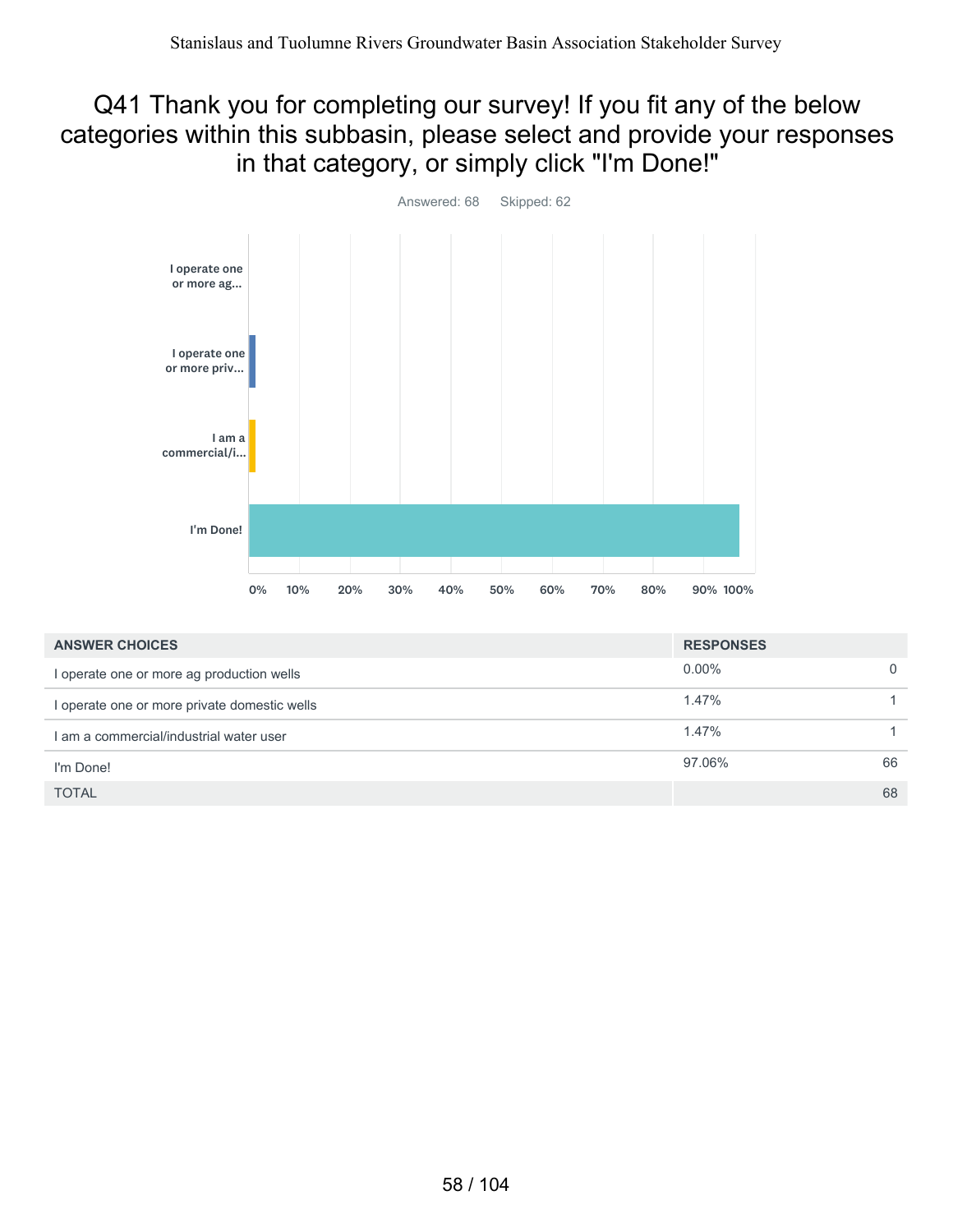#### Stanislaus and Tuolumne Rivers Groundwater Basin Association Stakeholder Survey **COMMERCIAL/INDUSTRIAL**



| <b>ANSWER CHOICES</b>  | <b>RESPONSES</b> |                |
|------------------------|------------------|----------------|
| City of Modesto        | 75.00%           | 3              |
| City of Oakdale        | $0.00\%$         | $\overline{0}$ |
| City of Riverbank      | $0.00\%$         | $\overline{0}$ |
| City of Waterford      | $0.00\%$         | $\overline{0}$ |
| Private well           | $0.00\%$         | $\overline{0}$ |
| Other (please specify) | 25.00%           | -1             |
| <b>TOTAL</b>           |                  | $\overline{4}$ |
|                        |                  |                |

| <b>OTHER (PLEASE SPECIFY)</b>                                                             | <b>DATE</b>       |
|-------------------------------------------------------------------------------------------|-------------------|
| Combined system: City of Oakdale for drinking water and private wells for industrial use. | 8/27/2019 9:54 AM |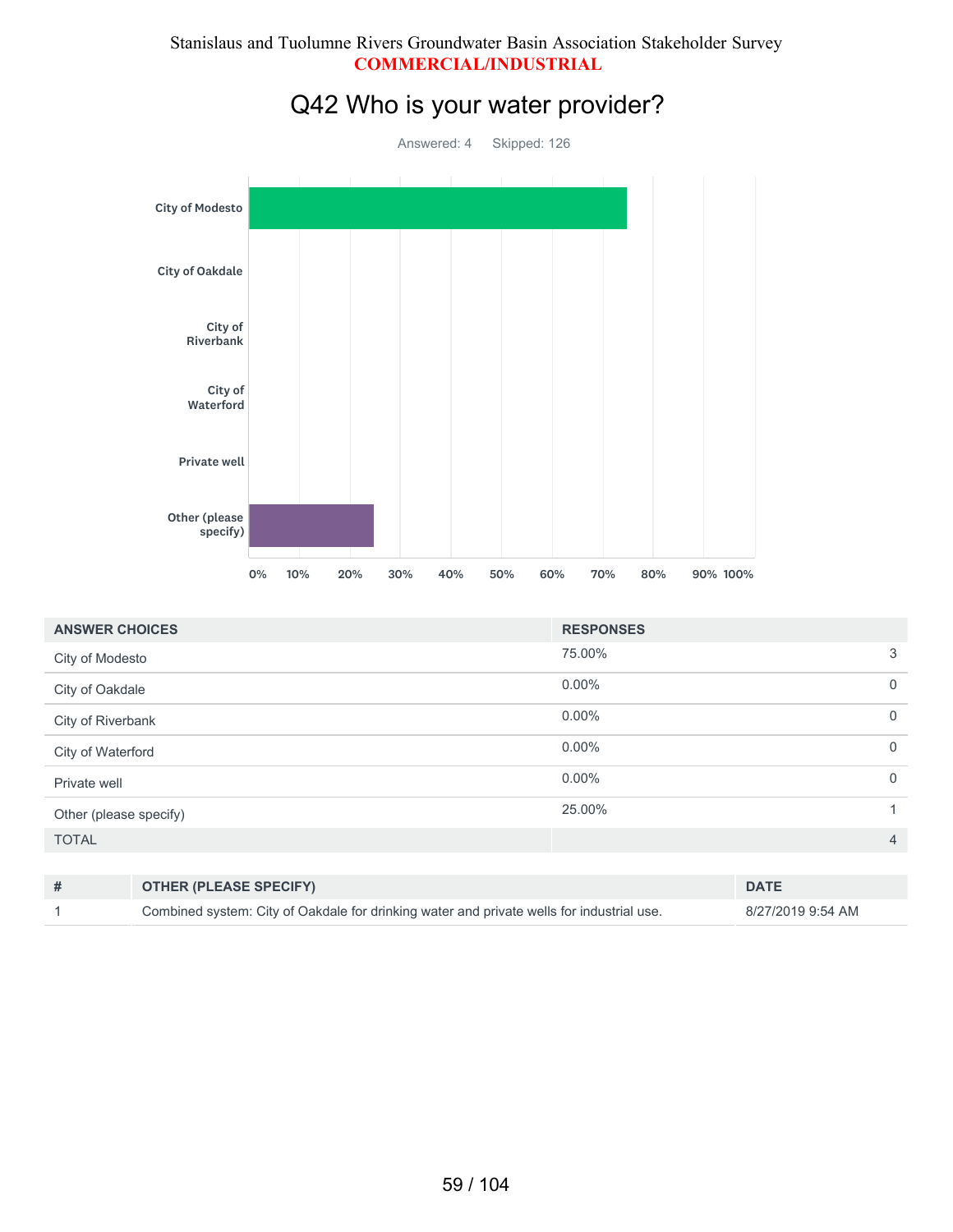# Q43 Optional: Please enter your business name.

Answered: 1 Skipped: 129

| # | <b>RESPONSES</b>                 | <b>DATE</b>      |
|---|----------------------------------|------------------|
|   | <b>BIA of the Greater Valley</b> | 6/5/2019 9:44 AM |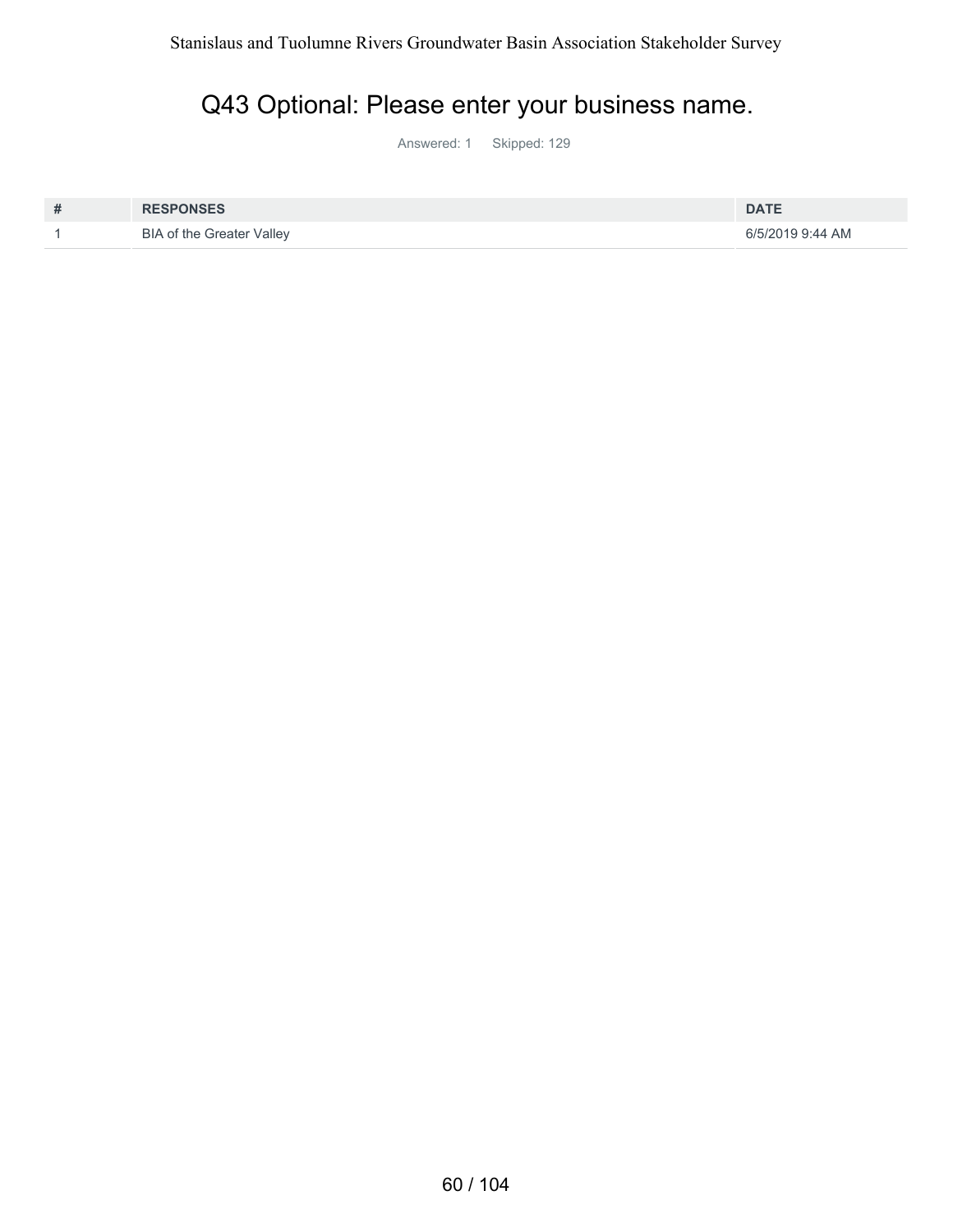

#### Q44 How long has your business operated in the area?

| <b>ANSWER CHOICES</b> | <b>RESPONSES</b> |             |
|-----------------------|------------------|-------------|
| Less than 10 years    | $0.00\%$         | $\mathbf 0$ |
| 10 to 20 years        | 33.33%           |             |
| 20 to 30 years        | $0.00\%$         | $\mathbf 0$ |
| More than 30 years    | 66.67%           | 2           |
| <b>TOTAL</b>          |                  | 3           |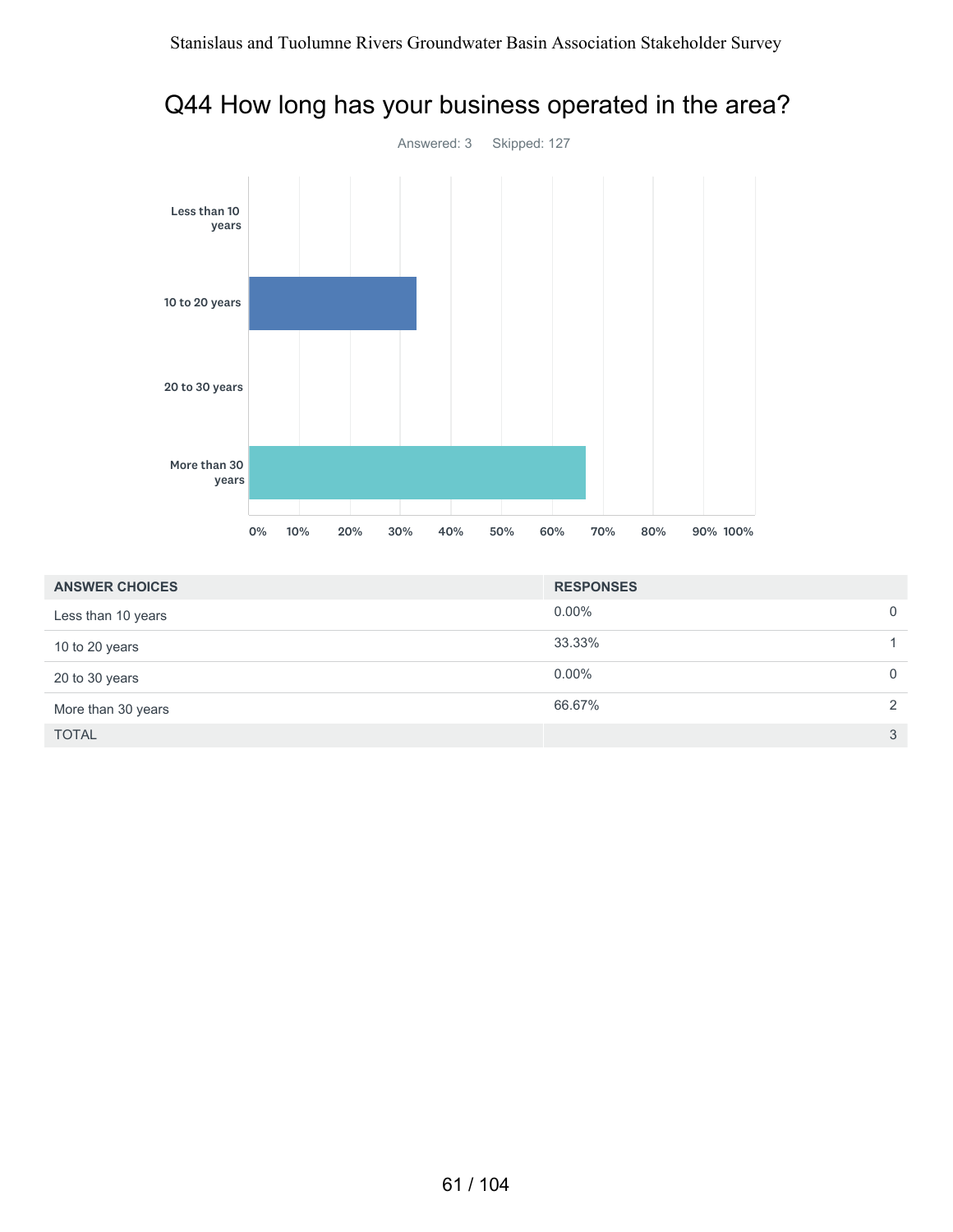

## Q45 How many people do you employ?

| <b>ANSWER CHOICES</b> | <b>RESPONSES</b> |               |
|-----------------------|------------------|---------------|
| Less than 10          | 50.00%           |               |
| 10 to 50              | $0.00\%$         | $\Omega$      |
| More than 50          | 50.00%           |               |
| <b>TOTAL</b>          |                  | $\mathcal{P}$ |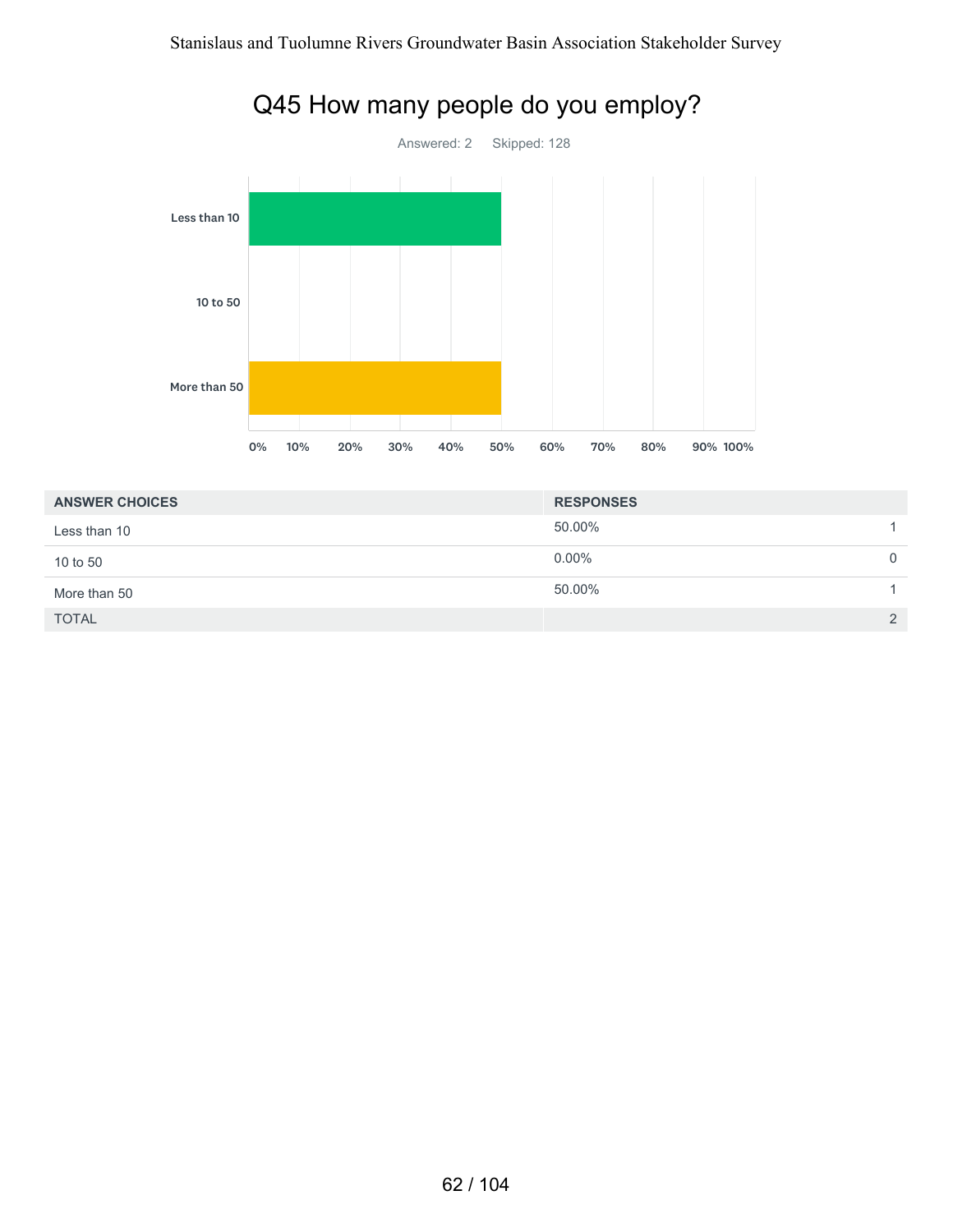# Q46 What are the primary uses of you water? (Check all that apply)



| <b>ANSWER CHOICES</b>       |                               | <b>RESPONSES</b> |             |             |
|-----------------------------|-------------------------------|------------------|-------------|-------------|
| Food processing             |                               | 50.00%           |             |             |
| Industrial/manufacturing    |                               | $0.00\%$         |             | $\mathbf 0$ |
| Landscape irrigation        |                               | 50.00%           |             |             |
| Service industry            |                               | 50.00%           |             |             |
| Other (please specify)      |                               | $0.00\%$         |             | $\mathbf 0$ |
| <b>Total Respondents: 2</b> |                               |                  |             |             |
|                             |                               |                  |             |             |
| #                           | <b>OTHER (PLEASE SPECIFY)</b> |                  | <b>DATE</b> |             |

There are no responses.

63 / 104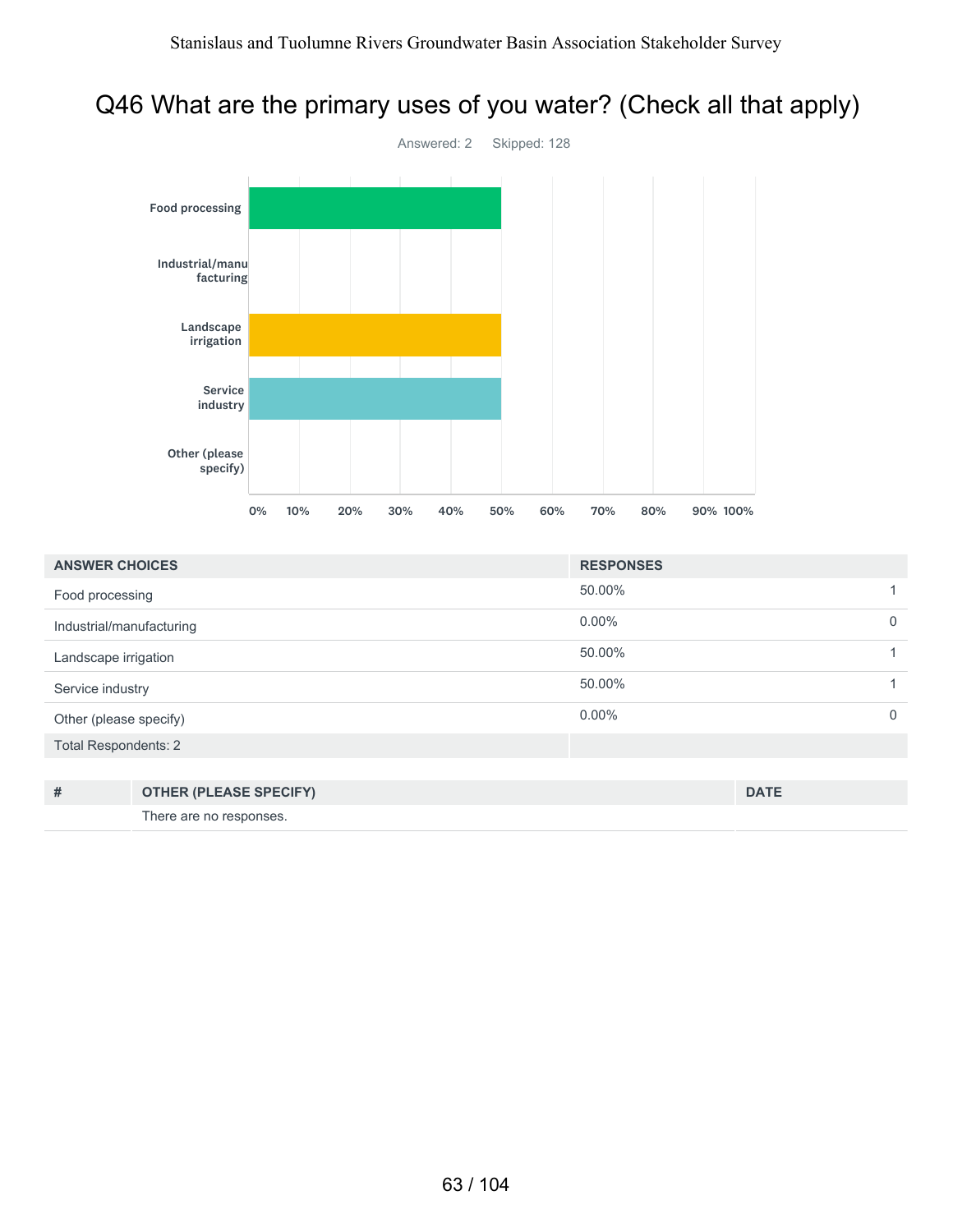### Q47 How would you rate the quality of your municipal water?



| <b>ANSWER CHOICES</b>       |    | <b>AVERAGE NUMBER</b> |    | <b>TOTAL NUMBER</b> |     | <b>RESPONSES</b>  |   |
|-----------------------------|----|-----------------------|----|---------------------|-----|-------------------|---|
|                             |    |                       | 75 |                     | 149 |                   | っ |
| <b>Total Respondents: 2</b> |    |                       |    |                     |     |                   |   |
|                             |    |                       |    |                     |     |                   |   |
| #                           |    |                       |    |                     |     | <b>DATE</b>       |   |
|                             | 70 |                       |    |                     |     | 8/27/2019 9:54 AM |   |
| ◠                           | 79 |                       |    |                     |     | 6/5/2019 9:44 AM  |   |
|                             |    |                       |    |                     |     |                   |   |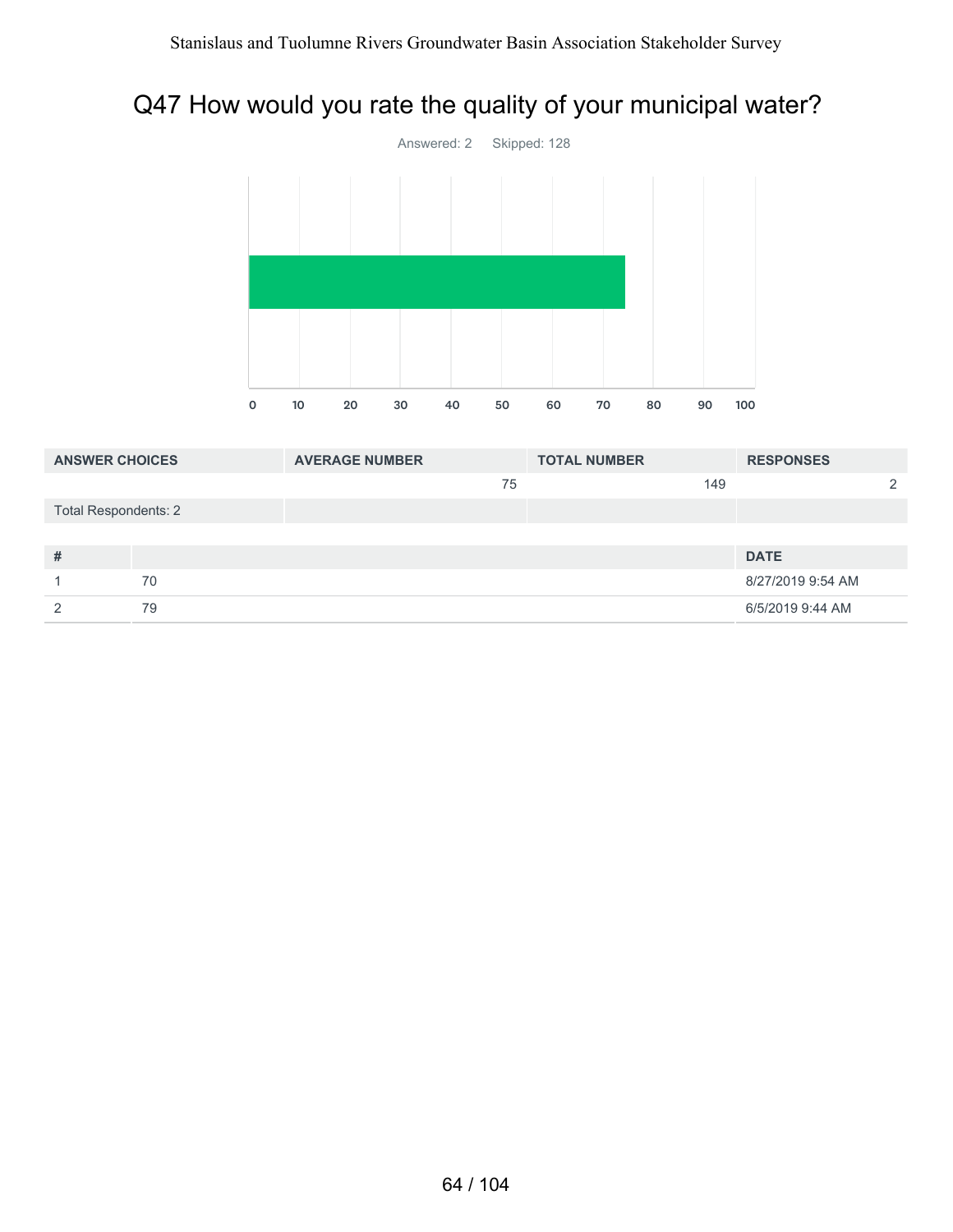#### Q48 If you rated the quality of your municipal water supply as "poor," what are the reasons you gave this ranking? (Check all that apply)

Answered: 0 Skipped: 130

#### A No matching responses.

| <b>ANSWER CHOICES</b>                                                                  |                                        | <b>RESPONSES</b> |             |
|----------------------------------------------------------------------------------------|----------------------------------------|------------------|-------------|
| Pressure                                                                               |                                        | $0.00\%$         | $\mathbf 0$ |
| Taste, chlorine                                                                        |                                        | $0.00\%$         | $\mathbf 0$ |
|                                                                                        | Taste, "hard" water, too many minerals | $0.00\%$         | $\mathbf 0$ |
| Odor                                                                                   |                                        | $0.00\%$         | $\Omega$    |
| Appearance or color                                                                    |                                        | $0.00\%$         | $\mathbf 0$ |
| Concern over information contained in the water quality reports from my water provider |                                        | $0.00\%$         | $\Omega$    |
| Other (please specify)                                                                 |                                        | $0.00\%$         | $\mathbf 0$ |
| Total Respondents: 0                                                                   |                                        |                  |             |
|                                                                                        |                                        |                  |             |
| #                                                                                      | <b>OTHER (PLEASE SPECIFY)</b>          | <b>DATE</b>      |             |
|                                                                                        | There are no responses.                |                  |             |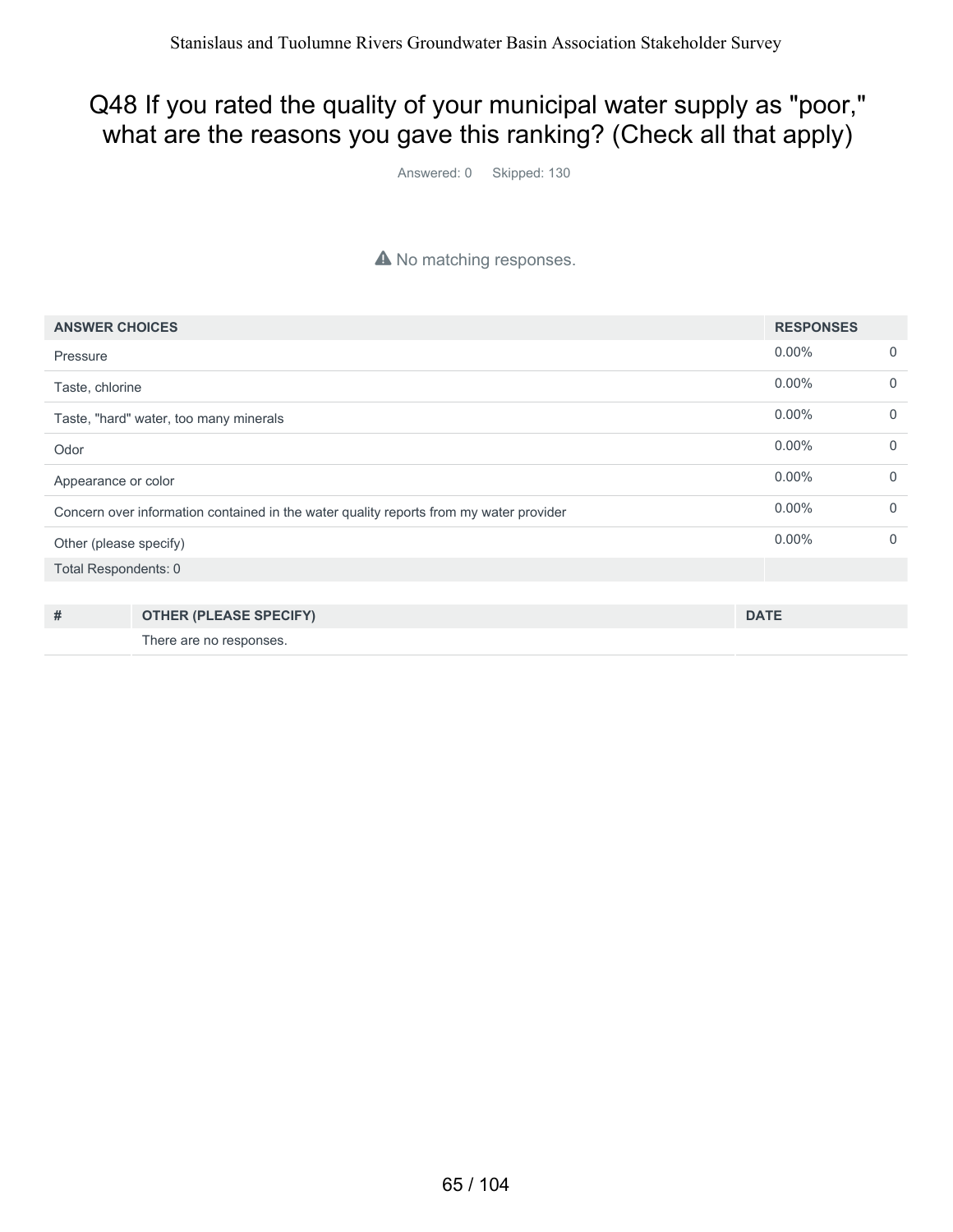### Q49 Does your business have a functioning well?



| <b>ANSWER CHOICES</b> | <b>RESPONSES</b> |          |
|-----------------------|------------------|----------|
| Yes                   | 50.00%           |          |
| <b>No</b>             | 50.00%           |          |
| <b>TOTAL</b>          |                  | $\Omega$ |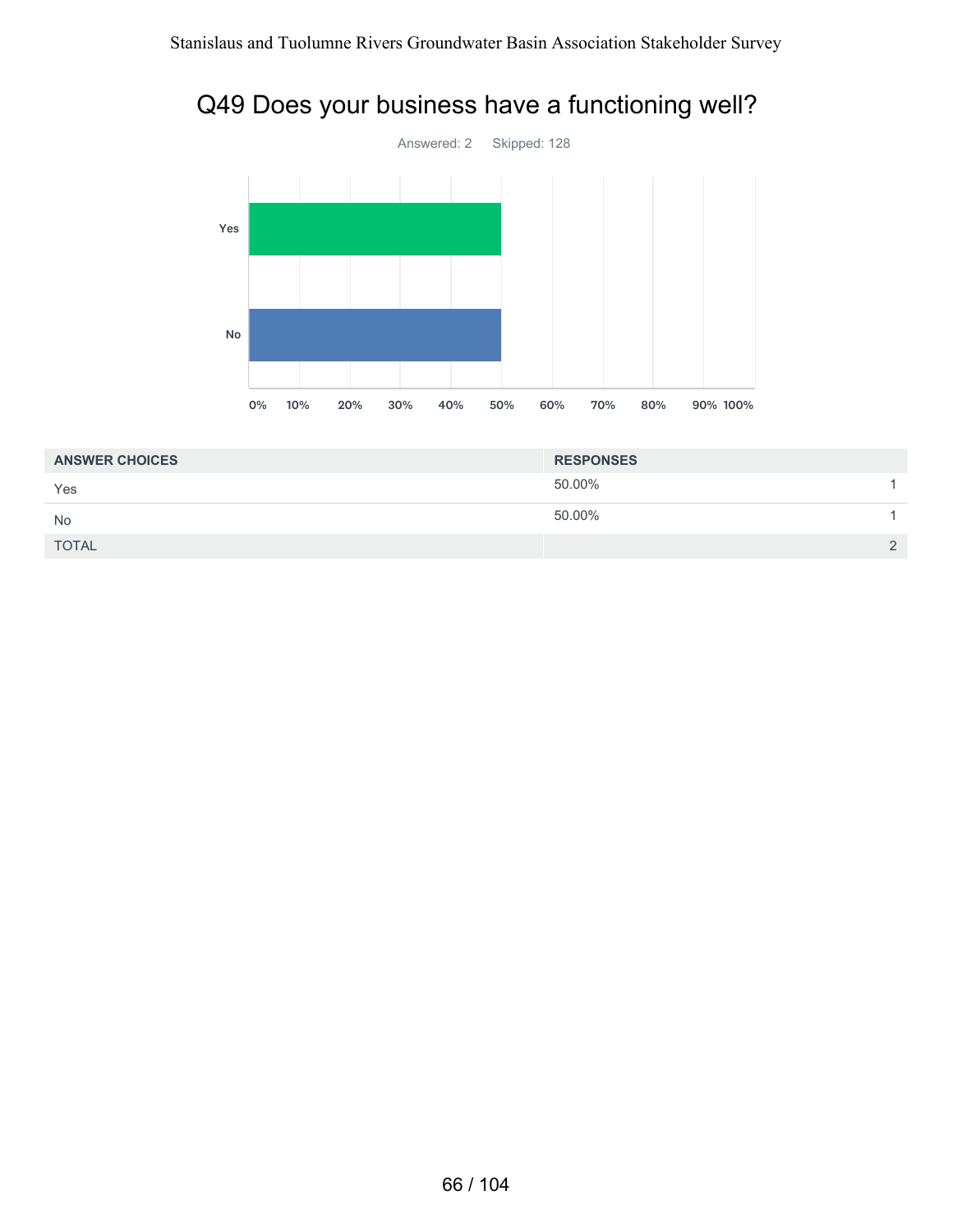### Q50 If yes, how is this well used in your business? (Check all that apply)



| <b>ANSWER CHOICES</b>  | <b>RESPONSES</b> |             |
|------------------------|------------------|-------------|
| Production             | $0.00\%$         | $\mathbf 0$ |
| Wash-down              | $0.00\%$         | $\mathbf 0$ |
| Back-up supply         | $0.00\%$         | $\mathbf 0$ |
| All supplies           | $0.00\%$         | $\mathbf 0$ |
| Fire protection        | $0.00\%$         | $\mathbf 0$ |
| Other (please specify) | 100.00%          |             |
| <b>TOTAL</b>           |                  | 1           |
|                        |                  |             |

| <b>OTHER (PLEASE SPECIFY)</b>  | <b>DATE</b>       |
|--------------------------------|-------------------|
| Production and fire protection | 8/27/2019 9:54 AM |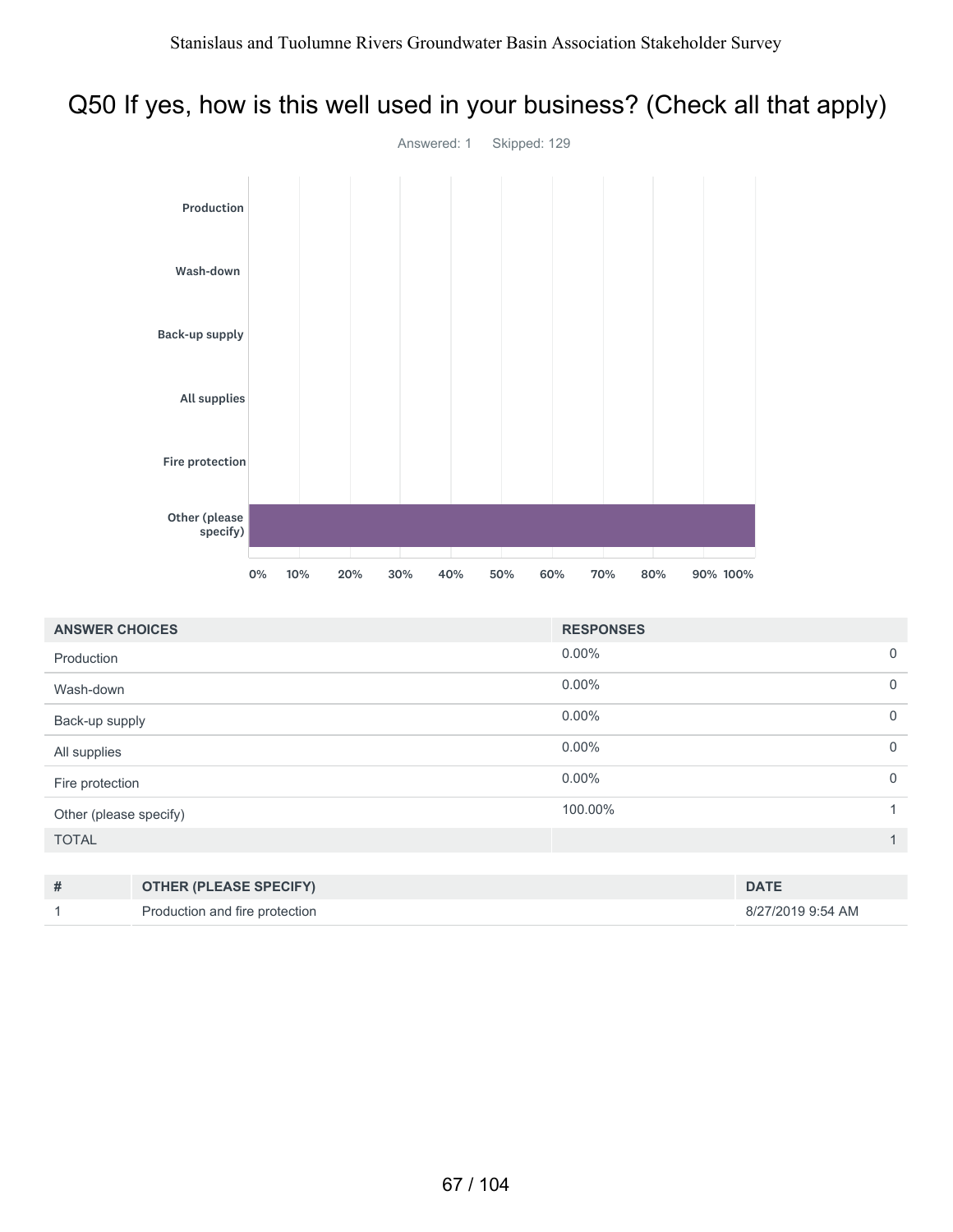### Q51 Do you have a flow meter installed on your well(s)?



| <b>ANSWER CHOICES</b> | <b>RESPONSES</b> |  |
|-----------------------|------------------|--|
| Yes                   | 100.00%          |  |
| No                    | $0.00\%$         |  |
| <b>TOTAL</b>          |                  |  |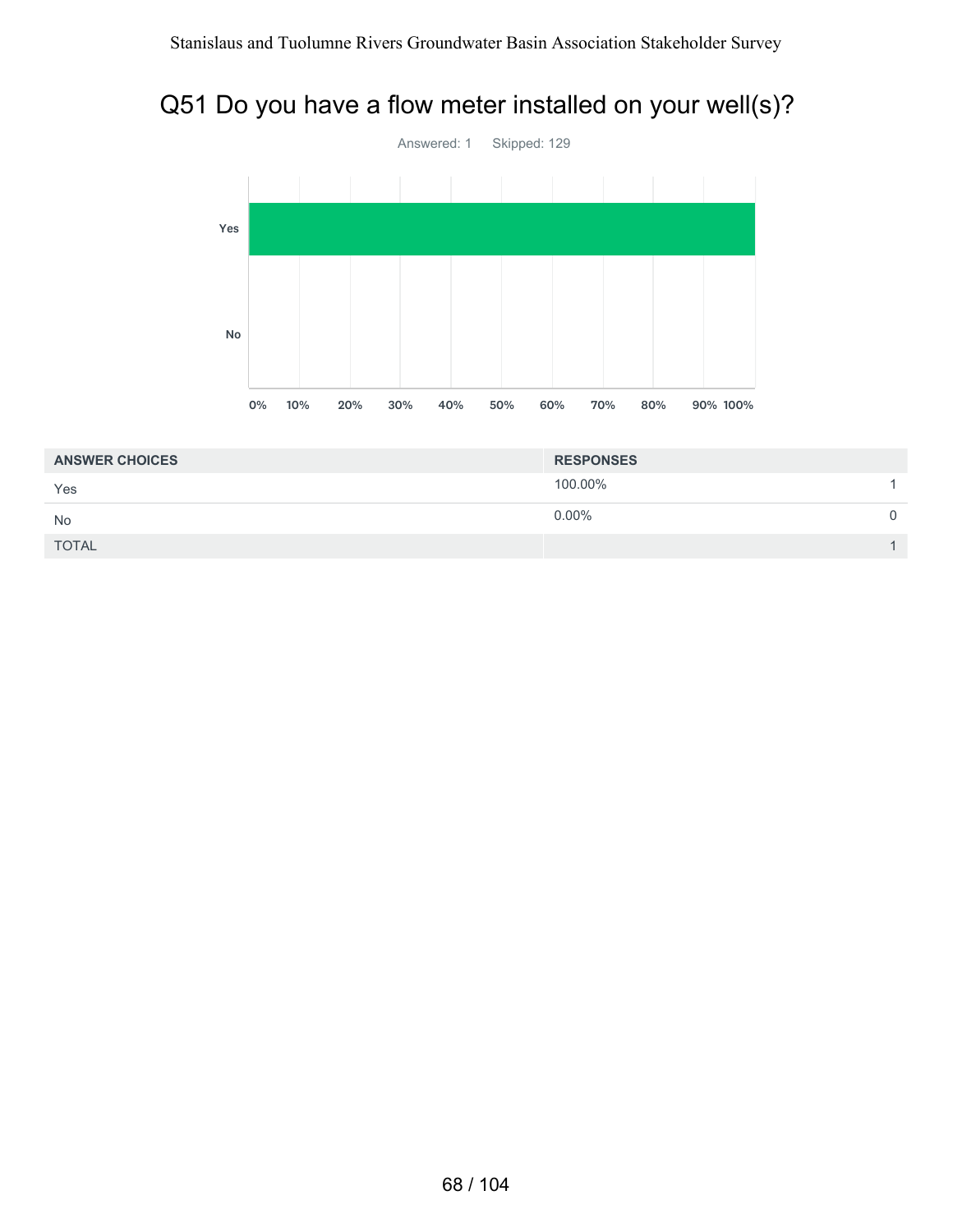# Q52 Do you perform water quality tests on your domestic well(s)?



| <b>ANSWER CHOICES</b> | <b>RESPONSES</b> |          |
|-----------------------|------------------|----------|
| Yes                   | 100.00%          |          |
| <b>No</b>             | $0.00\%$         | $\Omega$ |
| Don't know            | $0.00\%$         | $\Omega$ |
| <b>TOTAL</b>          |                  |          |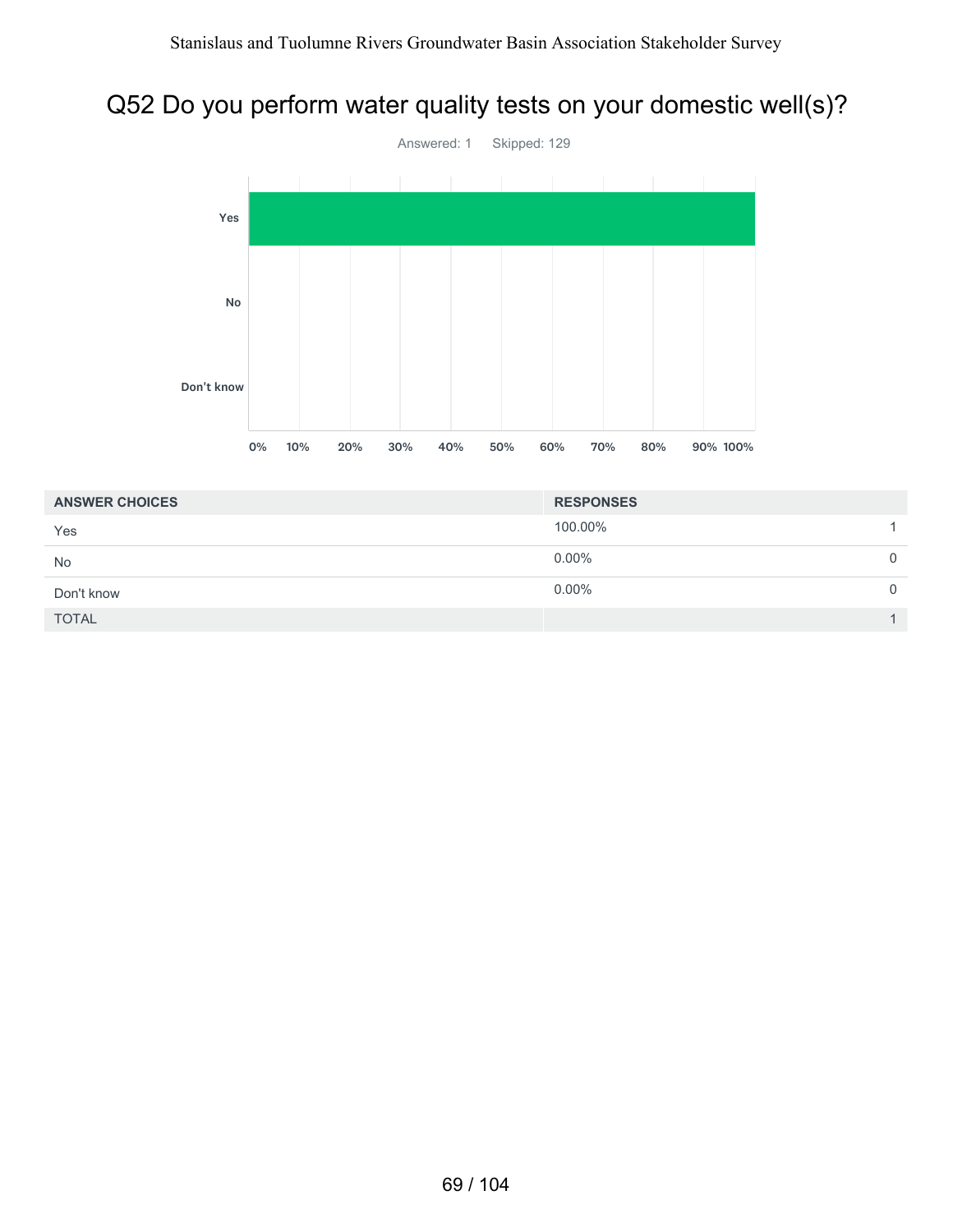

### Q53 When was the last time you constructed a well?

| <b>ANSWER CHOICES</b>     | <b>RESPONSES</b> |                |
|---------------------------|------------------|----------------|
| Within the last 12 months | $0.00\%$         | $\mathbf 0$    |
| 1 to 5 years ago          | $0.00\%$         | $\Omega$       |
| 5 to 10 years ago         | $0.00\%$         | $\overline{0}$ |
| More than 10 years ago    | 100.00%          |                |
| <b>TOTAL</b>              |                  |                |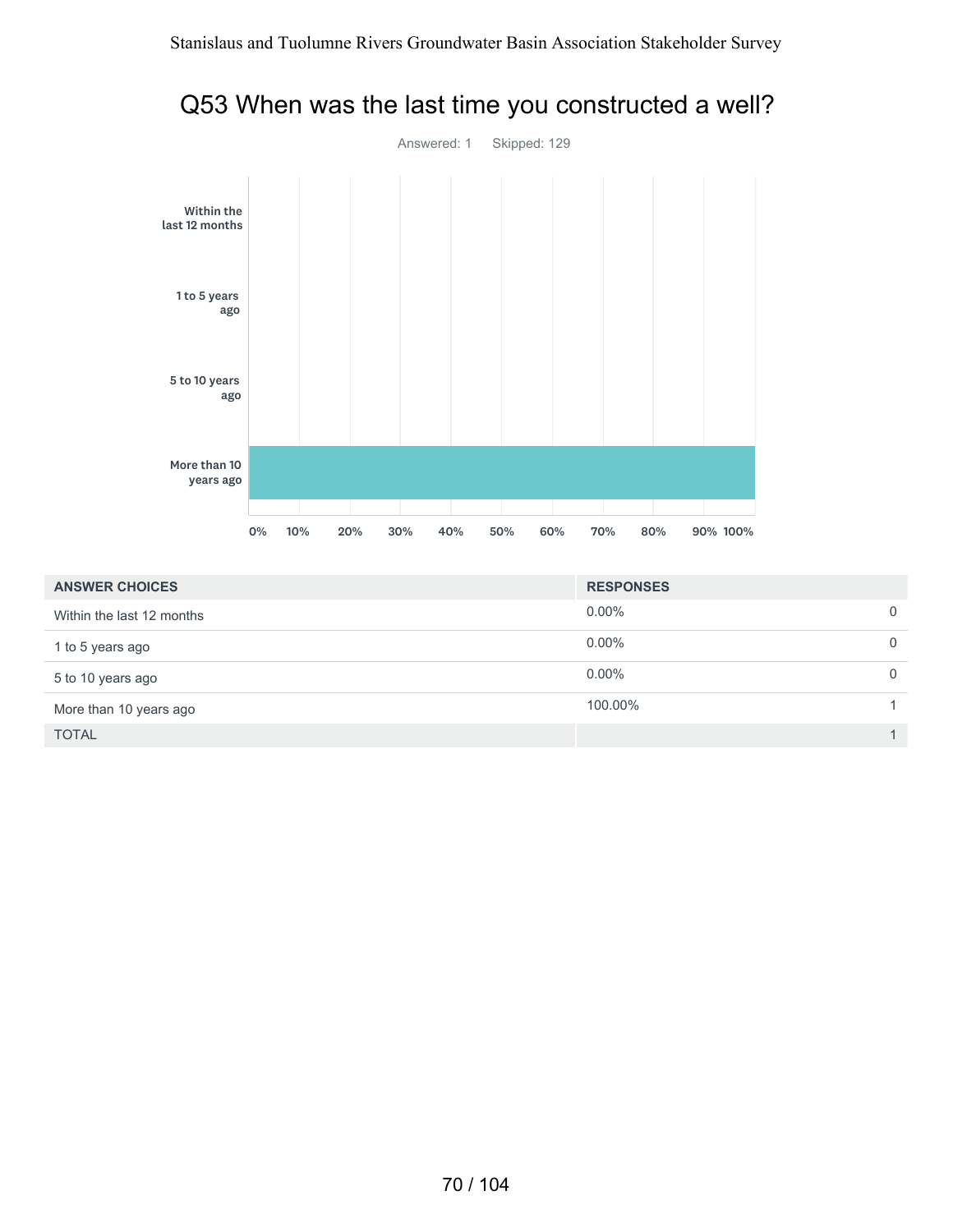#### Q54 In your most recent well construction, how deep did you go?

Answered: 0 Skipped: 130

#### A No matching responses.

| <b>ANSWER CHOICES</b> | <b>RESPONSES</b> |                |
|-----------------------|------------------|----------------|
| Under 300 feet        | $0.00\%$         | $\mathbf 0$    |
| 300 to 500 feet       | $0.00\%$         | $\mathbf 0$    |
| 500 to 700 feet       | $0.00\%$         | $\mathbf 0$    |
| More than 700 feet    | $0.00\%$         | $\mathbf 0$    |
| <b>TOTAL</b>          |                  | $\overline{0}$ |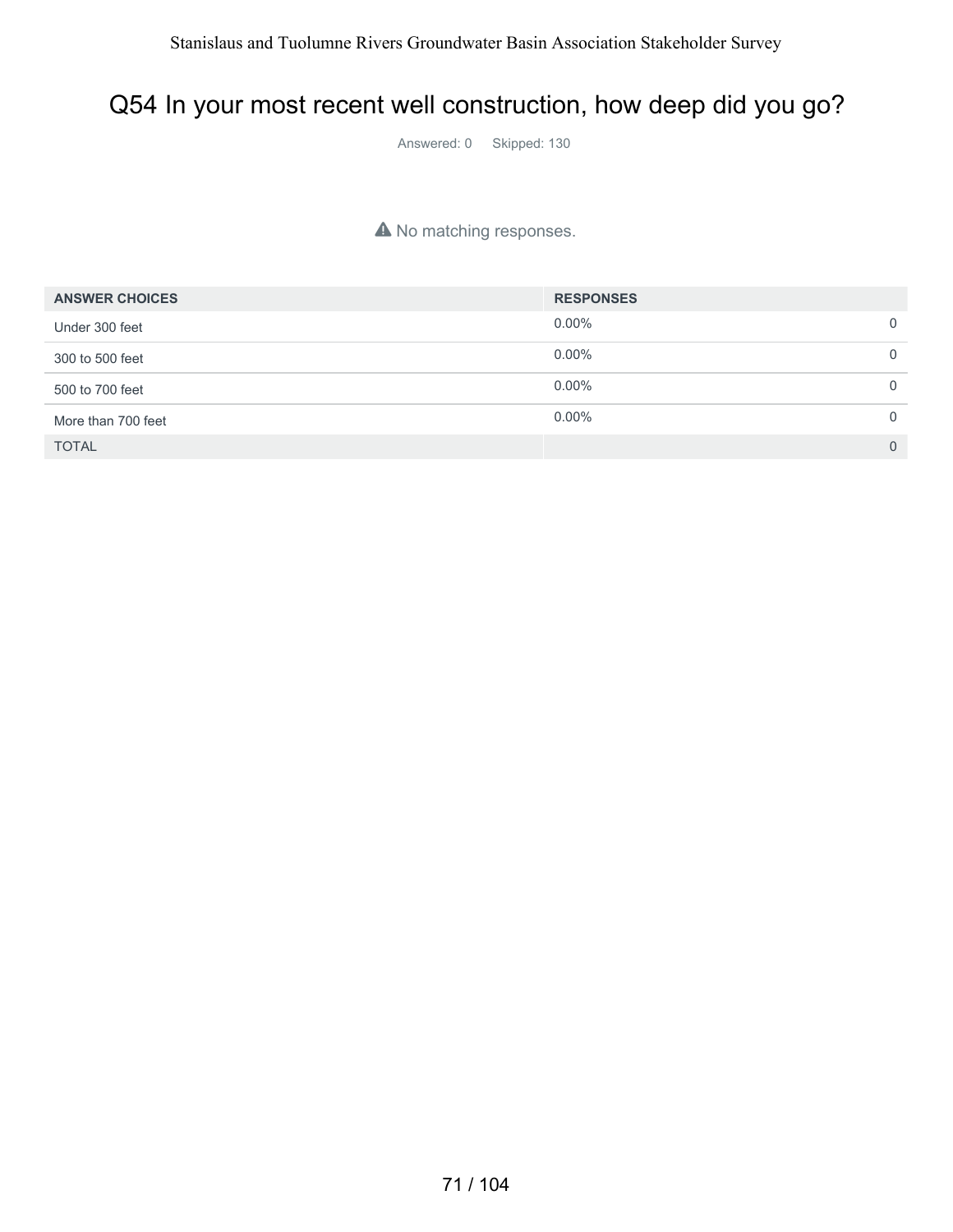#### Q55 What is the percentage of wells that you replaced in the last 10 years?



| <b>ANSWER CHOICES</b> | <b>RESPONSES</b> |                |
|-----------------------|------------------|----------------|
| None of my wells      | 100.00%          | 1.             |
| Less than 25%         | $0.00\%$         | $\mathbf 0$    |
| 25 to 50%             | $0.00\%$         | $\mathbf 0$    |
| 50 to 75%             | $0.00\%$         | $\mathbf 0$    |
| More than 75%         | $0.00\%$         | $\overline{0}$ |
| All of my wells       | $0.00\%$         | $\overline{0}$ |
| <b>TOTAL</b>          |                  | $\mathbf{1}$   |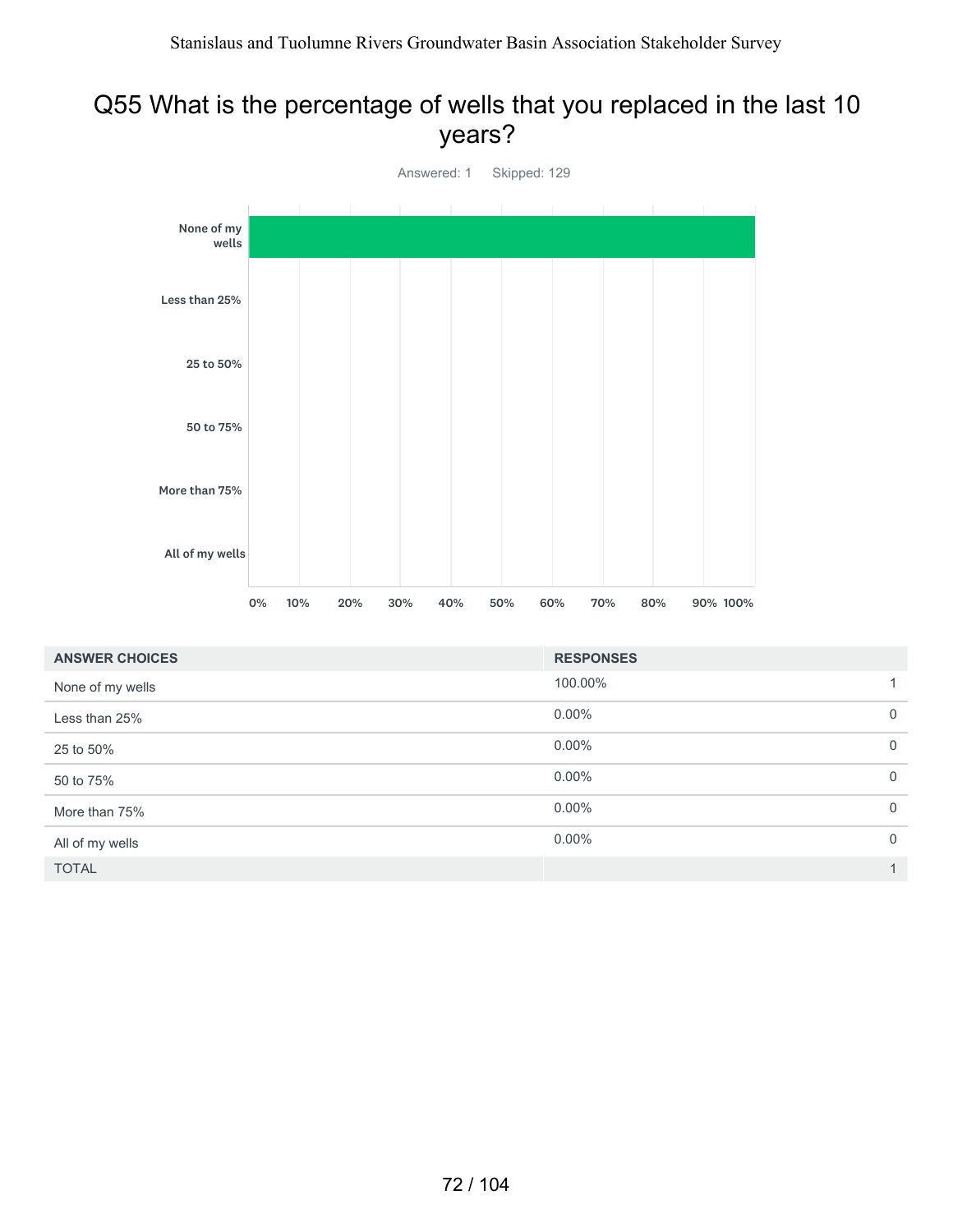#### Q56 During California's recent 2012-2016 drought, what reductions in water levels did you experience in your production wells on an annual basis?



| <b>ANSWER CHOICES</b>            | <b>RESPONSES</b> |              |
|----------------------------------|------------------|--------------|
| Up to 10 feet per year           | $0.00\%$         | $\Omega$     |
| 10 to 15 feet per year           | $0.00\%$         | $\mathbf{0}$ |
| 15 to 20 feet per year           | $0.00\%$         | $\mathbf{0}$ |
| More than 20 feet per year       | $0.00\%$         | $\mathbf{0}$ |
| I haven't monitored water levels | 100.00%          |              |
| <b>TOTAL</b>                     |                  |              |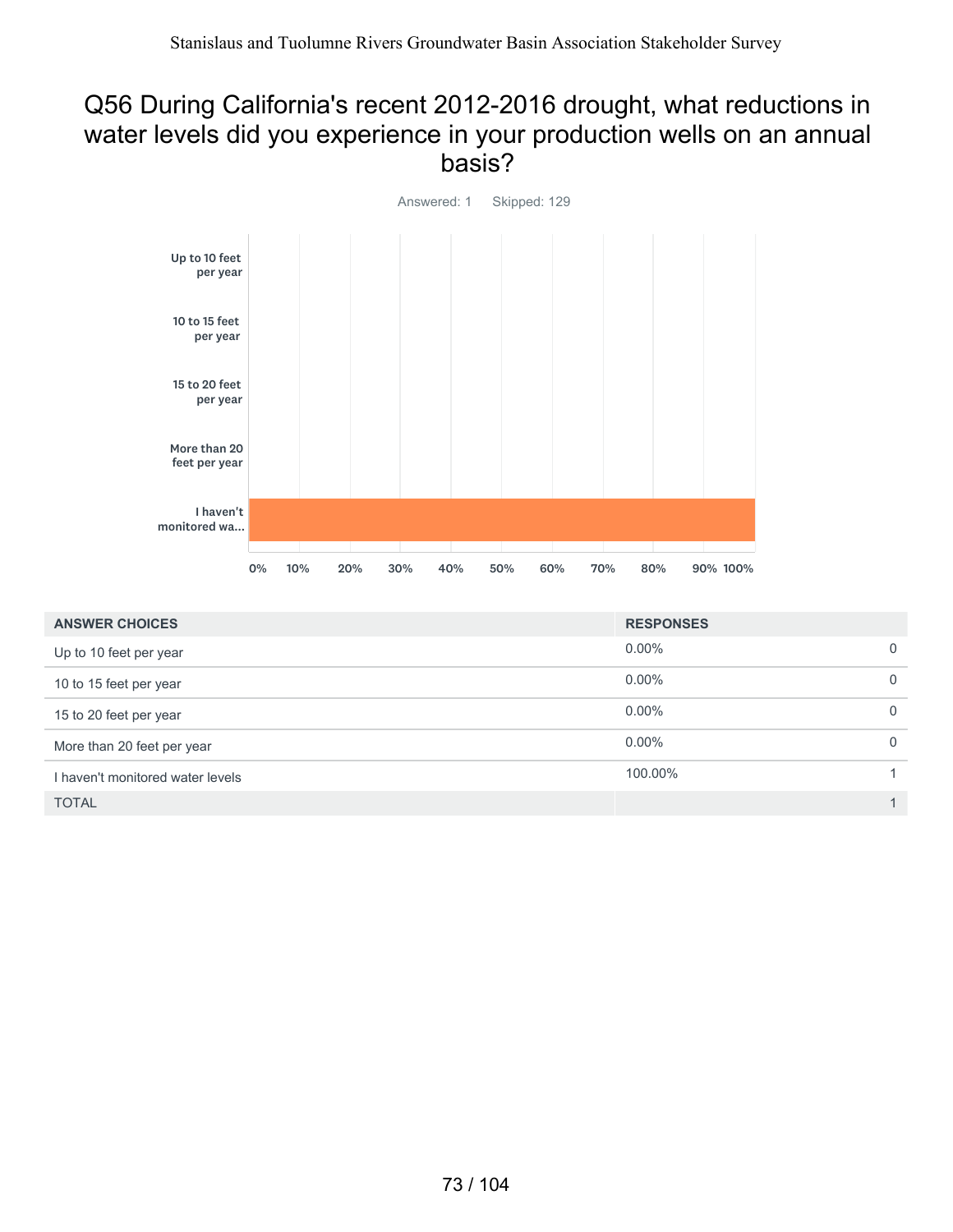#### Q57 What operational issues or well problems did you experience during the 2012-2016 drought?



| <b>ANSWER CHOICES</b>       |                                                           | <b>RESPONSES</b>  |             |
|-----------------------------|-----------------------------------------------------------|-------------------|-------------|
|                             | Water levels fell bellow the pump/well went dry           | $0.00\%$          | $\Omega$    |
| Water quality changes       |                                                           | $0.00\%$          | $\Omega$    |
|                             | Casing collapse/well failure                              | $0.00\%$          | $\mathbf 0$ |
|                             | didn't have any operational issues or well problems       | $0.00\%$          | $\mathbf 0$ |
| Other (please specify)      |                                                           | 100.00%           |             |
| <b>Total Respondents: 1</b> |                                                           |                   |             |
|                             |                                                           |                   |             |
| #                           | <b>OTHER (PLEASE SPECIFY)</b>                             | <b>DATE</b>       |             |
|                             | Not sure, I wasn't with the company during that timeframe | 8/27/2019 9:54 AM |             |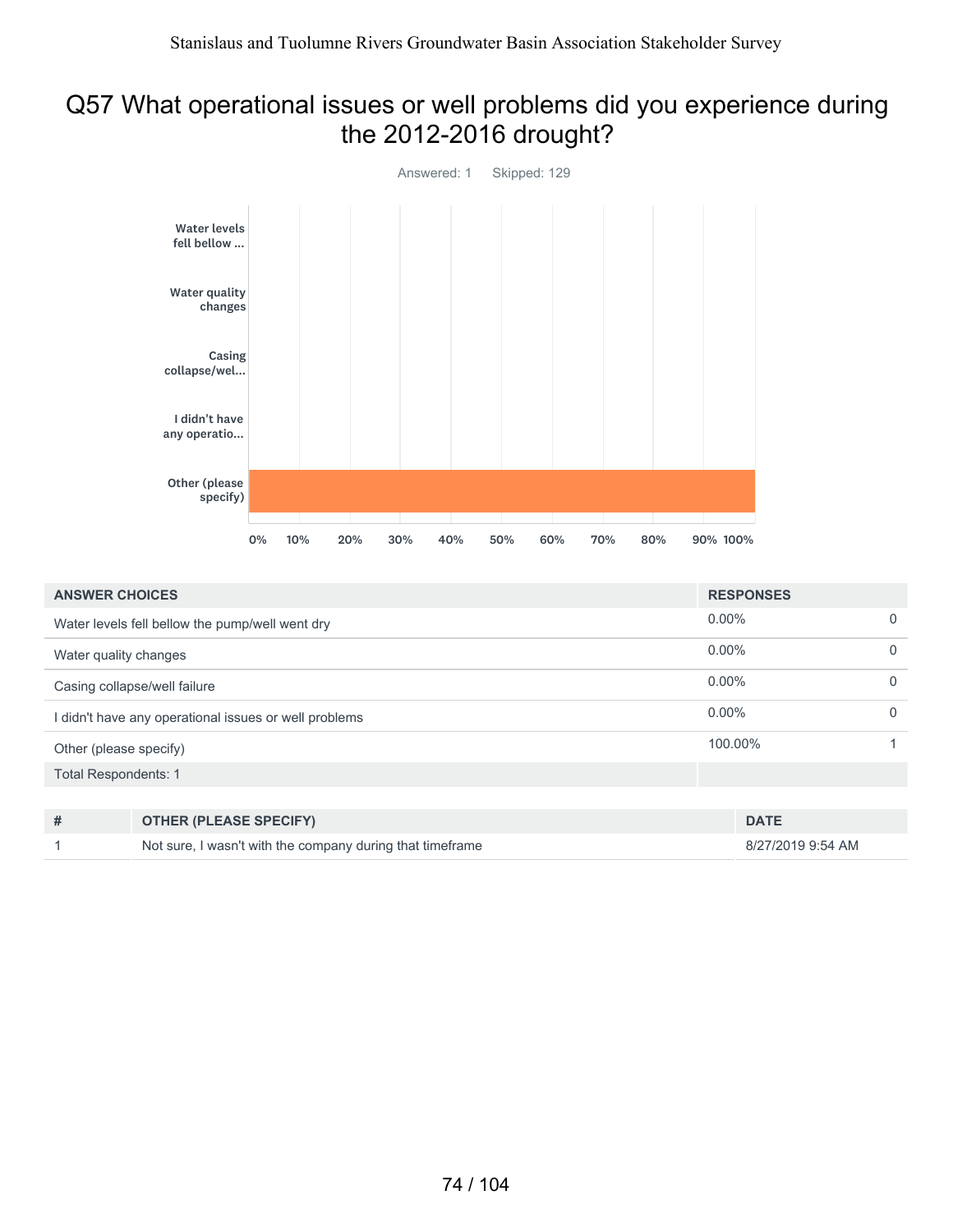### Q58 In a wet year, how many feet of water did your wells recover?



| <b>ANSWER CHOICES</b> | <b>RESPONSES</b> |                |
|-----------------------|------------------|----------------|
| I don't know          | 100.00%          |                |
| No recovery           | $0.00\%$         | $\overline{0}$ |
| About 5 feet          | $0.00\%$         | $\overline{0}$ |
| About 10 feet         | $0.00\%$         | $\mathbf 0$    |
| About 15 feet         | $0.00\%$         | $\overline{0}$ |
| About 20 feet         | $0.00\%$         | $\overline{0}$ |
| More than 20 feet     | $0.00\%$         | $\overline{0}$ |
| <b>TOTAL</b>          |                  | 1              |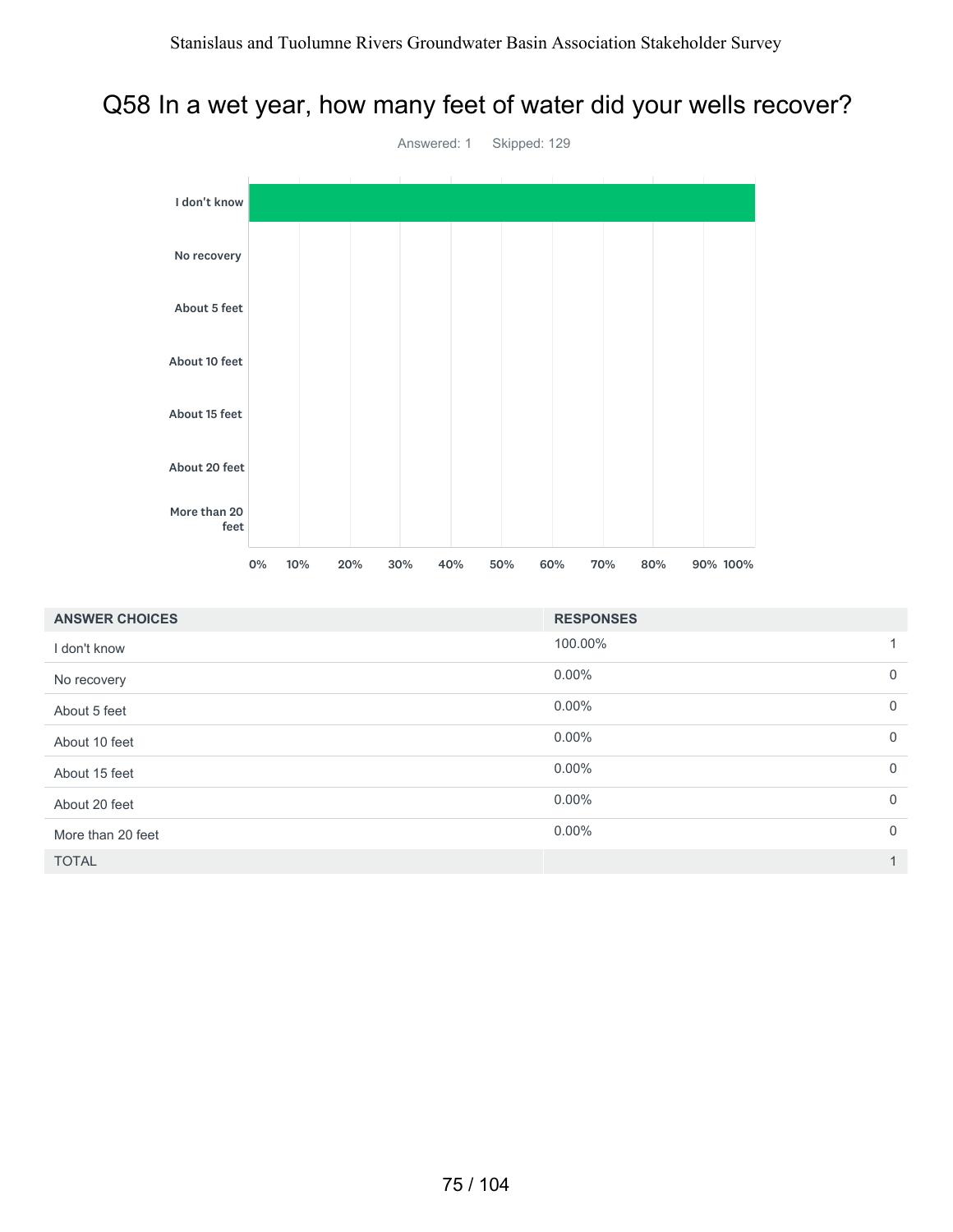#### Q59 Which of the below activities would you consider for your business IF they became groundwater sustainability plan options for this subbasin?



| <b>ANSWER CHOICES</b>                           |                                                                     | <b>RESPONSES</b> |          |
|-------------------------------------------------|---------------------------------------------------------------------|------------------|----------|
|                                                 | Install water conservation equipment                                | 100.00%          | 2        |
| Use recycled water for landscape irrigation     |                                                                     | 50.00%           |          |
|                                                 | Replace potable water with highly treated wastewater for production | $0.00\%$         | $\Omega$ |
| Convert landscape to drought tolerant           |                                                                     | 50.00%           |          |
| Pay fees to bring more water into the community |                                                                     | 50.00%           |          |
| Other (please specify)                          |                                                                     | $0.00\%$         | $\Omega$ |
| <b>Total Respondents: 2</b>                     |                                                                     |                  |          |
|                                                 |                                                                     |                  |          |
| #                                               | <b>OTHER (PLEASE SPECIFY)</b>                                       | <b>DATE</b>      |          |
|                                                 | There are no responses.                                             |                  |          |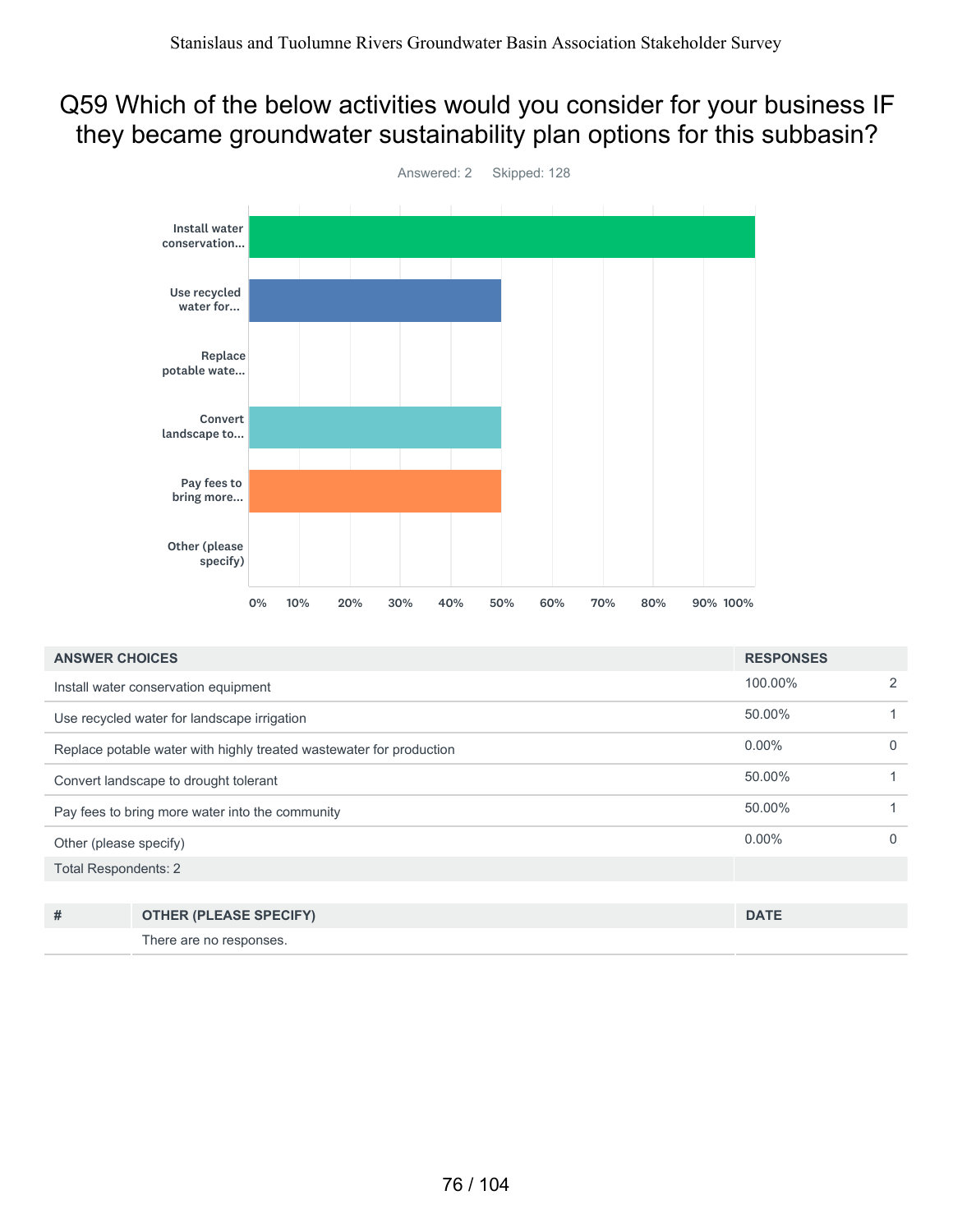#### Q60 What are you ideas or suggestions we should consider for our region's groundwater sustainability plan?

Answered: 0 Skipped: 130

| # | <b>RESPONSES</b>        | <b>DATE</b> |
|---|-------------------------|-------------|
|   | There are no responses. |             |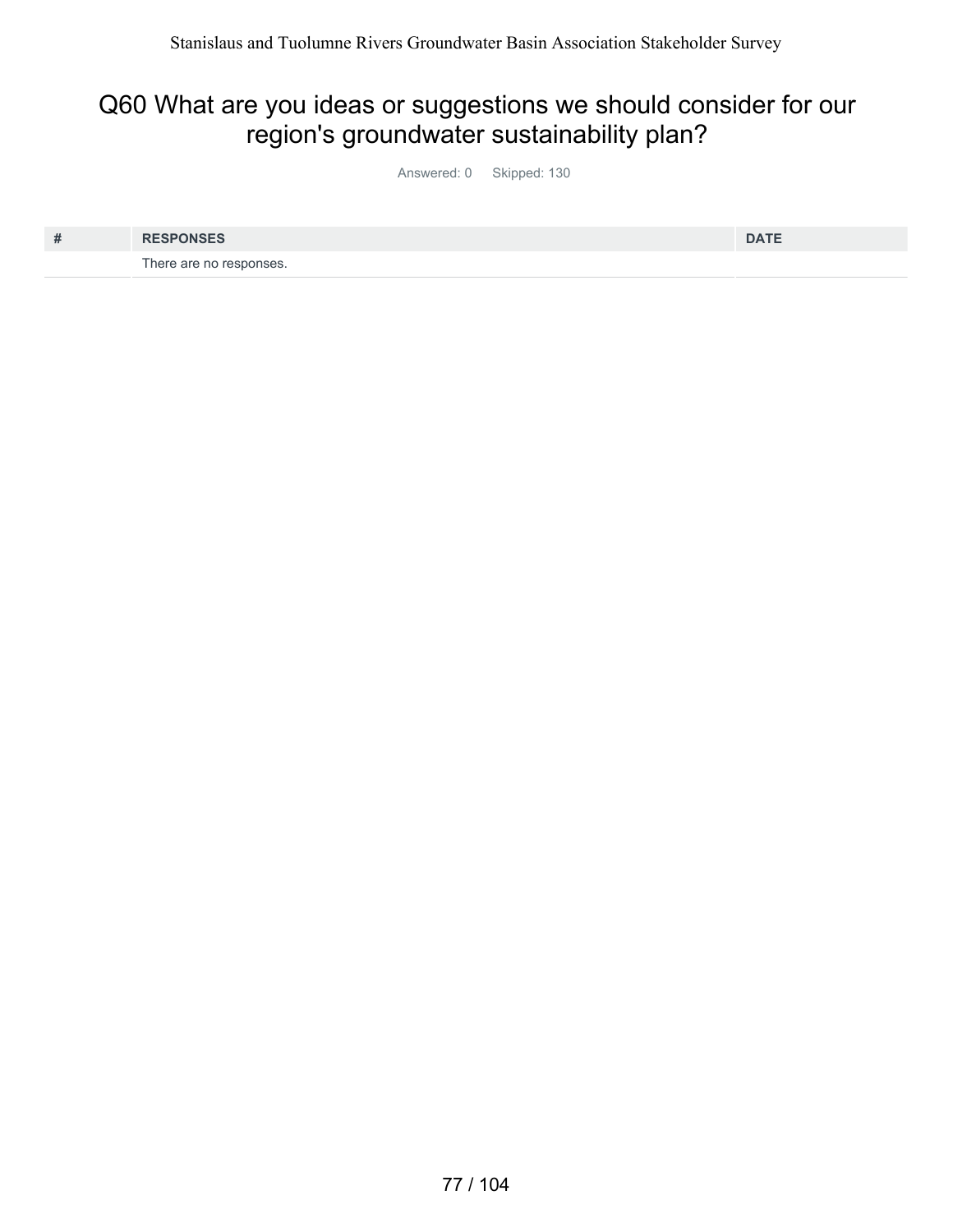#### Q61 Who else should we listen to?

Answered: 0 Skipped: 130

| # | <b>RESPONSES</b>        | <b>DATE</b> |
|---|-------------------------|-------------|
|   | There are no responses. |             |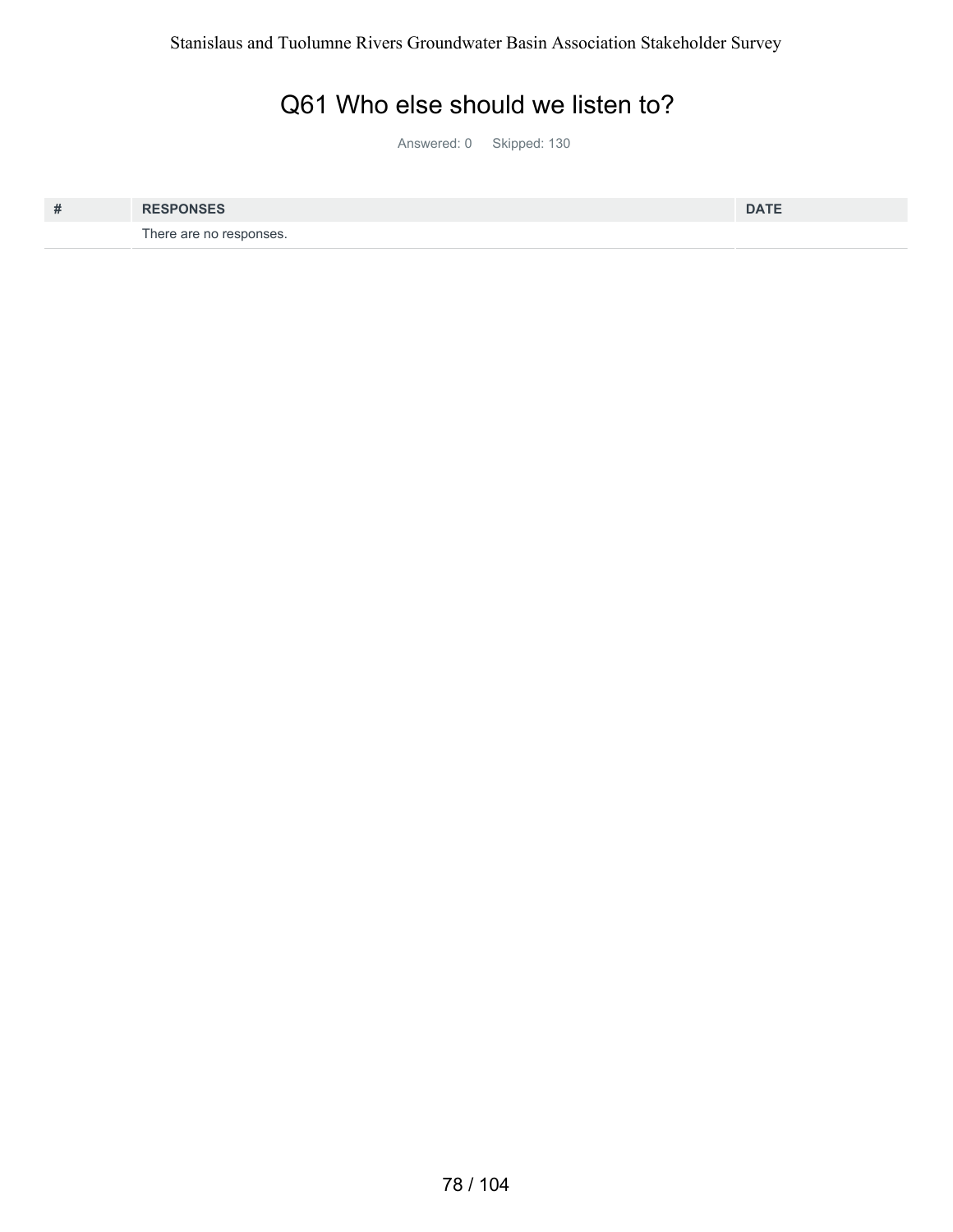#### Q62 Thank you for completing our survey! If you fit any of the below categories within this subbasin, please select and provide your responses in that category, or simply click "I'm Done!"



| <b>ANSWER CHOICES</b>                        | <b>RESPONSES</b> |               |
|----------------------------------------------|------------------|---------------|
| I operate one or more ag production wells    | $0.00\%$         |               |
| I am a municipal water customer              | $0.00\%$         |               |
| I operate one or more private domestic wells | $0.00\%$         |               |
| I'm Done!                                    | 100.00%          |               |
| <b>TOTAL</b>                                 |                  | $\mathcal{P}$ |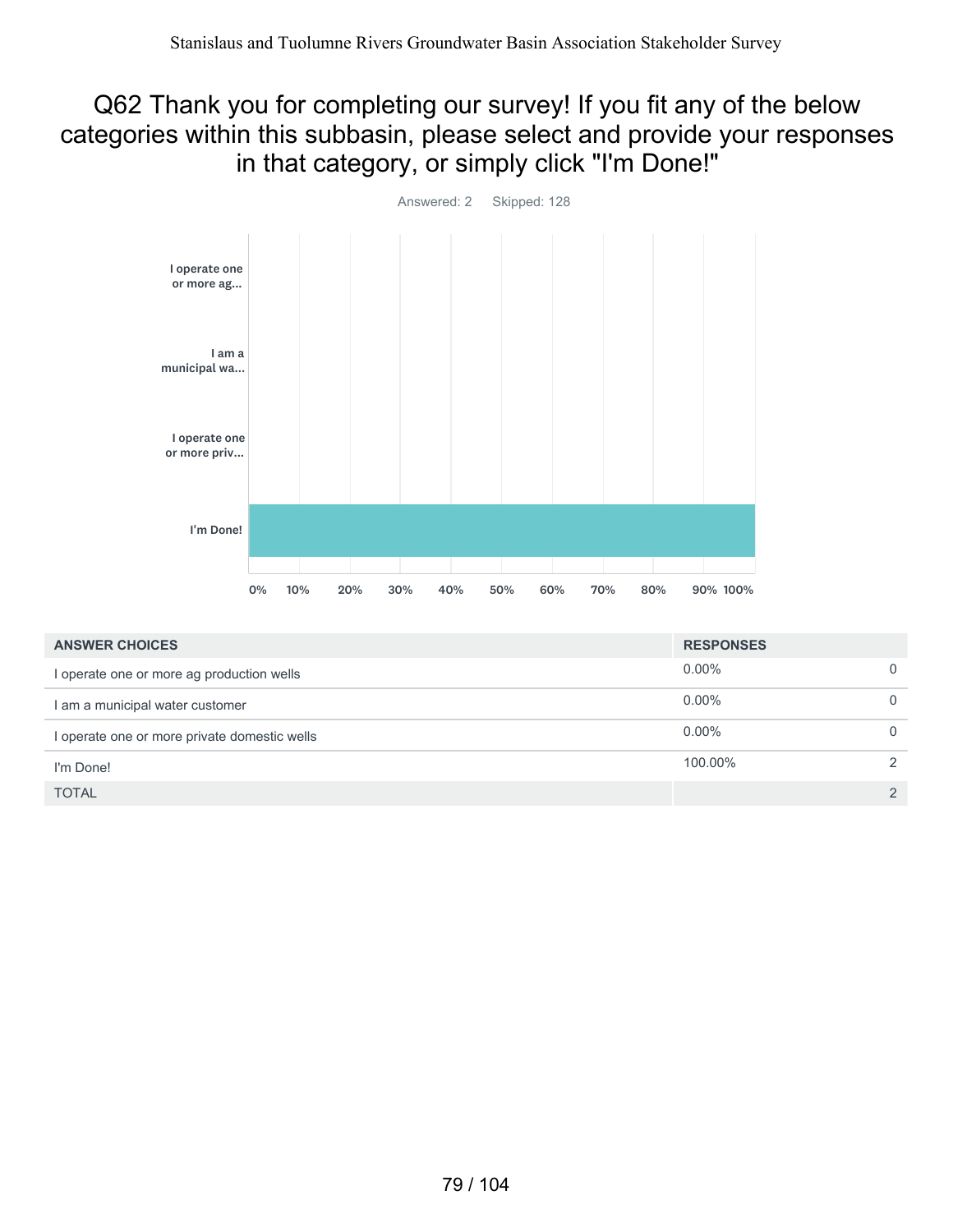#### Q63 For your residential parcel, regardless of size, how much water do you use annually? (One acre-foot = 326,000 gallons)



| <b>ANSWER CHOICES</b>   | <b>RESPONSES</b> |  |
|-------------------------|------------------|--|
| Less than two acre-feet | 40.63%<br>13     |  |
| More than two acre-feet | 3.13%            |  |
| I don't know            | 56.25%<br>18     |  |
| <b>TOTAL</b>            | 32               |  |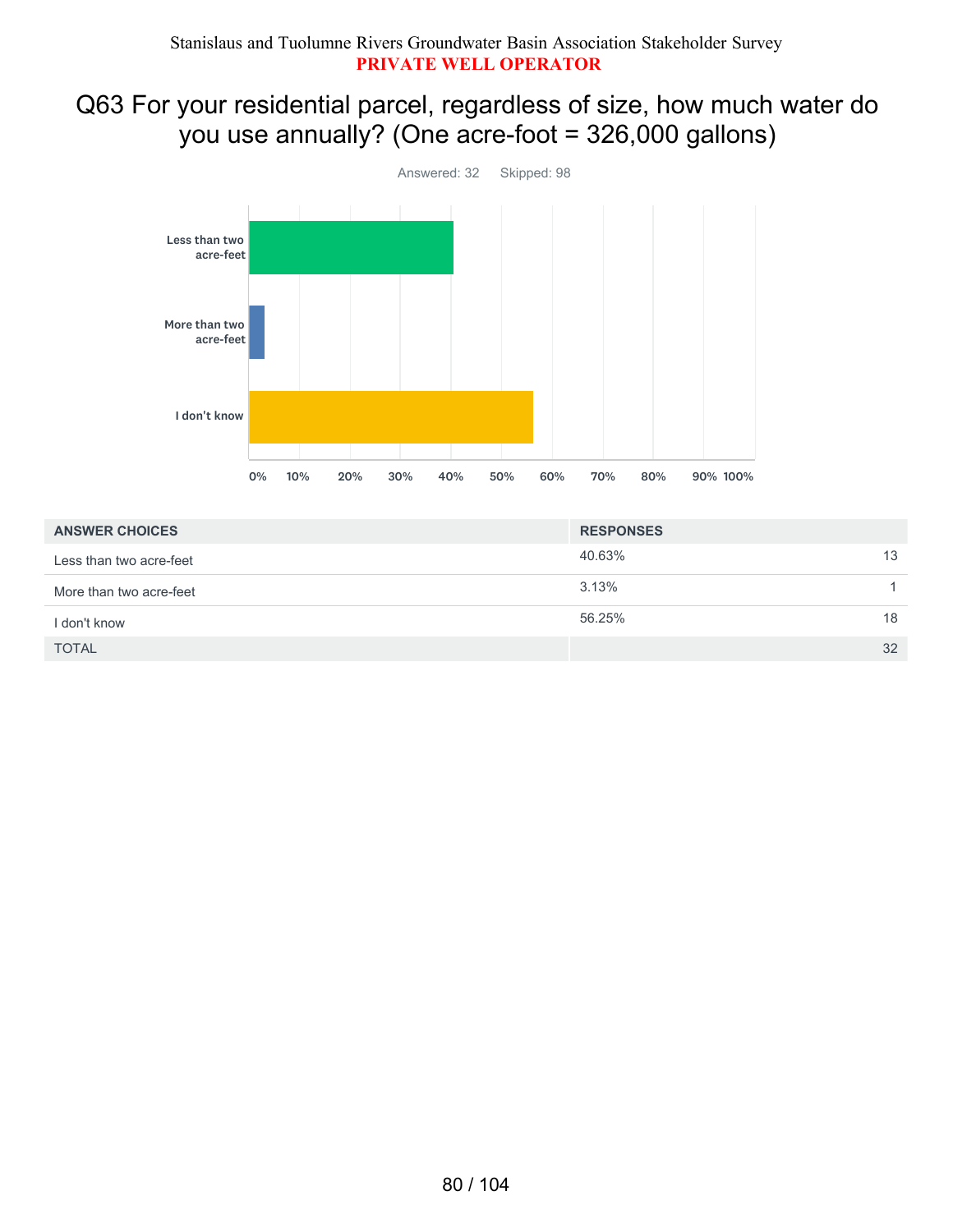

#### Q64 How long have you lived in the area?

| <b>ANSWER CHOICES</b> | <b>RESPONSES</b> |    |
|-----------------------|------------------|----|
| Less than 10 years    | $9.09\%$         | 3  |
| 10 to 20 years        | 15.15%           | 5  |
| 20 to 30 years        | 18.18%           | 6  |
| More than 30 years    | 57.58%           | 19 |
| <b>TOTAL</b>          |                  | 33 |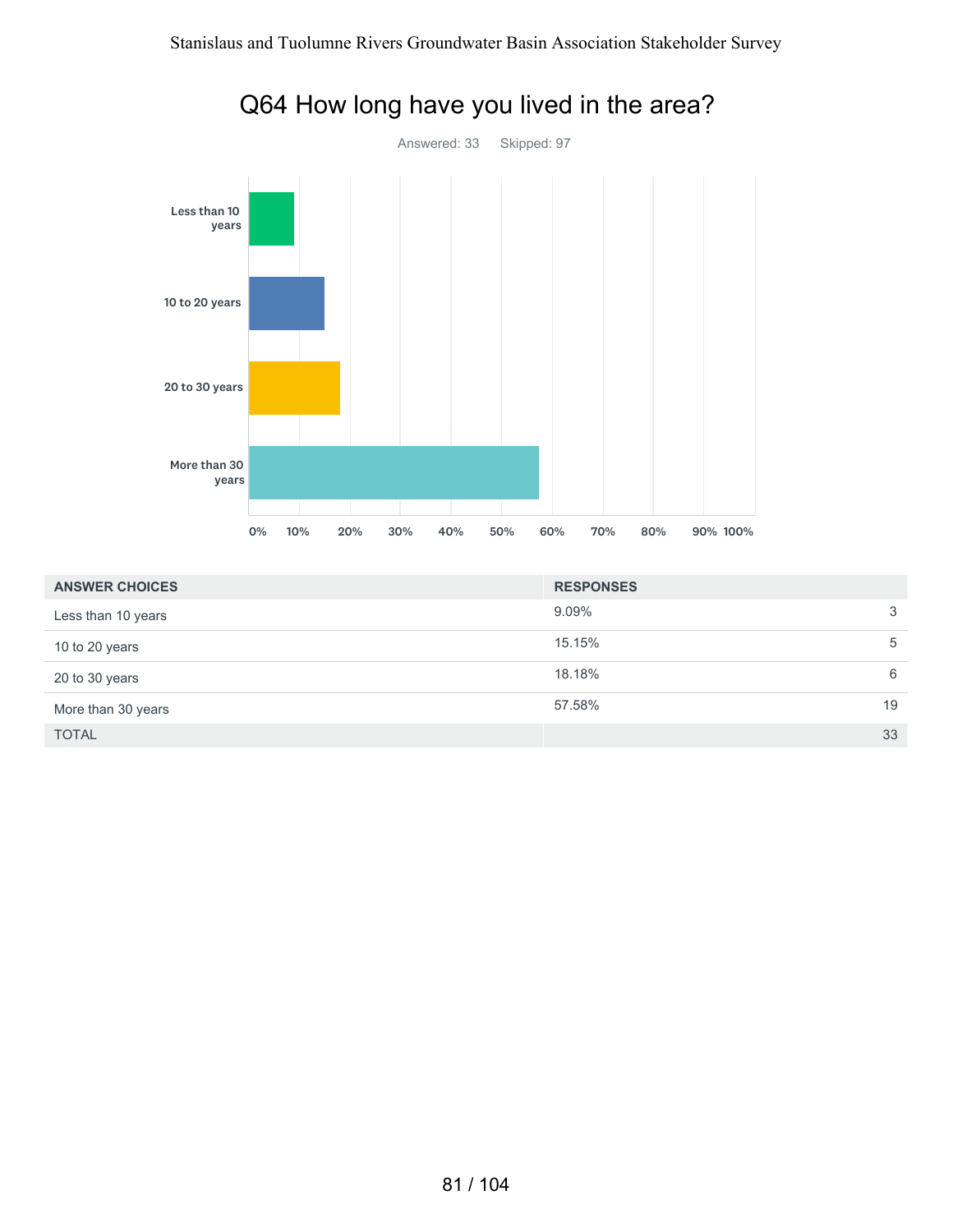#### Q65 Do you currently own, rent or lease the property you are living on now?



| <b>ANSWER CHOICES</b>           | <b>RESPONSES</b> |    |
|---------------------------------|------------------|----|
| Own                             | 96.88%           | 31 |
| Rent (month to month agreement) | 3.13%            |    |
| Lease (annual agreement)        | $0.00\%$         |    |
| <b>TOTAL</b>                    |                  | 32 |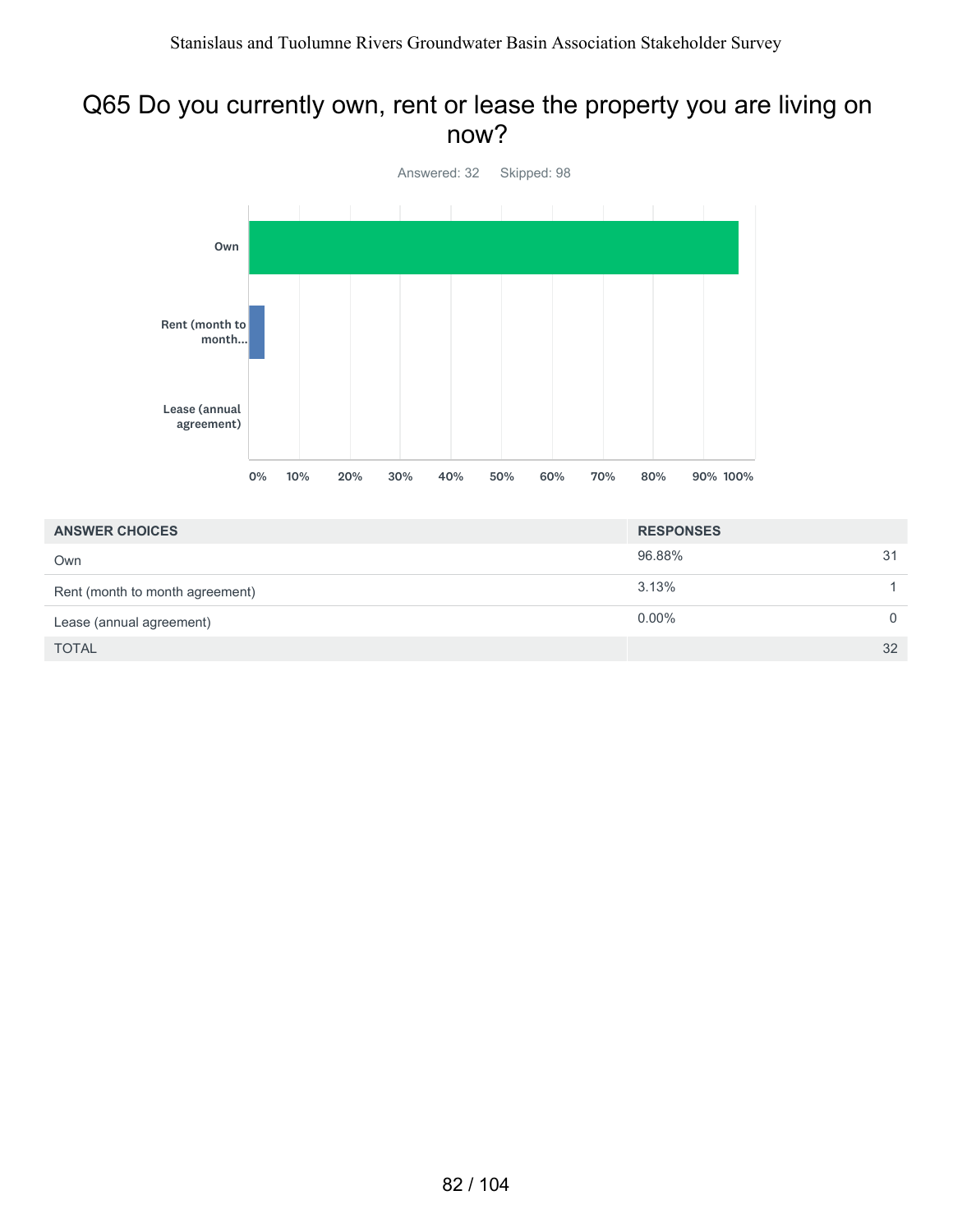# Q66 How many functioning wells are on the property?



| <b>ANSWER CHOICES</b> | <b>RESPONSES</b> |    |
|-----------------------|------------------|----|
|                       | 75.86%           | 22 |
| 2                     | 24.14%           |    |
| 3 or more             | $0.00\%$         | 0  |
| <b>TOTAL</b>          |                  | 29 |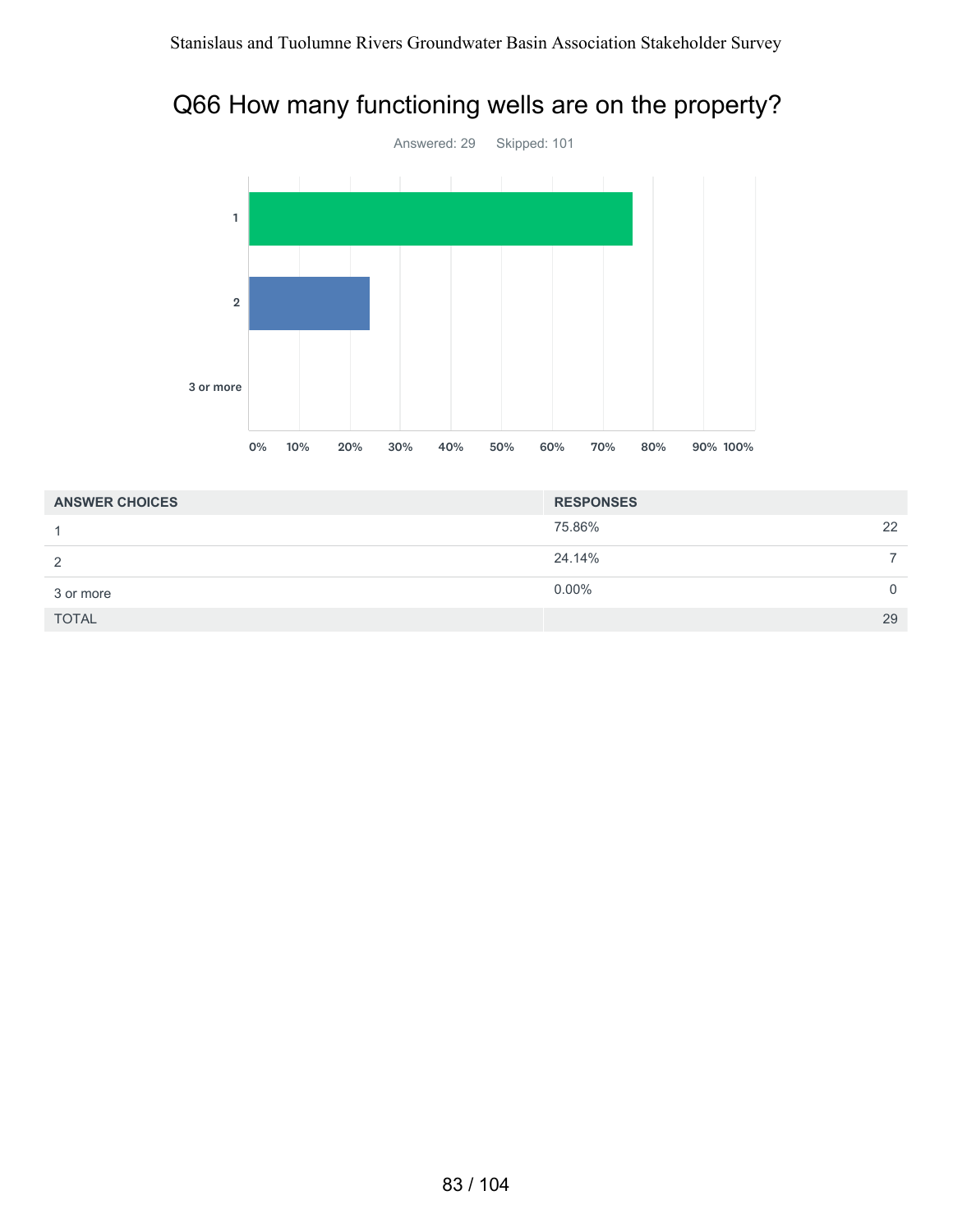### Q67 How many non-functioning wells are on your property?



| <b>ANSWER CHOICES</b>     | <b>RESPONSES</b> |    |
|---------------------------|------------------|----|
|                           | 4.35%            |    |
| 2                         | 4.35%            |    |
| 3 or more                 | $0.00\%$         | 0  |
| All are functioning wells | 91.30%           | 21 |
| <b>TOTAL</b>              |                  | 23 |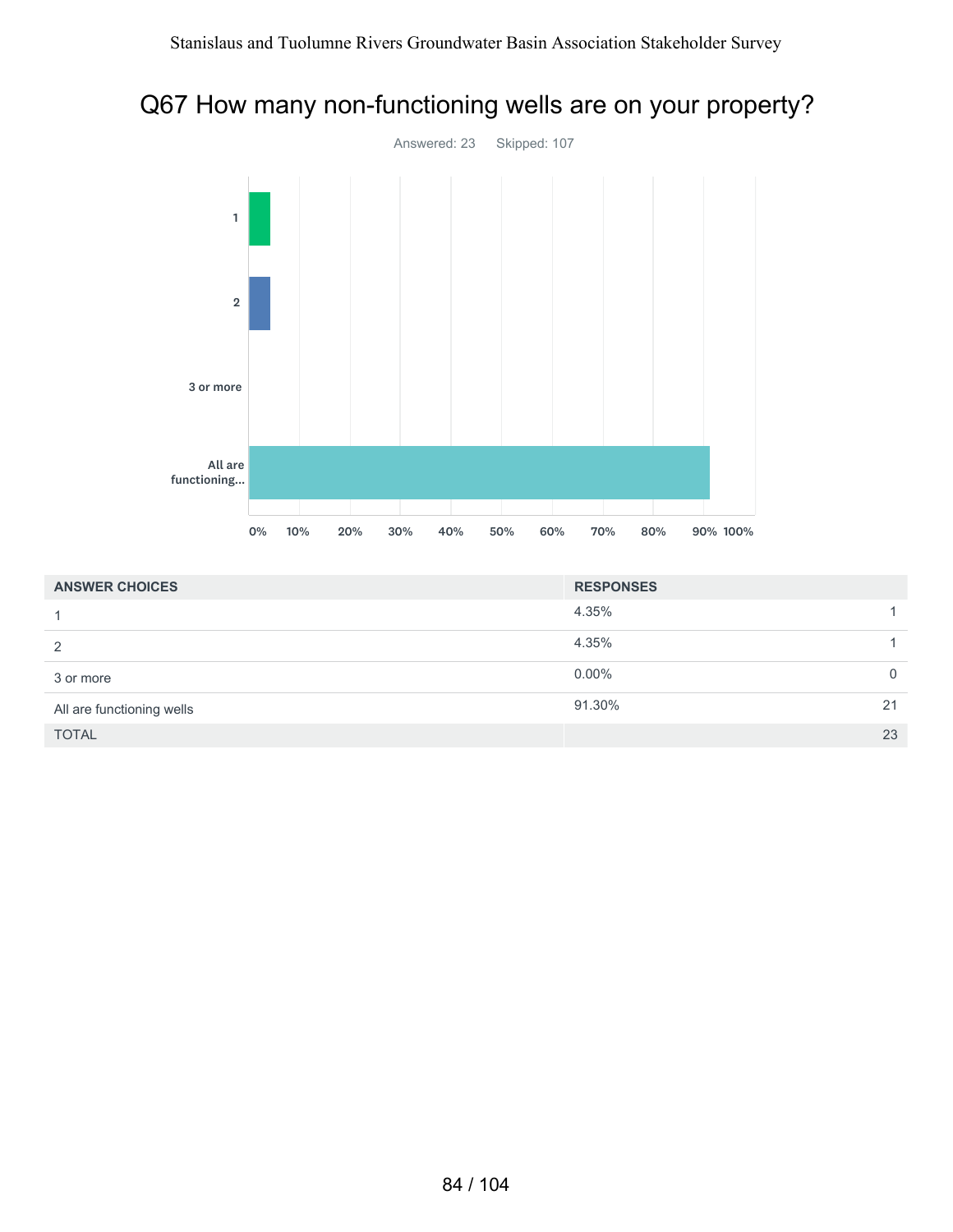#### Q68 How many households rely on your primary well?



| <b>ANSWER CHOICES</b> | <b>RESPONSES</b> |    |
|-----------------------|------------------|----|
|                       | 73.33%           | 22 |
| $2$ to 4              | 6.67%            | 2  |
| 5 or more             | 20.00%           | 6  |
| <b>TOTAL</b>          |                  | 30 |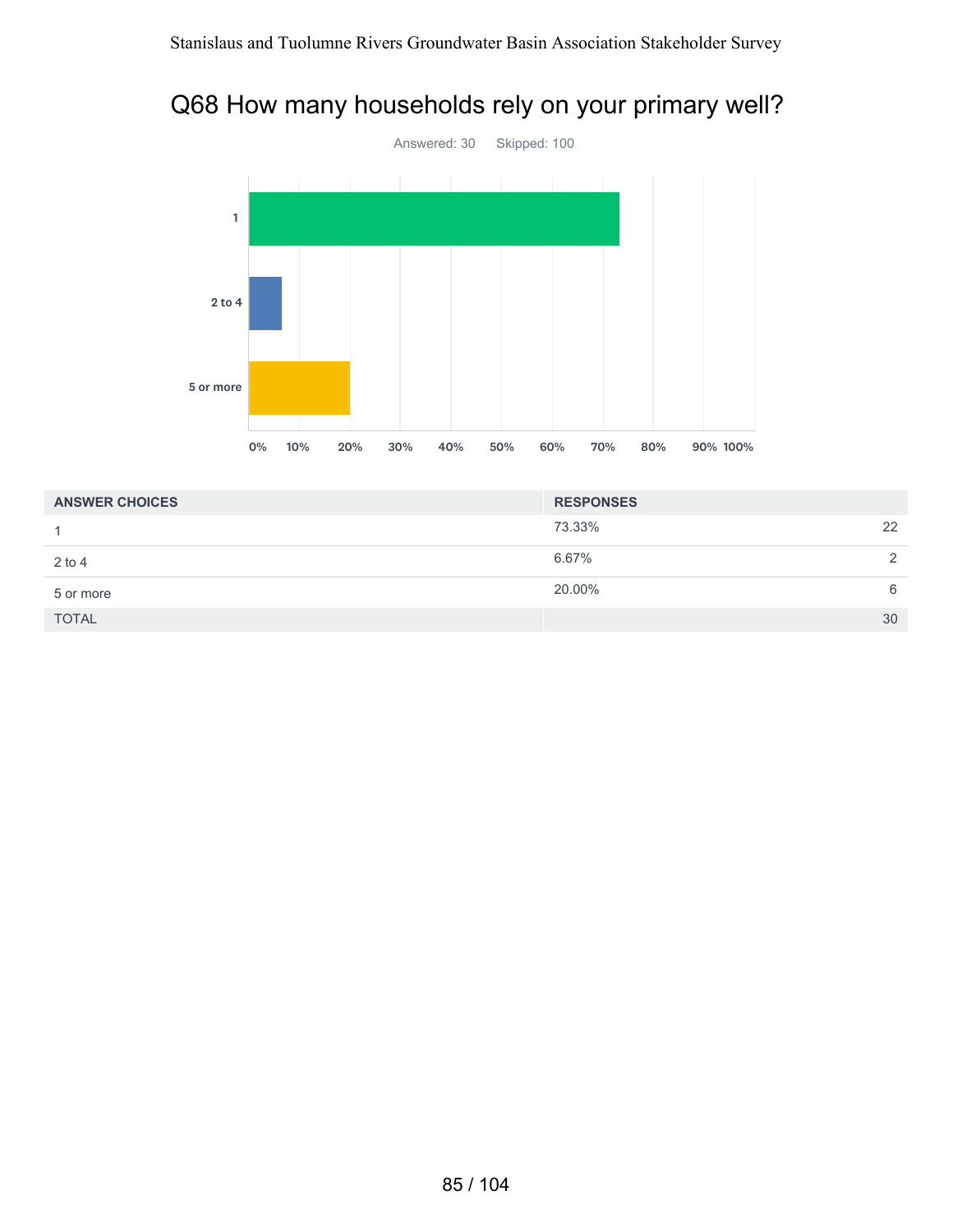

### Q69 How many people rely on your primary well?

| <b>ANSWER CHOICES</b> | <b>RESPONSES</b> |    |
|-----------------------|------------------|----|
|                       | 10.00%           | 3  |
| $2$ to 4              | 53.33%           | 16 |
| 5 or more             | 36.67%           | 11 |
| <b>TOTAL</b>          |                  | 30 |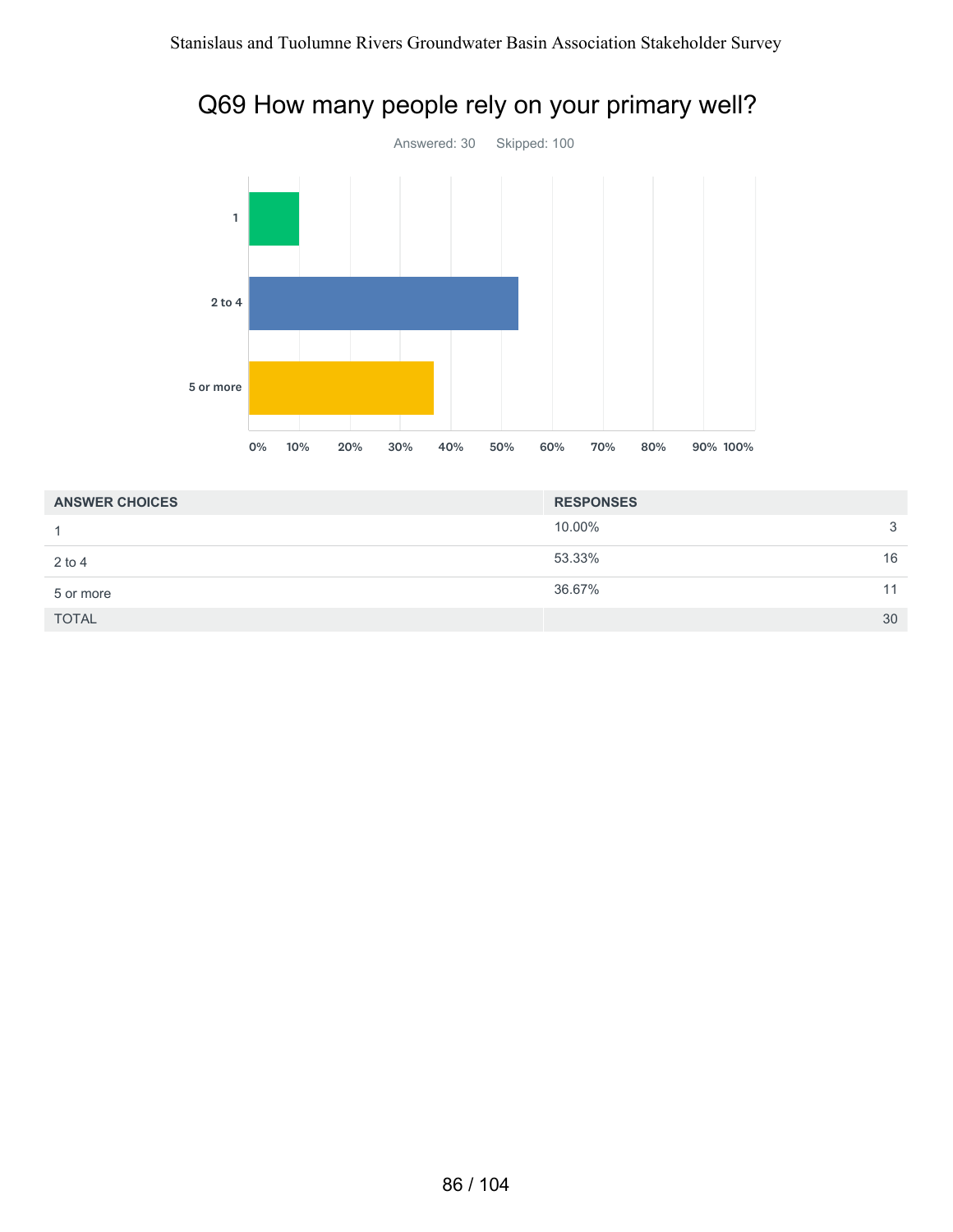### Q70 What are the primary uses of your well water? (Check all that apply)



| <b>ANSWER CHOICES</b>                  |                               | <b>RESPONSES</b> |             |    |
|----------------------------------------|-------------------------------|------------------|-------------|----|
| Household                              |                               | 96.77%           |             | 30 |
| Landscape irrigation and small gardens |                               | 77.42%           |             | 24 |
| Crop/orchard irrigation                |                               | 3.23%            |             |    |
| Livestock watering                     |                               | 22.58%           |             |    |
| Other (please specify)                 |                               | $0.00\%$         |             | 0  |
| <b>Total Respondents: 31</b>           |                               |                  |             |    |
|                                        |                               |                  |             |    |
| #                                      | <b>OTHER (PLEASE SPECIFY)</b> |                  | <b>DATE</b> |    |

There are no responses.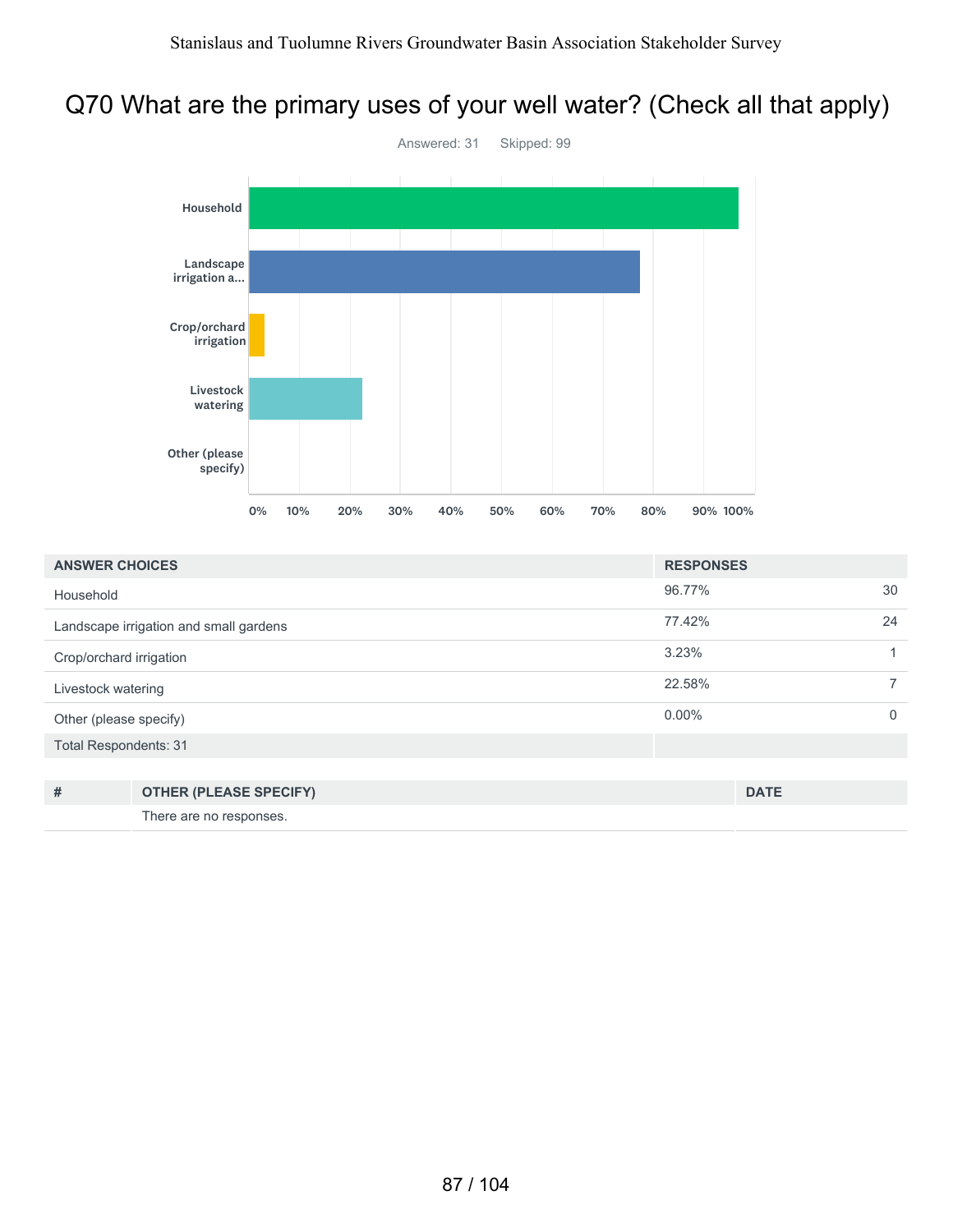

#### Q71 What is the depth of your primary drinking water well?

| <b>ANSWER CHOICES</b> | <b>RESPONSES</b> |               |
|-----------------------|------------------|---------------|
| Less than 100 feet    | 22.58%           |               |
| 100 to 200 feet       | 29.03%           | 9             |
| 200 to 300 feet       | 22.58%           |               |
| More than 300 feet    | 6.45%            | $\mathcal{P}$ |
| I don't know          | 19.35%           | 6             |
| <b>TOTAL</b>          |                  | 31            |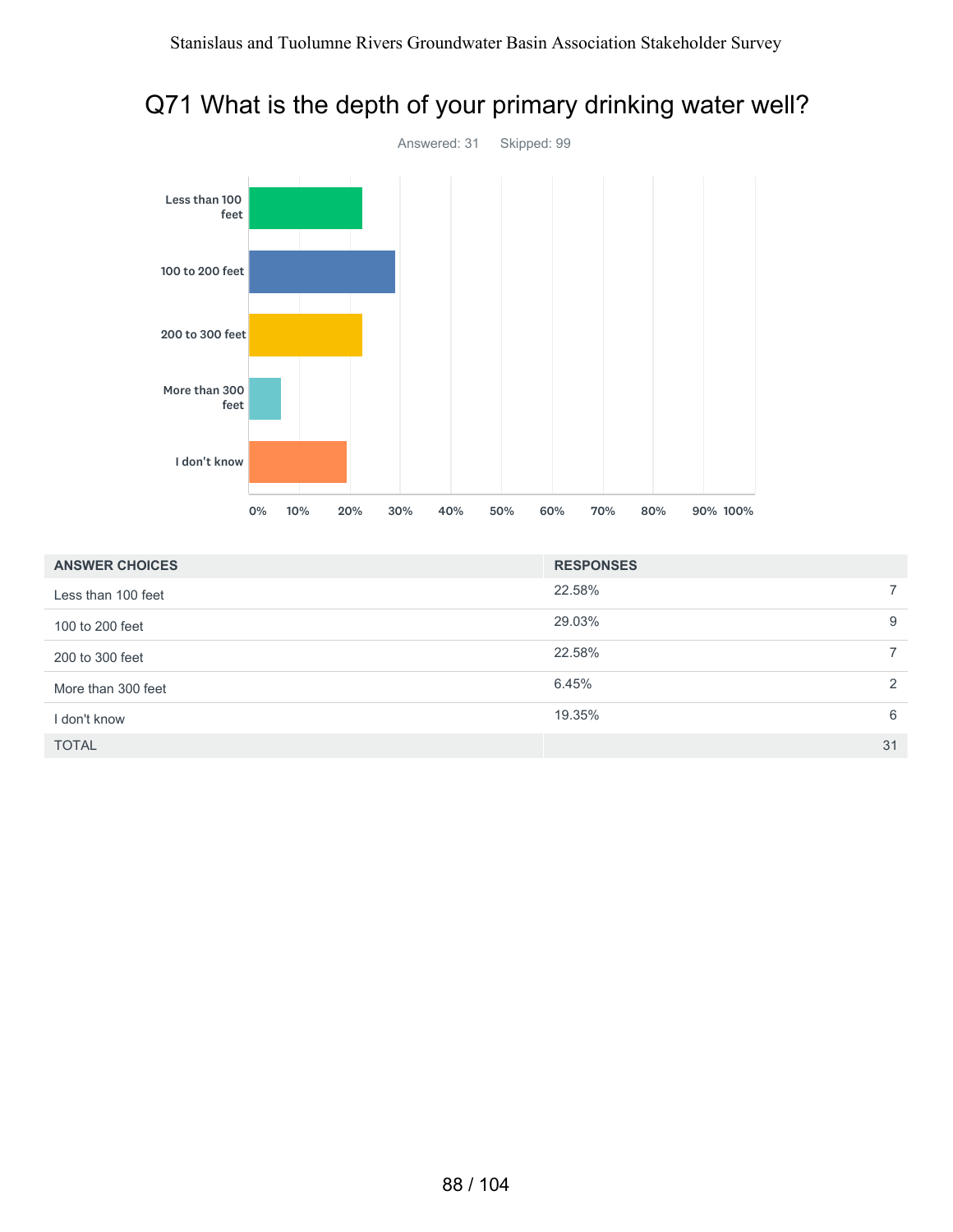

| <b>ANSWER CHOICES</b> | <b>RESPONSES</b> |    |
|-----------------------|------------------|----|
| Yes                   | 17.24%           | 5  |
| <b>No</b>             | 82.76%           | 24 |
| <b>TOTAL</b>          |                  | 29 |

# Q72 Do you have a meter on your well(s)?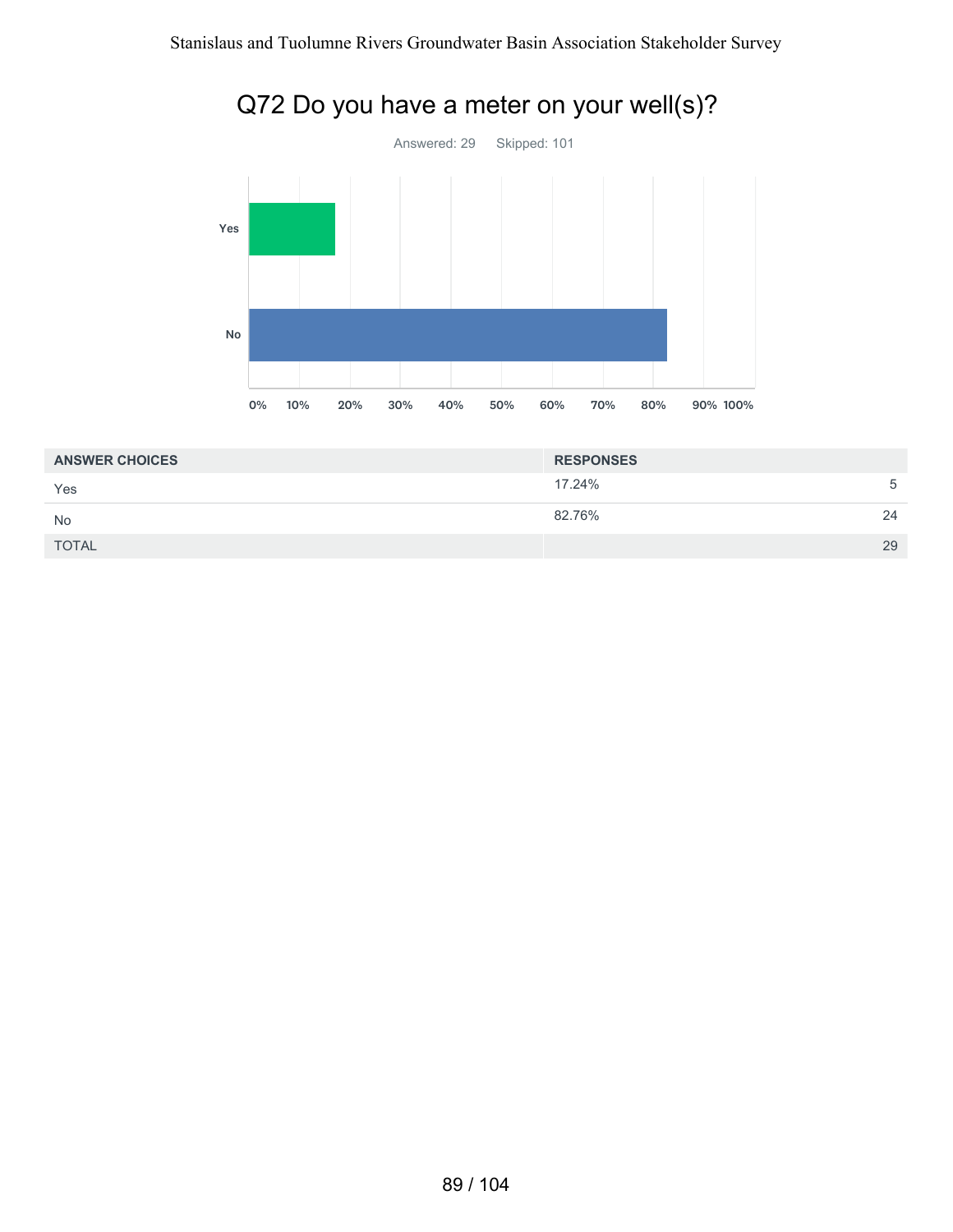#### Q73 Have you had any problems with your groundwater supply? (Check all that apply)



| <b>ANSWER CHOICES</b>                                  | <b>RESPONSES</b> |               |
|--------------------------------------------------------|------------------|---------------|
| Never had problems                                     | 83.33%           | 25            |
| Well has run dry, but recovered                        | 6.67%            | 2             |
| Well produces water, but it's not enough for our needs | 3.33%            |               |
| We've had to replace a dry well                        | 3.33%            |               |
| Our well is dry                                        | $0.00\%$         | $\Omega$      |
| We have water quality problems                         | 6.67%            | $\mathcal{P}$ |
| Total Respondents: 30                                  |                  |               |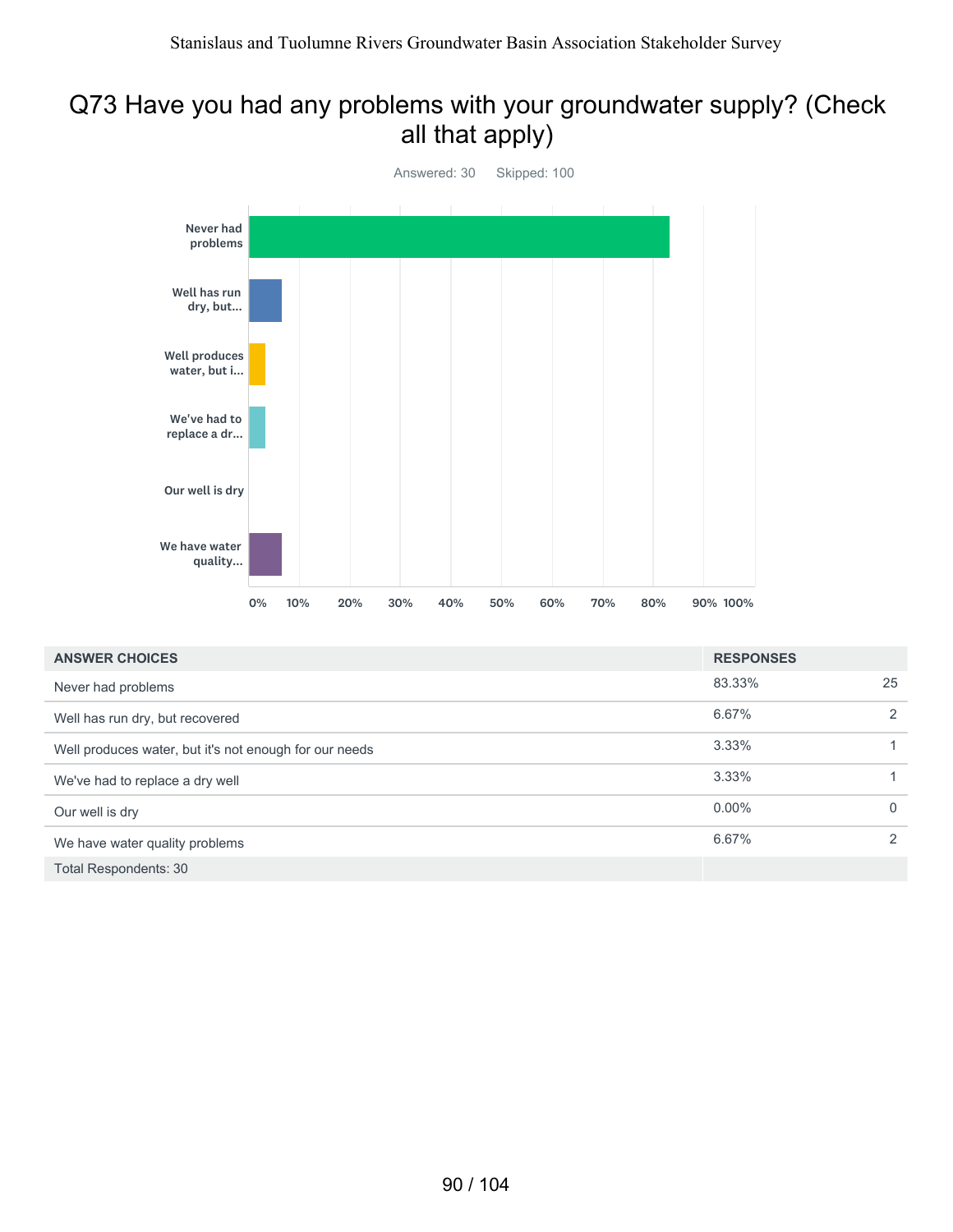#### Q74 Has your well been tested to meet drinking water standards?



| <b>ANSWER CHOICES</b> | <b>RESPONSES</b> |                |
|-----------------------|------------------|----------------|
| Yes                   | 83.87%           | 26             |
| <b>No</b>             | 12.90%           | $\overline{4}$ |
| Don't know            | 3.23%            |                |
| <b>TOTAL</b>          | 31               |                |

| #  | IF YES, WHAT WERE THE RESULTS AND ARE YOU WILLING TO SHARE THE REPORT<br><b>WITH US?</b>                                                                                            | <b>DATE</b>       |
|----|-------------------------------------------------------------------------------------------------------------------------------------------------------------------------------------|-------------------|
|    | The water is very hard, but completely safe to drink. Low nitrates.                                                                                                                 | 8/2/2019 10:47 AM |
| 2  | Culligan tested, dont know if we kept results                                                                                                                                       | 6/19/2019 1:36 PM |
| 3  | OID has the results                                                                                                                                                                 | 6/12/2019 5:01 PM |
| 4  | No nitrate, nor bacterial contamination                                                                                                                                             | 6/12/2019 8:12 AM |
| 5  | Everything was good but no time to elaborate at this time.                                                                                                                          | 6/7/2019 9:07 AM  |
| 6  | Drinkable but not willing to share full report.                                                                                                                                     | 6/6/2019 1:55 PM  |
| 7  | elevated nitrates                                                                                                                                                                   | 6/5/2019 5:01 PM  |
| 8  | As an attachement                                                                                                                                                                   | 6/5/2019 2:06 PM  |
| 9  | via OID Area 51                                                                                                                                                                     | 6/5/2019 1:59 PM  |
| 10 | All tests where within normal ranges                                                                                                                                                | 5/10/2019 8:49 AM |
| 11 | passed all tests, low levels of nitrates                                                                                                                                            | 5/10/2019 8:06 AM |
| 12 | Yes, the two contaminants that were detected above the Maximum Contaminant Levels (MCLs)<br>were Nitrate and Uranium. Nitrate as nitrogen was 16.5 mg/L and Uranium was 121.5 µg/L. | 5/1/2019 3:45 PM  |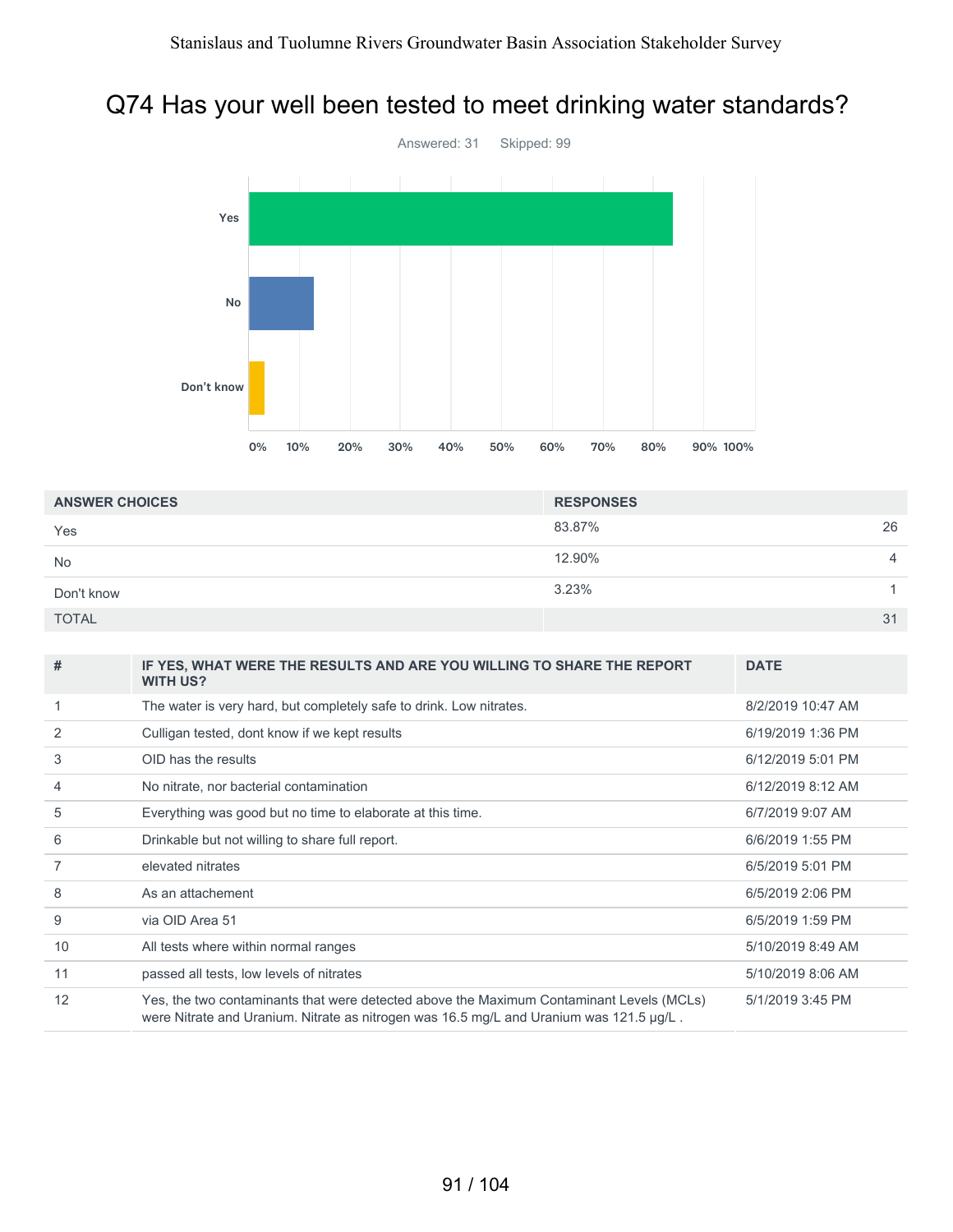## Q75 How would you rate the quality of your drinking water?



| <b>ANSWER CHOICES</b>        |     | <b>AVERAGE NUMBER</b> | <b>TOTAL NUMBER</b> |       | <b>RESPONSES</b>   |    |
|------------------------------|-----|-----------------------|---------------------|-------|--------------------|----|
|                              |     | 69                    |                     | 2,222 |                    | 32 |
| <b>Total Respondents: 32</b> |     |                       |                     |       |                    |    |
|                              |     |                       |                     |       |                    |    |
| $\#$                         |     |                       |                     |       | <b>DATE</b>        |    |
| $\mathbf{1}$                 | 73  |                       |                     |       | 10/21/2019 8:33 PM |    |
| 2                            | 13  |                       |                     |       | 8/15/2019 7:59 PM  |    |
| 3                            | 52  |                       |                     |       | 8/15/2019 11:35 AM |    |
| $\overline{4}$               | 49  |                       |                     |       | 8/14/2019 6:41 AM  |    |
| 5                            | 100 |                       |                     |       | 8/11/2019 2:08 PM  |    |
| 6                            | 47  |                       |                     |       | 8/2/2019 10:47 AM  |    |
| $\overline{7}$               | 85  |                       |                     |       | 7/17/2019 10:22 AM |    |
| $\,8\,$                      | 44  |                       |                     |       | 6/30/2019 4:54 PM  |    |
| $\boldsymbol{9}$             | 76  |                       |                     |       | 6/19/2019 1:36 PM  |    |
| 10                           | 50  |                       |                     |       | 6/17/2019 12:07 PM |    |
| 11                           | 61  |                       |                     |       | 6/14/2019 12:57 PM |    |
| 12                           | 99  |                       |                     |       | 6/12/2019 5:01 PM  |    |
| 13                           | 100 |                       |                     |       | 6/12/2019 8:12 AM  |    |
| 14                           | 69  |                       |                     |       | 6/11/2019 2:34 PM  |    |
| 15                           | 87  |                       |                     |       | 6/10/2019 6:07 AM  |    |
| 16                           | 74  |                       |                     |       | 6/7/2019 4:28 PM   |    |
| 17                           | 51  |                       |                     |       | 6/7/2019 9:07 AM   |    |
| 18                           | 94  |                       |                     |       | 6/6/2019 1:55 PM   |    |
| 19                           | 48  |                       |                     |       | 6/5/2019 5:36 PM   |    |
| 20                           | 51  |                       |                     |       | 6/5/2019 5:01 PM   |    |
| 21                           | 51  |                       |                     |       | 6/5/2019 4:11 PM   |    |
| 22                           | 99  |                       |                     |       | 6/5/2019 2:06 PM   |    |
|                              |     |                       |                     |       |                    |    |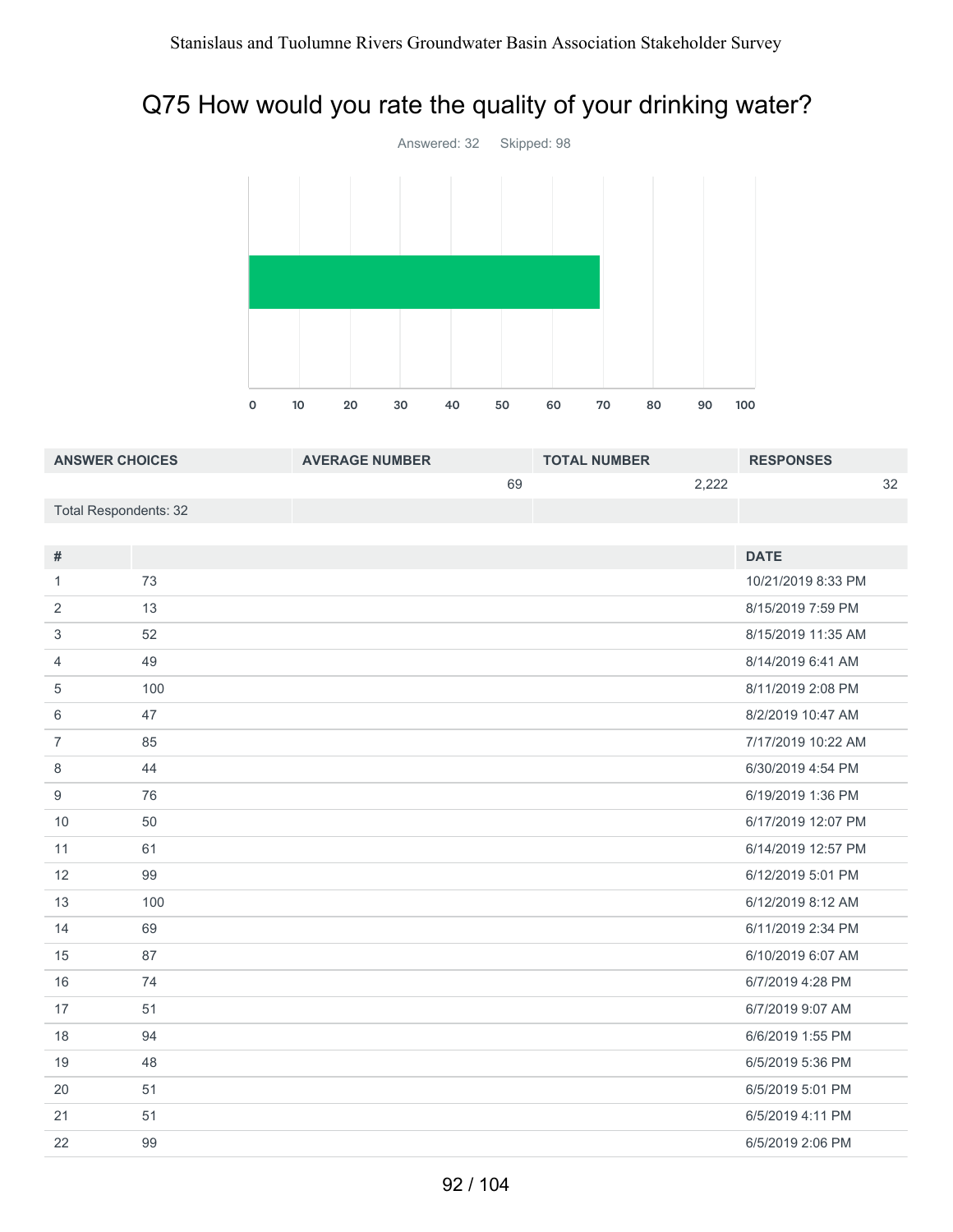#### Stanislaus and Tuolumne Rivers Groundwater Basin Association Stakeholder Survey

| 23 | 98       | 6/5/2019 1:59 PM  |
|----|----------|-------------------|
| 24 | 94       | 6/5/2019 11:59 AM |
| 25 | 87       | 6/5/2019 7:17 AM  |
| 26 | 94       | 5/10/2019 8:49 AM |
| 27 | 70       | 5/10/2019 8:06 AM |
| 28 | 90       | 5/9/2019 1:06 PM  |
| 29 | 95       | 5/8/2019 5:55 PM  |
| 30 | 70       | 5/8/2019 5:17 PM  |
| 31 | $\Omega$ | 5/1/2019 3:45 PM  |
| 32 | 51       | 4/30/2019 2:50 PM |
|    |          |                   |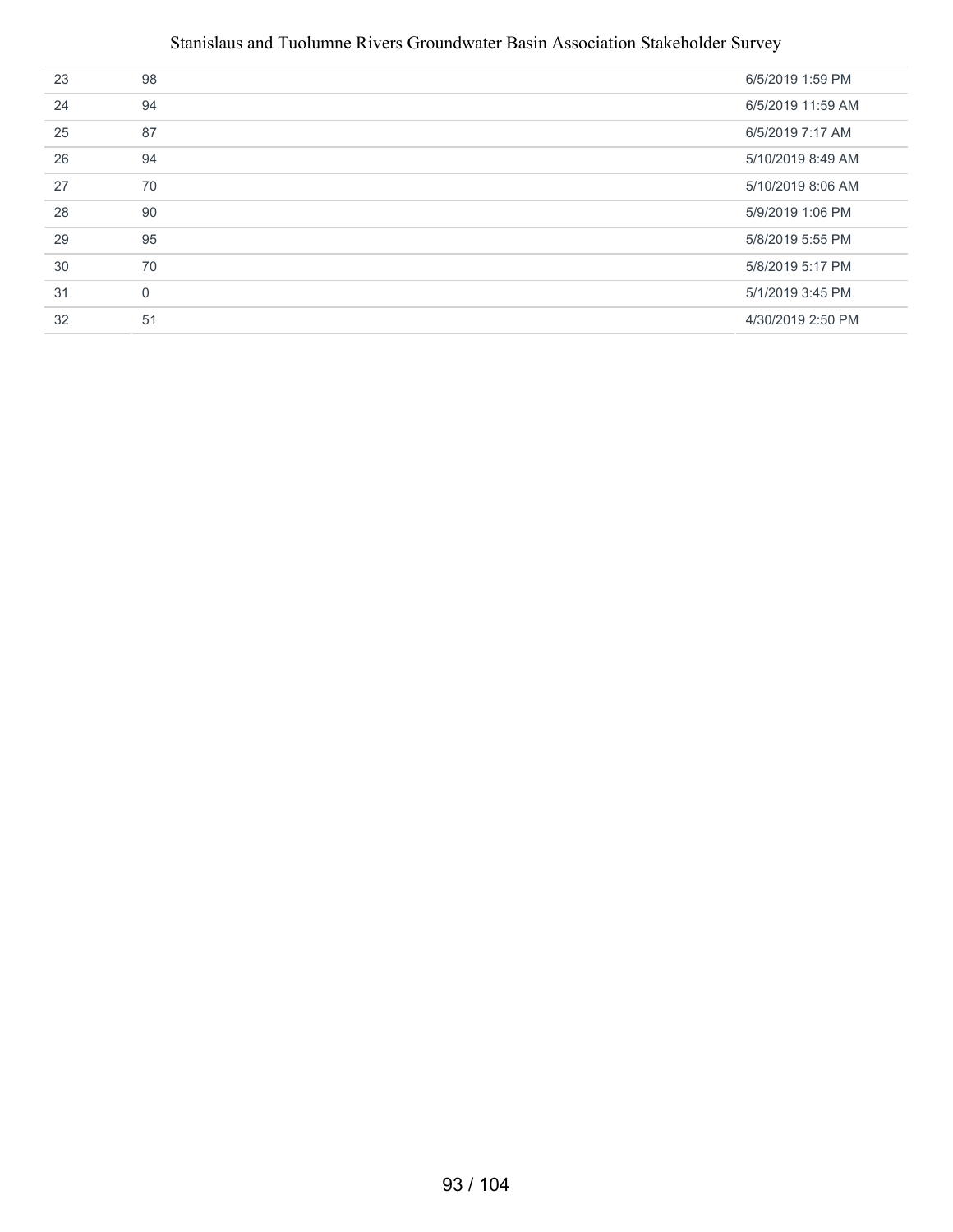#### Q76 If you rated the quality of your drinking water as "poor," what are the reasons you gave your water quality a poor ranking?



| <b>ANSWER CHOICES</b>                                      | <b>RESPONSES</b> |              |
|------------------------------------------------------------|------------------|--------------|
| "Hard" water, too many minerals                            | 83.33%           | 5            |
| Taste                                                      | $0.00\%$         | $\mathbf{0}$ |
| Odor                                                       | $0.00\%$         | $\mathbf{0}$ |
| Appearance or color                                        | $0.00\%$         | $\mathbf{0}$ |
| Water quality tests showed that water is not safe to drink | 33.33%           | 2            |
| A trusted source has told me it's not safe to drink        | $0.00\%$         | $\mathbf{0}$ |
| I've assumed it's not safe to drink, but don't have proof  | 16.67%           | 1            |
| Total Respondents: 6                                       |                  |              |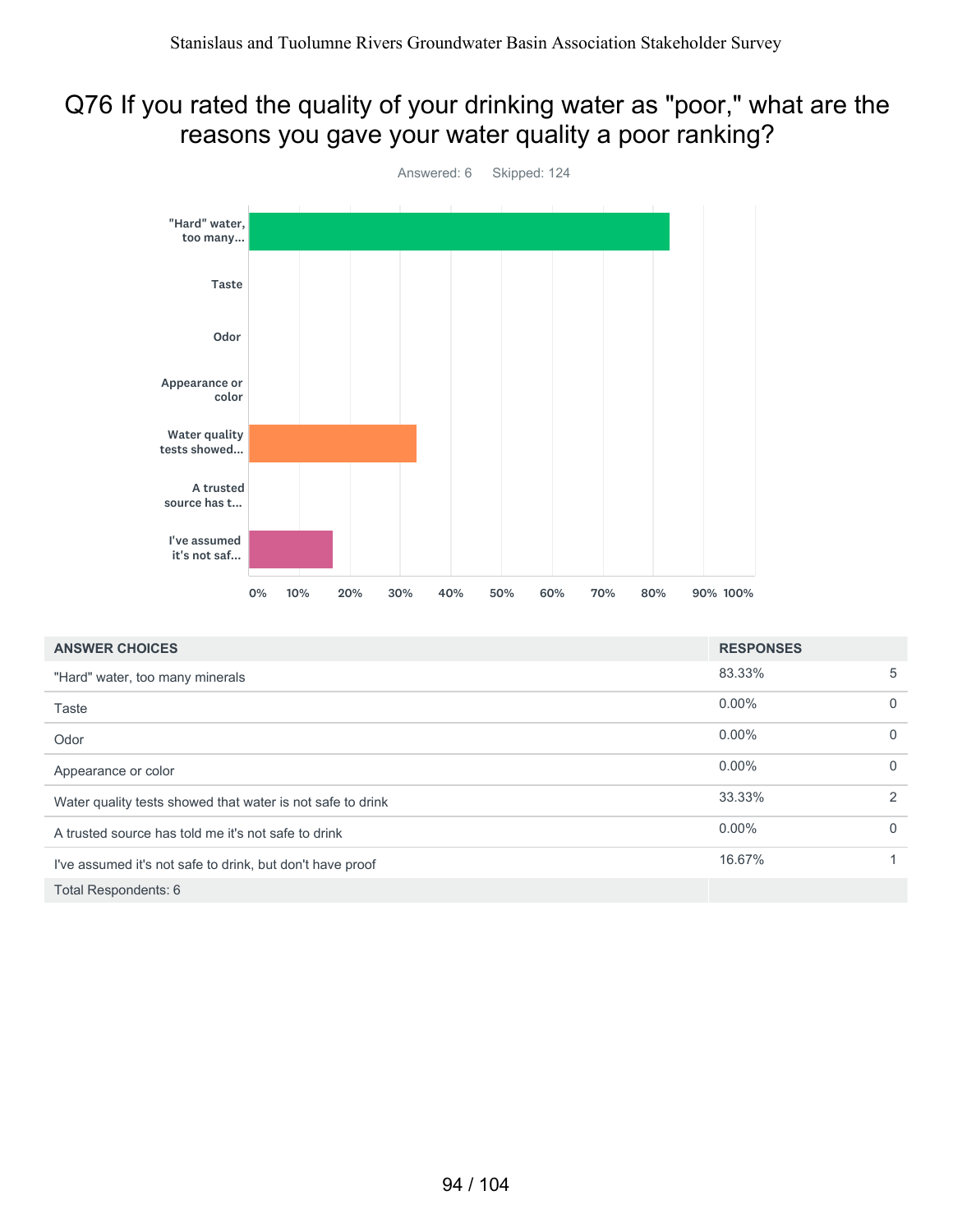

| <b>ANSWER CHOICES</b> | <b>RESPONSES</b> |              |
|-----------------------|------------------|--------------|
| Yes                   | 3.33%            |              |
| <b>No</b>             | 86.67%           | 26           |
| I don't know          | 10.00%           | $\mathbf{3}$ |
| <b>TOTAL</b>          |                  | 30           |

# Q77 Has your well ever run dry?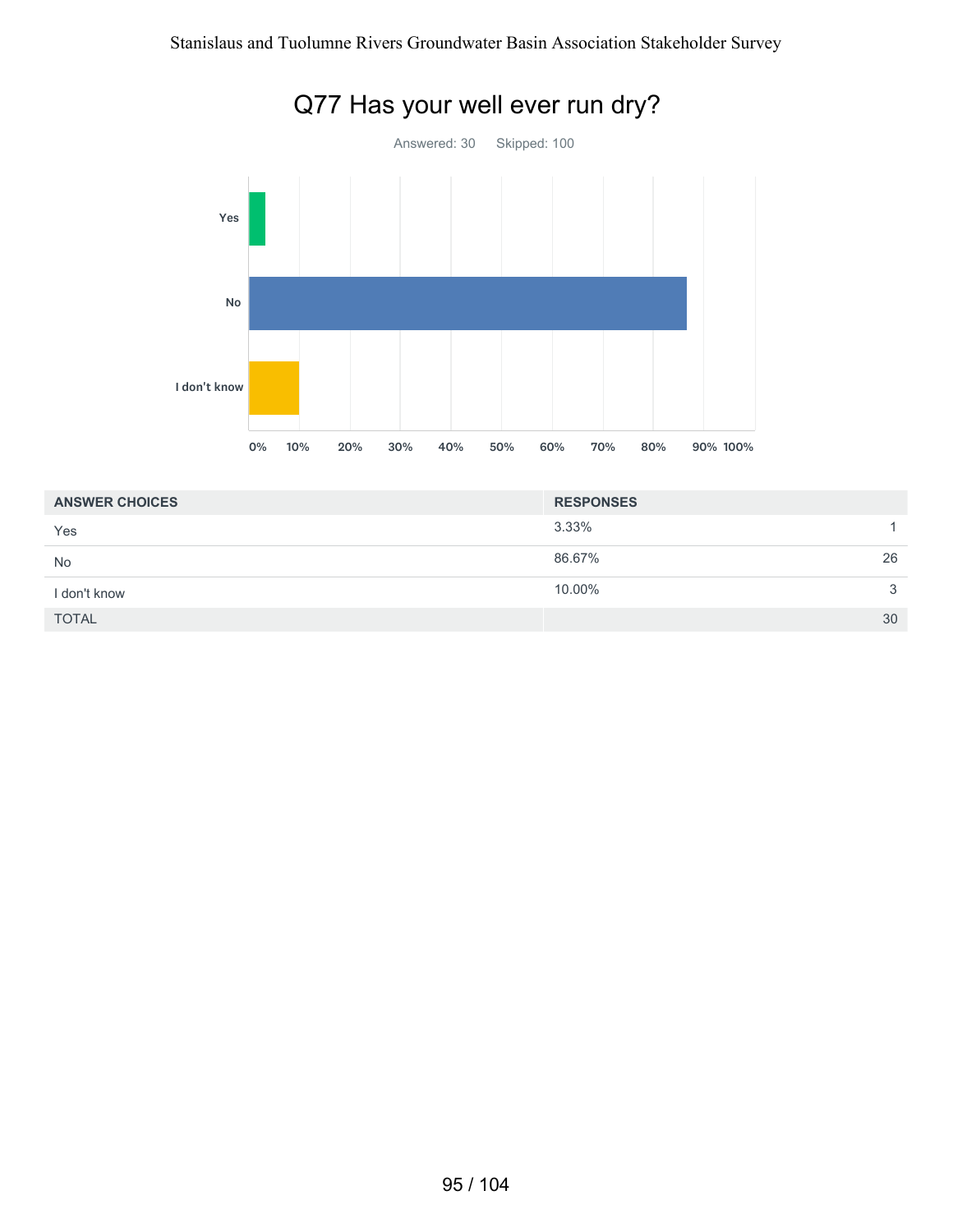## Q78 If yes, please answer the following questions:

Answered: 1 Skipped: 129

| <b>ANSWER CHOICES</b>                                     |                                                            | <b>RESPONSES</b> |              |
|-----------------------------------------------------------|------------------------------------------------------------|------------------|--------------|
| When did it dry?                                          |                                                            | 100.00%          | $\mathbf{1}$ |
| How deep was the well that went dry?                      |                                                            | 100.00%          | $\mathbf{1}$ |
|                                                           | Do you know why the well went dry?                         | 100.00%          | 1            |
|                                                           | What actions were taken to solve the problem?              | 100.00%          | $\mathbf{1}$ |
|                                                           | Did you seek assistance form the County or another agency? | 100.00%          | 1            |
| If you constructed a new well, how deep is that new well? |                                                            | 100.00%          | 1            |
|                                                           |                                                            |                  |              |
| #                                                         | <b>WHEN DID IT DRY?</b>                                    | <b>DATE</b>      |              |
| 1                                                         | ?                                                          | 6/7/2019 9:07 AM |              |
| #                                                         | <b>HOW DEEP WAS THE WELL THAT WENT DRY?</b>                | <b>DATE</b>      |              |
|                                                           | $\gamma$                                                   | 6/7/2019 9:07 AM |              |
| #                                                         | DO YOU KNOW WHY THE WELL WENT DRY?                         | <b>DATE</b>      |              |
| 1                                                         | Table just keeps dropping.                                 | 6/7/2019 9:07 AM |              |
| #                                                         | <b>WHAT ACTIONS WERE TAKEN TO SOLVE THE PROBLEM?</b>       | <b>DATE</b>      |              |
| 1                                                         | prayed.                                                    | 6/7/2019 9:07 AM |              |
| #                                                         | DID YOU SEEK ASSISTANCE FORM THE COUNTY OR ANOTHER AGENCY? | <b>DATE</b>      |              |
| 1                                                         | <b>OID</b>                                                 | 6/7/2019 9:07 AM |              |
| #                                                         | IF YOU CONSTRUCTED A NEW WELL, HOW DEEP IS THAT NEW WELL?  | <b>DATE</b>      |              |
|                                                           | ?                                                          | 6/7/2019 9:07 AM |              |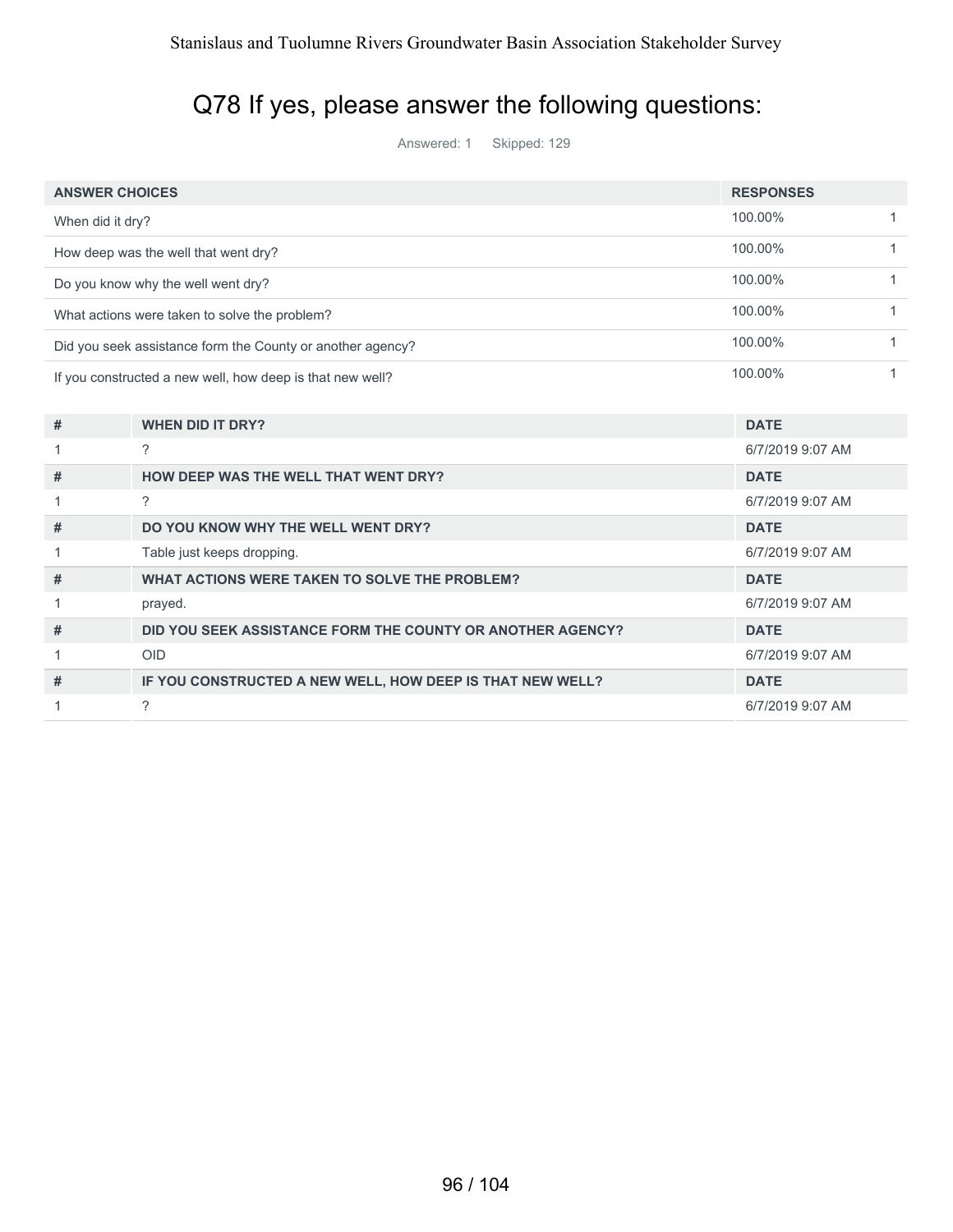#### Q79 Which of the below activities would you consider or support IF they became elements of a groundwater sustainability plan for this subbasin? (Check all that apply)



| <b>ANSWER CHOICES</b>                                                         |        | <b>RESPONSES</b> |  |
|-------------------------------------------------------------------------------|--------|------------------|--|
| Install water conservation equipment at my property                           | 44.44% | 12               |  |
| Convert landscape on my property to drought tolerant                          | 48.15% | 13               |  |
| Allow construction of groundwater recharge project on my property             | 44.44% | 12               |  |
| Pay fees to construct a groundwater recharge projects to benefit my community | 37.04% | 10               |  |
| Other (please specify)                                                        | 25.93% |                  |  |
| <b>Total Respondents: 27</b>                                                  |        |                  |  |

| #              | <b>OTHER (PLEASE SPECIFY)</b>                                                                                                                                                                                                                                                                                                                                                                                                                                  | <b>DATE</b>        |
|----------------|----------------------------------------------------------------------------------------------------------------------------------------------------------------------------------------------------------------------------------------------------------------------------------------------------------------------------------------------------------------------------------------------------------------------------------------------------------------|--------------------|
|                | No pumping groundwater to supply water on the canals                                                                                                                                                                                                                                                                                                                                                                                                           | 10/21/2019 8:33 PM |
| $\mathcal{P}$  | We irrigate regularly (10-12 or 14 day schedule) our 1.15 acre property now with runoff water from<br>OID.                                                                                                                                                                                                                                                                                                                                                     | 8/2/2019 10:47 AM  |
| 3              | Not sure.                                                                                                                                                                                                                                                                                                                                                                                                                                                      | 6/14/2019 12:57 PM |
| $\overline{4}$ | Restrict groundwater pumping by orchards.                                                                                                                                                                                                                                                                                                                                                                                                                      | 6/7/2019 4:28 PM   |
| 5              | I live adjacent to the Tuolumne river, my ground water is consistently recharged                                                                                                                                                                                                                                                                                                                                                                               | 6/5/2019 5:01 PM   |
| 6              | Desalinization- simply must increase water supply. Manage the forests-loosing 100ks of acre feet<br>to evaporation.                                                                                                                                                                                                                                                                                                                                            | 6/5/2019 7:17 AM   |
|                | In good rain years when TID/MID have excess water I would allow addtional irrigations on my<br>property, earlier in the year or later in the year, even if I did not need it for my trees or plants, just<br>for the purpose of recharging versus TID letting it go down the river and out to the ocean. Basicly<br>allow passive recharge when ever TID had too much water even if it risked my trees getting over<br>watered, which is what TID did in 2017. | 5/1/2019 3:45 PM   |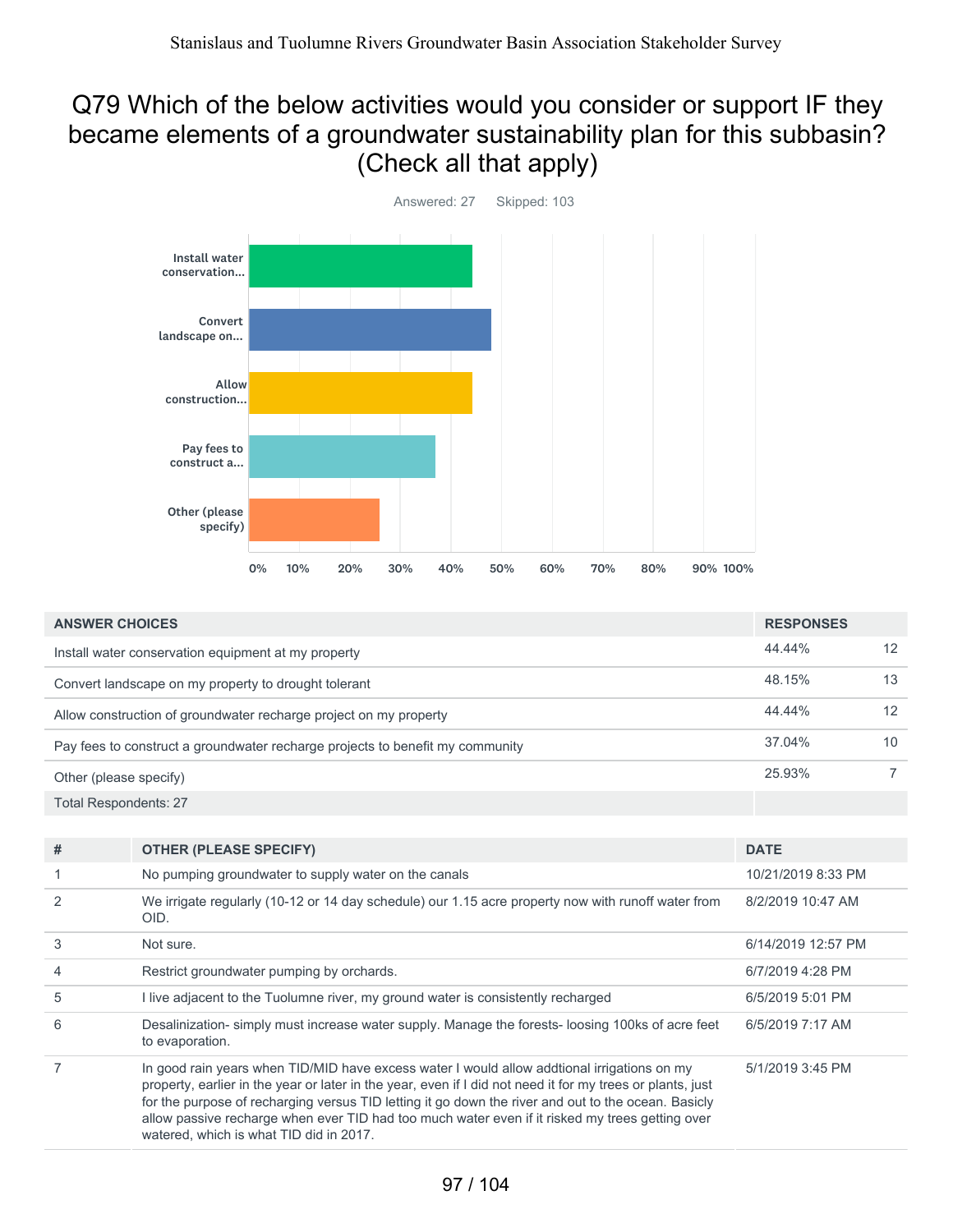#### Q80 What are your ideas or suggestions we should consider for our region's groundwater sustainability plan?

Answered: 20 Skipped: 110

| #              | <b>RESPONSES</b>                                                                                                                                                                                                                                                                                          | <b>DATE</b>        |
|----------------|-----------------------------------------------------------------------------------------------------------------------------------------------------------------------------------------------------------------------------------------------------------------------------------------------------------|--------------------|
| 1              | Encourage farmer to use surface water irrigation Instead of flood irrigation Use drip irrigation                                                                                                                                                                                                          | 10/21/2019 8:33 PM |
| 2              | Put a limit on well installs. Stop building houses.                                                                                                                                                                                                                                                       | 8/15/2019 7:59 PM  |
| 3              | Conservation is important but so is water recharge. I'd love to see more projects in our area that<br>focus in that direction.                                                                                                                                                                            | 8/14/2019 6:41 AM  |
| 4              | Stop agricultural pumping and have them use irrigation water!                                                                                                                                                                                                                                             | 8/11/2019 2:08 PM  |
| 5              | Regulate the big pumpers like the huge almond growers that have sprung up everywhere.                                                                                                                                                                                                                     | 8/2/2019 10:47 AM  |
| 6              | stop / reduce almond orchards with large pumps from pumping our ground water in the area                                                                                                                                                                                                                  | 7/17/2019 10:22 AM |
| $\overline{7}$ | limit wells going in and regulate usage                                                                                                                                                                                                                                                                   | 6/14/2019 12:57 PM |
| 8              | I would like to see controls on the amount of ground water pumping for these thousands of acres<br>of tree that have been planted in our area over the last 15 years. They seem to have little concern<br>for the existing users that run dry due to over pumping by big companies with commercial wells. | 6/12/2019 5:01 PM  |
| 9              | Metering of new ag wells                                                                                                                                                                                                                                                                                  | 6/12/2019 8:12 AM  |
| 10             | Encourage irrigation during dry parts of the winter.                                                                                                                                                                                                                                                      | 6/11/2019 2:34 PM  |
| 11             | Stop pumping ground water to irrigate orchards!! Don't pump ground to supplement irrigation<br>allotments.                                                                                                                                                                                                | 6/7/2019 4:28 PM   |
| 12             | Allow more surface water access thus diminishing the need for ground water.                                                                                                                                                                                                                               | 6/6/2019 1:55 PM   |
| 13             | <b>Bild dams</b>                                                                                                                                                                                                                                                                                          | 6/5/2019 5:36 PM   |
| 14             | n/a                                                                                                                                                                                                                                                                                                       | 6/5/2019 5:01 PM   |
| 15             | <b>Bild dams</b>                                                                                                                                                                                                                                                                                          | 6/5/2019 4:11 PM   |
| 16             | Desalinization-simply must increase water supply. Manage the forests-loosing 100ks of acre feet<br>to evaporation.                                                                                                                                                                                        | 6/5/2019 7:17 AM   |
| 17             | Recharge Projects                                                                                                                                                                                                                                                                                         | 5/10/2019 8:49 AM  |
| 18             | Use all available District Surface Water in our Groundwater Basins                                                                                                                                                                                                                                        | 5/8/2019 5:55 PM   |
| 19             | Stop planting permanent set crops in eastern Stanislaus County                                                                                                                                                                                                                                            | 5/8/2019 5:17 PM   |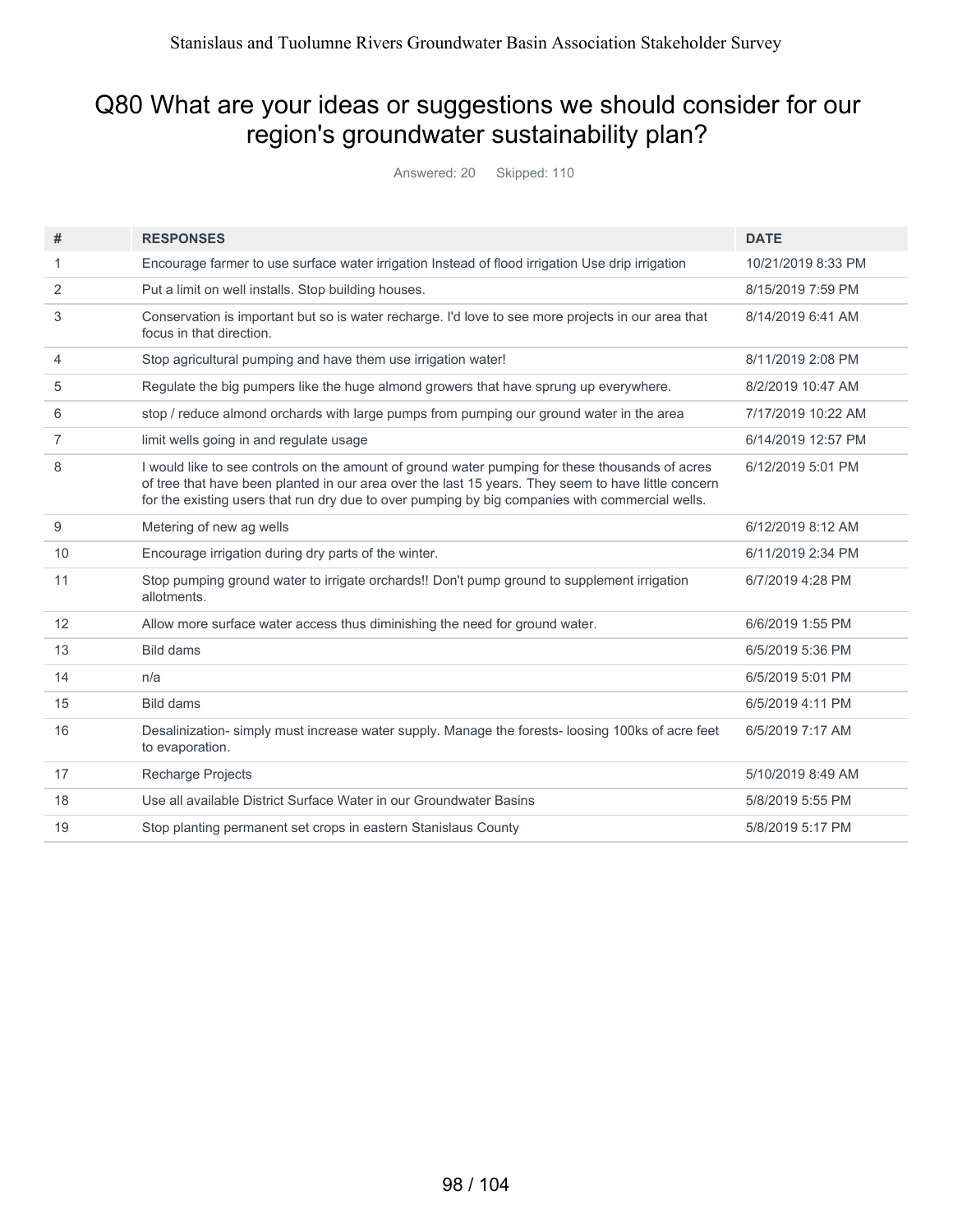5/1/2019 3:45 PM

20 •Identify recharge areas near the foothill area where you can build canals from La Grange to feed the recharge areas to recharge during good rain years that produce high flood flows. •Build a canal system in the foot hills and the areas that do not have access to surface water to provide them water during good rain seasons when water is in abundance. • Connect reservoirs that are close enough to each other to pump water from one to the other to maximize capacity and minimize waste to the river • Set up a irrigation fee to use to purchase farm property which will be put out of production to meet sustainability goals, and to be used as recharge sites in years of excess water, and if possible to be purchased along the river edge to remove residential, commercial and industrial uses out of the flood plain and floodway, to minimize flood impacts and in some future be able to release more flow and possibly allow operations at Don Pedro to be modified to hold more water than the 1.7 million, the additional water could be used to recharge the land out of farm production. •Excavate Modesto Reservoir and Lake Turlock deeper for more storage and more percolation during good rain years. •Identify another area to create a new reservoir or expand the existing reservoir. •Areas that do not have access to surface water should highly consider only crops and trees which can be irrigated with drip irrigation to minimize impacts especially during a drought. •Have urban areas restrict outfalls to rivers and canals, and only allow retentions systems going forward, and work toward converting existing detention systems into retention systems. • Create a water bank amongst the agencies within the GSA to facilitate banking and exchange of water credit to add flexibility amongst the agencies to move water around as needed.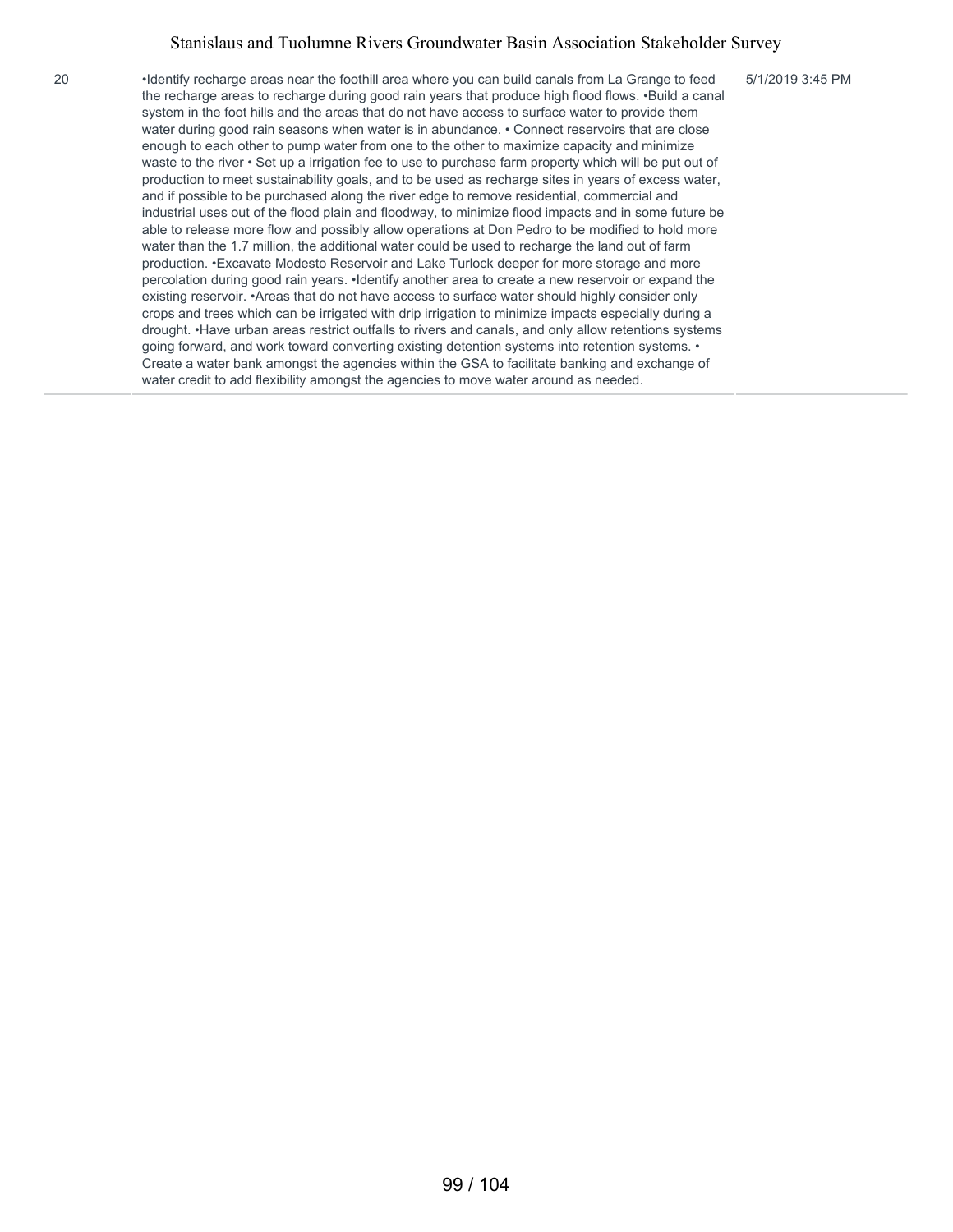#### Q81 Who else should we listen to?

Answered: 12 Skipped: 118

| #  | <b>RESPONSES</b>                                                                                                                                                                                                                  | <b>DATE</b>        |
|----|-----------------------------------------------------------------------------------------------------------------------------------------------------------------------------------------------------------------------------------|--------------------|
|    | Those in the watershed counties and those using the water as it passes through their region.                                                                                                                                      | 8/2/2019 10:47 AM  |
| 2  | single family home owners who now are tired of almond orchards having no regulation on how<br>much water they continually pump from the ground!                                                                                   | 7/17/2019 10:22 AM |
| 3  | Anyone who does not have a vested interest, or can derive monies from their efforts.                                                                                                                                              | 6/19/2019 1:36 PM  |
| 4  | Listen to rural communities who rely heavily on groundwater for all their needs.                                                                                                                                                  | 6/17/2019 12:07 PM |
| 5  | Municipalities in our area. They provide most of the population with domestic water.                                                                                                                                              | 6/12/2019 5:01 PM  |
| 6  | Department of Water Resources CSU Stanislaus UC Davis                                                                                                                                                                             | 6/12/2019 8:12 AM  |
| 7  | You should listen to homeowners who live in the community and have a well. Corporate Ag owners<br>are not invested in the best interest of single family private well operator.                                                   | 6/7/2019 4:28 PM   |
| 8  | Listen to farmers, ranchers, homeowners, pastors, and business people.                                                                                                                                                            | 6/6/2019 1:55 PM   |
| 9  | Farmers                                                                                                                                                                                                                           | 6/5/2019 5:36 PM   |
| 10 | n/a                                                                                                                                                                                                                               | 6/5/2019 5:01 PM   |
| 11 | Farmers                                                                                                                                                                                                                           | 6/5/2019 4:11 PM   |
| 12 | All the agencies participating in the STRGBAGSA and the WTS GSA should have their staff fill out<br>this survey especially their water operators and maintenance staff, and those with water<br>knowledge of their water systems. | 5/1/2019 3:45 PM   |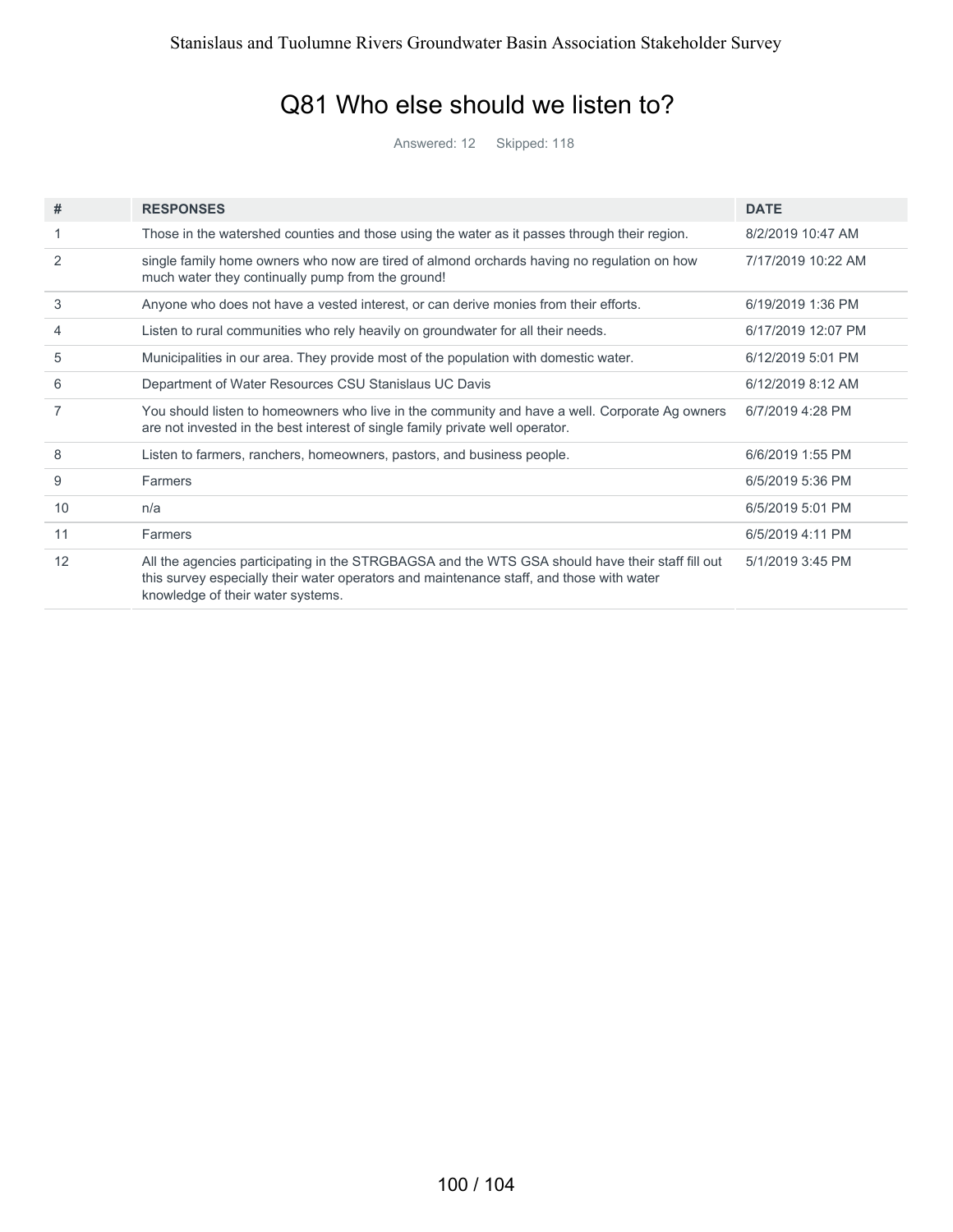#### Q82 Thank you for completing our survey! If you fit any of the below categories within this subbasin, please select and provide your responses in that category, or simply click "I'm Done!"



| <b>ANSWER CHOICES</b>                     | <b>RESPONSES</b> |    |
|-------------------------------------------|------------------|----|
| I operate one or more ag production wells | $9.09\%$         | 3  |
| I am a municipal water customer           | $3.03\%$         |    |
| I am a commercial/industrial water user   | 3.03%            |    |
| I'm Done!                                 | 84.85%           | 28 |
| <b>TOTAL</b>                              |                  | 33 |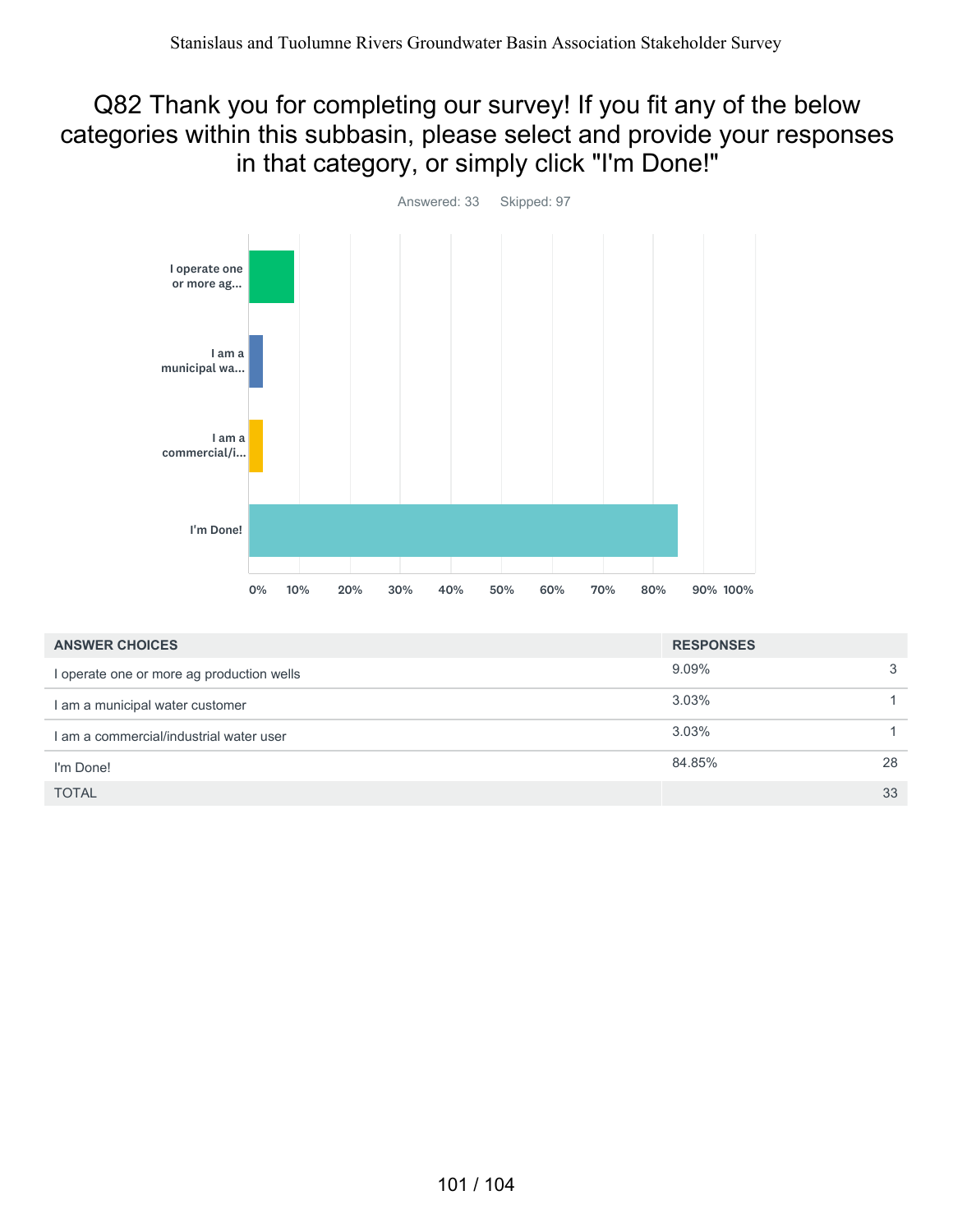#### Q83 What are your ideas or suggestions we should consider for our region's groundwater sustainability plan?

Answered: 8 Skipped: 122

| # | <b>RESPONSES</b>                                                                                                                                              | <b>DATE</b>         |
|---|---------------------------------------------------------------------------------------------------------------------------------------------------------------|---------------------|
|   | Atmospheric water generator Stations along canals, High hill ground and in for farms as well. Also<br>Reverse osmosis treatment systems for city waste water. | 10/22/2019 10:48 AM |
|   | Recharge Basins, injection wells, urban water conservation, ag water limitation                                                                               | 8/9/2019 1:18 PM    |
| 3 | Educate the public -conserve-washing street down, dirt washing down gutters- dirty gutters<br>contaminating underground water catchers                        | 7/30/2019 8:33 AM   |
| 4 | Conservation & watching closely to whom we plan to sell our water and if we should sell if they<br>don't have conservation steps in place.                    | 7/20/2019 10:18 AM  |
| 5 | I think California should move towards desalination as a main water source.                                                                                   | 7/13/2019 7:39 PM   |
| 6 | Metering of new ag wells                                                                                                                                      | 6/12/2019 8:10 AM   |
|   | How will you engage the public and what time to ensure compliance and agreement?                                                                              | 6/5/2019 9:55 AM    |
| 8 | More regional supply and recharge projects. Better inter-agency cooperation.                                                                                  | 6/5/2019 7:49 AM    |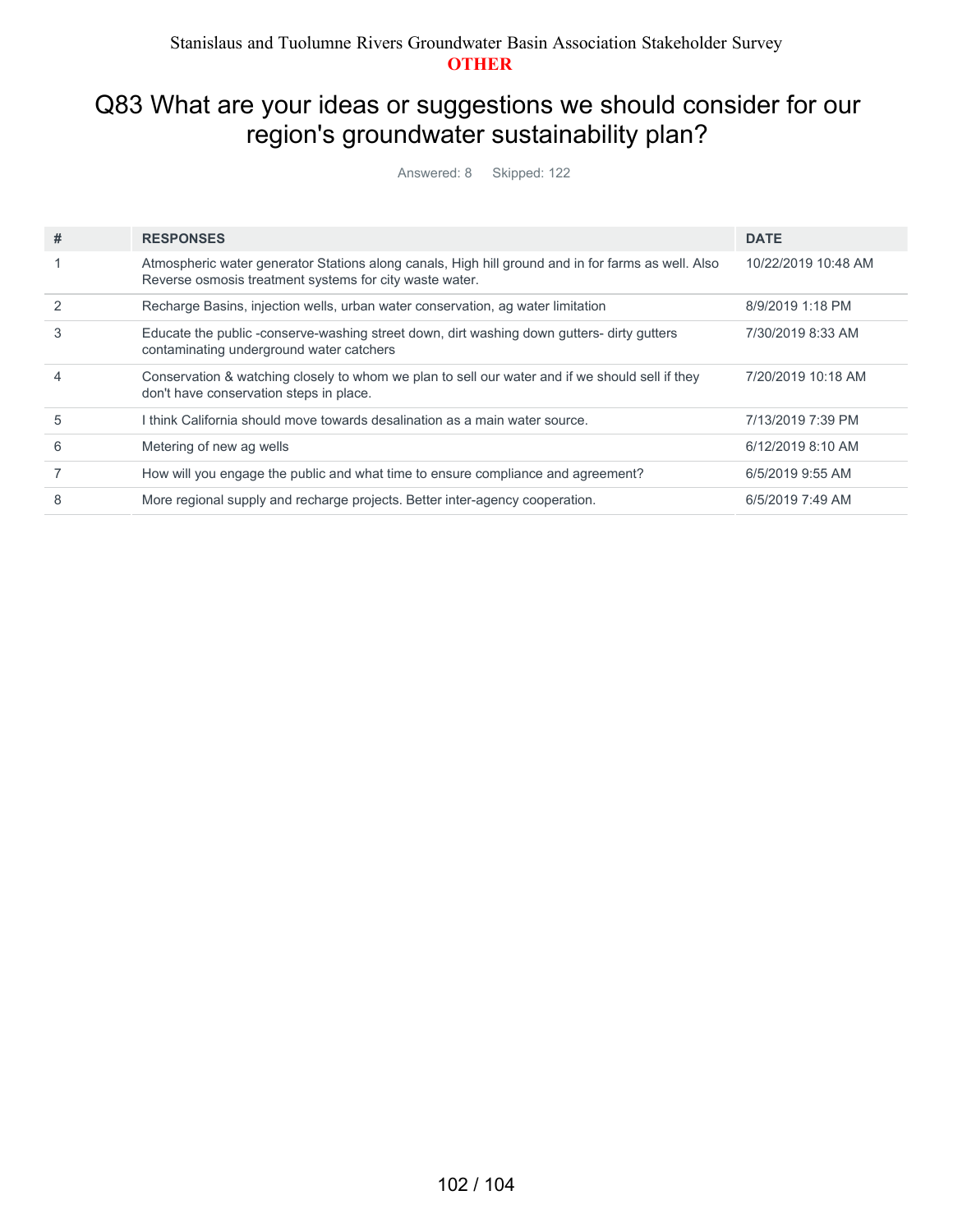#### Q84 Who else should we listen to?

Answered: 7 Skipped: 123

| # | <b>RESPONSES</b>                                                                                                                                                    | <b>DATE</b>         |
|---|---------------------------------------------------------------------------------------------------------------------------------------------------------------------|---------------------|
|   | https://www.ecoloblueblog.com/tag/eb1000/www.aesarabia.com > nitrate-removal-systems                                                                                | 10/22/2019 10:48 AM |
|   | farmers, ranchers, dairymen, environmentalists, bureaucrats everyone except the big money<br>interest and their politicians                                         | 8/9/2019 1:18 PM    |
| 3 | Monitor areas, especially the West Modesto!                                                                                                                         | 7/30/2019 8:33 AM   |
|   | Everyone who has a viable idea to help California save its water supply. I'm a household user and<br>am concerned about water for crops and healthy drinking water. | 7/20/2019 10:18 AM  |
| 5 | Department of Water Resources                                                                                                                                       | 6/12/2019 8:10 AM   |
| 6 | Every water user.                                                                                                                                                   | 6/5/2019 9:55 AM    |
|   | You've already got a pretty good team and access to excellent resources.                                                                                            | 6/5/2019 7:49 AM    |